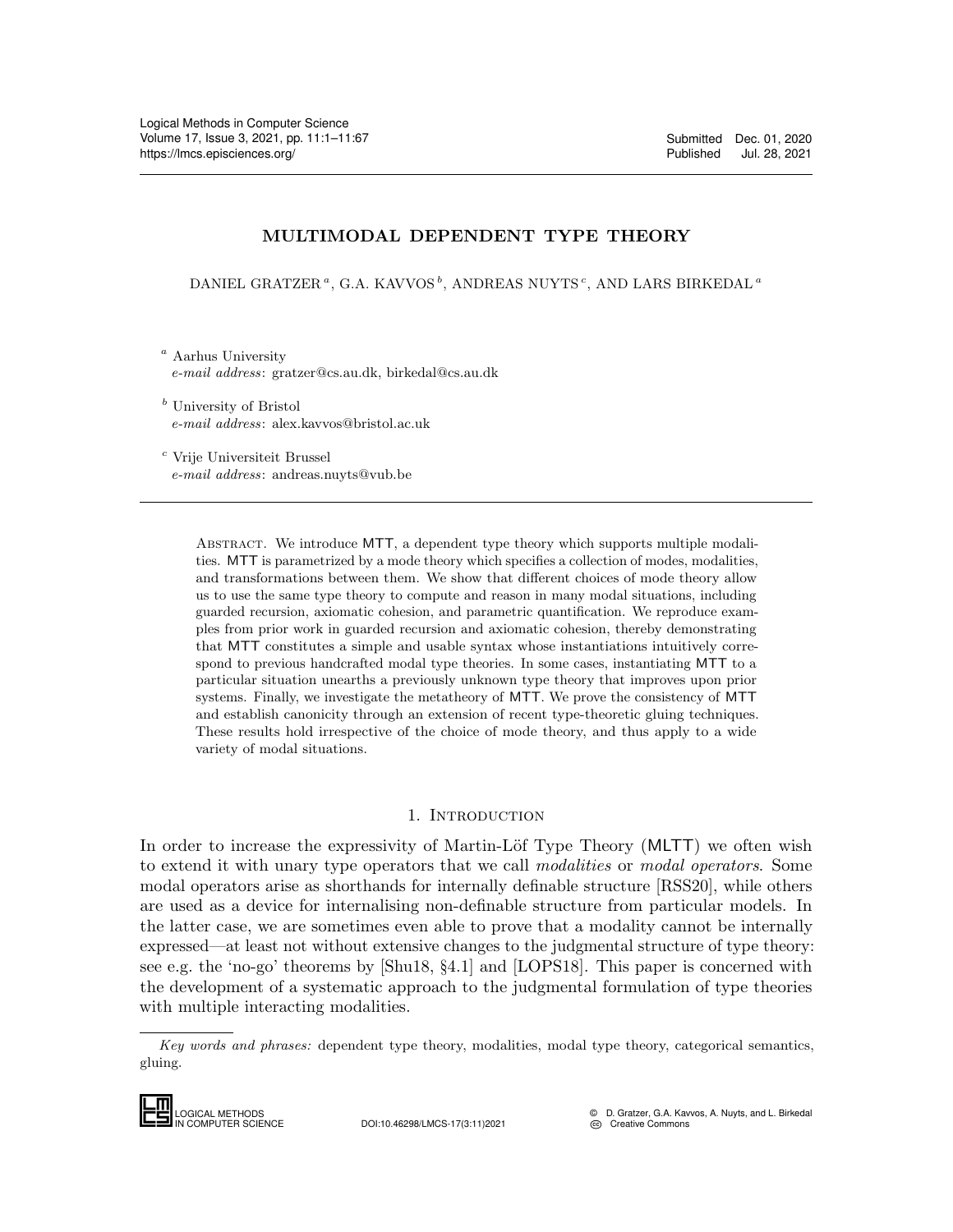The addition of a modality to a dependent type theory is a non-trivial exercise. Modal operators often interact with the context of a type or term in a complicated way, and naïve approaches lead to undesirable interplay with other type formers and substitution. However, the consequent gain in expressivity is substantial, and so it is well worth the effort. For example, modalities have been used to express guarded recursive definitions [\[BMSS12,](#page-63-0) [BGC](#page-63-1)+16, [BGM17,](#page-63-2) [Gua18\]](#page-64-1), parametric quantification [\[NVD17,](#page-65-2) [ND18\]](#page-65-3), proof irrelevance [\[Pfe01,](#page-65-4) [AS12,](#page-62-0) [ND18\]](#page-65-3), and to define global operations which cannot be localized to an arbitrary context [\[LOPS18\]](#page-64-0). There has also been concerted effort towards the development of a dependent type theory corresponding to Lawvere's *axiomatic cohesion* [\[Law07\]](#page-64-2), which has many interesting applications [\[Sch13,](#page-65-5) [SS12,](#page-66-1) [Shu18,](#page-65-1) [GLN](#page-64-3)<sup>+</sup>17, [Kav19\]](#page-64-4).

Despite this recent flurry of developments, a unifying account of modal dependent type theory has yet to emerge. Faced with a new modal situation, a type theorist must handcraft a brand new system, and then prove the usual battery of metatheorems. This introduces formidable difficulties on two levels. First, an increasing number of these applications are multimodal: they involve multiple interacting modalities, which significantly complicates the design of the appropriate judgmental structure. Second, the technical development of each such system is entirely separate, so that one cannot share the burden of proof even between closely related systems. To take a recent example, there is no easy way to transfer the work done in the 80-page-long normalization proof for  $MLTT_{\text{A}}$  [\[GSB19a\]](#page-64-5) to a normalization proof for the modal dependent type theory of [\[BCM](#page-63-3)+20], even though these systems are only marginally different. Put simply, if one wished to prove that type-checking is decidable for the latter, then one would have to start afresh.

We intend to avoid such duplication in the future. Rather than designing a new dependent type theory for some preordained set of modalities, we will introduce a system that is parametrized by a mode theory, i.e. an algebraic specification of a modal situation. This system, which we call MTT, solves both problems at once. First, by instantiating it with different mode theories we will show that it can capture a wide class of situations. Some of these, e.g. the one for guarded recursion, lead to a previously unknown system that improves upon earlier work. Second, the predictable behavior of our rules allows us to prove metatheoretic results about large classes of instantiations of our system. For example, our canonicity theorem applies irrespective of the chosen mode theory. As a result, we only need to prove such theorems once. Returning to the previous examples, careful choices of mode theory yield two systems that closely resemble the calculi of  $[BCM^+20]$  and  $MLTT_{\text{A}}$   $[GSB19a]$ respectively, so that our proof of canonicity applies to both.

In fact, we take things one step further: MTT is not just multimodal, but also *multimode*. That is, each judgment of MTT can be construed as existing in a particular mode. All modes have some things in common—e.g. there will be dependent sums in each—but some might possess distinguishing features. From a semantic point of view, different modes correspond to different context categories. In this light, modalities intuitively correspond to functors between those categories: in fact, they will be structures slightly weaker than *dependent* right adjoints (DRAs) [\[BCM](#page-63-3)<sup>+</sup>20].

Mode theories. At a high level, MTT can be thought of as a machine that converts a concrete description of modes and modalities into a type theory. This description, which is often called a *mode theory*, is given in the form of a *small strict 2-category* [\[Ree09,](#page-65-6) [LS16,](#page-64-6)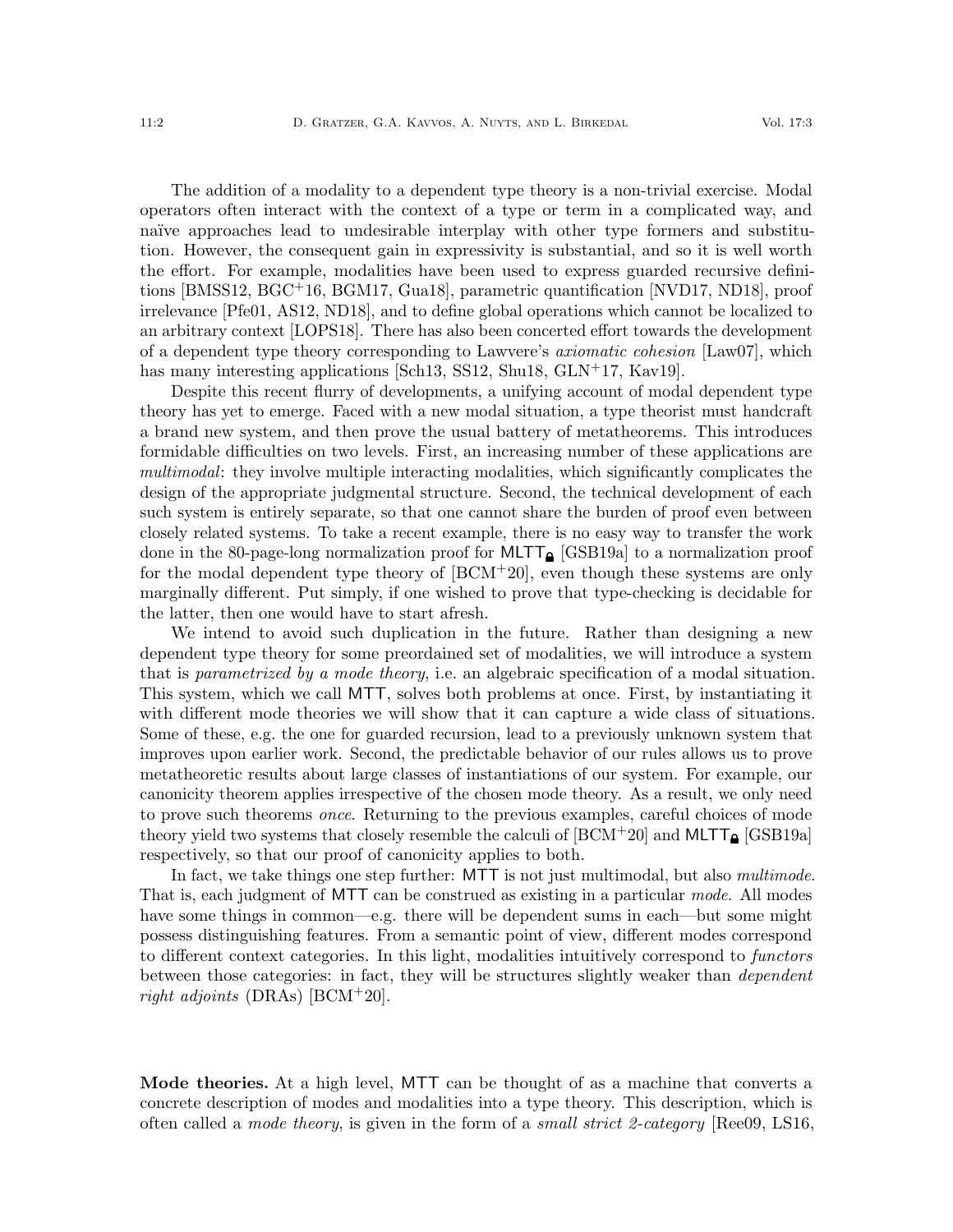[LSR17\]](#page-64-7). A mode theory gives rise to the following correspondence:

## object ∼ mode

morphism ∼ modality

2-cell ∼ natural map between modalities

The equations between morphisms and between 2-cells in a mode theory can be used to precisely specify the interactions we want between different modalities. We will illustrate this point with an example.

**Instantiating MTT.** Suppose we have a mode theory M with a single object m, a single generating morphism  $\mu : m \to m$ , and no non-trivial 2-cells. Equipping MTT with M produces a type theory with a single modal type constructor,  $\langle \mu | - \rangle$ . This is the simplest non-trivial setting, and we can prove very little about it without additional 2-cells.

If we add a 2-cell  $\epsilon : \mu \Rightarrow 1$  to M, we can define a function

extract<sub>A</sub> :  $\langle \mu | A \rangle \rightarrow A$ 

inside the type theory. If we also add a 2-cell  $\delta : \mu \Rightarrow \mu \circ \mu$  then we can also define

$$
\mathsf{duplicate}_A : \langle \mu \mid A \rangle \to \langle \mu \mid \langle \mu \mid A \rangle \rangle
$$

Furthermore, we can control the precise interaction between duplicate<sub>A</sub> and extract<sub>A</sub> by adding more equations that relate  $\epsilon$  and  $\delta$ . For example, we may ask that M be the walking comonad [\[SS86\]](#page-65-7) which leads to a type theory with a dependent S4-like modality [\[Pfe01,](#page-65-4) [dR15,](#page-63-4) [Shu18\]](#page-65-1). We can be even more specific, e.g. by asking that  $(\mu, \epsilon, \delta)$  be *idempotent*.

Thus, a morphism  $\mu : n \to m$  introduces a modality  $\langle \mu | - \rangle$ , and a 2-cell  $\alpha : \mu \Rightarrow \nu$  of M allows for the definition of a function of type  $\langle \mu | A \rangle \rightarrow \langle \nu | A \rangle$  at mode m.

Relation to other modal type theories. Most work on modal type theories still defies classification. However, we can informatively position MTT with respect to two qualitative criteria, viz. usability and generality.

Much of the prior work on modal type theory has focused on bolting a specific modality onto a type theory. The benefit of this approach is that the syntax can be designed to be as convenient as possible for the application at hand. For example, spatial/cohesive type theory [\[Shu18\]](#page-65-1) features two modalities,  $\flat$  and  $\sharp$ , and is presented in a dual-context style. This judgmental structure, however, is applicable only because of the particular properties of  $\flat$  and  $\sharp$ . Nevertheless, the numerous pen-and-paper proofs in *op. cit.* demonstrate that the resulting system is easy to use.

At the other end of the spectrum, the framework of Licata-Shulman-Riley (LSR) [\[LSR17\]](#page-64-7) comprises an extremely general toolkit for simply-typed, substructural modal type theory. Its dependent generalization, which is currently under development, is able to handle a very large class of modalities. However, this generality comes at a price: its syntax is complex and unwieldy, even in the simply-typed case.

MTT attempts to strike a delicate balance between those two extremes. By avoiding substructural settings and some kinds of modalities we obtain a noticeably simpler apparatus. Unlike LSR, we need not annotate our term formers with delayed substitutions, and our approach extends to dependent types in a straightforward manner. Most of the pleasant type-theoretic behaviour of MTT is achieved by ensuring that none of its rules 'trim' the context, which would necessitate either delayed substitutions  $[BGC<sup>+</sup>16, LSR17]$  $[BGC<sup>+</sup>16, LSR17]$  or delicate proofs of the admissibility of substitution [\[BGM17,](#page-63-2) [BCM](#page-63-3)+20, [GSB19a\]](#page-64-5). We also show that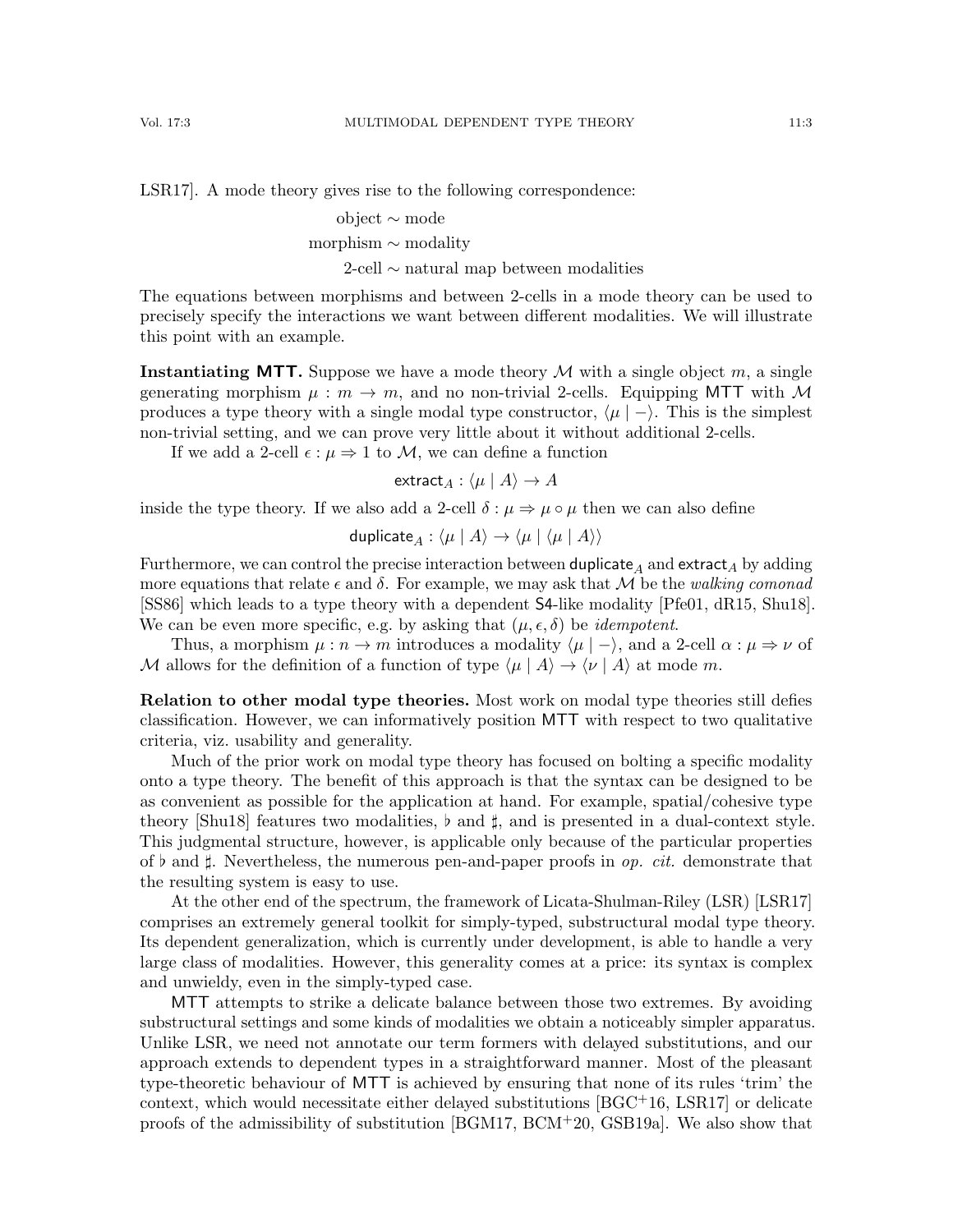MTT can be employed to reason about many models of interest, and that it is simple enough to be used in pen-and-paper calculations.

Contributions. In summary, we make the following contributions:

- We introduce MTT, a general type theory for multiple modes and multiple interacting modalities.
- We present a semantics, which constitute a category of models deriving from the generalized algebraic theory that underlies MTT.
- Using the semantics, we prove that—subject to a technical restriction—MTT satisfies canonicity, an important metatheoretic property. This is achieved through a modern gluing argument [\[Shu15,](#page-65-8) [AK16,](#page-62-1) [Coq19,](#page-63-5) [KHS19\]](#page-64-8).
- Finally, we instantiate MTT with various mode theories, and show its use in reasoning about two specific modal situations, viz. guarded recursion  $[BGC^+16]$ , and internal adjunctions [\[Shu18,](#page-65-1) [LOPS18\]](#page-64-0).

# 2. The Syntax of MTT

<span id="page-3-1"></span>As mentioned in the introduction, the syntax of MTT is parameterized by a small 2-category called a mode theory. We will later show how to instatiate MTT with a mode theory in order to reason about particular scenarios, but for now we will work over an arbitrary mode theory. We thus fix a mode theory  $\mathcal M$ , and use  $m, n, o$  to stand for modes (the objects of M),  $\mu, \nu, \tau$  for modalities (the morphisms), and  $\alpha, \beta, \gamma$  for 2-cells.

In broad terms, MTT consists of a collection of type theories, one for each mode  $m \in \mathcal{M}$ . These type theories will eventually appear in one another, but only as spectres under a modality. We thus begin by describing the individual type theories at each mode, and then discuss how modalities are used to relate them.

2.1. The Type Theory at Each Mode. Each mode of MTT is inhabited by a standard Martin-Löf Type Theory (MLTT), and accordingly includes the usual judgments. For example, we have the judgment  $\Gamma$  ctx  $\textcircled{m}$  which states that  $\Gamma$  is a well-formed context in that particular mode m. There are likewise judgments for types, terms, and substitutions at each mode.

$$
\cfrac{\Gamma \text{ ctx} \text{ @ } m}{\Gamma \vdash \text{U type}_1 \text{ @ } m} \qquad \cfrac{\Gamma \text{ ctx} \text{ @ } m}{\Gamma \vdash \text{B type}_{\ell} \text{ @ } m} \qquad \cfrac{\Gamma \text{ ctx} \text{ @ } m}{\Gamma \vdash \text{A type}_{\ell'} \text{ @ } m} \qquad \cfrac{\Gamma \text{ ctx} \text{ @ } m}{\Gamma \vdash \text{A type}_{\ell'} \text{ @ } m} \qquad \cfrac{\Gamma \text{ ctx} \text{ @ } m}{\Gamma \vdash \text{A type}_{\ell'} \text{ @ } m} \qquad \cfrac{\Gamma \text{ ctx} \text{ @ } m}{\Gamma \vdash \text{Id}_A(M,N) \text{ type}_{\ell} \text{ @ } m}
$$
\n
$$
\cfrac{\Gamma \text{ ctx} \text{ @ } m}{\Gamma \vdash \text{A type}_{\ell} \text{ @ } m} \qquad \cfrac{\Gamma \text{ ctx} \text{ @ } m}{\Gamma \vdash (x:A) \to B \text{ type}_{\ell} \text{ @ } m} \qquad \cfrac{\Gamma, x: \Uparrow A \vdash B \text{ type}_{\ell} \text{ @ } m}{\Gamma \vdash (x:A) \times B \text{ type}_{\ell} \text{ @ } m}
$$

<span id="page-3-0"></span>Figure 1: Selected mode-local rules.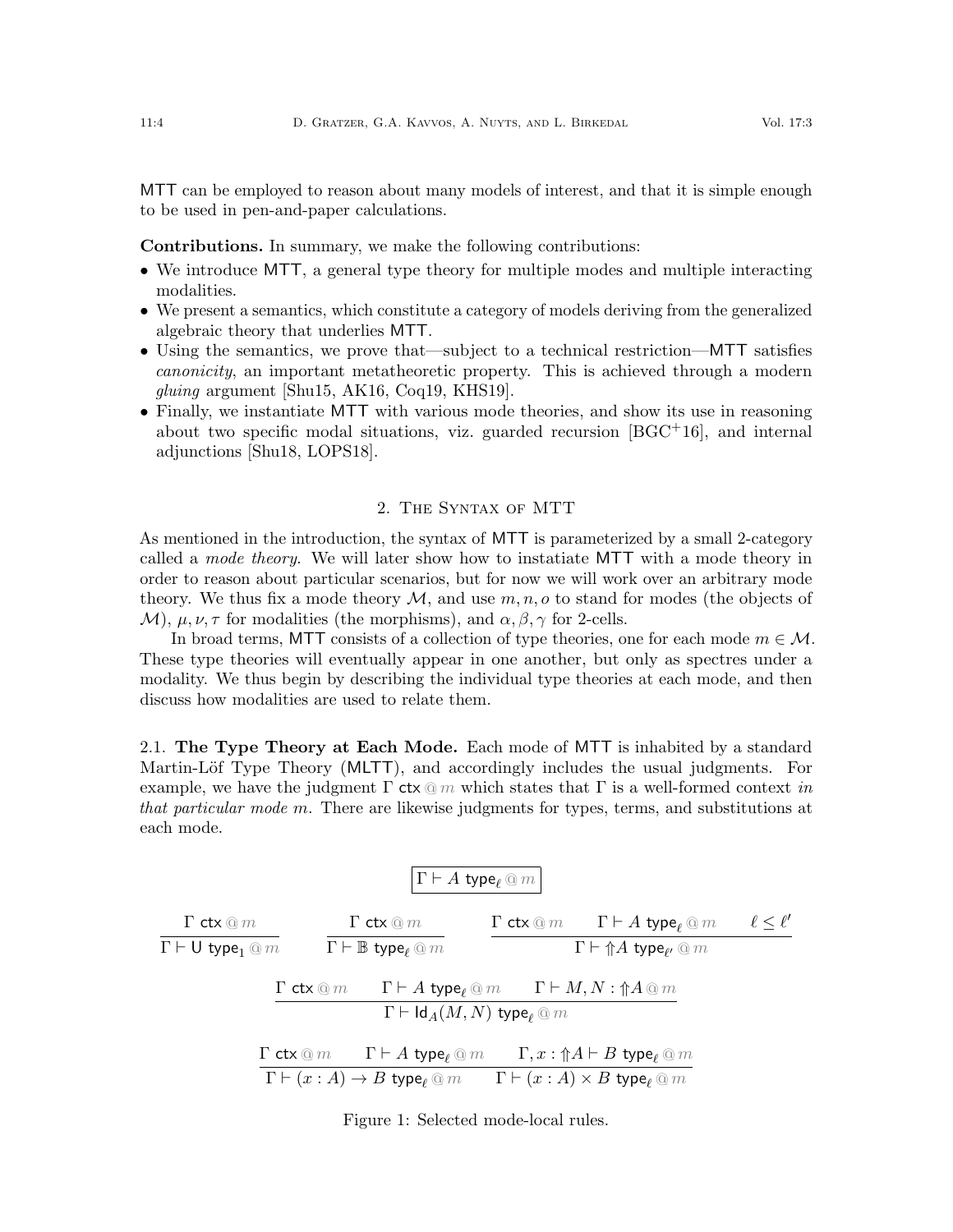In lieu of an exhaustive list of rules, which we will present in Section [4,](#page-11-0) we illustrate this point by only showing the important ones in Figure [1.](#page-3-0) In brief, each mode comprises an ordinary intensional type theory with dependent sums, dependent products, intensional identity types, booleans, and one universe. Both sums and products satisfy an  $\eta$ -rule.

<span id="page-4-0"></span>Universes à la Coquand. There are several ways to introduce universes in type theory [\[Hof97,](#page-64-9) §2.1.6] [\[Pal98,](#page-65-9) [Luo12\]](#page-64-10). We use the approach of [\[Coq13\]](#page-63-6), which is close to Tarski-style universes. However, instead of inductively defining codes that represent particular types, Coquand-style universes come with an explicit isomorphism between types and terms of the universe U. However, we must remember to exercise caution: if this isomorphism were to cover all types then Girard's paradox [\[Coq86\]](#page-63-7) would apply, so we must restrict it to small types. This, in turn, forces us to stratify our types into small and large.

The judgment  $\Gamma \vdash A$  type<sub>0</sub> @ m states that A is a small type, and  $\Gamma \vdash A$  type<sub>1</sub> @ m that it is large. The universe itself must be a large type, but otherwise both levels are closed under all other connectives. Finally, we introduce an operator that *lifts* a small type to a large one:

$$
\frac{\ell \leq \ell' \qquad \Gamma \vdash A\;\mathsf{type}_\ell \mathbin{@} m}{\Gamma \vdash {\Uparrow} A\;\mathsf{type}_{\ell'} \mathbin{@} m}
$$

The lifting operation commutes definitionally with all the connectives, e.g.  $\mathcal{N}(A \to B) =$  $\uparrow A \rightarrow \uparrow B$ . We will use large types for the most part: only they will be allowed in contexts, and the judgment  $\Gamma \vdash M : A \t{{\odot} m}$  will presuppose that A is large. As we will not have terms at small types, we will not need the term lifting operations used by [\[Coq13\]](#page-63-6) and [\[Ste19\]](#page-66-2).

Following this stratification, we may introduce operations that exhibit the isomorphism:

$$
\cfrac{\Gamma \vdash M : \mathsf{U} \oslash m}{\Gamma \vdash \mathsf{El}(M) \ \mathsf{type}_0 \oslash m} \qquad \cfrac{\Gamma \vdash A \ \mathsf{type}_0 \oslash m}{\Gamma \vdash \mathsf{Code}(A) : \mathsf{U} \oslash m}
$$

along with the equations  $\text{Code}(\text{El}(M)) = M$  and  $\text{El}(\text{Code}(A)) = A$ .

The advantages of universes à la Coquand are now evident: rather than having to introduce Tarski-style codes, we now find that they are definable. For example, assuming  $M : U$  and  $x : E(M) \vdash N : U$ , we let

$$
(x:M)\mathbin{\widehat{\to}} N\triangleq{\sf{Code}}((x:{\sf{El}}(M))\to {\sf{El}}(N)): \sf{U}
$$

We can then calculate that

$$
\mathsf{El}((x:M) \widehat{\rightarrow} N) = \mathsf{El}(\mathsf{Code}((x:\mathsf{El}(M))) \rightarrow \mathsf{El}(N))) = (x:\mathsf{El}(M)) \rightarrow \mathsf{El}(N)
$$

We will often suppress  $$\Uparrow -$  as well as the explicit isomorphism.$ 

2.2. Introducing a Modality. Having sketched the basic type theory inhabiting each mode, we now turn to the interaction between them. This is the domain of the modalities.

Suppose M contains a modality  $\mu : n \to m$ . We would like to think of  $\mu$  as a 'map' from mode *n* to mode *m*. Then, for each  $\vdash A$  type  $\textcircled{a} n$  we would like a type  $\vdash \langle \mu | A \rangle$  type  $\textcircled{a} m$ . On the level of terms we would similarly like for each  $\vdash M : A \tildot \eta$  an induced term  $\vdash \textsf{mod}_{\mu}(M) : \langle \mu | A \rangle \otimes m.$ 

These constructs would be entirely satisfactory, were it not for the presence of open *terms*. To illustrate the problem, suppose we have a type  $\Gamma \vdash A$  type  $\textcircled{a} n$ . We would hope that the corresponding modal type lives in the same context, i.e. that  $\Gamma \vdash \langle \mu | A \rangle$  type  $\textcircled{a} m$ . However, this is not possible, as  $\Gamma$  is only a context at mode n, and cannot be carried over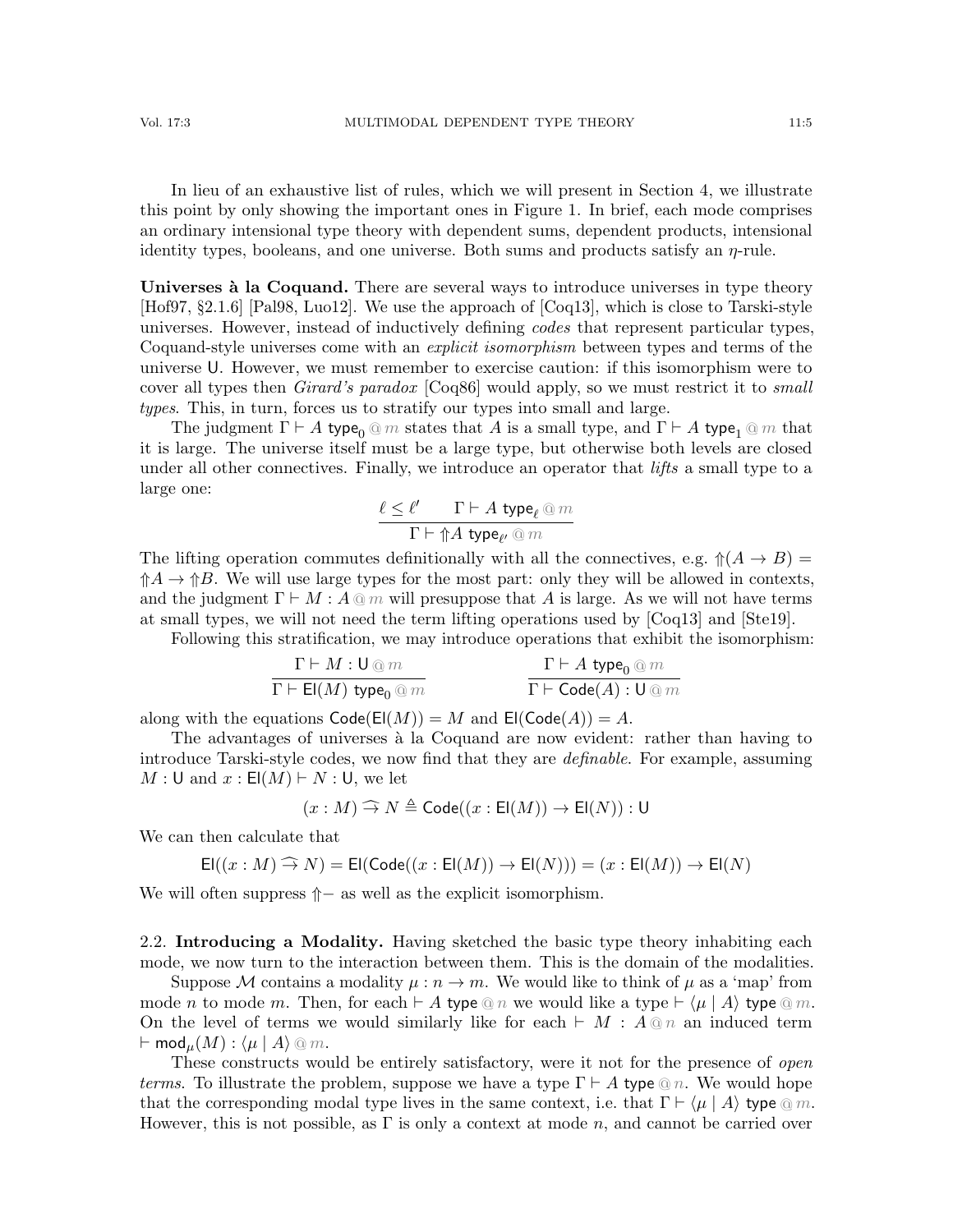verbatim to mode m. Hence, the only pragmatic option is to introduce an operation that allows a context to be mapped to another mode.

Forming a modal type. There are several different proposed solutions to this problem in the literature  $[PD01, Col08]$ . We will use a Fitch-style discipline  $[BGM17, BCM+20, GSB19a]$  $[BGM17, BCM+20, GSB19a]$  $[BGM17, BCM+20, GSB19a]$  $[BGM17, BCM+20, GSB19a]$ : we will require that a modality  $\mu$  induce an operation on contexts in the *opposite* direction. We will denote this operation by a *lock*:

<span id="page-5-0"></span>
$$
\frac{\mathbf{cx}/\mathbf{loc}\mathbf{K}}{\Gamma\cdot\mathbf{A}_{\mu}\mathbf{ct}\mathbf{x}\otimes n}
$$

Intuitively,  $\mathbf{\Theta}_{\mu}$  will behave somewhat like a left adjoint to  $\langle \mu | - \rangle$ . However,  $\langle \mu | - \rangle$  acts on types while  $-\mathbf{Q}_{\mu}$  acts on contexts, so this cannot be an ordinary adjunction. Instead,  $\mu$  | − will be what [\[BCM](#page-63-3)<sup>+</sup>20] call a *dependent right adjoint* (DRA). A DRA essentially consists of a type former  $\bf R$  and a context operation  $\bf L$  such that

$$
\{N \mid \mathbf{L}(\Gamma) \vdash N : A\} \cong \{M \mid \Gamma \vdash M : \mathbf{R}(A)\}\tag{\dagger}
$$

See [\[BCM](#page-63-3)+20] for a formal definition.

Just as with DRAs, the MTT formation and introduction rules for modal types effectively transpose types and terms across this adjunction:

$$
\begin{array}{ccc}\n\text{TP/MODAL} & \text{TM/MODAL-INTRO} \\
\hline\n\mu:m\rightarrow n & \Gamma,\pmb{\Delta}_{\mu}\vdash A\;\text{type}_{\ell}\,\textcircled{2}\,n & \mu:m\rightarrow n & \Gamma,\pmb{\Delta}_{\mu}\vdash M:A\,\textcircled{2}\,n \\ \hline\n\Gamma\vdash\langle\mu\mid A\rangle\;\text{type}_{\ell}\,\textcircled{2}\,m & & \Gamma\vdash\text{mod}_{\mu}(M):\langle\mu\mid A\rangle\,\textcircled{2}\,m\n\end{array}
$$

It remains to show how to eliminate modal types. Previous work on Fitch-style calculi [\[BCM](#page-63-3)+20, [GSB19a\]](#page-64-5) has employed elimination rules which essentially invert the introduction rule TM/MODAL-INTRO. Such rules *remove* one or more locks from the context during typechecking, and sometimes even trim a part of it. For example, a rule of this sort would be

$$
\frac{\mathbf{a}_{\mu} \notin \Gamma' \qquad \Gamma \vdash M : \langle \mu \mid A \rangle \otimes m}{\Gamma, \mathbf{a}_{\mu}, \Gamma' \vdash \mathsf{open}(M) : A \otimes n}
$$

This kind of rule tends to be unruly, and delicate work is required to prove even basic results about it. For example, see the technical report [\[GSB19b\]](#page-64-11) for a particularly laborious proof of the admissibility of substitution. The results in  $op. cit.$  could not possibly reuse any of the work of  $[BCM^+20]$ , as a small change in the syntax leads to many subtle differences in the metatheory. Consequently, it seems unlikely that one could adapt this approach to a modality-agnostic setting like ours.

We will use a different technique, which is reminiscent of dual-context calculi [\[Kav20\]](#page-64-12). First, we will let the variable rule control the use of modal variables. Then, we will take a 'modal cut' rule, which will allow the substitution of modal terms for modal variables, to be our modal elimination rule.

Accessing a modal variable. The behavior of modal types can often be clarified by asking a simple question: when can we use a variable  $x : (\mu | A)$  of modal type to construct a term of type A? In previous Fitch-style calculi we would use the modal elimination rule to reduce the goal to  $\langle \mu | A \rangle$ , and then—had the modal elimination rule not eliminated x from the *context—we* would simply use the variable. We may thus write down a term of type  $A$  using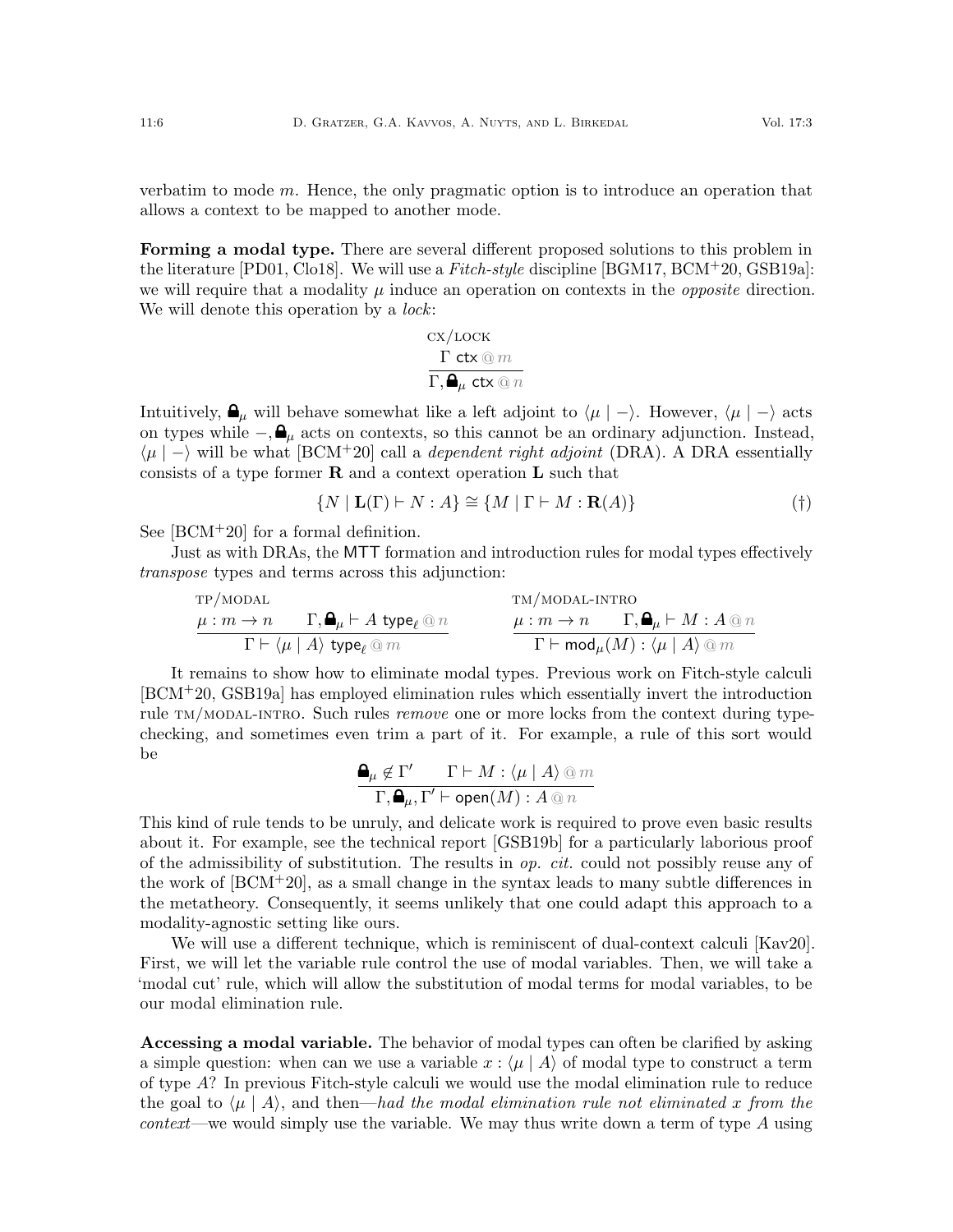a variable  $x : \langle \mu | A \rangle$  only when our context is structured in a way that does not obstruct the use of  $x$ , and the final arbiter of that is the modal elimination rule.

MTT turns this idea on its head: rather than handing control over to the modal elimination rule, we delegate this decision to the variable rule itself. In order to ascertain whether we can use a variable in our calculus, the variable rule examines the locks to the right of the variable. The rule of thumb is this: we should always be able to access  $\langle \mu | A \rangle$ behind  $\mathbf{\Theta}_{\mu}$ . Carrying the illustrative analogy of an adjunction  $-\,$ ,  $\mathbf{\Theta}_{\mu}$  +  $\langle \mu | - \rangle$  further, we see that the simplest judgment that fits this, namely  $\Gamma, x : \langle \mu | A \rangle, \mathbf{P}_{\mu} \vdash x : A \otimes n$ , corresponds to the counit of the adjunction.

To correctly formulate the variable rule, we will require one more idea: following modal type theories based on *left division* [\[Pfe01,](#page-65-4) [Abe06,](#page-62-2) [Abe08,](#page-62-3) [NVD17,](#page-65-2) [ND18\]](#page-65-3), every variable in the context will be annotated with a modality,  $x : (\mu | A)$ . Intuitively a variable  $x : (\mu | A)$  is the same as a variable  $x : (\mu | A)$ , but the annotations are part of the structure of a context while  $\langle \mu | A \rangle$  is a type. This small circumlocution will ensure that the variable rule respects substitution.

The most general form of the variable rule will be able to handle the interaction of modalities, so we present it in stages. A first counit-like approximation is then

<span id="page-6-1"></span>
$$
\begin{array}{l}\n\mathbf{T}M/\mathbf{VAR}/\mathbf{COUNT}\n\\ \n\mathbf{\Theta} \not\in \Gamma_1 \qquad \Gamma_0, \mathbf{\Theta}_{\mu} \vdash A \text{ type}_1 \textcircled{a} n \\
\overline{\Gamma_0, x} : (\mu \mid A), \mathbf{\Theta}_{\mu}, \Gamma_1 \vdash x : A \textcircled{a} n\n\end{array}
$$

The first premise requires that no further locks occur in  $\Gamma_1$ , so that the conclusion remains in the same mode *n*. The second premise is just enough to derive  $\Gamma_0 \vdash \langle \mu | A \rangle$  type<sub>1</sub> @ m.

**Context extension.** The switch to modality-annotated declarations  $x : (\mu | A)$  also requires us to revise the context extension rule. The revised version,  $CX/EXTEND$ , appears in Figure [2](#page-7-2) and closely follows the formation rule for  $\langle \mu | - \rangle$ : if  $\Gamma, \bigoplus_{\mu} \vdash A$  type<sub>1</sub> @ n is a type in the locked context Γ, then we may extend the context Γ to include a declaration  $x : (\mu \mid A)$ , so that x stands for a term of type A under the modality  $\mu$ .

**The elimination rule.** The difference between a modal type  $\langle \mu | A \rangle$  and an annotated declaration  $x : (\mu | A)$  in the context is navigated by the modal elimination rule. In brief, its role is to enable the substitution of a term of the former type for a variable with the latter declaration. The full rule is complex, so we first discuss the case of a single modality  $\mu : n \to m$ . The correspoding rule is

tm/modal-elim/single-modality

<span id="page-6-0"></span>
$$
\frac{\Gamma \vdash M_0 : \langle \mu \mid A \rangle \text{ @ } m}{\Gamma \vdash \text{let } \text{mod}_{\mu}(y) \leftarrow B \text{ type}_1 \text{ @ } m} \quad \Gamma, y : (\mu \mid A) \vdash M_1 : B[\text{mod}_{\mu}(y)/x] \text{ @ } m}{\Gamma \vdash \text{let } \text{mod}_{\mu}(y) \leftarrow M_0 \text{ in } M_1 : B[M_0/x] \text{ @ } m}
$$

Forgetting dependence for a moment, we see that this rule is close to the dual-context style [\[PD01,](#page-65-10) [Kav20\]](#page-64-12): if we think of annotations as separating the context into multiple zones, then  $y : (\mu | A)$  clearly belongs to the 'modal' part.

In the dependent case we also need a motive  $\Gamma, x : (1 | \langle \mu | A \rangle) \vdash B$  type<sub>1</sub> @ m, which depends on a variable of modal type, but under the identity modality 1. This premise is then fulfilled by  $M_0$  in the conclusion. In a sense, this rule permits a form of modal induction: every variable  $x : (1 | \langle \mu | A \rangle)$  can be assumed to be of the form  $mod_{\mu}(y)$  for some  $y : (\mu | A)$ . This kind of rule has appeared before in the spatial and cohesive type theories of [\[Shu18\]](#page-65-1).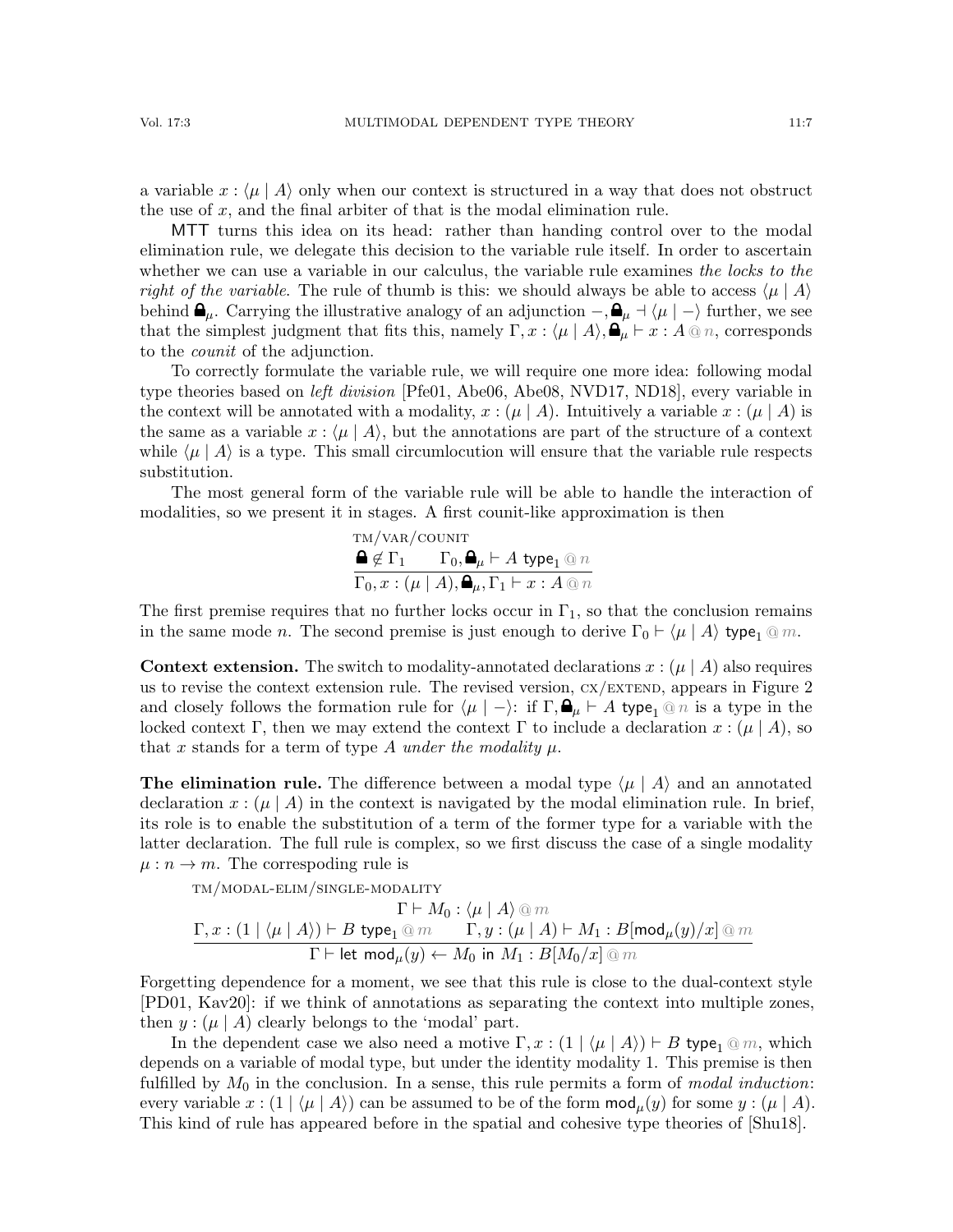# <span id="page-7-6"></span><span id="page-7-4"></span><span id="page-7-1"></span><span id="page-7-0"></span> $Γ$  ctx  $@m$

<span id="page-7-5"></span><span id="page-7-3"></span>

| CX/LOCK                           |                                                              |                                                                                 | CX/EXTEND                                                                                                                                                                   |                                  |                                                                                                                                                                                                                                                              |
|-----------------------------------|--------------------------------------------------------------|---------------------------------------------------------------------------------|-----------------------------------------------------------------------------------------------------------------------------------------------------------------------------|----------------------------------|--------------------------------------------------------------------------------------------------------------------------------------------------------------------------------------------------------------------------------------------------------------|
| $\mu : n \to m$ $\Gamma$ ctx $@m$ |                                                              |                                                                                 |                                                                                                                                                                             |                                  | $\mu: n \to m$ $\Gamma$ ctx $\textcircled{m}$ $\Gamma, \bigoplus_{\mu} \vdash A$ type <sub>1</sub> $\textcircled{m}$                                                                                                                                         |
|                                   | $\Gamma, \mathbf{a}_{\mu}$ ctx $@n$                          |                                                                                 |                                                                                                                                                                             | $\Gamma, x : (\mu   A)$ ctx $@m$ |                                                                                                                                                                                                                                                              |
| CX/ID                             |                                                              |                                                                                 | CX/COMPOSE                                                                                                                                                                  |                                  |                                                                                                                                                                                                                                                              |
|                                   | $\Gamma$ ctx $@m$                                            |                                                                                 |                                                                                                                                                                             |                                  |                                                                                                                                                                                                                                                              |
|                                   | $\Gamma = \Gamma, \blacksquare_1$ ctx $@m$                   |                                                                                 |                                                                                                                                                                             |                                  | $\frac{\nu:o\to n\qquad \mu:n\to m\qquad \Gamma \;\mathsf{ctx}\mathbin{\textcircled{\small\mathsf{m}}}}{\Gamma,\mathbf{\mathbf{Q}}_\mu,\mathbf{\mathbf{Q}}_\nu=\Gamma,\mathbf{\mathbf{Q}}_{\mu o\nu}\;\mathsf{ctx}\mathbin{\textcircled{\small\mathsf{m}}}}$ |
|                                   |                                                              |                                                                                 | $\Gamma \vdash A\;\mathsf{type}_{\ell}\, @\, m \qquad \Gamma \vdash M : A \mathbin{@} m \, \big $                                                                           |                                  |                                                                                                                                                                                                                                                              |
| TP/MODAL                          |                                                              |                                                                                 |                                                                                                                                                                             | TM/VAR                           |                                                                                                                                                                                                                                                              |
|                                   |                                                              | $\mu: n \to m$ $\Gamma, \bigoplus_{\mu} \vdash A$ type $_{\ell} \circledcirc n$ |                                                                                                                                                                             |                                  | $\nu : m \to n \qquad \alpha : \nu \Rightarrow \mathsf{locks}(\Gamma_1)$                                                                                                                                                                                     |
|                                   | $\Gamma\vdash\langle\mu\mid A\rangle$ type <sub>e</sub> $@m$ |                                                                                 |                                                                                                                                                                             |                                  | $\Gamma_0, x : (\nu   A), \Gamma_1 \vdash x^{\alpha} : A^{\alpha} \t\t\t@m$                                                                                                                                                                                  |
|                                   |                                                              |                                                                                 | TM/MODAL-INTRO<br>$\mu: n \to m$ $\Gamma, \mathbf{A}_{\mu} \vdash M: A \otimes n$<br>$\Gamma \vdash \overline{\mathsf{mod}_{\mu}(M): \langle \mu \mid A \rangle \otimes m}$ |                                  |                                                                                                                                                                                                                                                              |
|                                   | TM/MODAL-ELIM                                                |                                                                                 |                                                                                                                                                                             |                                  |                                                                                                                                                                                                                                                              |
|                                   |                                                              |                                                                                 | $\mu: n \to m$ $\nu: m \to o$ $\Gamma, x: (\nu \mid \langle \mu \mid A \rangle) \vdash B$ type <sub>1</sub> @ o                                                             |                                  |                                                                                                                                                                                                                                                              |
|                                   |                                                              |                                                                                 | $\Gamma \vdash \textsf{let}_{\nu} \textsf{ mod}_{\mu}(x) \leftarrow M_0 \textsf{ in } M_1 : B[M_0/x] \textsf{ @ } o$                                                        |                                  | $\Gamma, \bigoplus_{\nu} \vdash M_0 : \langle \mu   A \rangle \otimes m$ $\Gamma, x : (\nu \circ \mu   A) \vdash M_1 : B[\text{mod}_{\mu}(x)/x] \otimes \sigma$                                                                                              |
|                                   |                                                              |                                                                                 |                                                                                                                                                                             |                                  |                                                                                                                                                                                                                                                              |
|                                   | TM/MODAL-BETA                                                |                                                                                 |                                                                                                                                                                             |                                  |                                                                                                                                                                                                                                                              |
|                                   |                                                              |                                                                                 | $\nu : m \to o$ $\mu : n \to m$ $\Gamma, x : (\nu \mid \langle \mu \mid A \rangle) \vdash B$ type <sub>1</sub> @ o                                                          |                                  | $\Gamma, \bigoplus_{\nu \circ \mu} \vdash M_0 : A \t\t\t@ n$ $\Gamma, x : (\nu \circ \mu \mid A) \vdash M_1 : B[\text{mod}_{\mu}(x)/x] \t\t\t\t@ o$                                                                                                          |
|                                   |                                                              |                                                                                 |                                                                                                                                                                             |                                  | $\Gamma \vdash \textsf{let}_{\nu} \textsf{ mod}_{\mu}(x) \leftarrow \textsf{mod}_{\mu}(M_0) \textsf{ in } M_1 = M_1[M_0/x] : B[\textsf{mod}_{\mu}(M_0)/x] \otimes \sigma$                                                                                    |
|                                   |                                                              |                                                                                 | $locks(\Gamma)$                                                                                                                                                             |                                  |                                                                                                                                                                                                                                                              |
| $locks(\cdot) = 1$                |                                                              |                                                                                 | $\mathsf{locks}(\Gamma, x: (\mu \mid A)) = \mathsf{locks}(\Gamma)$                                                                                                          |                                  | $\mathsf{locks}(\Gamma,\blacksquare_\mu) = \mathsf{locks}(\Gamma) \circ \mu$                                                                                                                                                                                 |

<span id="page-7-8"></span><span id="page-7-7"></span><span id="page-7-2"></span>Figure 2: Selected modal rules.

In the type theory of  $[BCM+20]$  modalities are taken to be dependent right adjoints, with terms witnessing Equation  $\dagger$ . This isomorphism can encode  $TM/MODAL-ELIM/SINGLE$ [modality](#page-6-0), but that rule alone cannot encode Equation [†](#page-5-0). As a result, modalities in MTT are weaker than DRAs.

<span id="page-7-9"></span>2.3. Multiple Modalities. So far we have only considered a single modality. In this section we discuss the few additional tweaks that are needed to support multiple interacting modalities. The final version of the modal rules is given in Figure [2.](#page-7-2)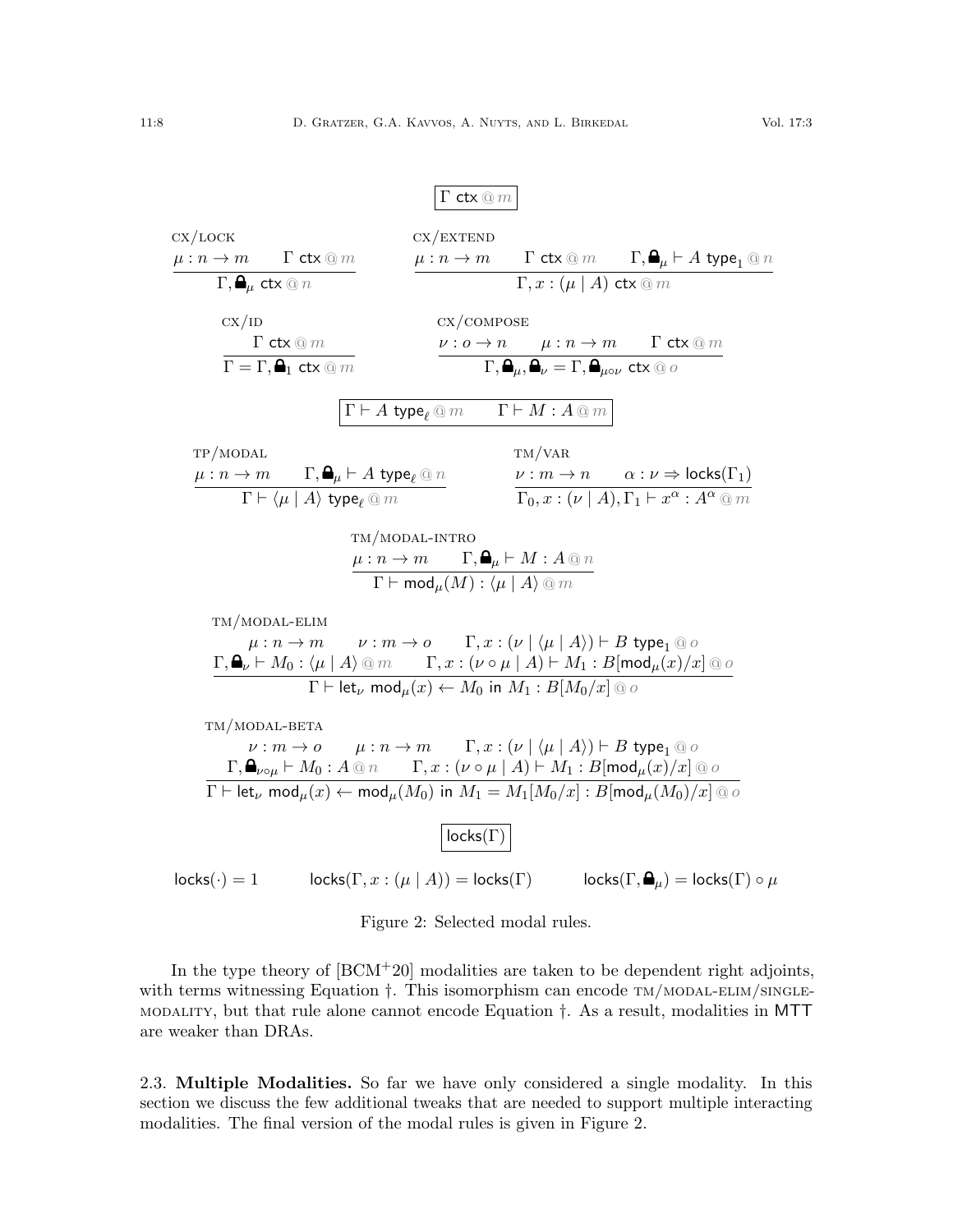**Multimodal locks.** Up to this point the operation  $-\theta_u$  on contexts has referred to a single modality  $\mu : n \to m$ . The rule cx/LOCK generalizes it to work with any modality. The only question then is how the resulting operations should interact. This is where the mode theory comes in: locks should be functorial, so that  $\nu : o \to n$ ,  $\mu : n \to m$ , and  $\Gamma$  ctx  $\textcircled{m}$ imply  $\Gamma, \blacksquare_\mu, \blacksquare_\nu = \Gamma, \blacksquare_{\mu \circ \nu}$  ctx  $\textcircled{\scriptscriptstyle{0}}$  o. We additionally ask that the identity modality  $1 : m \to m$ at each mode has a trivial, invisible action on contexts, i.e.that  $\Gamma, \mathbf{A}_1 = \Gamma$ .

These two actions, which are encoded by  $cx$ /compose and  $cx$ /id, ensure that  $\blacksquare$  is a contravariant functor on M, mapping each mode m to the category of contexts  $\Gamma$  ctx  $\textcircled{m}$ . The contravariance originates from the fact that  $\mathcal M$  is a specification of the behavior of the modalities  $\langle \mu | - \rangle$ , so that their left-adjoint-like counterparts  $-\int_{\mu}^{\infty} a \, dx$  with the opposite variance.

The full variable rule. We have seen that  $\triangle$  induces a functor from M to categories of contexts, but we have not yet used the 2-cells of M. In short, a 2-cell  $\alpha : \mu \Rightarrow \nu$ contravariantly induces a substitution from  $\Gamma, \mathbf{A}_{\nu}$  to  $\Gamma, \mathbf{A}_{\mu}$ . We will discuss this further in Section [4,](#page-11-0) but for now we only mention that this arrangement gives rise to an *admissible operation on types*: for each 2-cell we obtain an operation  $(-)^{\alpha}$  such that  $\Gamma$ ,  $\mathbf{\Theta}_{\mu} \vdash A$  type  $\textcircled{e}$  m implies  $\Gamma, \mathbf{A}_{\nu} \vdash A^{\alpha}$  type  $\mathbb{Q}$  m.

In order to prove the admissibility of this operation we need a more expressive variable rule that builds in the action of 2-cells. The first iteration  $(\text{TM}/\text{VAR}/\text{COUNT})$  required that the lock and the variable annotation were an exact match. We relax this requirement by allowing for a mediating 2-cell:

<span id="page-8-0"></span>
$$
\text{TM}/\text{VAR}/\text{COMBINED}
$$
  
\n
$$
\mu, \nu: n \to m \qquad \alpha: \mu \Rightarrow \nu
$$
  
\n
$$
\Gamma, x: (\mu | A), \mathbf{Q}_{\nu} \vdash x^{\alpha}: A^{\alpha} \text{ @ } n
$$

The superscript in  $x^{\alpha}$  is now part of the syntax: each variable must be annotated with the 2-cell that 'unlocks' it and enables its occurrence, though we will still write  $x$  to mean  $x^{1mu}$ . The final form of the variable rule, which appears as  $TM/VAR$  in Figure [2,](#page-7-2) is only a slight generalization of this last rule: it allows the variable to occur at positions other than the very front of the context. In fact,  $TM/VAR$  can be reduced to  $TM/VAR/COMB$  in by using weakening to remove variables to the right of  $x$ , and then invoking functoriality to fuse all the locks to the right of x into a single one with modality  $\textsf{locks}(\Gamma_1)$ .

The full elimination rule. Recall that the elimination rule for a single modality allowed us to plug in a term of type  $\langle \mu | A \rangle$  for an assumption  $x : (\mu | A)$ . Some additional generality is needed to cover the case where the motive  $x : (\nu \mid \langle \mu \mid A \rangle) \vdash B$  type  $\textcircled{m}$  depends on x under a modality  $\nu \neq 1$ . This is where the composition of modalities in M comes in handy: our new rule will use it to absorb  $\nu$  by replacing the assumption  $x : (\nu \nvert \langle \mu \nvert A \rangle)$ with  $x : (\nu \circ \mu \mid A)$ .

The new rule,  $TM/MODAL-ELIM$ , is given in Figure [2.](#page-7-2) The simpler rule may be recovered by setting  $\nu \triangleq 1$ . In this simpler case, we will suppress the subscript 1 on let, just as in [tm/modal-elim/single-modality](#page-6-0). However, many natural examples require eliminations where  $\nu \neq 1$ . For instance, in Section [3](#page-9-0) we show that  $\langle \nu \circ \mu | A \rangle \simeq \langle \nu | \langle \mu | A \rangle \rangle$ . The function from the right-hand side to the left crucially depends on the ability to pattern-match on a variable  $x : (\nu \mid \langle \mu \mid A \rangle)$ , which requires the stronger TM/MODAL-ELIM.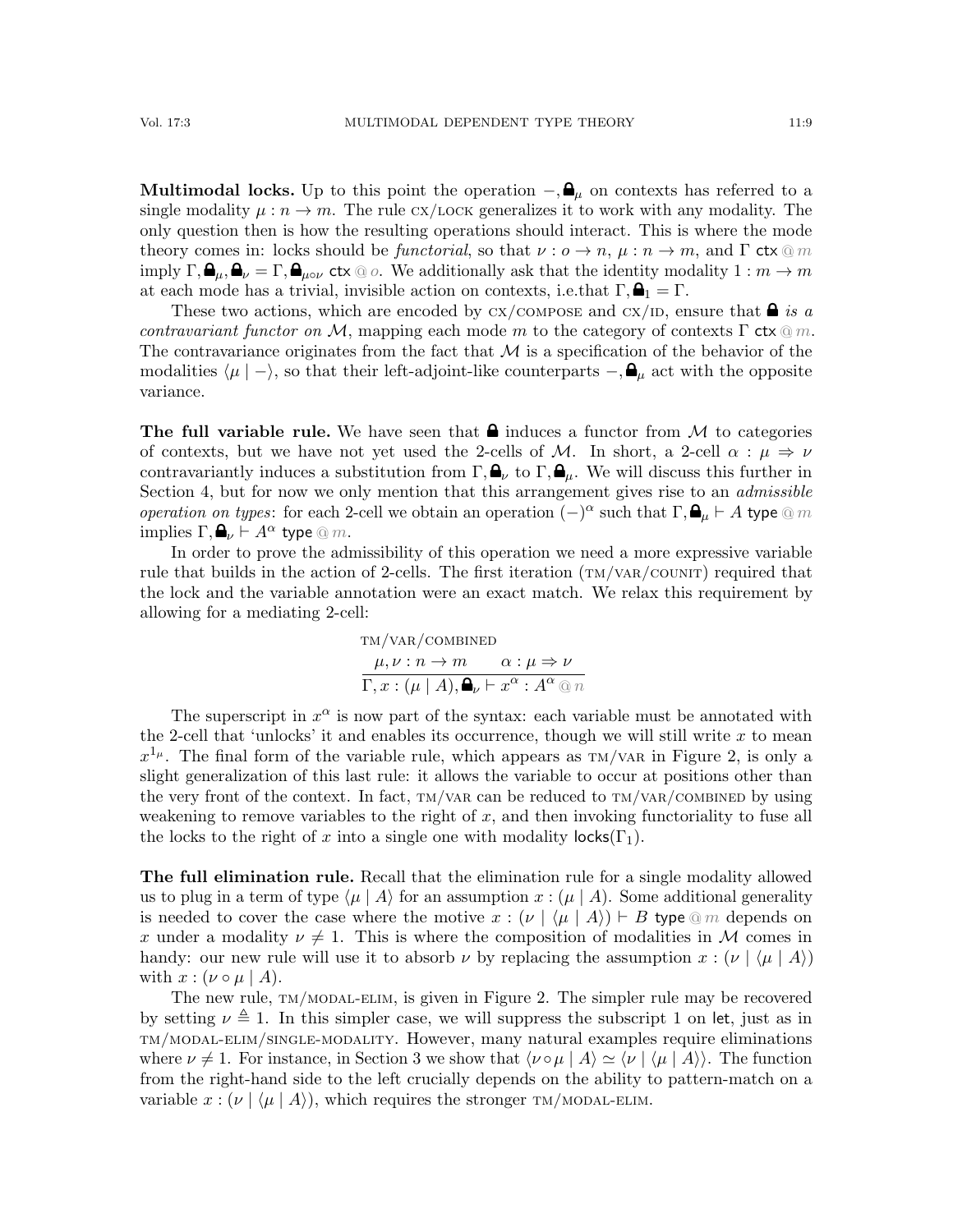**Definitional equality in MTT.** A perennial problem in type theory is that of deciding where the boundary between those equalities that are *provable* in the system (e.g. using various forms of induction), and those that are *definitional*, i.e. hold by fiat. While we have simply followed standard practices in the MLTT connectives at each mode, the situation is somewhat more complicated regarding modal types. On the one hand, we have the expected  $\beta$ -rule TM/MODAL-BETA: see Figure [2.](#page-7-2) On the other hand, we do not include any definitional  $\eta$ -rules: as the eliminator is a *positive* pattern-matching construct, the proper  $\eta$ -rule would need *commuting conversions*, which would enormously complicate the metatheory.

Notational conventions. In the rest of the paper we shall make use of the following notational conventions.

Notation 2.1. When opening a modal term under the modality 1 we will suppress the 1 in the let<sub>1</sub> part of the term, and write let  $mod_{\mu}(\ ) \leftarrow M$  in N instead.

Notation 2.2. As remarked before, Coquand-style universes do not require the introduction of codes that represent various types in the universe, for they are definable. Nevertheless, in examples we will often suppress both  $E(-)$  and  $Code(-)$ , and in some straightfoward cases even elide the coercion  $↑$ −. This not only makes our terms more perspicuous, but can also be formally justified by an *elaboration procedure* which inserts the missing isomorphisms and coercions when needed.

#### 3. Programming with Modalities

<span id="page-9-0"></span>In this section we show how MTT can be used to program and reason with modalities. We we identify a handful of basic modal combinators which demonstrate the behaviour of our modal types. Then, in Section [3.2](#page-10-0) we use them to present a type theory featuring an idempotent comonad with almost no additional effort.

<span id="page-9-1"></span>3.1. **Modal Combinators.** We first show how each 2-cell  $\alpha : \mu \Rightarrow \nu$  with  $\mu, \nu : n \rightarrow m$ induces a natural transformation  $\langle \mu | - \rangle \rightarrow \langle \nu | - \rangle$ . We call the components of this natural transformation *coercions*. Given  $\Gamma$ ,  $\mathbf{a}_{\mu} \vdash A$  type<sub>1</sub> @ m, define

$$
\mathbf{coe}[\alpha : \mu \Rightarrow \nu](-) : \langle \mu | A \rangle \rightarrow \langle \nu | A^{\alpha} \rangle
$$
  

$$
\mathbf{coe}[\alpha : \mu \Rightarrow \nu](x) \triangleq \mathsf{let} \mathsf{mod}_{\mu}(z) \leftarrow x \mathsf{ in } \mathsf{mod}_{\nu}(z^{\alpha})
$$

The heart of this combinator is a use of the rule  $TM/VAR$ . This operation completes the correspondence sketched in Section [1:](#page-0-0) objects of M correspond to modes, morphisms to modalities, and 2-cells to coercions.

Additionally, the assignment  $\mu \mapsto \langle \mu | - \rangle$  is *functorial*. Unlike the action of locks, this functoriality is not definitional, but only a type-theoretic *equivalence* [\[Uni13,](#page-66-3) §4]. Fixing  $\nu: o \to n$ ,  $\mu: n \to m$ , and  $\Gamma, \mathbf{\Theta}_{\mu o \nu} \vdash A$  type<sub>1</sub> @ m, we let

$$
\mathbf{comp}_{\mu,\nu}: \langle \mu | \langle \nu | A \rangle \rangle \to \langle \mu \circ \nu | A \rangle
$$
  
\n
$$
\mathbf{comp}_{\mu,\nu}(x) \triangleq \mathsf{let} \mod_{\mu}(x_0) \leftarrow x \text{ in}
$$
  
\n
$$
\mathsf{let}_{\mu} \mod_{\nu}(x_1) \leftarrow x_0 \text{ in}
$$
  
\n
$$
\mathsf{mod}_{\mu \circ \nu}(x_1)
$$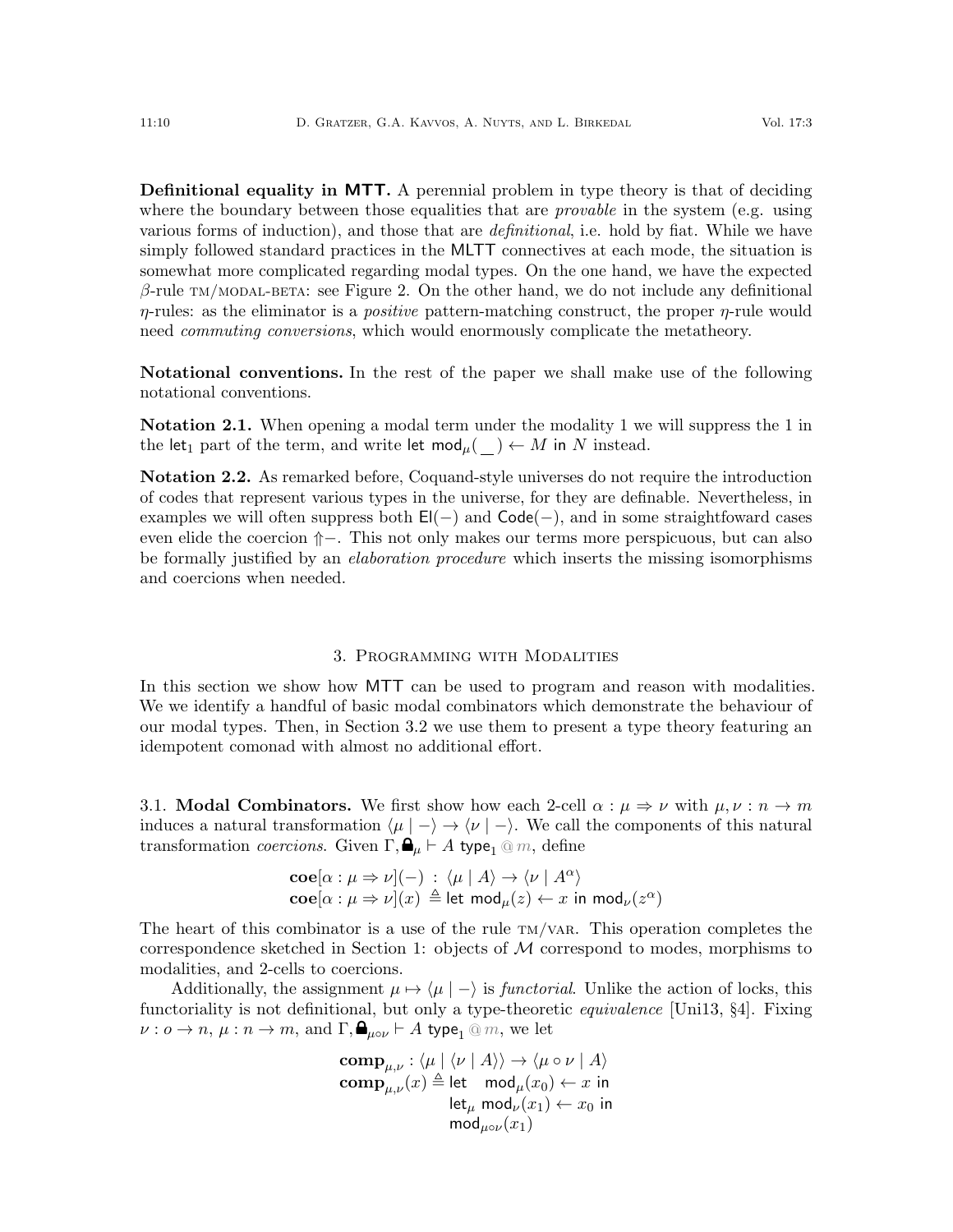and

$$
\mathbf{comp}_{\mu,\nu}^{-1} : \langle \mu \circ \nu \mid A \rangle \to \langle \mu \mid \langle \nu \mid A \rangle \rangle
$$
  
\n
$$
\mathbf{comp}_{\mu,\nu}^{-1}(x) \triangleq \mathsf{let} \ \mathsf{mod}_{\mu \circ \nu}(x_0) \leftarrow x \ \mathsf{in} \ \mathsf{mod}_{\mu}(\mathsf{mod}_{\nu}(x_0))
$$

We elide the 2-cell annotations on variables, as they are all identities (i.e. we only need [tm/var/counit](#page-6-1)). Even in this small example the context equations for locks are essential: for  $\langle \mu | \langle \nu | A \rangle \rangle$  to be a valid type we need that  $\Gamma, \mathbf{\Theta}_{\mu}, \mathbf{\Theta}_{\nu} = \Gamma, \mathbf{\Theta}_{\mu \circ \nu}$ , which is ensured by  $\alpha x$ /compose. Furthermore, observe that  $\mathbf{comp}_{\mu,\nu}$  crucially relies on the multimodal elimination rule TM/MODAL-ELIM: we must pattern-match on  $x_0$ , which is under  $\mu$  in the context.

Similarly, fixing  $\Gamma \vdash A$  type<sub>1</sub> @ m we have

 $\mathbf{triv}(-): \langle 1 | A \rangle \rightarrow A$  triv<sup>-1</sup>(−) : A →  $\langle 1 | A \rangle$  $\mathbf{triv}(x) \triangleq \mathsf{let}\ \mathsf{mod}_1(x_0) \leftarrow x \ \mathsf{in}\ x_0 \qquad \mathbf{triv}^{\text{-}1}(x) \triangleq \mathsf{mod}_1(x)$ 

In both cases, these combinators are only propositionally inverse. For example, the proof for one direction of the composition combinator is

$$
\begin{array}{l} \hbox{$\underline{.}$} \hbox{\rm :} \hbox{$(x:\langle \mu \mid \langle \nu \mid A \rangle \rangle) \to \mathrm{Id}_{\langle \mu \mid \langle \nu \mid A \rangle \rangle}(x,\mathrm{\bf comp}_{\mu,\nu}^{-1}(\mathrm{\bf comp}_{\mu,\nu}(x)))$}\\ \hbox{$\underline{.}$} \hbox{$\stackrel{\triangle}{=} \lambda x$.} \hbox{\rm let } \mathrm{\bf mod}_\mu(x_0) \leftarrow x \hbox{\rm in } \mathrm{let}_\mu \; \mathrm{\bf mod}_\nu(x_1) \leftarrow x_0 \hbox{\rm in } \mathrm{refl}(\mathrm{\bf mod}_\mu(\mathrm{\bf mod}_\nu(x)))$} \end{array}
$$

This is in many ways a typical example: we use the modal elimination rule to induct on a modally-typed term, which reduces it to a term of the form  $mod(-)$ . This is just enough to make various terms compute, and the result then follows by reflexivity.

As a final example, we will show that each modal type satisfies the  $K$  axiom,<sup>[1](#page-10-1)</sup> a central axiom of Kripke-style modal logics. This combinator will be immediately recognizable to functional programmers: it is the term that witnesses that  $\langle \mu | - \rangle$  is an applicative functor [\[MP08\]](#page-65-11).

$$
\begin{array}{l} - \circledast_{\mu} - : \langle \mu \mid A \to B \rangle \to \langle \mu \mid A \rangle \to \langle \mu \mid B \rangle \\ f \circledast_{\mu} a \stackrel{\Delta}{=} \text{let } \text{mod}_{\mu}(f_0) \leftarrow f \text{ in } \text{let } \text{mod}_{\mu}(a_0) \leftarrow a \text{ in } \text{mod}_{\mu}(f_0(a_0)) \end{array}
$$

We can also define a stronger combinator which corresponds to a dependent form of the Kripke axiom [\[BCM](#page-63-3)+20] along the same lines. As it generalizes  $\mathcal{D}_{\mu}$  to dependent products, this operation has precisely the same implementation but a more complex type:

$$
\langle \mu | (x : A) \to B \rangle \to (x_0 : \langle \mu | A \rangle) \to (\text{let } \text{mod}_{\mu}(x) \leftarrow x_0 \text{ in } \langle \mu | B \rangle)
$$

In order to ensure that  $\langle \mu | B \rangle$  is well-typed, the context must contain  $x : (\mu | A)$ , but instead we have bound  $x_0 : (1 | \langle \mu | A \rangle)$ . We correct this mismatch by eliminating  $x_0$  and binding the result to  $x$ .

<span id="page-10-0"></span>3.2. Idempotent Comonads in MTT. A great deal of prior work in modal type theory has focused on *comonads* [\[PD01,](#page-65-10) [dR15,](#page-63-4) [Shu18,](#page-65-1) [GSB19a\]](#page-64-5), and in particular *idempotent* comonads. [\[Shu18,](#page-65-1) Theorem 4.1] has shown that such modalities necessitate changes to the judgmental structure, as the only idempotent comonads that are internally definable in type theory are of the form  $-\times U$  for some proposition U. In this section we present a mode theory for idempotent comonads, and prove that the resulting type theory internally satisfies the expected equations. In fact, we only use the combinators of the previous section.

We define the mode theory  $\mathcal{M}_{ic}$  to consist of a single mode m, and a single non-trivial morphism  $\mu : m \to m$ . We will enforce idempotence by setting  $\mu \circ \mu = \mu$ . Finally, in order

<span id="page-10-1"></span> $^1\!$  Not to be confused with Streicher's  $axiom$   $K.$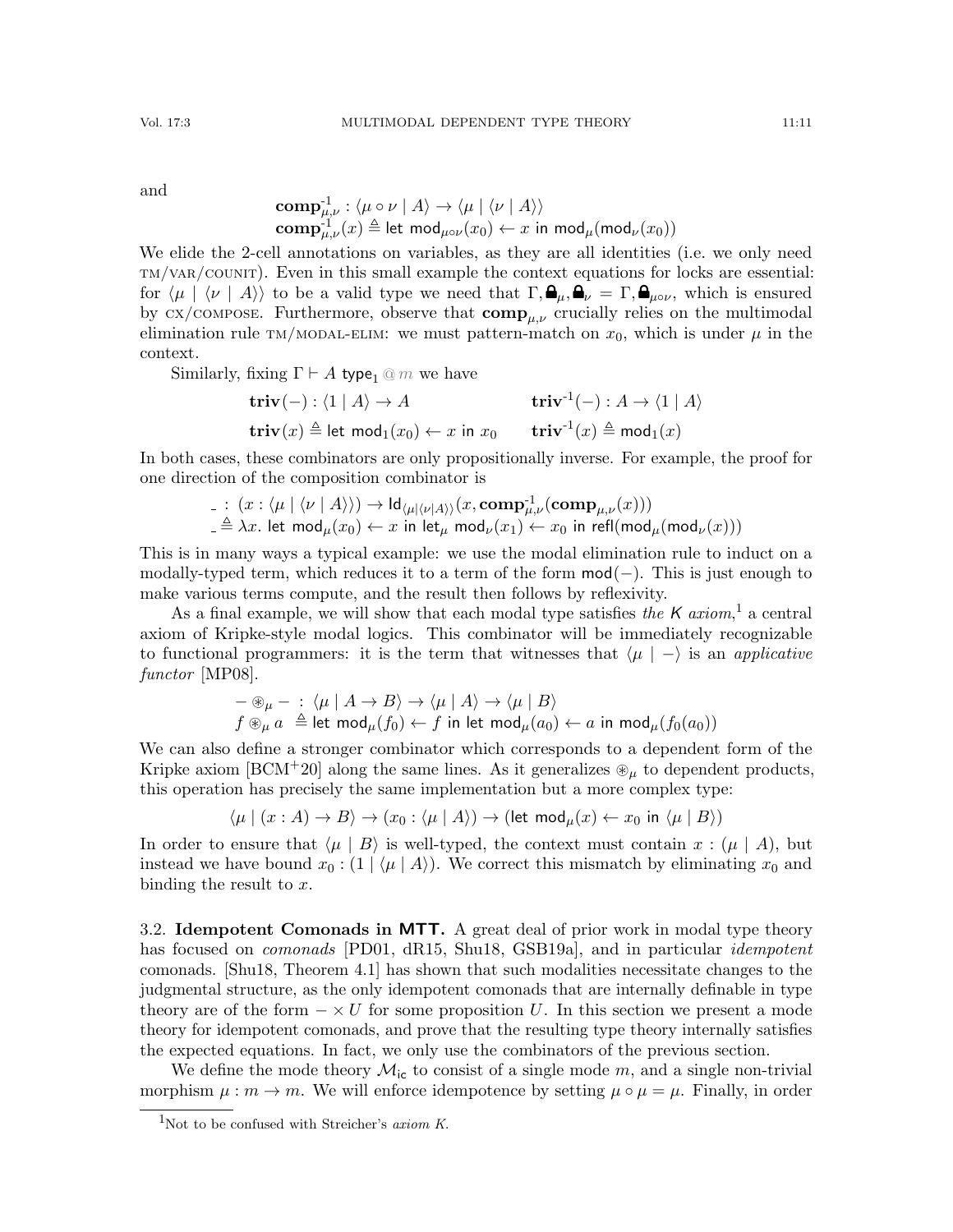to induce a morphism  $\langle \mu | A \rangle \rightarrow A$  we include a unique non-trivial 2-cell  $\epsilon : \mu \Rightarrow 1$ . In order to ensure that this 2-cell to be unique, we add equations such as  $\epsilon \star 1_\mu = 1_\mu \star \epsilon : \mu \circ \mu \Rightarrow \mu$ , where  $\star$  denotes the horizontal composition of 2-cells. The resulting mode theory is a 2-category, albeit a very simple one: it is in fact only a *poset-enriched* category.

We can show that  $\langle \mu | A \rangle$  is a comonad by defining the expected operations using the combinators of Section [3.1:](#page-9-1)

$$
\begin{array}{ll}\n\text{dup}_A: \langle \mu | A \rangle \to \langle \mu | \langle \mu | A \rangle \rangle & \text{extract}_A: \langle \mu | A \rangle \to A^{\epsilon} \\
\text{dup}_A \triangleq \text{comp}_{\mu, \mu}^{-1} & \text{extract}_A \triangleq \text{triv}^{-1}(-) \circ \text{coe}[\epsilon : \mu \Rightarrow 1]\n\end{array}
$$

We must also show that  $\text{dup}_A$  and extract<sub>A</sub> satisfy the comonad laws, but that automatically follows from general facts pertaining to **coe** and **comp**.<sup>[2](#page-11-1)</sup> This is indicative of the benefits of using MTT: every general result about it also applies to this instance, including the canonicity theorem of Section [5.](#page-18-0)

## 4. Algebraic Syntax

<span id="page-11-0"></span>Until this point we have presented a curated, high-level view of MTT, and we have avoided any discussion of its metatheory. Yet, syntactic matters can be quite complex, and have historically proven to be sticking points for modal type theory. While such details are not necessary for the casual reader, it is essential to validate that MTT is syntactically well-behaved, enjoying e.g. a substitution principle. The aim of this section is to provide a setting for this study: we introduce the formal counterpart of MTT, which is given as a generalized algebraic theory (GAT) [\[Car78,](#page-63-9) [KKA19\]](#page-64-13).

Historically, GATs were used in the semantics of type theory, but modern techniques show that they are also useful in the analysis of syntax. For example, recasting MTT as a GAT naturally leads us to include *explicit substitutions* [\[Cur90,](#page-63-10) [ML92,](#page-64-14) [Gra11\]](#page-64-15) in the syntax. Thus, substitution in MTT is not a metatheoretic operation on raw terms, but a syntactic operation within the theory. This presentation helps us carefully state the equations that govern substitutions and their interaction with type formers. We consequently obtain an elegant *substitution calculus*, which can often be quite complex for modal type theories.

This approach proffers a number of technical advantages. Amongst other things, the theorems proven in the aforementioned works on GATs imply the following points:

- (1) We absolve ourselves from having to prove tedious syntactic metatheorems, e.g. admissibility of substitution.
- (2) We automatically obtain a notion of model of our theory, which is given in entirely algebraic terms.
- (3) We obtain a notion of homomorphism of models. (NB that this notion is rather strict and not fit for every purpose.)
- (4) In an equally automatic fashion, we obtain an initial model for the algebraic theory, which we consider as our main formal object of study.
- (5) The unique morphism of models from this initial model to any other is the semantic interpretation map. We then have no need to explicitly describe these semantic maps and prove that they are well-defined on derivations, as done e.g. by [\[Hof97\]](#page-64-9).

<span id="page-11-1"></span> ${}^{2}$ In particular, our modal combinators satisfy a variant of the *interchange law* of a 2-category.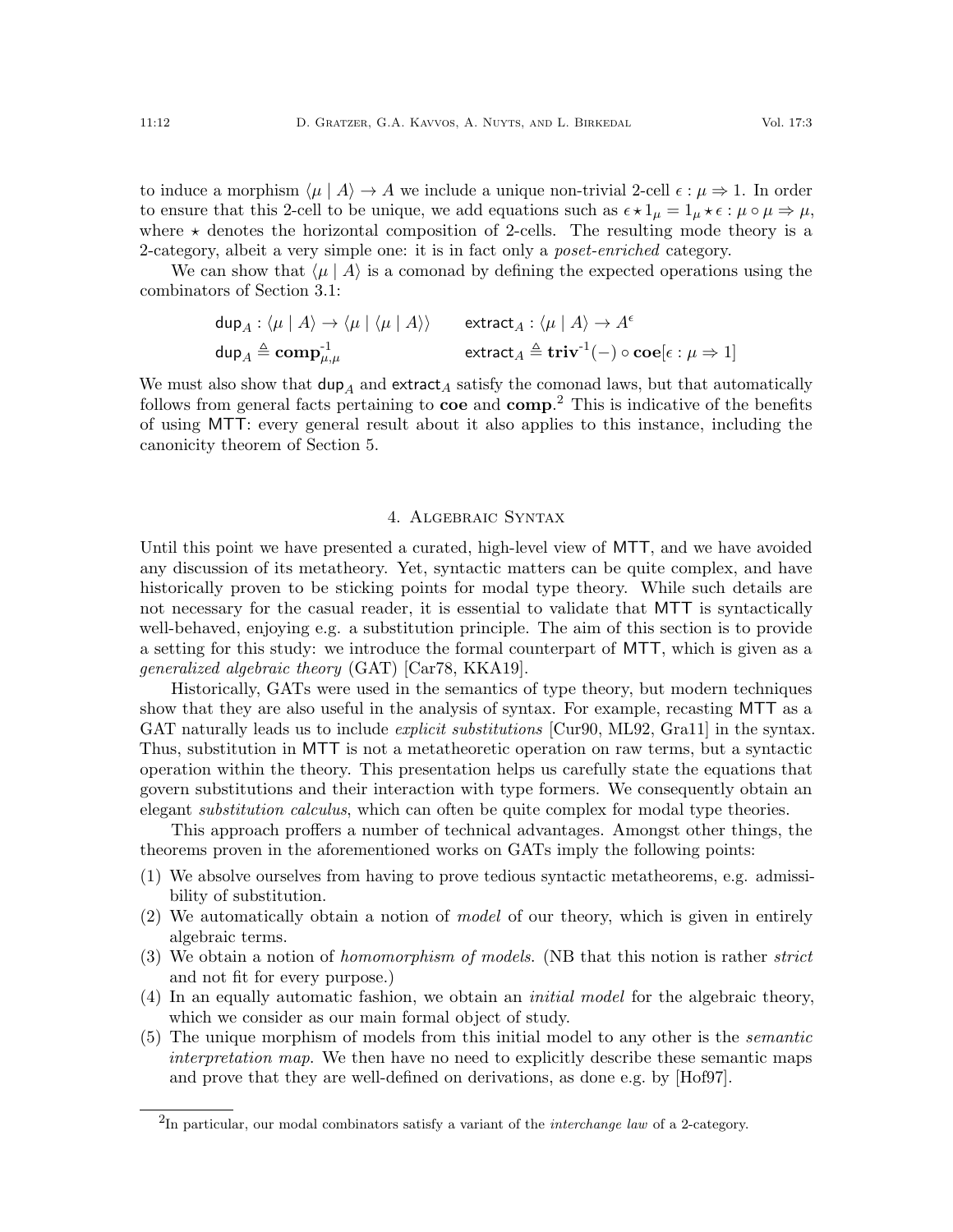While this approach is straightforward and uncluttered, some readers might object to the lack of a more traditional formulation, e.g. a named syntax with variables and a metatheoretic substitution operation, like the one we informally presented in Section [2.](#page-3-1) We believe that it is indeed possible to define such a syntax and systematically show how to elaborate its terms to the algebraic syntax.

However, such a named syntax would not be directly suitable for implementation: for that purpose we ought to develop an entirely different *algorithmic syntax*. We believe that such a syntax can be constructed as an extension of existing *bidirectional* presentations of type theory [\[Coq96,](#page-63-11) [PT00\]](#page-65-12) as has been done for existing modal calculi [\[GSB19a\]](#page-64-5). Such a bidirectional presentation would occupy a midpoint between the maximally annotated algebraic syntax we present here, and the more typical named syntax of Section [2:](#page-3-1) it would contain only a select few annotations to ensure the decidability of typechecking, yet maintain readability. The development of such a syntax is a substantial undertaking that requires a proof of normalization, and is orthogonal to the foundational metatheoretic results that we seek to develop here. We thus refrain from developing it, and instead work directly with the GAT.

4.1. **Sorts.** We begin by defining the different *sorts* (contexts, types, terms, etc.) that constitute our type theory. In order to support multiple modes, our sorts will be parameterized in modes. Thus, rather than having a single sort of types, we will have a sort of types at mode  $m \in \mathcal{M}$ , and likewise for contexts at mode m, terms at mode m, etc.

Moreover, we take care to index our types by *levels*. The reason for doing so was discussed in Section [2.1:](#page-4-0) we seek to introduce a hierarchy of sizes, which we can then use to introduce universes à la  $[Coq13]$ . We stratify our types in two levels, drawn from the set  $\mathcal{L} = \{0, 1\}$ . There are no technical obstacles on the way to a richer hierarchy, but two levels suffice for our purposes: we aim to divide our types into *small types* (i.e. those that can be reified in a universe) and *large types* (which also include the universe itself). In order to enforce cumulativity we will also include an explicit coercion operator, which includes small types into large types.

The levelled approach raises an obvious question: on which level should we admit terms? We could follow the approach of [\[Ste19\]](#page-66-2) in allowing terms at both, but this requires the introduction of term-level coercions, which then require equations relating term formers at different levels. Thus, for the sake of simplicity we will only allow the formation of terms at large types. Similarly, we will only allow the extension of a context by a large type.

MTT has four families of sorts, which are introduced by the following rules:

$$
\begin{array}{ccc}\nm:\mathcal{M} & \ell:\mathcal{L} & m:\mathcal{M} & \Gamma:\mathsf{ctx}_m & m:\mathcal{M} & \Gamma:\mathsf{ctx}_m & A:\mathsf{type}_m^1(\Gamma)\\ \n\text{ctx}_m\;\text{sort} & & \text{type}_m^{\ell}(\Gamma)\;\text{sort} & & \text{tm}_m(\Gamma,A)\;\text{sort} \\ \n\end{array}
$$
\n
$$
\begin{array}{ccc}\nm:\mathcal{M} & \Gamma,\Delta:\mathsf{ctx}_m & & \text{Sm}(\Gamma,A)\;\text{sort} \\ \n\text{sb}_m(\Gamma,\Delta)\;\text{sort}\n\end{array}
$$

In the interest of clarity we will use the following shorthands:

$$
\begin{array}{ccc}\n\Gamma \mathsf{ctx} \otimes m \triangleq \Gamma : \mathsf{ctx}_m & \Gamma \vdash A \mathsf{type}_{\ell} \otimes m \triangleq A : \mathsf{type}_m^{\ell}(\Gamma) \\
\Gamma \vdash M : A \otimes m \triangleq M : \mathsf{tm}_m(\Gamma, A) & \Gamma \vdash \delta : \Delta \otimes m \triangleq \delta : \mathsf{sb}_m(\Gamma, \Delta)\n\end{array}
$$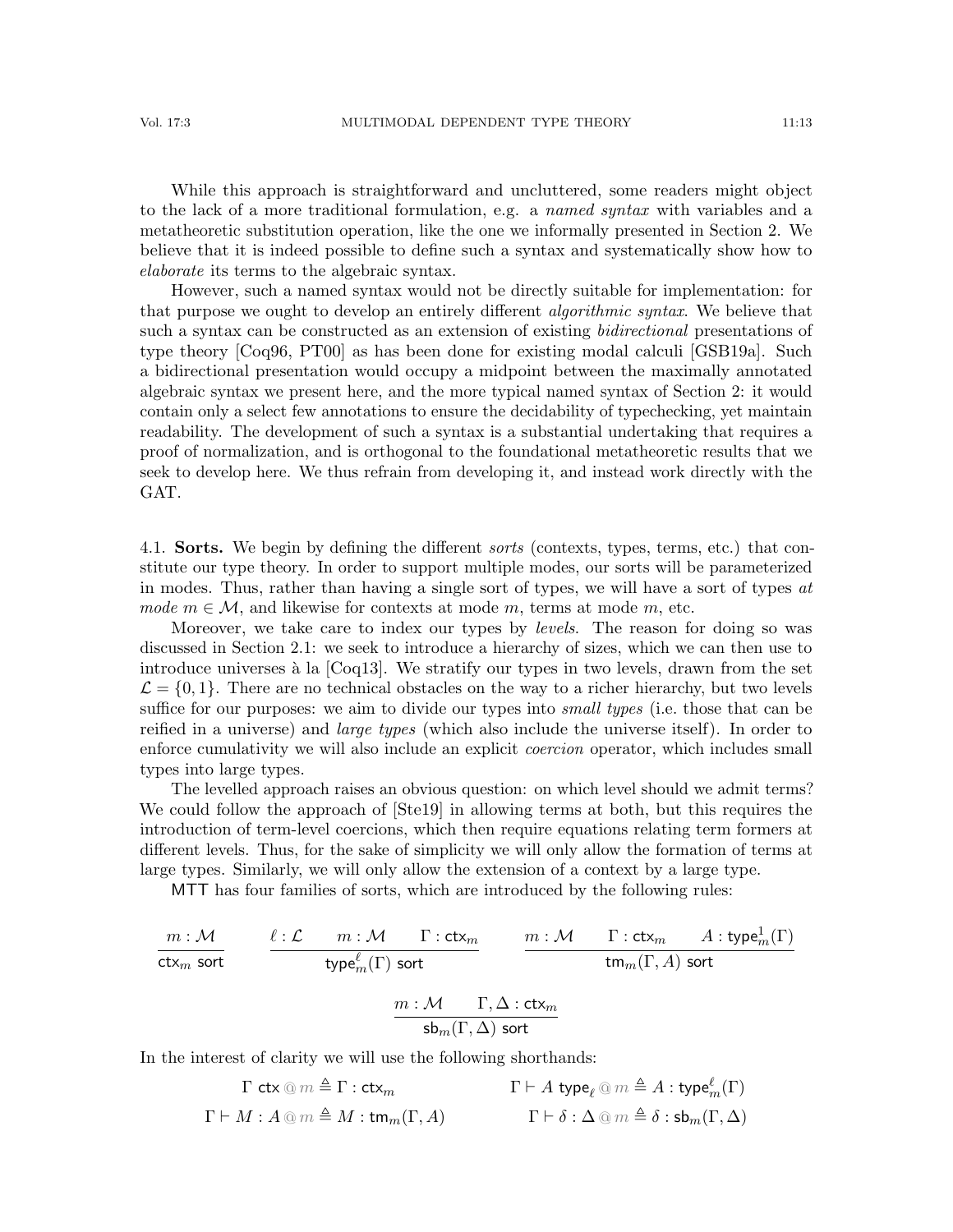

<span id="page-13-0"></span>Figure 3: MTT Contexts

Even though we will use this more familiar notation, we will take no prisoners in terms of rigour: we will carefully avoid overloading and ambiguity, and we will enforce presupposition.

4.2. Judgments. We shall now introduce the type theory itself by writing down the constructors and equalities of its GAT. In the interest of brevity, we elide a number of standard rules, including

- the congruence rules pushing substitutions inside terms and types;
- the congruence rules pushing explicit lifts inside of type formers;
- the associativity, unit, and weakening laws for the explicit substitutions;
- the  $\beta$  laws for  $\Pi$ ,  $\Sigma$ ,  $\mathbb B$  and  $\mathsf{Id}$ ;
- the  $\eta$  laws for  $\Pi$  and  $\Sigma$ ;

The specification of the GAT is given in Figures [3–](#page-13-0)[9.](#page-17-0) As the judgments are defined in a mutually recursive manner, the division of the rules between different figures is merely presentational. Given  $\Delta \vdash \gamma : \Gamma \otimes m$  and  $\Gamma \cdot \mathbf{a}_{\mu} \vdash A$  type<sub> $\ell \otimes m$ </sub> we write

$$
\Delta.( \mu \mid A[\gamma. \blacktriangle]_{\mu} ] ) \vdash \gamma^{+} \triangleq (\gamma \circ \uparrow). \mathbf{v}_{0} : \Gamma. (\mu \mid A) \circledcirc m
$$

for the 'weakened' substitution.

4.3. Discussion. We record some points on the generalized algebraic theory.

Modal dependent products. The algebraic presentation of MTT includes a primitive modal dependent product type  $(\mu \mid A) \rightarrow B$ . This is a combination of the modality  $\langle \mu \mid -\rangle$ and the ordinary dependent product. Using a named syntax, it may be understood as

$$
(x: (\mu \mid A)) \to B \triangleq (x_0: \langle \mu \mid A \rangle) \to (\text{let mod}_{\mu}(x) \leftarrow x_0 \text{ in } B)
$$

However, the modal types of MTT do not readily support a definitional  $\eta$ -equality, so this definition is not equivalent to the modal dependent product of the GAT. We use the latter because it is convenient for programming, and also has a natural semantics, which we will present in Section [5.2.1.](#page-22-0)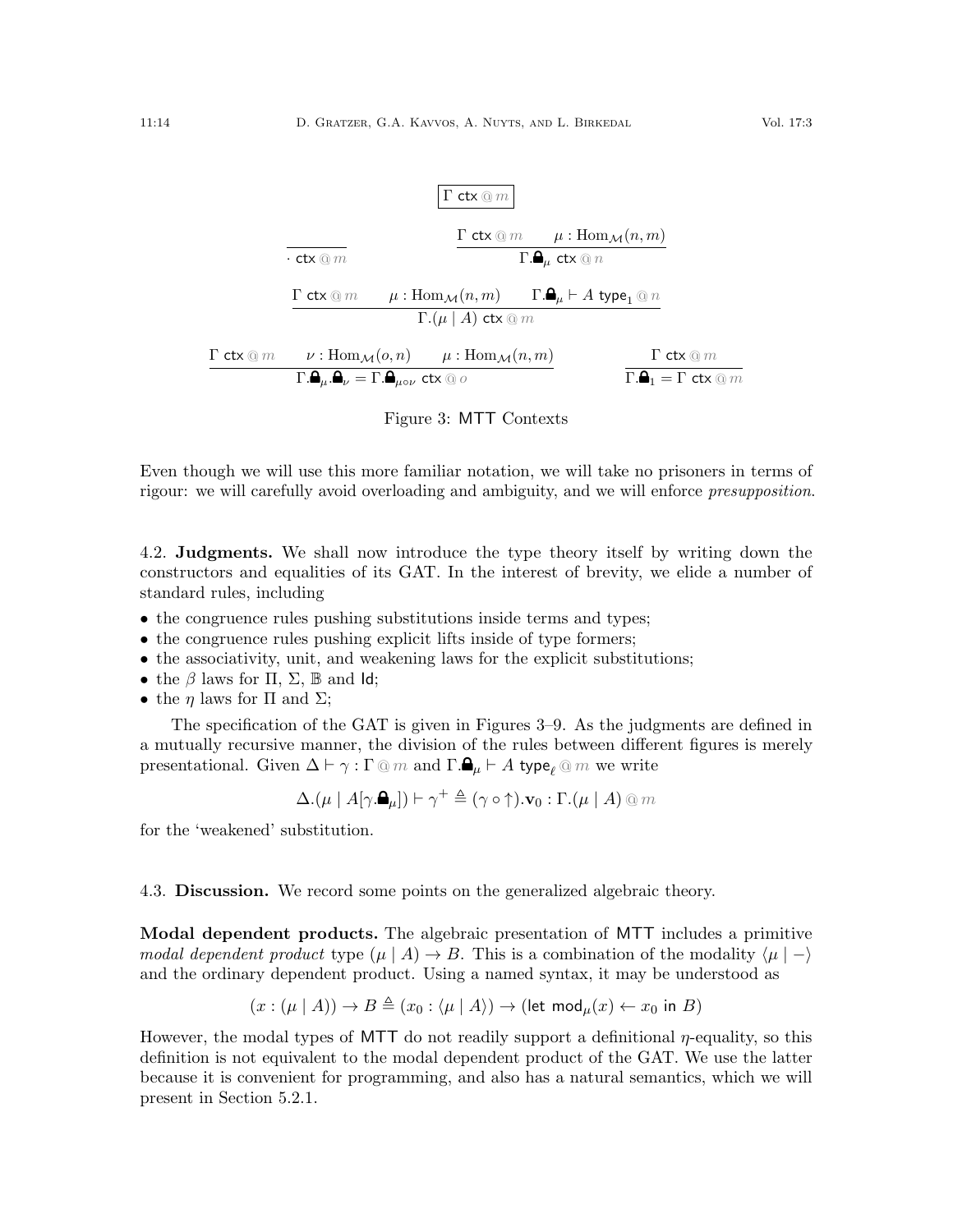|                                                                                                            | $\Gamma \vdash A$ type $_{\ell} @ m$                                                                                                                                                                                                                                                                                                                          |                                                                                           |                                                                                                             |
|------------------------------------------------------------------------------------------------------------|---------------------------------------------------------------------------------------------------------------------------------------------------------------------------------------------------------------------------------------------------------------------------------------------------------------------------------------------------------------|-------------------------------------------------------------------------------------------|-------------------------------------------------------------------------------------------------------------|
| $\frac{\mathbf{1}^\cdot\,\mathsf{ctx}\oslash m}{\Gamma \vdash \mathbb{B}\,\, \mathsf{type}_\ell\oslash m}$ | $\frac{\mathbf{1}^{\cdot} \, \mathsf{ctx} \, @\, m}{\Gamma \vdash \mathsf{U} \ \mathsf{type}_1 \, @\, m}$                                                                                                                                                                                                                                                     |                                                                                           | $\Gamma$ ctx $@m$ $\Gamma \vdash M : \mathsf{U} @m$<br>$\Gamma \vdash \mathsf{El}(M)$ type <sub>0</sub> @ m |
|                                                                                                            | $\frac{\ell \leq \ell' \qquad \Gamma \;\mathsf{ctx} \circledcirc m \qquad \Gamma \vdash A\;\mathsf{type}_\ell \circledcirc m}{\Gamma \vdash \Uparrow A\;\mathsf{type}_{\ell'} \circledcirc m}$                                                                                                                                                                |                                                                                           |                                                                                                             |
|                                                                                                            | $\Gamma\vdash A$ type $_\ell\mathbin{@} m$ $\qquad \Gamma\vdash M, N:\Uparrow A\mathbin{@} m$<br>$\Gamma$ ctx $@m$<br>$\Gamma \vdash \mathsf{Id}_A(M,N)$ type $_\ell \circledcirc m$                                                                                                                                                                          |                                                                                           |                                                                                                             |
|                                                                                                            | $\Gamma$ ctx $@m \qquad \mu : \text{Hom}_{\mathcal{M}}(n,m) \qquad \Gamma.\spadesuit_{\mu} \vdash A \text{ type}_{\ell} @n$<br>$\boxed{\Gamma \vdash \langle \mu \mid A \rangle \text{ type}_\ell \mathbin{@} m}$                                                                                                                                             |                                                                                           |                                                                                                             |
| $\mu: \text{Hom}_{\mathcal{M}}(n,m)$                                                                       | $\frac{\Gamma\,\mathsf{ctx}\,\otimes\, m\qquad \Gamma.\mathbf{\Delta}_\mu\vdash A\,\,\mathsf{type}_\ell\,\otimes\, n\qquad \Gamma.(\mu\mid \Uparrow A)\vdash B\,\,\mathsf{type}_\ell\,\otimes\, m}{\Gamma\vdash (\mu\mid A)\to B\,\,\mathsf{type}_\ell\,\otimes\, m}$                                                                                         |                                                                                           |                                                                                                             |
| $\Gamma$ ctx $@m$                                                                                          | $\Gamma \vdash A$ type $_{\ell} \circledcirc m$ $\qquad \Gamma.(1 \mid \Uparrow A) \vdash B$ type $_{\ell} \circledcirc m$<br>$\Gamma \vdash \sum(A,B)$ type <sub>e</sub> $@m$                                                                                                                                                                                |                                                                                           |                                                                                                             |
|                                                                                                            | $\Gamma, \Delta$ ctx $@m$<br>$\Gamma \vdash A[\delta]$ type <sub>l</sub> @ m                                                                                                                                                                                                                                                                                  | $\Delta \vdash A$ type $_{\ell} \, @\, m$ $\qquad \Gamma \vdash \delta : \Delta \, @\, m$ |                                                                                                             |
|                                                                                                            | Figure 4: MTT Types                                                                                                                                                                                                                                                                                                                                           |                                                                                           |                                                                                                             |
| $\Gamma$ ctx $@m$                                                                                          | $\Gamma \vdash \delta : \Delta \circledcirc m$<br>$\Gamma\,\operatorname{ctx} @\, n \qquad \mu: \operatorname{Hom}_{\mathcal{M}}(n,m) \qquad \Gamma. \spadesuit_{\mu} \vdash A\,\operatorname{type}_1 @\, n$                                                                                                                                                  |                                                                                           | $\Gamma$ ctx $@m$                                                                                           |
| $\Gamma \vdash \cdot : \cdot \circledcirc m$                                                               | $\overline{\Gamma.(\mu \mid A)} \vdash \uparrow : \Gamma \t\t\t@m$<br>$\underline{\Gamma, \Delta, \Xi}$ ctx $@m$ $\Gamma \vdash \gamma : \Delta @m$ $\Delta \vdash \delta : \Xi @m$                                                                                                                                                                           |                                                                                           | $\Gamma \vdash \mathsf{id} : \Gamma \t\t\t@m$                                                               |
|                                                                                                            | $\Gamma \vdash \delta \circ \gamma : \Xi \t\t\t@m$<br>$\Gamma, \Delta \operatorname{ctx} \otimes m$ $\mu : \operatorname{Hom}_{\mathcal{M}}(n,m)$ $\Gamma \vdash \delta : \Delta \otimes m$                                                                                                                                                                   |                                                                                           |                                                                                                             |
|                                                                                                            | $\overline{\Gamma.\pmb{\Theta}_{\mu}\vdash \delta.\pmb{\Theta}_{\mu}:\Delta.\pmb{\Theta}_{\mu}\circledcirc n}$<br>$\Gamma$ ctx $@m \qquad \mu, \nu : \text{Hom}_{\mathcal{M}}(n,m) \qquad \alpha : \nu \Rightarrow \mu$<br>$\overline{\Gamma.\pmb{\Theta}_{\mu}\vdash\pmb{\mathsf{Q}}_{\pmb{\Gamma}}^{\;\alpha}:\Gamma.\pmb{\mathsf{Q}}_{\nu}\circledcirc n}$ |                                                                                           |                                                                                                             |
|                                                                                                            |                                                                                                                                                                                                                                                                                                                                                               |                                                                                           |                                                                                                             |

 $\mu: \text{Hom}_{\mathcal{M}}(n,m)$  $\Gamma, \Delta$  ctx  $@m$   $\Gamma \vdash \delta : \Delta @m$   $\Delta . \blacksquare_{\mu} \vdash A$  type $_1 @n$   $\Gamma . \blacksquare_{\mu} \vdash M : A[\delta . \blacksquare_{\mu}] \t\t@n$  $\Gamma \vdash \delta . M : \Delta . (\mu \mid A) \ @ \ m$ 

Figure 5: MTT Substitutions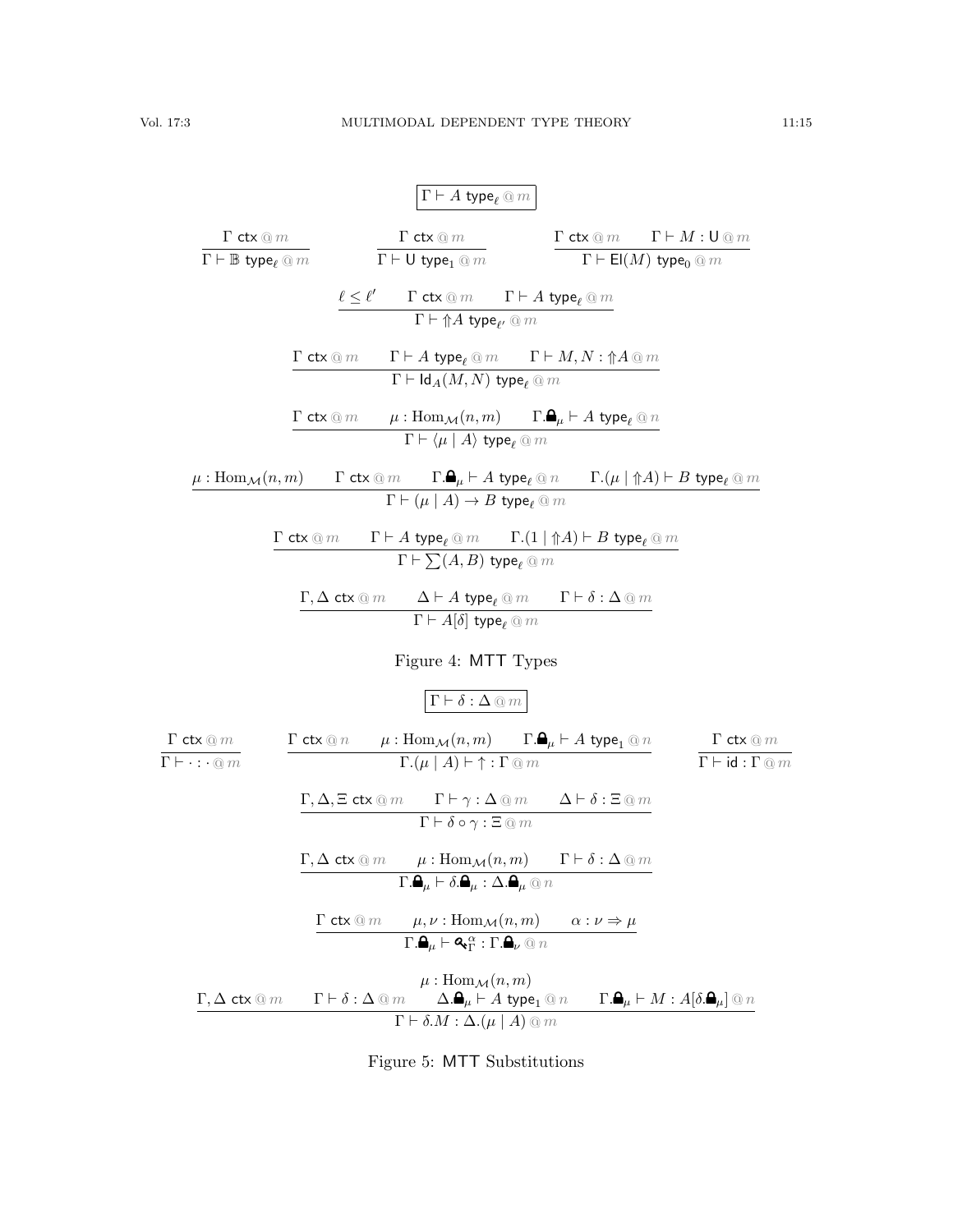$$
\frac{\Gamma \vdash M : A \circledast m}{\Gamma \cdot (\mu | A). \mathbf{A}_{\mu} \vdash \mathbf{v}_{0} : A[\uparrow, \mathbf{A}]_{\mu} \otimes n} \qquad \frac{\Gamma \mathbf{ctx} \circledast m}{\Gamma \vdash \mathbf{ttt}, \mathbf{f} : B \circledast m} \qquad \frac{\Gamma \mathbf{ctx} \circledast m}{\Gamma \vdash \mathbf{ttt}, \mathbf{f} : B \circledast m}
$$
\n
$$
\frac{\Gamma \mathbf{ctx} \circledast m}{\Gamma \vdash \mathbf{ttt}, \mathbf{A} \mathbf{y}_{0} \mathbf{e_{1}} \circledast m} \qquad \frac{\Gamma \mathbf{ctx} \circledast m}{\Gamma \vdash \mathbf{ttt}, \mathbf{A} \mathbf{y}_{0} \mathbf{t}} \qquad \frac{\Gamma \mathbf{ctx} \circledast m}{\Gamma \vdash \mathbf{ttt}, \mathbf{A} \mathbf{y}_{0} \mathbf{t}} \qquad \frac{\Gamma \mathbf{ctx} \circledast m}{\Gamma \vdash \mathbf{ttt}, \mathbf{A} \mathbf{y}_{0} \mathbf{t}} \qquad \frac{\Gamma \vdash M_{f} : A[\mathbf{id}, \mathbf{f}] \circledast m}{\Gamma \vdash \mathbf{rct} \mathbf{y}_{0} \mathbf{e_{1}} \circledast m} \qquad \frac{\Gamma \mathbf{ctx} \circledast m}{\Gamma \vdash \mathbf{rct} \mathbf{y}_{0} \mathbf{f}} \qquad \frac{\Gamma \vdash M : A \mathbf{y}_{0} \mathbf{e_{1}} \circledast m}{\Gamma \vdash \mathbf{rct} \mathbf{y}_{0} \mathbf{f}} \qquad \frac{\Gamma \vdash M : A \mathbf{y}_{0} \mathbf{e_{1}} \circledast m}{\Gamma \vdash J(\mathbf{A}, \mathbf{A}, \mathbf{I}) \mathbf{t}} \qquad \frac{\Gamma \vdash M : A \mathbf{y}_{0}}{\Gamma \vdash J(\mathbf{A}, \mathbf{A}, \mathbf{I}) \mathbf{t}} \qquad \frac{\Gamma \vdash M : B \mathbf{y}_{0} \mathbf{v}_{0} \circledast m}{\Gamma \vdash J(\mathbf{B}, M, P) : B \mathbf{y}_{0} \mathbf{f}} \qquad \frac{\Gamma \vdash M : B \mathbf{y}_{0} \mathbf
$$

 $\Gamma \vdash \mathsf{pr}_0(M) : A \mathbin{@} m$   $\Gamma \vdash \mathsf{pr}_1(M) : B[\mathsf{id}.\mathsf{pr}_0(M)] \mathbin{@} m$  $\Gamma, \Delta$  ctx  $@m$   $\Delta \vdash A$  type<sub>1</sub>  $@m$   $\Gamma \vdash \delta : \Delta \otimes m$   $\Delta \vdash M : A \otimes m$  $\Gamma \vdash M[\delta] : A[\delta] \t@m$ 

Figure 6: MTT Terms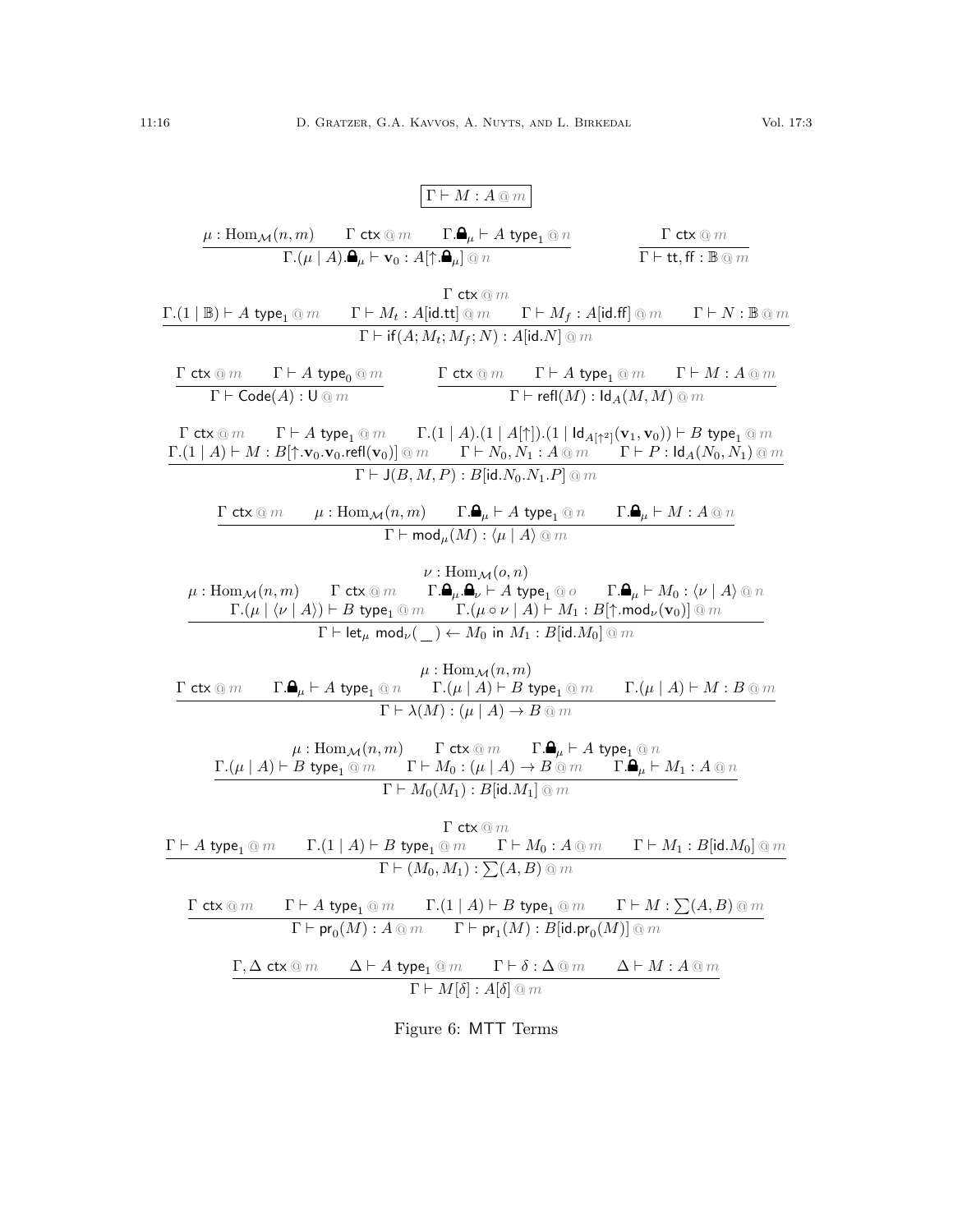$$
\Gamma \vdash A = B \text{ type}_{\ell} @m
$$
\n
$$
\mu : \text{Hom}_{\mathcal{M}}(n, m) \qquad \Gamma, \Delta \text{ ctx} @m \qquad \Gamma \vdash \delta : \Delta \text{ @m \qquad } \Delta. \blacksquare_{\mu} \vdash A \text{ type}_{\ell} @n
$$
\n
$$
\Gamma \vdash \langle \mu \mid A \rangle[\delta] = \langle \mu \mid A[\delta. \blacksquare_{\mu}] \rangle \text{ type}_{\ell} @m
$$

$$
\cfrac{\Gamma,\Delta\;\mathsf{ctx}\otimes m\qquad \Gamma\vdash\delta:\Delta\otimes m\qquad \Gamma.\pmb{\mathsf{Q}}_{\mu}\vdash A\;\mathsf{type}_{\ell}\otimes n\qquad \Gamma.(\mu\mid \Uparrow A)\vdash B\;\mathsf{type}_{\ell}\otimes m}{\Gamma\vdash((\mu\mid A)\rightarrow B)[\delta]=(\mu\mid A[\delta.\pmb{\mathsf{Q}}_{\mu}])\rightarrow B[\delta^+] \;\mathsf{type}_{\ell}\otimes m}
$$
\n
$$
\cfrac{\Gamma\vdash A\;\mathsf{type}_{\ell}\otimes m}{\Gamma\vdash\Uparrow A=A\;\mathsf{type}_{\ell}\otimes m}\qquad \qquad \cfrac{\ell_0\leq\ell_1\leq\ell_2\qquad \Gamma\vdash A\;\mathsf{type}_{\ell_2}\otimes m}{\Gamma\vdash\Uparrow A=\Uparrow A\;\mathsf{type}_{\ell_2}\otimes m}
$$

 $\ell \leq \ell' \qquad \mu \in \mathrm{Hom}_{\mathcal{M}}(n,m) \qquad \Gamma$  ctx  $@m$   $\qquad \Gamma.\pmb{\mathsf{a}}_{\mu} \vdash A$  type ${}_{\ell} @n$   $\qquad \Gamma.(\mu \mid \Uparrow A) \vdash B$  type ${}_{\ell} @m$  $\Gamma \vdash \Uparrow ((\mu \mid A) \rightarrow B) = (\mu \mid \Uparrow A) \rightarrow \Uparrow B$  type $_{\ell'} \circledcirc m$ 

$$
\frac{\Gamma \text{ ctx} \otimes m \qquad \Gamma \vdash A \text{ type}_0 \otimes m}{\Gamma \vdash \text{El}(\text{Code}(A)) = A \text{ type}_0 \otimes m} \qquad \qquad \frac{\Gamma, \Delta \text{ ctx} \otimes m \qquad \Gamma \vdash \delta : \Delta \otimes m}{\Gamma \vdash \text{U}[\delta] = \text{U type}_1 \otimes m}
$$

Figure 7: Equality of Types

$$
\begin{array}{lll} \mathbb{I}\Gamma \vdash M = N : A \textcircled{m} \\ \hline \\ \mu : \mathrm{Hom}_{\mathcal{M}}(n,m) & \Gamma \vdash \delta : \Delta \textcircled{m} & \Delta.\pmb{\Delta}_{\mu} \vdash A \text{ type}_1 \textcircled{m} & \Gamma.\pmb{\Delta}_{\mu} \vdash M : A[\delta.\pmb{\Delta}_{\mu}] \textcircled{m} \\ \hline \\ \Gamma.\pmb{\Delta}_{\mu} \vdash \mathbf{v}_0[(\delta.M).\pmb{\Delta}_{\mu}] = M : A[\delta.\pmb{\Delta}_{\mu}] \textcircled{m} \\ & & \frac{\Gamma \text{ ctx} \textcircled{m} & \Gamma \vdash M : \mathsf{U} \textcircled{m} }{\Gamma \vdash \mathrm{Code}(\mathrm{E}((M)) = M : \mathsf{U} \textcircled{m})} \\ \mu : \mathrm{Hom}_{\mathcal{M}}(n,m) & \Gamma \text{ ctx} \textcircled{m} & \Gamma.\pmb{\Delta}_{\mu}.\pmb{\Delta}_{\nu} \vdash A \text{ type}_1 \textcircled{o} & \Gamma.\pmb{\Delta}_{\mu}.\pmb{\Delta}_{\nu} \vdash M_0 : A \textcircled{o} \\ & & \frac{\Gamma.(\mu \mid \langle \nu \mid A \rangle \vdash B \text{ type}_1 \textcircled{m} & \Gamma.(\mu \circ \nu \mid A \rangle \vdash M_1 : B[\uparrow \ldots \text{mod}_{\mu}(\mathbf{v}_0)] \textcircled{m}}{\Gamma \vdash \mathrm{let}_{\mu} \text{ mod}_{\nu}(\_ \ ) \leftarrow \text{mod}_{\nu}(M_0) \text{ in } M_1 = M_1[\text{id}.M_0] : B[\text{id}.\text{mod}_{\nu}(\mathbf{w}_0)] \textcircled{m} \\ & & \mu : \mathrm{Hom}_{\mathcal{M}}(n,m) \\ & & \Delta, \Gamma \text{ ctx} \textcircled{m} & \Gamma \vdash \delta : \Delta \textcircled{m} & \Delta. \pmb{\Delta}_{\mu} \vdash A \text{ type}_1 \textcircled{m} & \Delta. \pmb{\Delta}_{\mu} \vdash M : A \textcircled{m} \\ & & \nu : \mathrm{Hom}_{\mathcal{M}}(\delta.\pmb{\Delta}_{\mu}) : \langle \mu \mid A[\delta.\pmb{\Delta}_{\mu}]\rangle \textcircled{m} & \\ & & \nu : \mathrm{Hom}_{\mathcal{M}}(o,n) & \mu :
$$

 $\Delta.\! \left(\mu \mid \bra{\nu} A\right) \vdash B$  type $_1 \circledcirc m$   $\Delta.\! \left(\mu \circ \nu \mid A\right) \vdash M_1 : B[\uparrow.\textsf{mod}_{\mu}(\mathbf{v}_0)] \circledcirc m$  $\overline{\Gamma \vdash (\mathsf{let}_{\mu}\;\mathsf{mod}_{\nu}(\underline{\hspace{0.3cm}}) \leftarrow M_0\; \mathsf{in}\; M_1)[\delta] = \mathsf{let}_{\mu}\; \mathsf{mod}_{\nu}(\underline{\hspace{0.3cm}}) \leftarrow M_0[\delta.\mathbf{\Theta}_{\mu}]\; \mathsf{in}\; M_1[\delta^+] : B[\delta.M_0[\delta.\mathbf{\Theta}_{\mu}]]\; @\; m$ 

Figure 8: Equality of Terms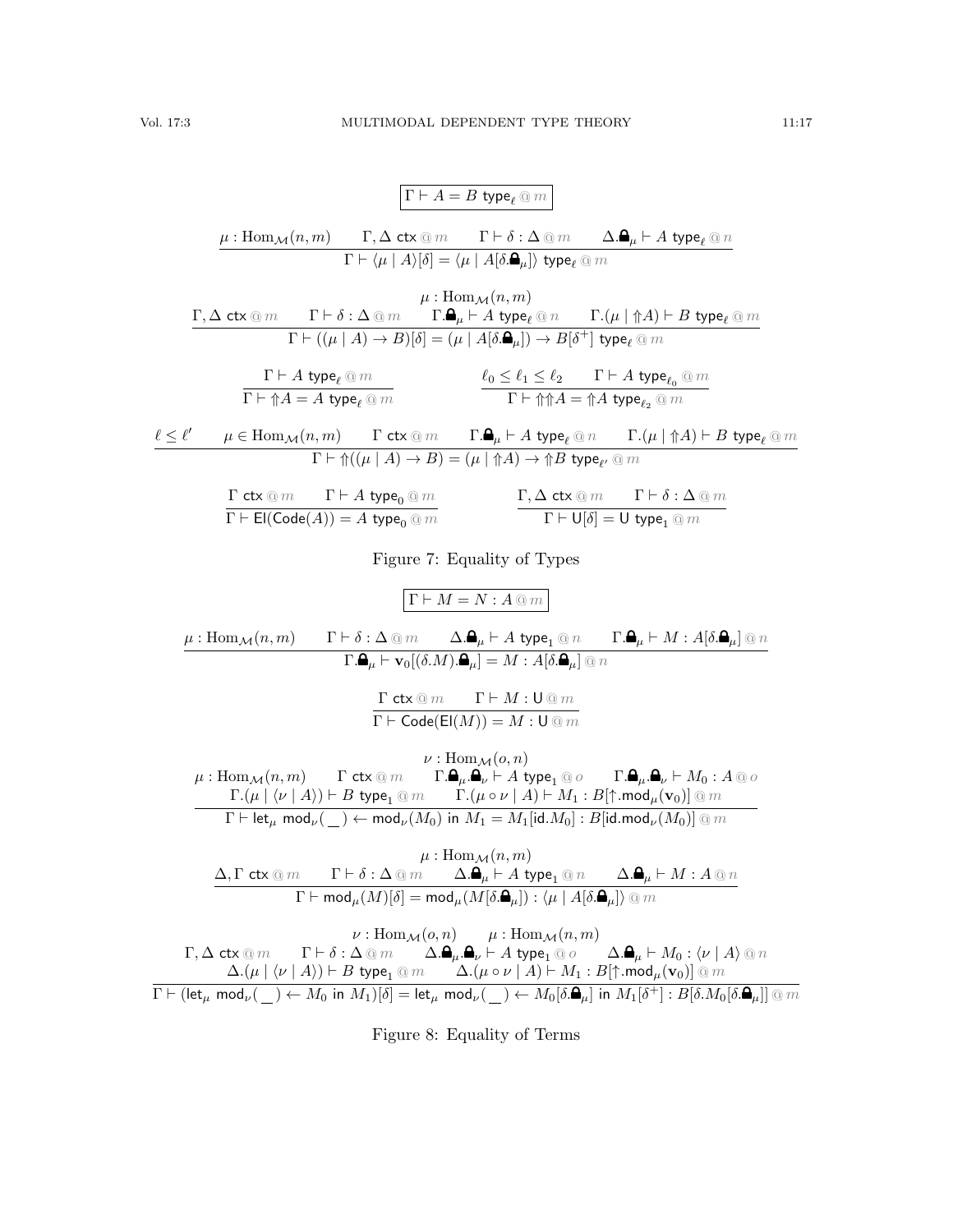$$
\Gamma \vdash \gamma = \delta : \Delta \circledcirc m
$$

$$
\Gamma_{0}, \Gamma_{1} \text{ ctx } @n \quad \Delta \text{ ctx } @n \quad \Delta.\mathbf{A}_{\mu} \vdash A \text{ type}_{1} @m
$$
\n
$$
\mu : \text{Hom}_{\mathcal{M}}(m, n) \quad \Gamma_{0} \vdash \gamma : \Gamma_{1} @n \quad \Gamma_{1} \vdash \delta : \Delta @n \quad \Gamma_{1} \mathbf{A}_{\mu} \vdash M : A[\delta.\mathbf{A}_{\mu}] @m
$$
\n
$$
\Gamma_{0} \vdash (\delta.M) \circ \gamma = (\delta \circ \gamma).M[\gamma.\mathbf{A}_{\mu}] : \Delta.(\mu \mid A) @n
$$
\n
$$
\Gamma.\Delta \text{ ctx } @o \quad \mu : \text{Hom}_{\mathcal{M}}(m, n) \quad \nu : \text{Hom}_{\mathcal{M}}(n, o) \quad \Gamma \vdash \delta : \Delta @m
$$
\n
$$
\Gamma.\Delta \text{ ctx } @m \quad \Gamma \vdash \delta : \Delta @m \quad \Gamma \vdash \delta : \Delta @m \quad \Gamma \vdash \delta : \Delta @m \quad \Gamma \vdash \delta : \Delta @m \quad \Gamma \vdash \delta : \Delta @m \quad \Gamma \vdash \delta : \Delta @n \quad \mu : \text{Hom}_{\mathcal{M}}(m, n)
$$
\n
$$
\Gamma, \Delta, \Xi \text{ ctx } @n \quad \mu : \text{Hom}_{\mathcal{M}}(m, n) \quad \Gamma \vdash \delta : \Delta @n \quad \Delta \vdash \xi : \Xi @n
$$
\n
$$
\Gamma.\mathbf{A}_{\mu} \vdash (\xi \circ \delta).\mathbf{A}_{\mu} = \xi.\mathbf{A}_{\mu} \circ \delta.\mathbf{A}_{\mu} : \Xi.\mathbf{A}_{\mu} @m
$$
\n
$$
\Gamma \vdash \Delta \vdash \mu : \text{Hom}_{\mathcal{M}}(m, n)
$$
\n
$$
\Gamma.\mathbf{A}_{\mu} \vdash \text{id} = \mathbf{A}_{1}^{\perp_{\mu}} : \text{Tr} \mathbf{A}_{\mu} @m
$$
\n
$$
\Gamma \vdash \Delta \text{ ctx } @n \quad \mu : \text{Hom}_{\mathcal{M}}(m, n)
$$
\n
$$
\Gamma.\mathbf{A}_{\mu} \vdash \text{id} = \mathbf{A}_{1}^{\perp_{\mu}} : \text{Tr} \math
$$

<span id="page-17-0"></span>

|  |  |  |  | Figure 9: Equality of Substitutions |  |
|--|--|--|--|-------------------------------------|--|
|--|--|--|--|-------------------------------------|--|

Modal substitutions. In addition to the usual rules, MTT features substitutions corresponding to the 1-cells and 2-cells of the mode theory. First, recall that for each modality  $\mu : n \to m$  we have the operation  $\mathbf{a}_{\mu}$  on contexts. Its action extends to substitutions:

$$
\begin{array}{ll}\n\text{SB/LOCK} \\
\mu: n \to m & \Gamma \vdash \delta : \Delta \text{ @ } m \\
\hline\n\Gamma.\mathbf{A}_{\mu} \vdash \delta.\mathbf{A}_{\mu} : \Delta.\mathbf{A}_{\mu} \text{ @ } n\n\end{array}
$$

Second, each 2-cell  $\alpha : \mu \Rightarrow \nu$  induces a *natural transformation* between  $\mathbf{a}_{\nu}$  and  $\mathbf{a}_{\mu}$ , whose component at  $\Gamma$  is the 'key' substitution

$$
\begin{aligned} \text{SB/KEY} \\ \frac{\alpha:\mu\Rightarrow\nu}{\Gamma.\pmb{\Theta}_{\nu}\vdash\pmb{\mathsf{Q}}_{\pmb{\Gamma}}^{\;\alpha}:\Gamma.\pmb{\Theta}_{\mu}\,\textcircled{1}\,n} \end{aligned}
$$

Recalling that  $\mathcal{M}^{\text{coop}}$  is the 2-category with morphisms and 2-cells opposite from  $\mathcal{M}$ , we see that these substitutions come with equations postulating that  $-\mathbf{.}\mathbf{e}_{\mu}$  is a functor,  $\mathbf{e}_{\Gamma}^{\alpha}$ is a natural transformation, and that together they form a 2-functor  $\mathcal{M}^{\text{coop}} \to \text{Cat}$ . As a consequence, our type theory is forced to contain a calculus of (strict) 2-categories. Indeed,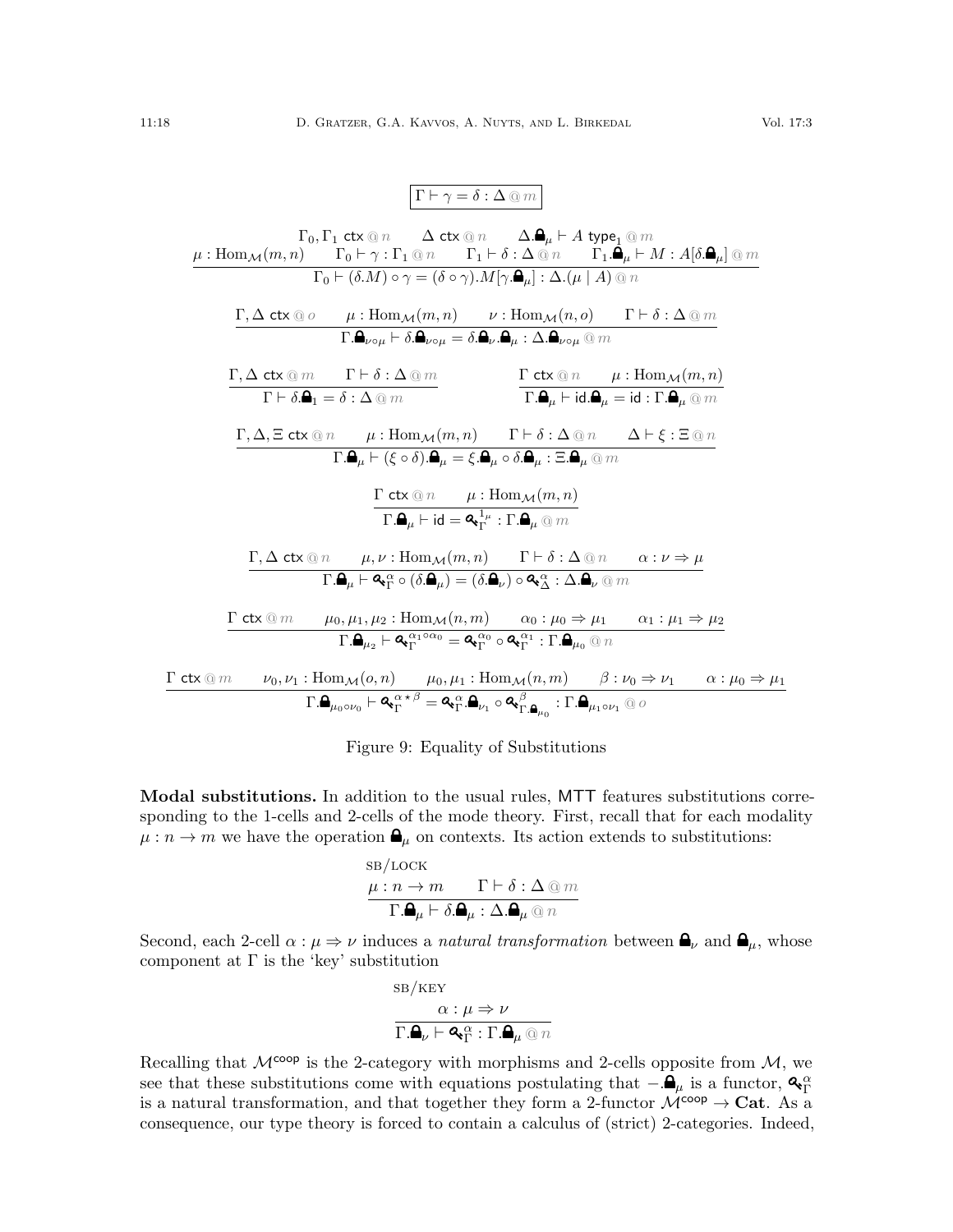the given equations for keys above suffice to derive the two ways of internally stating the interchange laws, viz.

$$
\begin{array}{ll}\Gamma\;\mathsf{ctx}\oslash m & \nu_0,\nu_1,\nu_2:\mathrm{Hom}_{\mathcal{M}}(o,n) & \mu_0,\mu_1,\mu_2:\mathrm{Hom}_{\mathcal{M}}(n,m) \\
\hline\n\alpha_0:\mu_0 \Rightarrow \mu_1 & \alpha_1:\mu_1 \Rightarrow \mu_2 & \beta_0:\nu_0 \Rightarrow \nu_1 & \beta_1:\nu_1 \Rightarrow \nu_2 \\
\hline\n\Gamma.\mathbf{a}_{\mu_2 \circ \nu_2} \vdash \mathbf{a}_{\mathbf{r}}^{\alpha_0 \star \beta_0} \circ \mathbf{a}_{\mathbf{r}}^{\alpha_1 \star \beta_1} = \mathbf{a}_{\mathbf{r}}^{\alpha_1 \circ \alpha_0} \cdot \mathbf{a}_{\nu_0} \circ \mathbf{a}_{\mathbf{r}}^{\beta_1 \circ \beta_0} : \Gamma.\mathbf{a}_{\mu_0 \circ \nu_0} \circ \sigma \circ \\
\Gamma\;\mathsf{ctx}\otimes m & \nu_0,\nu_1,\nu_2:\mathrm{Hom}_{\mathcal{M}}(o,n) & \mu_0,\mu_1,\mu_2:\mathrm{Hom}_{\mathcal{M}}(n,m) \\
\hline\n\alpha_0:\mu_0 \Rightarrow \mu_1 & \alpha_1:\mu_1 \Rightarrow \mu_2 & \beta_0:\nu_0 \Rightarrow \nu_1 & \beta_1:\nu_1 \Rightarrow \nu_2 \\
\hline\n\Gamma.\mathbf{a}_{\mu_2 \circ \nu_2} \vdash \mathbf{a}_{\mathbf{r}}^{\alpha_0 \star \beta_0} \circ \mathbf{a}_{\mathbf{r}}^{\alpha_1 \star \beta_1} = \mathbf{a}_{\mathbf{r}}^{\beta_1 \circ \beta_0} \circ \mathbf{a}_{\mathbf{r}}^{\alpha_1 \circ \alpha_0} \cdot \mathbf{a}_{\nu_2} : \Gamma.\mathbf{a}_{\mu_0 \circ \nu_0} \circ \sigma \circ \mathbf{a}_{\mathbf{r}}\n\end{array}
$$

In fact, the second version of the interchange law follows from the first one and the equation that expresses the naturality of  $\mathbf{Q}^-$ . Conversely, except the two laws for the identity 2-cell and naturality, the given equations follow from either one of the two interchange laws.

While it is no longer necessary to prove that substitution is *admissible* in the setting of the GAT, we would still like to show that explicit substitutions can be eliminated on closed terms. The proof of canonicity implicitly contains such an algorithm, but that is overkill: a simple, direct argument proves that explicit substitutions can be propagated down to variables. Moreover, we may define the admissible operation mentioned in Section [2](#page-3-1) by

$$
A^{\alpha} \triangleq A[\mathbf{Q}_{\Gamma}^{\alpha}] \hspace{1.5cm} M^{\alpha} \triangleq M[\mathbf{Q}_{\Gamma}^{\alpha}]
$$

We may then use the aforementioned algorithm to eliminate the keys.

Pushing substitutions under modalities. In order for the aforementioned algorithm to work, we must specify how substitutions commute with the modal connectives of MTT. Unlike previous work [\[GSB19b\]](#page-64-11), the necessary equations are straightforward:

$$
\langle \mu \mid A \rangle[\delta] = \langle \mu \mid A[\delta.\pmb{\Delta}_\mu]\rangle \hspace{2cm} \text{mod}_\mu(M)[\delta] = \text{mod}_\mu(M[\delta.\pmb{\Delta}_\mu])
$$

This simplicity is not coincidental. Previous modal type theories included rules that, in one way or another, trimmed the context during type checking: some removed variables [\[Pra65,](#page-65-13) [PD01,](#page-65-10) [Shu18\]](#page-65-1), while others erased context formers, e.g. locks [\[BCM](#page-63-3)+20, [GSB19a\]](#page-64-5). In either case, it was necessary to show that the trimming operation, which we may write as  $\|\Gamma\|$ , is functorial:  $\Gamma \vdash \delta : \Delta$  should imply  $\|\Gamma\| \vdash \|\delta\| : \|\Delta\|$ . Unfortunately, the proof of this fact is almost always very complicated. Some type theories avoid it by 'forcing' substitution to be admissible using delayed substitutions [\[Bd00,](#page-63-12) [LSR17\]](#page-64-7), but this causes serious complications in the equational theory.

MTT circumvents this by avoiding any context trimming. As a result, we need neither delayed substitutions nor a complex proof of admissibility.

## 5. Models

<span id="page-18-0"></span>In the preceding section we presented the formal definition of MTT in the form of a GAT. As a consequence we automatically obtained a *category of models* of MTT, as well as *(strict)* homomorphisms between them [\[Car78,](#page-63-9) [KKA19\]](#page-64-13). Moreover, this category of models had an initial object, i.e. the syntax of MTT itself. This category of models is inhabited by algebras for this GAT. Hence, showing that a mathematical structure is a model of MTT becomes a laborious task: one must show that each and every construct can be interpreted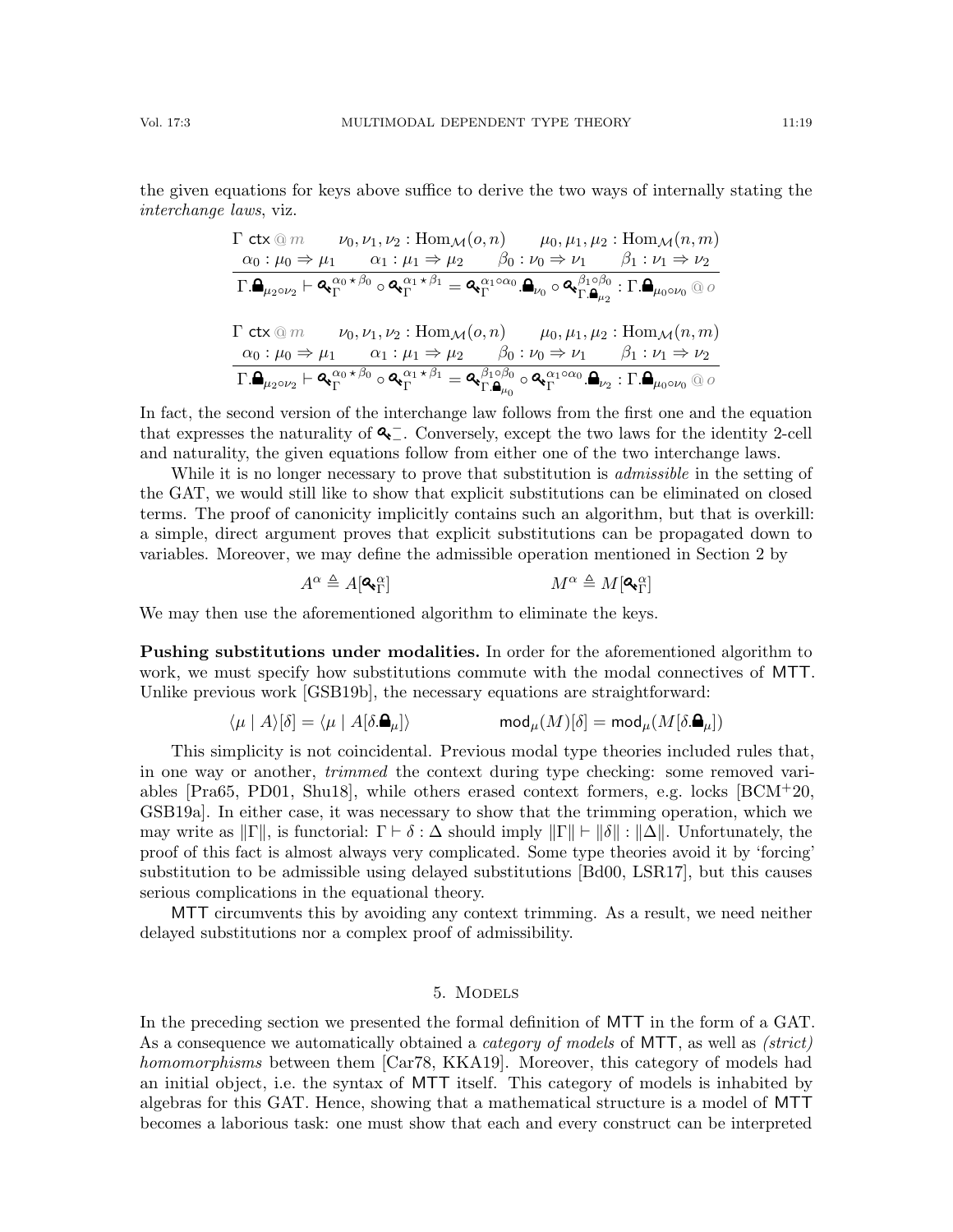in a manner that makes the postulated equations hold. In this section we shall take on the task of decomposing these algebraic models into more tractable pieces.

A moment's thought reveals that many of the equations of the GAT given in Section [4](#page-11-0) are rather close to the familiar notion of *categories with families* (CwFs) [\[Dyb96\]](#page-63-13), which can be adapted to the present setting.<sup>[3](#page-19-0)</sup> However, we will take things a bit further by opting for a category-theoretic reformulation of CwFs known as natural models [\[Awo18\]](#page-62-4).

Natural models build on the view of CwFs as consisting of a presheaf of types (over the category of contexts), coupled with a presheaf of terms (over the elements of those types). We find this relatively recent technology helpful for two reasons. First, it concisely encodes the many naturality conditions normally required of a CwF. Second, it aids in uncovering the implicit universal properties of type-theoretic connectives, which are not quite so evident in the usual GAT-like formulation of CwFs.

In Section [5.1](#page-19-1) we demonstrate how the basic notions of context, type, term, and context extension in MTT can be presented in terms of natural models. Then, in Section [5.2](#page-22-1) we show how to interpret the various connectives—including the modality—in the language of natural models; this discussion concludes with a concise definition of a model of MTT in Section [5.2.5.](#page-28-0) Following that, in Section [5.3](#page-28-1) we briefly discuss a strict notion of morphism of models.

#### <span id="page-19-1"></span>5.1. Contexts, Types, and Terms.

5.1.1. Contexts. First, we observe that a model of our type theory must contain a set of contexts at each mode  $m \in \mathcal{M}$ . Equipped with the substitutions at the same mode, which can be composed associatively and have the identity substitution as a unit, these sets are readily seen to form a category—the *context category* at  $m \in \mathcal{M}$ —for which we write  $\mathcal{C}[m]$ .

Moreover, recall that for  $\Gamma$  ctx  $\mathbb{Q}$  m and  $\mu : n \to m$  we have a context  $\Gamma, \bigoplus_{\mu}$  ctx  $\mathbb{Q}$  n, and that this construction extends to substitutions in a functorial fashion. Hence, we will require for each modality  $\mu : n \to m$  a functor

$$
[\hspace{-1.5pt}[\mathbf{\Delta}_\mu]\hspace{-1.5pt}]:\mathcal{C}[m]\to\mathcal{C}[n]
$$

Similarly, each  $\alpha : \mu \Rightarrow \nu$  induces a natural transformation. Accordingly, a model should come with a natural transformation

$$
[\![{\bf Q}_{{\bf v}}{}^\alpha]\!]:[\![{\bf \underline{\bf Q}}_\nu]\!]\Rightarrow[\![{\bf \underline{\bf Q}}_\mu]\!]
$$

The equalities of the GAT require that the assignments  $\mu \mapsto \mathbf{A}_{\mu}$  and  $\alpha \mapsto \mathbf{A}^{\alpha}$  be strictly 2-functorial. Thus, this part of the model can be succinctly summarized as follows.

<span id="page-19-2"></span>**Definition 5.1.** A *modal context structure* for a mode theory  $M$  is a (strict) 2-functor

$$
[\![ - ]\!]: \mathcal{M}^{\mathsf{coop}} \to \mathbf{Cat}_1
$$

where  $\mathcal{M}^{\text{coop}}$  is the 2-category  $\mathcal M$  with the direction of *both* 1-cells and 2-cells reversed, and  $Cat<sub>1</sub>$  is the full subcategory of (large) categories with a terminal object.

This double contravariance may seem peculiar at first sight. Recall that the 2-category M specifies the behaviour of the modal types  $\langle \mu | - \rangle$ , which are supposed to have a rightadjoint-like behaviour, with the corresponding left-adjoint-like operators being the lock functors  $-\mathbf{a}_{\mu}$ . Being left-adjoint-like, the interpretation  $\llbracket \mathbf{a}_{\perp} \rrbracket$  of each lock will behave with

<span id="page-19-0"></span><sup>3</sup>The conference version of this paper used such a presentation in the interest of brevity.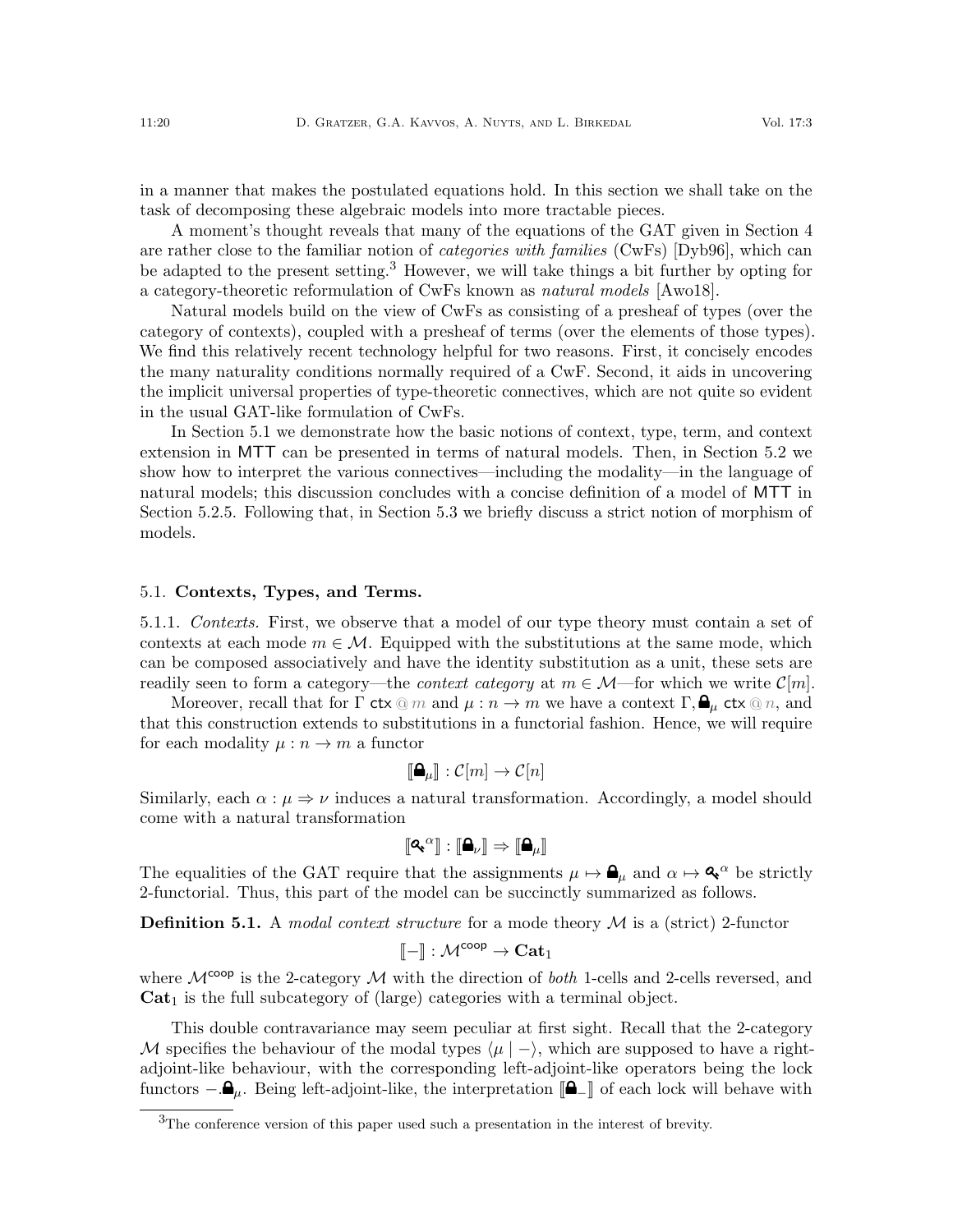variance opposite to the specification of  $M$ . Of course, this is merely an analogy, as these constructions are not truly adjoint.

<span id="page-20-2"></span>5.1.2. Types and Context Extension. The following definition plays a central role.

<span id="page-20-3"></span>**Definition 5.2** (Representable natural transformation). Let  $\mathbb C$  be a small category, and let  $P, Q : \textbf{PSh}(\mathbb{C})$  be presheaves on  $\mathbb{C}$ . A natural transformation  $\alpha : P \Rightarrow Q$  is representable just if for every  $\Gamma : \mathbb{C}$  and  $x : y(\Gamma) \Rightarrow P$  there exists a  $y : y(\Delta) \Rightarrow Q$  and a morphism  $\gamma : \Delta \to \Gamma$  in C such that there is a pullback square



This enables a very succinct definition of a model of type theory [\[Awo18\]](#page-62-4).

**Definition 5.3.** Let  $\mathbb C$  be a small category with a terminal object 1, and let  $\widetilde{\mathcal{T}}$ ,  $\mathcal{T}$ : **PSh**( $\mathbb C$ ). A natural model of type theory is a representable natural transformation  $\tau : \widetilde{\mathcal{T}} \Rightarrow \mathcal{T}$ .

It is shown in  $op.$  cit. that this corresponds to the usual notion of CwF: the representability of  $\tau : \tilde{T} \Rightarrow \mathcal{T}$  is a clever way to encode context extension and comprehension in a manner that automatically ensures naturality with respect to substitution: see also [\[Fio12\]](#page-63-14). Moreover, one can use this economy to write down very concise interpretations of type formers. Our objective here is to adapt this to modes and modalities.

To begin, given a mode  $m \in \mathcal{M}$  we define two presheaves on the context category  $\mathcal{C}[m]$ :

$$
\mathcal{T}_m(\Gamma) \triangleq \mathsf{type}_m^1(\Gamma) \qquad \qquad \widetilde{\mathcal{T}}_m(\Gamma) \triangleq \{ (A, M) \mid A \in \mathsf{type}_m^1(\Gamma), M \in \mathsf{tm}_m(\Gamma, A) \}
$$

The first one maps a context at mode  $m \in \mathcal{M}$  to the set of large types over it. The second one maps a context to the set of pointed types, i.e. to the set of pairs consisting of a type and a term of that type. The presheaf action is given by substitution. We immediately obtain a natural transformation  $\tau_m : \mathcal{T}_m \Rightarrow \mathcal{T}_m$ : at each context Γ,  $\tau_{m,\Gamma}$  projects a pair  $(A, M)$  to the underlying type A. As a result, the fibres of  $\tau_m$  are the terms of a given type.

Context extension postulates that for any object  $\Gamma : \mathcal{C}[m]$ , modality  $\mu \in \text{Hom}(n, m)$ , and large type  $A \in \text{type}_n^1([\mathbf{\Omega}_{\mu}]\Gamma)$  there exists an object  $\Gamma.(\mu \mid A) : \mathcal{C}[m]$  along with a morphism and a term

$$
\mathbf{p} : \mathrm{Hom}_{\mathcal{C}[m]}(\Gamma.(\mu \mid A), \Gamma) \qquad \qquad \mathbf{q} \in \mathrm{tm}_n(\llbracket \mathbf{a}_{\mu} \rrbracket(\Gamma.(\mu \mid A)), A[\llbracket \mathbf{a}_{\mu} \rrbracket(\mathbf{p})])
$$

The object  $\Gamma$ .( $\mu \mid A$ ) is universal with respect to **p** and **q**: for any  $\gamma \in \text{Hom}_{\mathcal{C}[m]}(\Delta, \Gamma)$  and term  $M \in \text{tm}_n(\mathbf{A}_{\mu}|\Delta, A[\gamma, \mathbf{A}_{\mu}])$  there is a unique  $\gamma.M : \Delta \to \Gamma.(\mu | A)$  such that

<span id="page-20-1"></span><span id="page-20-0"></span>
$$
\mathbf{p} \circ (\gamma.M) = \gamma \quad : \Delta \to \Gamma \tag{5.1}
$$

$$
\mathbf{q}[(\gamma.M).\mathbf{\Theta}_{\mu}] = M : \mathsf{tm}_{n}([\mathbf{\Theta}_{\mu}]](\Gamma), A[\gamma.\mathbf{\Theta}_{\mu}])
$$
\n(5.2)

As usual, [\(5.2\)](#page-20-0) is only well-typed because of [\(5.1\)](#page-20-1). The only difference to the usual context extension of CwFs is that A and  $\Gamma$  are in different modes.

This can be encoded in the style of natural models as follows. We write  $|-|$  for the Yoneda isomorphism. Given  $\mu$  : Hom $_{\mathcal{M}}(n,m)$ , context  $\Gamma$  :  $\mathcal{C}[m]$ , and a type  $A$  : type $_n^1([\mathbf{\mathsf{a}}_{\mu}](\Gamma)),$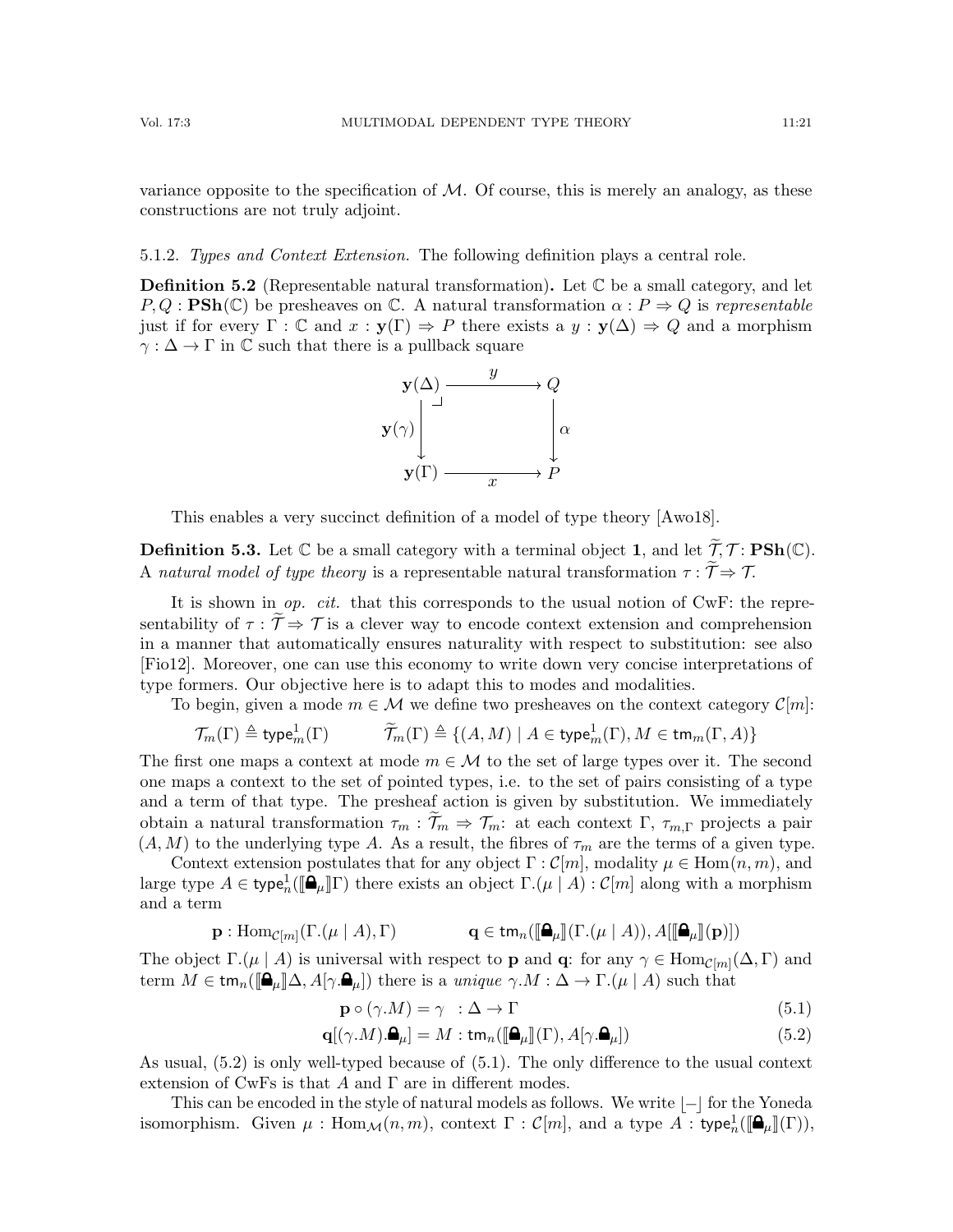there is a chosen context  $\Gamma'$  (cf.  $\Gamma(\mu | A)$ ), a chosen morphism  $\mathbf{p} : \Gamma' \to \Gamma$ , and a chosen morphism  $[\mathbf{q}] : \mathbf{y}([\mathbf{\Omega}_{\mu}]\Gamma') \to \widetilde{\mathcal{T}}_n$  that make the following square commute:



We have surreptitiously 'decoded' the top arrow into a term  $\mathbf{q} \in \text{tm}_n([\mathbf{\Xi}_{\mu}](\Gamma'), A[[\mathbf{\Xi}_{\mu}]\mathbf{p}]).$ <br>The universality of these objects is expressed by asking that for a given  $\Lambda : \mathcal{C}$ 

The universality of these objects is expressed by asking that for a given  $\Delta : \mathcal{C}[m]$ ,  $\gamma: \text{Hom}_{\mathcal{C}[m]}(\Delta, \Gamma)$ , and  $[M]: \mathbf{y}([\mathbf{\Omega}_{\mu}]\Delta) \Rightarrow \widetilde{\mathcal{T}}_n$ , there must be a unique morphism  $\gamma': \Delta \to \Gamma'$ <br>(which stands for  $\alpha: M$ ) such that the following square commutes: (which stands for  $\gamma.M$ ) such that the following square commutes:



This diagram is not a pullback, but we can make it into one. Recall that for any functor  $f: \mathcal{C} \to \mathcal{D}$  we can define the precomposition functor  $f^* : \mathbf{PSh}(\mathcal{D}) \to \mathbf{PSh}(\mathcal{C})$  by

$$
f^*(P) \triangleq \mathcal{C}^{\mathsf{op}} \xrightarrow{f^{\mathsf{op}}} \mathcal{D}^{\mathsf{op}} \xrightarrow{P} \mathbf{Set}
$$

Then, for any  $c: \mathcal{C}$  and  $Q: \mathbf{PSh}(\mathcal{D})$  we can use the Yoneda lemma to establish a series of natural isomorphisms

$$
\text{Hom}_{\textbf{PSh}(\mathcal{D})}(\textbf{y}(f(c)), Q) \cong Q(f(c)) = f^*Q(c) \cong \text{Hom}_{\textbf{PSh}(\mathcal{C})}(\textbf{y}(c), f^*Q)
$$

We can then *transpose* the diagram in order to obtain

<span id="page-21-0"></span>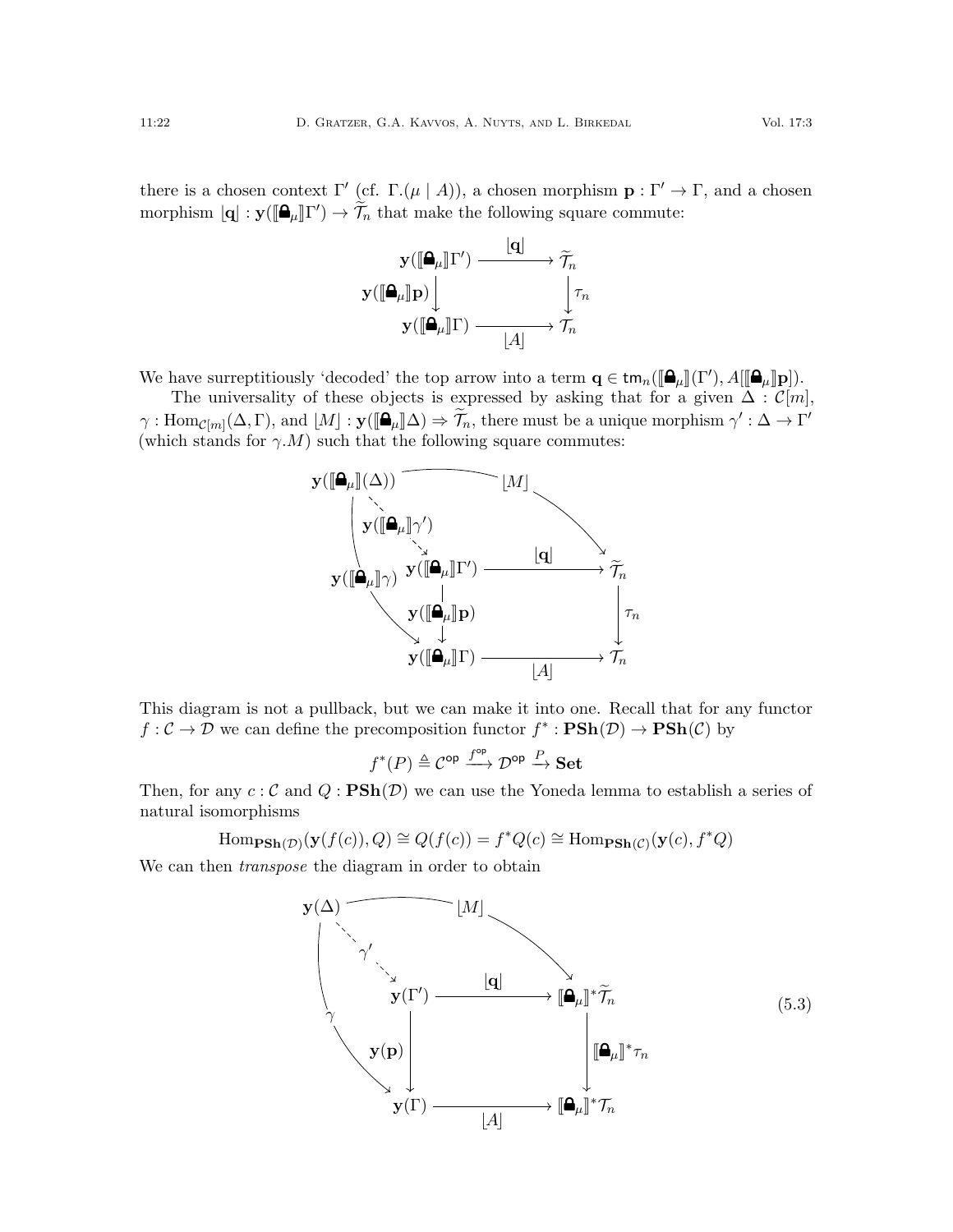where  $\gamma': \Delta \to \Gamma'$  is the unique arrow that makes the diagram commute. The requirement that this diagram be a pullback leads us to the following definition.

<span id="page-22-4"></span>**Definition 5.4.** A modal natural model on a context structure  $\llbracket - \rrbracket : \mathcal{M}^{\text{coop}} \to \text{Cat}_1$  consists of a family of natural transformations of presheaves

$$
\left(\tau_m:\widetilde{\mathcal{T}}_m\Rightarrow \mathcal{T}_m\right)_{m\in\mathcal{M}}
$$

where  $\widetilde{\mathcal{T}}_m, \mathcal{T}_m$ :  $\text{PSh}(\mathcal{C}[m])$  such that for every  $\mu$ : Hom $\mathcal{M}(m, n)$  the natural transformation

$$
[\![\mathbf{\Delta}_\mu]\!]^*\tau_n : [\![\mathbf{\Delta}_\mu]\!]^*\widetilde{\mathcal{T}}_n \Rightarrow [\![\mathbf{\Delta}_\mu]\!]^*\mathcal{T}_n
$$

is a natural model.

We will write  $\Gamma(\mu \mid A)$  for the object  $\Gamma'$  that makes [\(5.3\)](#page-21-0) a pullback, as we do in the type theory.

<span id="page-22-1"></span>5.2. Connectives. We shall only discuss the key cases of Π types, modal types, Boolean types, and universes. The interpretation of the other connectives largely follows the style of [\[Awo18\]](#page-62-4). More details can be found in the tech report [\[GKNB20\]](#page-63-15).

<span id="page-22-0"></span>5.2.1. Π Structure. Even though MTT  $\Pi$  types are close to traditional  $\Pi$  types they are not quite the same, as they involve a modality in the domain. Thus, we need to construct an appropriate variation of the interpretation given by [\[Awo18\]](#page-62-4). To begin, we need some way to represent the binding of an additional assumption. This is achieved through the use of *polynomial endofunctors*. Given a 'display map'  $\ell : E \to B$  we define a polynomial endofunctor  ${\bf P}_{\ell:E\rightarrow B}: {\bf PSh}(\mathcal{C}[m])\rightarrow {\bf PSh}(\mathcal{C}[m])$  by<sup>[4](#page-22-2)</sup>

$$
\mathbf{P}_{\ell:E\rightarrow B}(A)\triangleq\sum_{b:B}A^{\ell^{-1}(b)}
$$

When specialized to the 'modalized' natural model  $\ell \triangleq [\mathbf{\hat{a}}_{\mu}]^* (\tau_n) : [\mathbf{\hat{a}}_{\mu}]^* \widetilde{\mathcal{T}}_n \Rightarrow [\mathbf{\hat{a}}_{\mu}]^* \mathcal{T}_n$ , this functor has a vected property: marphisms  $\mathbf{v}(\Gamma) \rightarrow \mathbf{B}_{22}$ ,  $(\mathcal{T}_n)$  are in bijection functor has a useful property: morphisms  $y(\Gamma) \Rightarrow P_{[\![}A_{\mu] \!]^*\tau_n}(\mathcal{T}_m)$  are in bijection with tuples

<span id="page-22-3"></span>
$$
(A \in \mathcal{T}_n(\llbracket \mathbf{\Omega}_{\mu} \rrbracket(\Gamma)), B \in \mathcal{T}_m(\Gamma.(\mu \mid A))) \tag{5.4}
$$

This enables the representation of a pair of types  $\Gamma \cdot \mathbf{a}_{\mu} \vdash A$  type<sub>1</sub> @ n and  $\Gamma \cdot (\mu \mid A) \vdash$ B type<sub>1</sub> @ m—i.e. the premises of  $\Pi$  formation—as a single morphism  $\mathbf{y}(\Gamma) \Rightarrow \mathbf{P}_{[\mathbf{a}_{\mu}]^*\tau_n}(\mathcal{T}_n)$ . A similar observation applies to the presheaf of terms  $\widetilde{\mathcal{T}}_m$ . See [\[Awo18,](#page-62-4) Lemma 5] for a detailed proof of this property.

A model is equipped with a  $\prod$ -structure if for  $\mu$  :  $\text{Hom}_{\mathcal{M}}(n,m)$  we have a pullback



<span id="page-22-2"></span><sup>&</sup>lt;sup>4</sup>This is given in the internal language, but may also be written purely categorically, as is done in *op. cit.*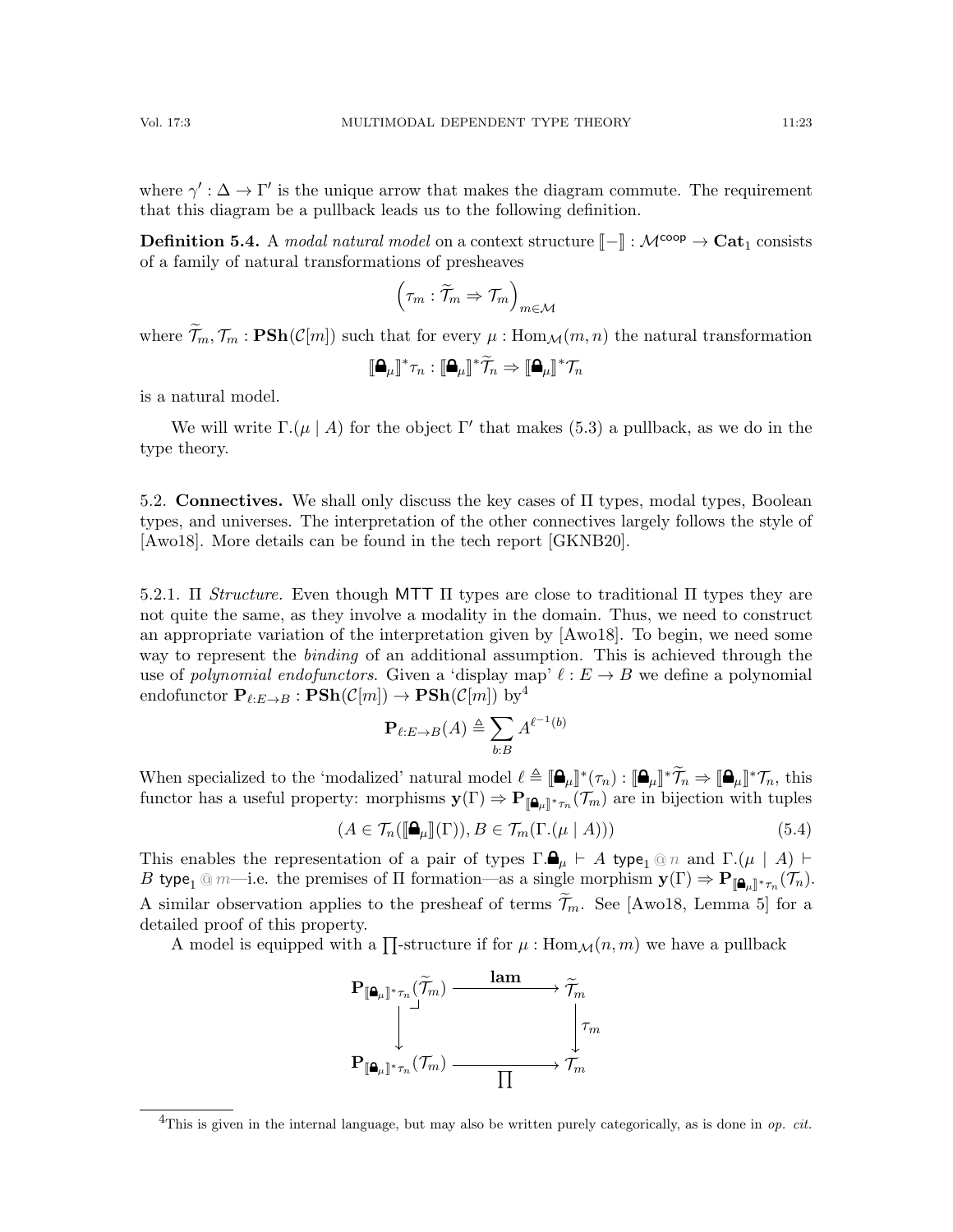The lower morphism  $\prod$  models the formation rule: the premises of the rule constitute a pair of the form [\(5.4\)](#page-22-3). We may thus combine them into an arrow  $\mathbf{y}(\Gamma) \Rightarrow \mathbf{P}_{\llbracket \mathbf{a}_{\mu} \rrbracket^* \tau_n}(\mathcal{T}_n)$ , and then postcompose  $\prod$  to obtain a morphism  $y(\Gamma) \Rightarrow \mathcal{T}_m$ , i.e. a type at mode m in context Γ ctx  $@m$ . In a similar fashion, the top morphism lam models the introduction rule. The β and  $\eta$  laws then follow from the pullback property of the square: see [\[Awo18\]](#page-62-4).

<span id="page-23-2"></span>5.2.2. Modal Structure. The interpretation of the modal types is a bit more involved. Intuitively, the reason is that  $\langle \mu | A \rangle$  behaves like a *positive type former*, i.e. one with a 'let-style' pattern-matching eliminator, and no η-rule. These features render its behaviour closer to that of intensional identity types.

First, for each  $\mu$ : Hom $\mathcal{M}(n,m)$  the formation and introduction rules for  $\langle \mu | - \rangle$  are given by a commuting square

<span id="page-23-1"></span>

By Yoneda, every type  $\Gamma \cdot \mathbf{A}_{\mu} \vdash A$  type<sub>1</sub> @ n can be seen as a morphism  $\mathbf{y}(\Gamma) \Rightarrow [\mathbf{A}_{\mu}]^* \tau_n$ .<br>Postcomposition with **Mod**, gives a morphism  $\mathbf{y}(\Gamma) \rightarrow \mathcal{T}$ , which constitutes the interpre-Postcomposition with  $\text{Mod}_{\mu}$  gives a morphism  $y(\Gamma) \Rightarrow \mathcal{T}_m$ , which constitutes the interpretation of the type  $\Gamma \vdash \langle \mu | A \rangle$  type<sub>1</sub> @ m. **mod**<sub> $\mu$ </sub> interprets the introduction rule in a similar fashion. Nevertheless, asking that this square be a pullback is stronger than the elimination rule. In Section [7](#page-34-0) we shall see that states that  $\mathbf{Mod}_{\mu}$  is a *dependent right adjoint*.

Instead, we will model our elimination rule by a *lifting structure*. We phrase this definition in the internal language of the presheaf topos  $\mathbf{PSh}(\mathcal{C}[m])$ , i.e. extensional type theory.[5](#page-23-0) This has a serious technical advantage: as the definition is given in an empty context, the given lifts are automatically natural.

**Definition 5.5** (Left lifting structure). Given  $\vdash A, I, B$  type, a family  $b : B \vdash E[b]$  type and a section  $a : A \vdash i[a] : I$ , we define the type  $\vdash i[-] \pitchfork E[-]$  type of left lifting structures for i with respect to  $E$  to be

$$
i[-]\pitchfork E[-] \triangleq \prod_{C:I\to B} \prod_{c:\prod_{a:A} E[C(i[a])]}\Big\{j:\prod_{p:I} E[C(p)] \mid \forall a:A.\ j(i[a]) = c(a)\Big\}
$$

Informally, left lifting structures provide diagonal fillers for the diagram



Intuitively,  $C: I \to B$  is the motive of an elimination: we would like to prove  $E[C(p)]$  for all  $p: I$ . At the same time,  $c: \prod_{a: A} E[C(i[a])]$  is a given section that specifies the desired computational behaviour of this elimination at the 'special case' A. The left lifting structure

<span id="page-23-0"></span><sup>&</sup>lt;sup>5</sup>This is derived from unpublished work by Jon Sterling, Daniel Gratzer, Carlo Angiuli, and Lars Birkedal.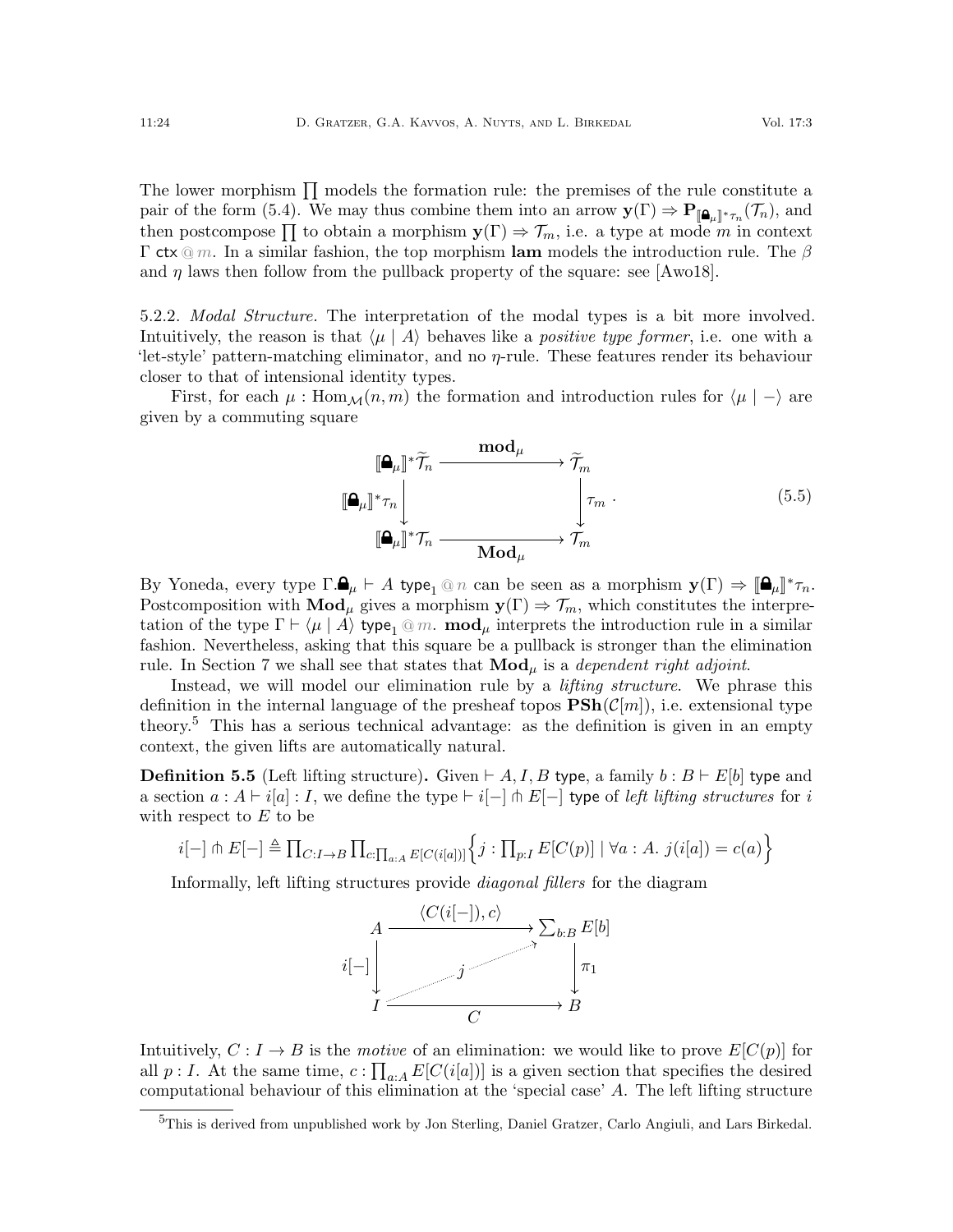then provides a section j of  $E[-]$  defined on all of I. This section is above C, and extends c. Note that these fillers are not necessarily unique. Moreover, they are automatically *natural*: as all the types involved in this definition are closed, we are at liberty to weaken the context.

This style of lifting structure is an essential ingredient in recent work on models of intensional identity types. First, they play an important rôle in natural models:  $[Aw018,$ Lemma 19] shows that they precisely correspond to enriched left lifting properties in the sense of categorical homotopy theory [\[Rie14,](#page-65-14) §13]. In fact, the above definition given above is a word-for-word restatement in the internal language. Second, such lifting structures are also central devices in internal presentations of models of cubical type theory, in particular the recent work of [\[OP18\]](#page-65-15).

We can now approach this in a manner similar to intensional identity types in  $\mathfrak{op.}$  cit. Recall that the elimination rule for  $\langle \nu | A \rangle$  is

$$
\mu: \mathrm{Hom}_{\mathcal{M}}(n,m) \qquad \Gamma \ \mathrm{ctx} \ @\ m \qquad \Gamma.\pmb{\Delta}_{\mu}.\pmb{\Delta}_{\nu} \vdash A \ \mathrm{type}_1 \ @\ o \qquad \Gamma.\pmb{\Delta}_{\mu} \vdash M_0 : \langle \nu \mid A \rangle \ @\ n \\ \hline \Gamma.(\mu \mid \langle \nu \mid A \rangle) \vdash B \ \mathrm{type}_1 \ @\ m \qquad \Gamma.(\mu \circ \nu \mid A) \vdash M_1 : B[\uparrow \ldots \mathrm{mod}_{\nu}(\mathbf{v}_0)] \ @\ m \\ \hline \Gamma \vdash \mathrm{let}_{\mu} \ \mathrm{mod}_{\nu}(\_) \leftarrow M_0 \ \mathrm{in} \ M_1 : B[\mathrm{id}.M_0] \ @\ m \\
$$

First, we must remove the 'implicit cut' with  $M_0$ . We construct the substitution

$$
\Gamma.(\mu \mid \langle \nu \mid A \rangle).(\mu \circ \nu \mid A[\uparrow. \mathbf{A}_{\mu \circ \nu}]) \vdash \sigma \triangleq \uparrow^{2} .\mathbf{v}_{0} : \Gamma.(\mu \circ \nu \mid A) \text{ @ } m
$$

It then suffices to construct the elimination rule

$$
\frac{\nu:\mathrm{Hom}_{\mathcal{M}}(o,n)\qquad \mu:\mathrm{Hom}_{\mathcal{M}}(n,m)\qquad \Gamma \text{ ctx} \textcircled{m}\qquad \Gamma.\pmb{\Omega}_{\mu}.\pmb{\Omega}_{\nu} \vdash A\ \mathsf{type}_{1} \textcircled{a}\ o}{\Gamma.(\mu\mid \langle \nu\mid A\rangle) \vdash B\ \mathsf{type}_{1}\textcircled{m}\qquad \Gamma.(\mu \circ \nu\mid A) \vdash M_{1}:B[\uparrow.\textsf{mod}_{\nu}(\mathbf{v}_{0})]\textcircled{m}}{\Gamma.(\mu\mid \langle \nu\mid A\rangle) \vdash \mathsf{let}_{\mu}\ \mathsf{mod}_{\nu}(\_) \leftarrow \mathbf{v}_{0}\ \mathsf{in}\ M_{1}[\sigma]:B\textcircled{m}
$$

because we can calculate that

$$
\Gamma \vdash (\mathsf{let}_{\mu} \ \mathsf{mod}_{\nu}(\underline{\hspace{0.5cm}}) \leftarrow \mathbf{v}_0 \ \mathsf{in} \ M_1[\sigma])[\mathsf{id}.M_0] = \mathsf{let}_{\mu} \ \mathsf{mod}_{\nu}(\underline{\hspace{0.5cm}}) \leftarrow M_0 \ \mathsf{in} \ M_1 : B[\mathsf{id}.M_0] \ @\ m
$$

We can rephrase this as the existence of a diagonal filler in the diagram



We can use a left lifting structure on a carefully chosen slice category to obtain such diagonal fillers. The internal language approach still applies because of the well-known lemma stating that the slice of a presheaf topos is also a presheaf topos, but over the corresponding category of elements. In symbols, for any  $P : \mathbf{PSh}(\mathcal{C})$  we have an equivalence  $\mathbf{PSh}(\mathcal{C})/P \simeq \mathbf{PSh}(\int_{\mathcal{C}} P)$ : see [\[MLM92,](#page-64-16) III Ex. 8]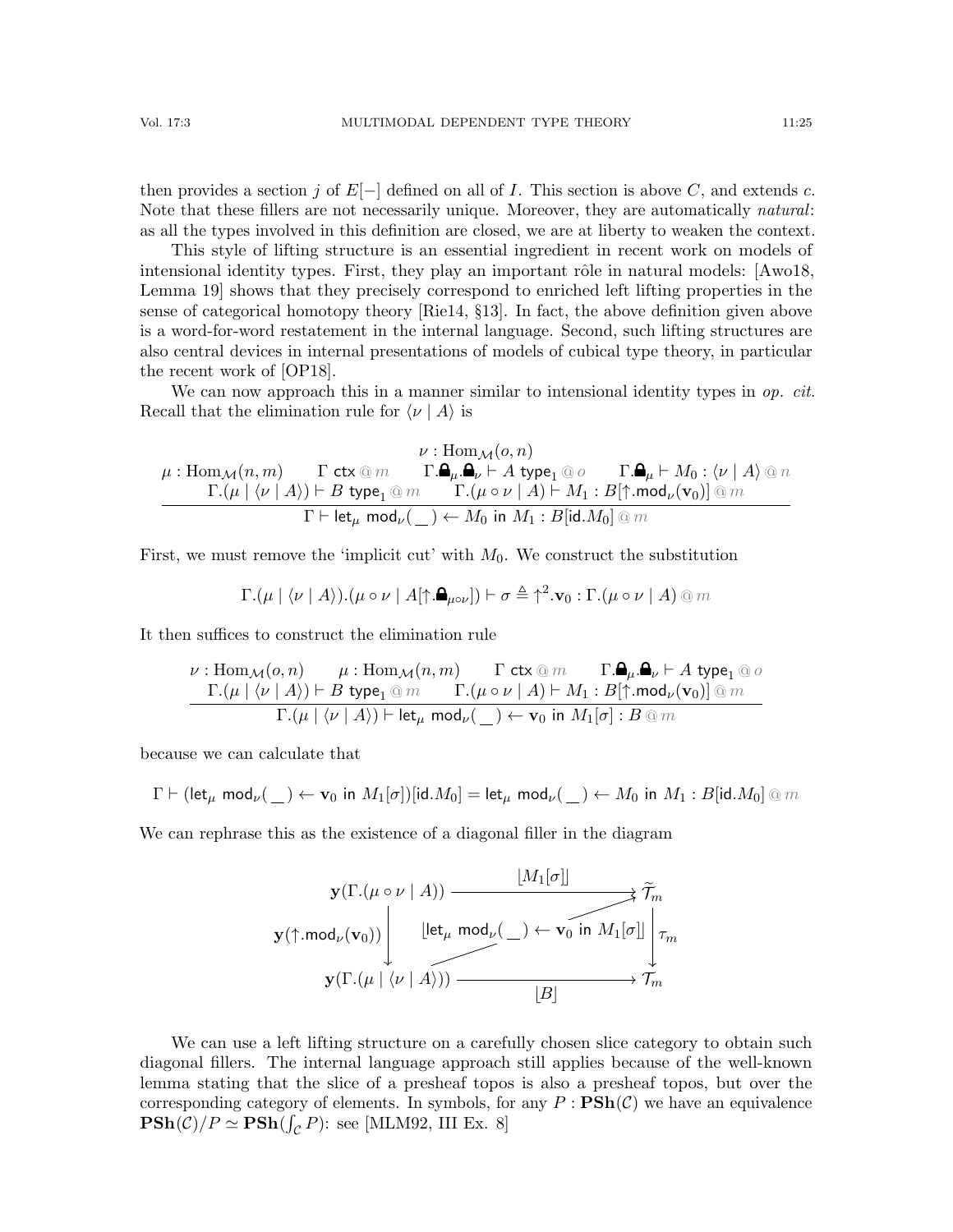

The outer commuting square is that given by the formation and introduction for  $\langle \nu | - \rangle$ , as in  $(5.5)$ . Intuitively, M is a 'generic  $\nu$ -modal terms object' that consists of terms  $\Gamma \vdash M : \langle \nu \mid A \rangle \otimes n$ , where  $\Gamma \cdot \mathbf{A}_{\nu} \vdash A$  type<sub>1</sub>  $\otimes$  o. We know that  $[\mathbf{A}_{\mu}]^*$  has a left adjoint, so it preserves pullbacks. Applying it to this diagram yields

<span id="page-25-0"></span>

We have also used the fact that  $(-)^*$  is functorial to contract the two locks into one. Moreover, we get that the unique mediating morphism is indeed  $[\mathbf{\hat{\mathbb{A}}}_{\mu}]^*m$ .<br>From this point enumerate we will also weak in the client

From this point onwards we will also work in the slice  $\text{PSh}(\mathcal{C}[m])/Z$ , where  $Z \triangleq$  $[\mathbf{a}_{\mu\circ\nu}]^* \mathcal{T}_o$ . In order to model the elimination rule we will ask for a left lifting structure in the client action of type the slice category, of type

$$
\vdash \mathbf{open}_{\nu}^{\mu} : [\mathbf{a}_{\mu}]^* m \pitchfork Z^*(\tau_m)
$$
\n(5.7)

 $\vdash \mathbf{open}_{\nu}^{\mu} : [\mathbf{\mathbb{Q}}_{\mu}]^* m \pitchfork Z^*(\tau_m)$  (5.7)<br>where both of these are considered as morphisms in the slice  $\mathbf{PSh}(\mathcal{C}[m])/Z$ , respectively of type

$$
\begin{aligned}\n\llbracket \mathbf{\Delta}_{\mu} \rrbracket^* m &: \llbracket \mathbf{\Delta}_{\mu \circ \nu} \rrbracket^* \tau_o \to \llbracket \mathbf{\Delta}_{\mu} \rrbracket^* h \\
Z^*(\tau_m) &: Z^*(\widetilde{\mathcal{T}}_m) \to Z^*(\mathcal{T}_m)\n\end{aligned}
$$

Following  $[A \text{w018}]$  we may calculate that this models the rule. We suppose its premises, and construct the diagram of Figure [10.](#page-26-0) The right (both top and bottom) part of the diagram is just [\(5.6\)](#page-25-0). The bottom composite is easily seen to correspond to the application of the introduction rule of  $\langle \nu | - \rangle$  to the type  $\Gamma \mathbf{.} \mathbf{a}_{\mu} \mathbf{.} \mathbf{a}_{\nu} \vdash A$  type<sub>1</sub> @ o, and hence to the type  $\Gamma \mathbf{a}_{\mu} \vdash \langle \nu | A \rangle$  type<sub>1</sub> @ n. The outer bottom square is the natural model pullback square that defines the object  $\Gamma(\mu \mid \langle \nu \mid A \rangle)$ , and we thus get a mediating morphism to  $[\mathbf{\Omega}_{\mu}]\^*M$ , and that the bottom-left square is also a pullback. The left (both top and bottom) part of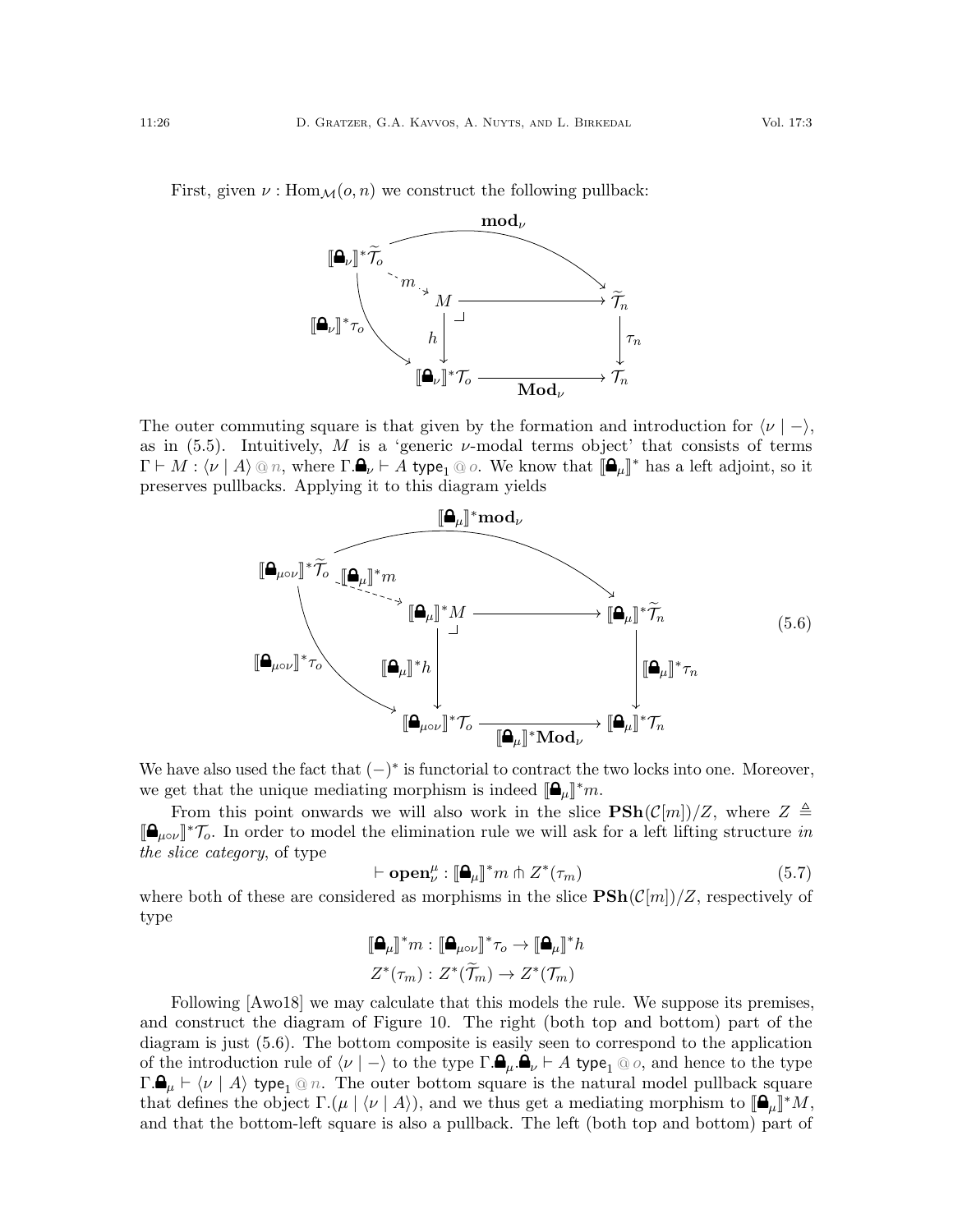

<span id="page-26-0"></span>Figure 10: Modelling the elimination rule

the diagram is the natural model pullback square that defines the object  $\Gamma$ .( $\mu \circ \nu \mid A$ ). We hence get a mediating morphism  $\mathbf{p}.\mathbf{mod}_{\nu}(\mathbf{q}) : \Gamma(\mu \circ \nu \mid A) \to \Gamma(\mu \mid \langle \nu \mid A \rangle)$ . Finally, for the same reasons as the bottom composite, the top composite is easily seen to correspond to the term  $mod_{\nu}(\mathbf{q})$ .

We write  $\sum_{Z} : \mathbf{PSh}(\mathcal{C}[m])/Z \to \mathbf{PSh}(\mathcal{C}[m])$  for the usual domain projection functor, so that  $\sum_{Z} \dashv \overline{Z^*}$ . Now, using the usual approach to slice categories—where the cartesian product  $\times_Z$  is the pullback—we see from the diagram that

<span id="page-26-1"></span>
$$
\sum_{Z} ([A] \times_{Z} [\mathbf{A}_{\mu \circ \nu}]^* \widetilde{\mathcal{T}}_o) \cong \mathbf{y}(\Gamma.(\mu \circ \nu \mid A))
$$
\n
$$
\sum_{Z} ([A] \times_{Z} [\mathbf{A}_{\mu}]^* h) \cong \mathbf{y}(\Gamma.(\mu \mid \langle \nu \mid A \rangle))
$$
\n
$$
\sum_{Z} (id_{\lfloor A \rfloor} \times_{Z} [\mathbf{A}_{\mu}]^* m) \cong \mathbf{y}(\mathbf{p}.\mathbf{mod}_{\nu}(\mathbf{q}))
$$
\n(5.8)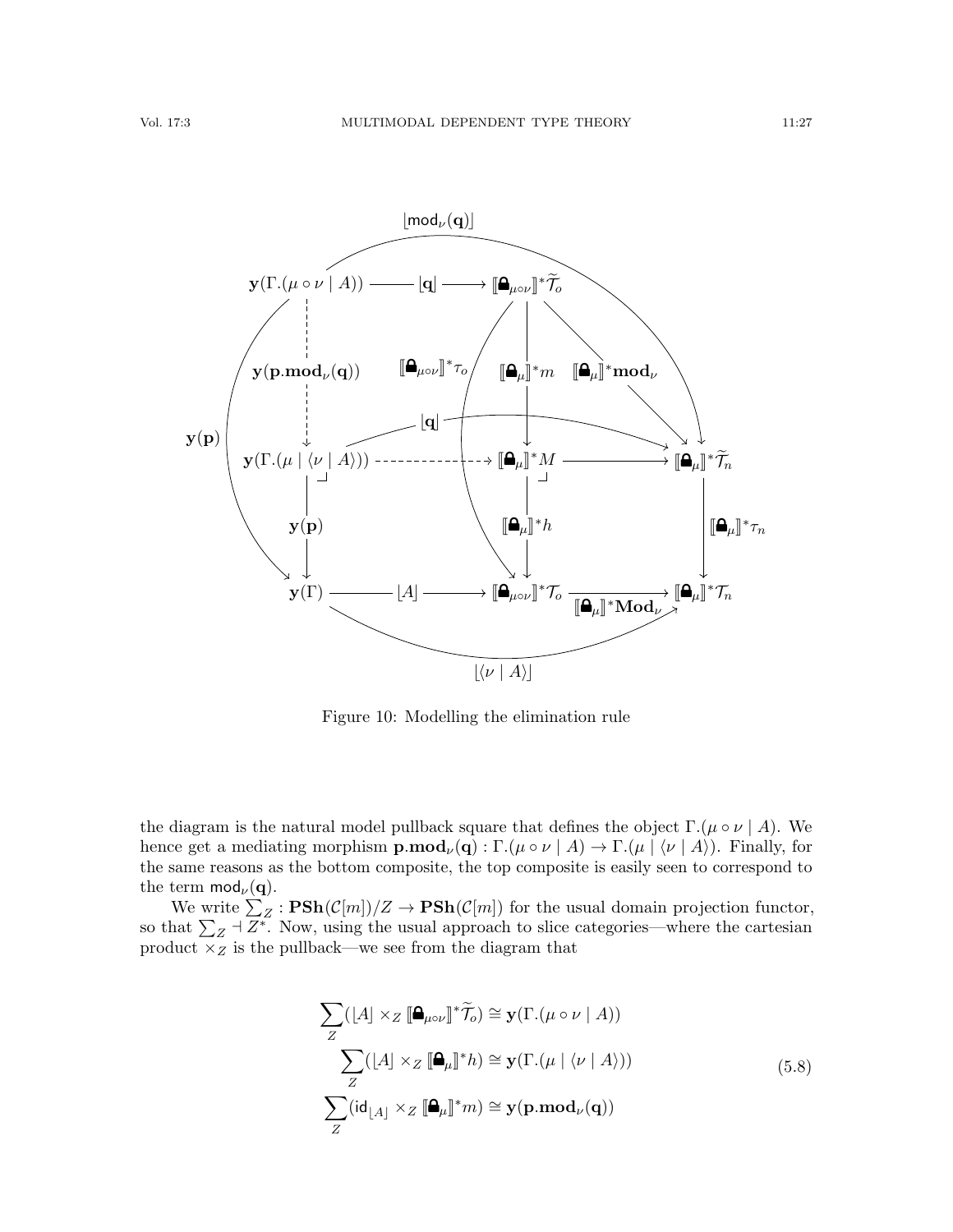<span id="page-27-0"></span>

We use the adjunction  $\sum_{Z}$  +  $Z^*$  to transpose this diagram, and we compose with the isomorphisms [\(5.8\)](#page-26-1) to obtain the following diagram in  $\mathbf{PSh}(\mathcal{C}[m])/Z$ :



We may then use the lifting structure to prove a diagonal filler, and transpose backwards along the adjunction to obtain a filler for [\(5.9\)](#page-27-0). The naturality of all these steps (composing isomorphisms, transposition, and lifting structure) ensure that the choice is natural.

<span id="page-27-1"></span>5.2.3. Boolean Structure. A boolean structure is defined similarly to the structure for modal types. First, we require two constants, as well as naturally given diagonal fillers for the appropriate squares:



 $\tau_m^{-1}(\text{Bool})$  is the fibre of  $\tau_m$  over **Bool**, and the map  $[\text{tt},\text{ff}]$  is obtained as the cotuple of the maps obtained by factoring  $tt$  and  $ff$  through the fibre. Requiring a left lifting structure

if :  $[\text{tt},\text{ff}] \pitchfork \tau_m[-]$ 

in the internal language provides enough naturality to yield diagonal fillers for all squares

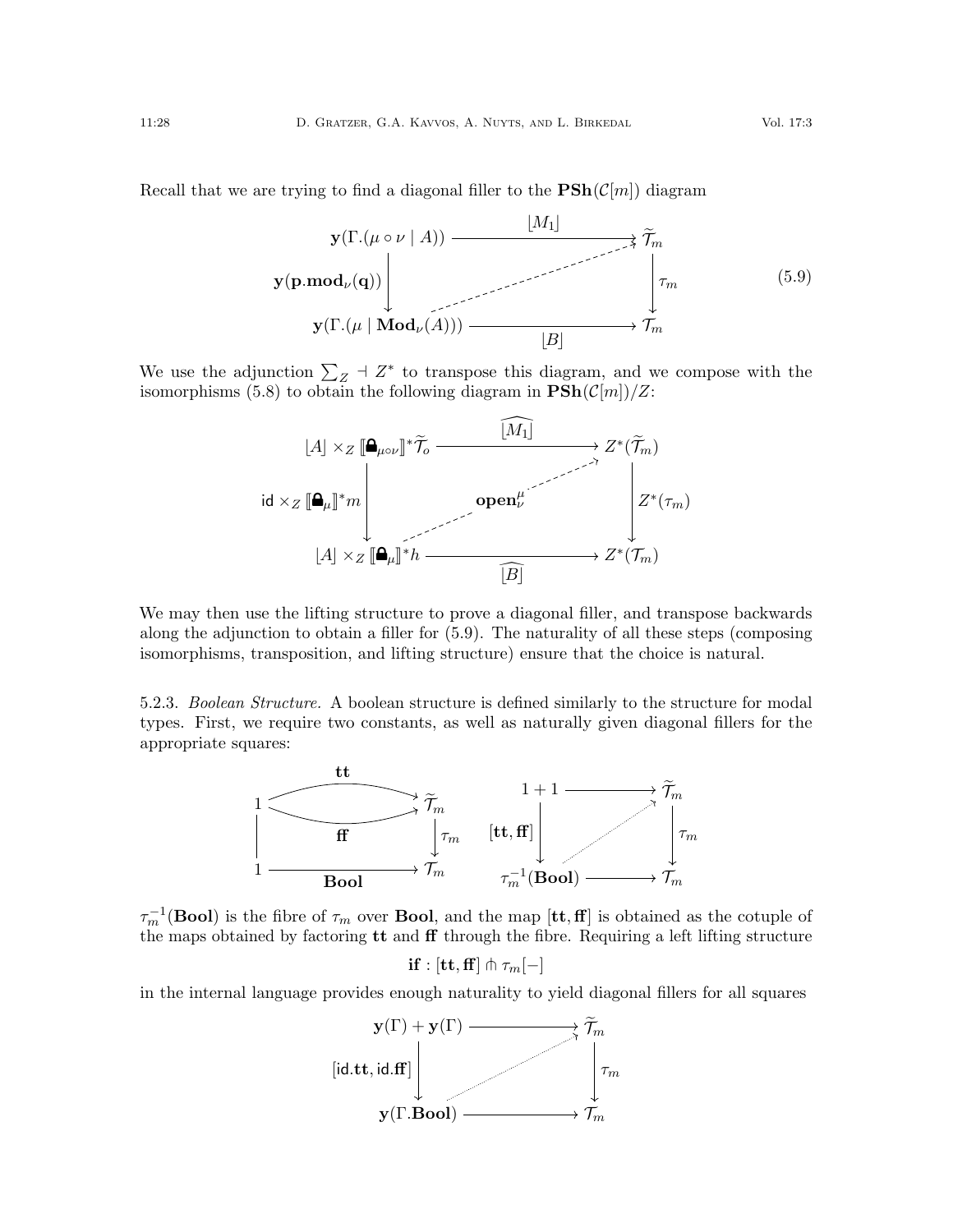5.2.4. Universe. The universe itself is given by a presheaf  $\mathcal{S}_m$  at each mode m. The Coquandstyle isomorphism is implemented by a natural transformation  $\text{Uni}: 1 \Rightarrow \tau_m$ , which stands for the universe type at mode  $m$ , as well as a natural isomorphism

$$
\tau_m^{-1}(\mathbf{Uni})\cong \mathcal{S}_m
$$

As the pullback of  $\tau_m$  along **Uni** is  $y(1.\text{Uni})$ , this exactly postulates an isomorphism between terms of the universe and small types. The coercion from small to large type is interpreted by a natural transformation lift :  $S_m \Rightarrow \mathcal{T}_m$  that maps each small type to its associated large type. Moreover, we ask that the formation rules *factor* through small types: we require a mediating morphism in each of the following diagrams:<sup>[6](#page-28-2)</sup>



These factorisations ensure that type formation is closed under small types, and commutation ensures that the coercions commute with the type formers defintitionally.

<span id="page-28-0"></span>5.2.5. The full definition. We have shown how to interpret each rule of MTT through natural models. In fact, every step of our working is reversible: each contraption we have introduced precisely corresponds to the portion of the generalized algebraic theory it was used to interpret. In summary, we can make the following definition.

<span id="page-28-3"></span>**Definition 5.6.** A model of MTT over  $M$  consists of

- a modal context structure for  $\mathcal M$  (as in Definition [5.1\)](#page-19-2), and a
- a modal natural model on that context structure (as in Definition [5.4\)](#page-22-4)

such that the modal natural model supports

- dependent product types
- dependent sum types (at each mode)
- intensional identity types (at each mode)
- modal types
- a boolean type (at each mode), and
- a universe of small types.

<span id="page-28-1"></span>5.3. Morphisms of Models. The generalized algebraic theory (GAT) of MTT also induces a notion of morphism between models. Traditionally neglected, morphisms are of paramount importance when one produces semantic proofs of metatheoretic properties, such as canonicity, a proof of which we will present in Section [6.](#page-30-0)

The last decade has seen much use of relatively weak morphisms of CwFs, i.e. morphisms which preserve structures only up to isomorphism: see e.g.  $[CD14, BCM^+20]$  $[CD14, BCM^+20]$  $[CD14, BCM^+20]$ . However, our proof of canonicity will require the strictest notion of CwF morphism, i.e. a GAT homomorphism. Such morphisms preserve all structure on-the-nose, including context

<span id="page-28-2"></span><sup>&</sup>lt;sup>6</sup>There are also similar diagrams for  $\Sigma$  and intensional identity types.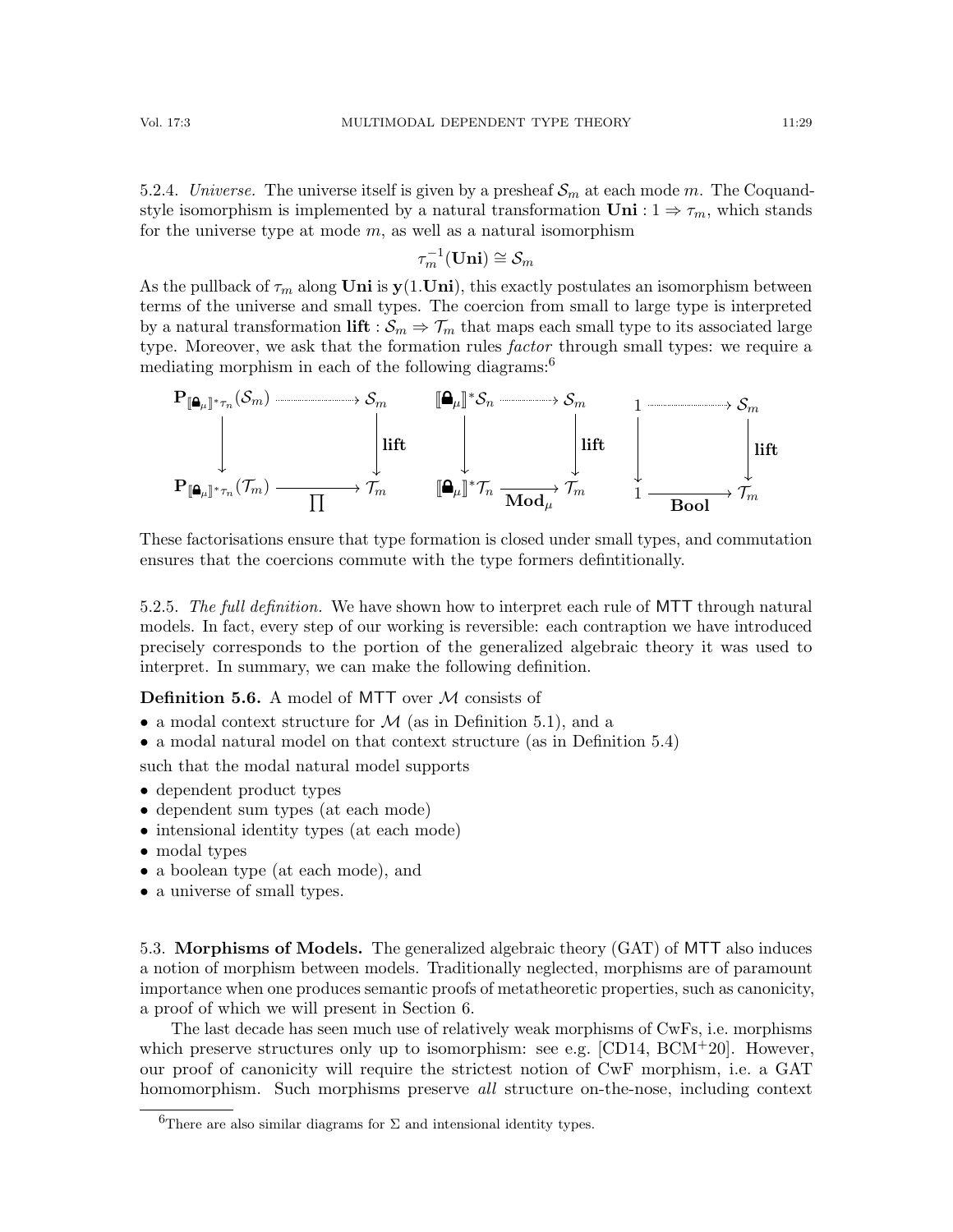extension, and were introduced alongside CwFs by [\[Dyb96\]](#page-63-13). As we are using natural models, we will use an adaptation due to [\[New18,](#page-65-16) §2.3]. We believe that one may construct a biequivalence or biadjunction between a category based on strict morphisms and one based on weaker ones, as done by e.g. [\[Uem19\]](#page-66-4), but we will leave that to future work.

Definition 5.7 (Strict morphism of natural models). A morphism of natural models  $(C, \widetilde{\mathcal{T}}_c \xrightarrow{\tau_c} \mathcal{T}_c) \to (\mathcal{D}, \widetilde{\mathcal{T}}_d \xrightarrow{\tau_d} \mathcal{T}_d)$  comprises a functor  $F : C \to \mathcal{D}$  and a commuting diagram

<span id="page-29-0"></span>
$$
\widetilde{\tau_c} \xrightarrow{\widetilde{\varphi}} F^* \widetilde{\mathcal{T}}_d
$$
\n
$$
\tau_c \downarrow \qquad \qquad F^* \widetilde{\mathcal{T}}_d
$$
\n
$$
\widetilde{\mathcal{T}}_c \xrightarrow{\varphi} F^* \mathcal{T}_d
$$
\n
$$
(5.10)
$$

such that  $F(1) = 1$  and the canonical morphism  $F(\Gamma.A) \to F(\Gamma) \cdot \varphi(A)$  is an identity.

The type  $\varphi(A)$  in the last line is defined as follows. Given  $|A| : \mathbf{y}(\Gamma) \Rightarrow \mathcal{T}_c$  we let

$$
k \triangleq \mathbf{y}(\Gamma) \xrightarrow{\lfloor A \rfloor} \mathcal{T}_c \xrightarrow{\varphi} F^* \widetilde{\mathcal{T}}_d
$$

By Yoneda this induces a natural isomorphism

<span id="page-29-1"></span>Hom<sub>PSh</sub>(
$$
c
$$
) $(\mathbf{y}(\Gamma), F^* \mathcal{T}_d) \cong F^* \mathcal{T}_d(\Gamma) = \mathcal{T}_d(F(\Gamma)) \cong \text{Hom}_{\text{PSh}(\mathcal{D})}(\mathbf{y}(F\Gamma), \mathcal{T}_d)$  (5.11)  
We define  $\lfloor \phi(A) \rfloor : \mathbf{y}(F\Gamma) \Rightarrow \mathcal{T}_d$  to be  $k$  transported under this isomorphism. Also, let

 $[M]: \mathbf{y}(\Gamma) \Rightarrow \mathcal{T}_c \quad \longmapsto \quad [\widetilde{\varphi}(M)] : \mathbf{y}(F(\Gamma)) \Rightarrow \mathcal{T}_d$ 

which maps a term  $\Gamma \vdash M : A$  to a term  $F\Gamma \vdash \tilde{\varphi}(M) : \varphi(A)$  in a similar manner.

Returning to the last condition in the definition, we may now form the diagram



where the outer square is the diagram composed by pasting together the context extension diagram for Γ.A and [\(5.10\)](#page-29-0), followed by transposing along the natural isomorphism [\(5.11\)](#page-29-1). We then ask that the unique induced arrow be the identity.

We can lift these natural transformations to the formation data of the connectives (making special use of the final equality for the polynomial functors). For instance, we can define a morphism

$$
\mathbf{P}_{\tau_c}(\mathcal{T}_c) \xrightarrow{(\varphi,\widetilde{\varphi})} \mathbf{P}_{F^*\tau_d}(F^*\mathcal{T}_d) \triangleq \mathbf{P}_{\tau_c}(\mathcal{T}_c) \to \mathbf{P}_{F^*\mathcal{T}_d}(\mathcal{T}_c) \xrightarrow{\mathbf{P}_{F^*\mathcal{T}_d}(\varphi)} \mathbf{P}_{F^*\tau_d}(F^*\mathcal{T}_d)
$$

The first component comes from a natural transformation  $P_{\tau_c}(-) \Rightarrow P_{F^*\mathcal{T}_d}(-)$ , which exists because [\(5.10\)](#page-29-0) not only commutes, but is a pullback square. That is a nontrivial fact proven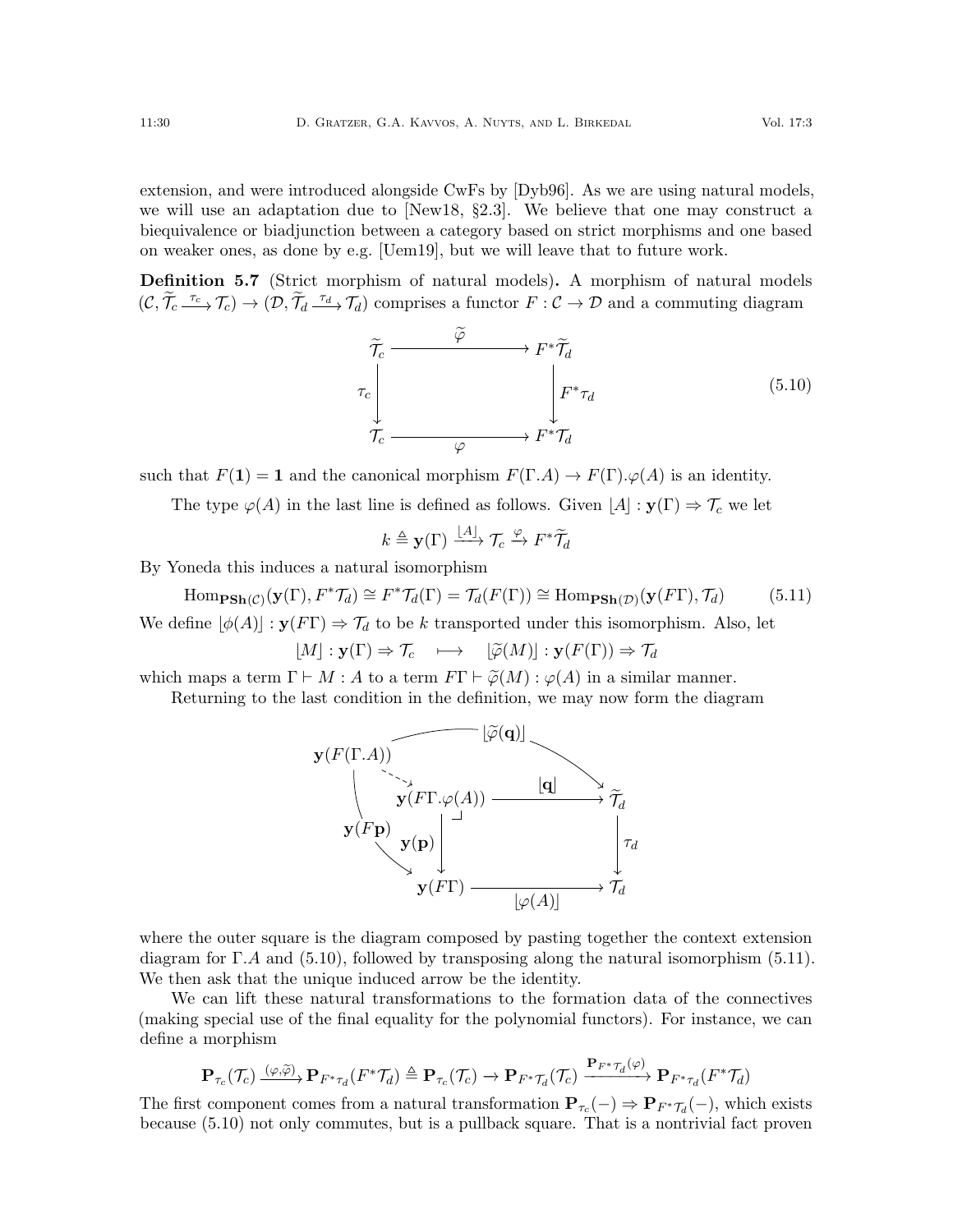We then require that all connectives  $(\Pi, \Sigma, \text{refl})$  strictly commute with these morphisms. Finally, we can extend this to a model of MTT by requiring not just a functor, but a natural transformation  $C \Rightarrow \mathcal{D}$ , where  $C, \mathcal{D} : \mathcal{M}^{\text{coop}} \to \text{Cat}$  satisfy the obvious generalizations of the conditions written above. Specifying this formally:

**Definition 5.8.** A morphism between two models of MTT,  $\mathcal{C}, \mathcal{D}$ , is given by a 2-natural transformation  $\alpha : \mathcal{C} \Rightarrow \mathcal{D}$ . Moreover, we require a choice of commuting squares:



Moreover, we require that  $(\varphi, \widetilde{\varphi})$  strictly commutes with all operations.

$$
\alpha_m(\Gamma.(\mu \mid A)) = \alpha_m(\Gamma).(\mu \mid \varphi(A))
$$
\n
$$
\prod \circ (\varphi, \varphi) = \varphi \circ \prod \text{lam } \circ (\varphi, \widetilde{\varphi}) = \widetilde{\varphi} \circ \text{lam}
$$
\n
$$
\sum \circ (\varphi, \varphi) = \varphi \circ \sum \text{pair } \circ (\varphi, \widetilde{\varphi}) = \widetilde{\varphi} \circ \text{pair}
$$
\n
$$
\text{Mod}_{\mu} \circ [\mathbf{a}_{\mu}]^* \varphi = \varphi \circ \text{Mod}_{\mu}
$$
\n
$$
\text{Bool} = \varphi \circ \text{Bool}
$$
\n
$$
\text{Bool} = \varphi \circ \text{Bool}
$$
\n
$$
\text{Mod}_{\mu} \circ [\mathbf{a}_{\mu}]^* \widetilde{\varphi} = \widetilde{\varphi} \circ \text{mod}_{\mu}
$$
\n
$$
\text{open}^{\nu}_{\mu} \circ (\widetilde{\varphi}, [\mathbf{a}_{\mu}]^* \widetilde{\varphi}) = \widetilde{\varphi} \circ \text{open}^{\nu}_{\mu}
$$
\n
$$
\text{Hol} = \varphi \circ \text{Bool}
$$
\n
$$
\text{Id} \circ (\varphi, \widetilde{\varphi}, \widetilde{\varphi}) = \varphi \circ \text{Id}
$$
\n
$$
\text{Id} \circ (\varphi, \widetilde{\varphi}, \widetilde{\varphi}) = \varphi \circ \text{Id}
$$
\n
$$
\text{Id} \circ (\widetilde{\varphi}, \widetilde{\varphi}, \widetilde{\varphi}) = \widetilde{\varphi} \circ \text{Id}
$$
\n
$$
\text{Id} \circ (\widetilde{\varphi}, \widetilde{\varphi}, \widetilde{\varphi}) = \widetilde{\varphi} \circ \text{Id}
$$
\n
$$
\text{Id} \circ (\widetilde{\varphi}, \widetilde{\varphi}) = \widetilde{\varphi} \circ \text{Id}
$$

Remark 5.9 (The Initiality of Syntax). Under this definition of homomorphism, we imme-diately have an initial model [\[Car78,](#page-63-9) [KKA19\]](#page-64-13). We will *define* this model to be our syntax and designate it  $(\mathbb{S}[m])_{m\in\mathcal{M}}$ .

#### 6. CANONICITY

<span id="page-30-0"></span>Equipped with the generalized algebraic theory of Section [4](#page-11-0) and its reformulation through natural models in Section [5,](#page-18-0) we are ready to show that the syntax of MTT is well-behaved. In this section we will sketch the main parts of a proof of *canonicity* for MTT. This is a basic well-behavedness property which guarantees that terms of ground type, e.g. B, can be normalized. As expected, the proof is independent of the mode theory.

**Proposition 6.1.** If  $\vdash M : \mathbb{B} \otimes m$ , then either  $\vdash M = \mathsf{tt} : \mathbb{B} \otimes m$  or  $\vdash M = \mathsf{ff} : \mathbb{B} \otimes m$ .

This kind of result would traditionally be established by producing a rewriting system along with a lengthy PER model construction. We will instead opt for a proof given by constructing a glued model [\[Coq19,](#page-63-5) [KHS19\]](#page-64-8). The contexts, types, and terms of this model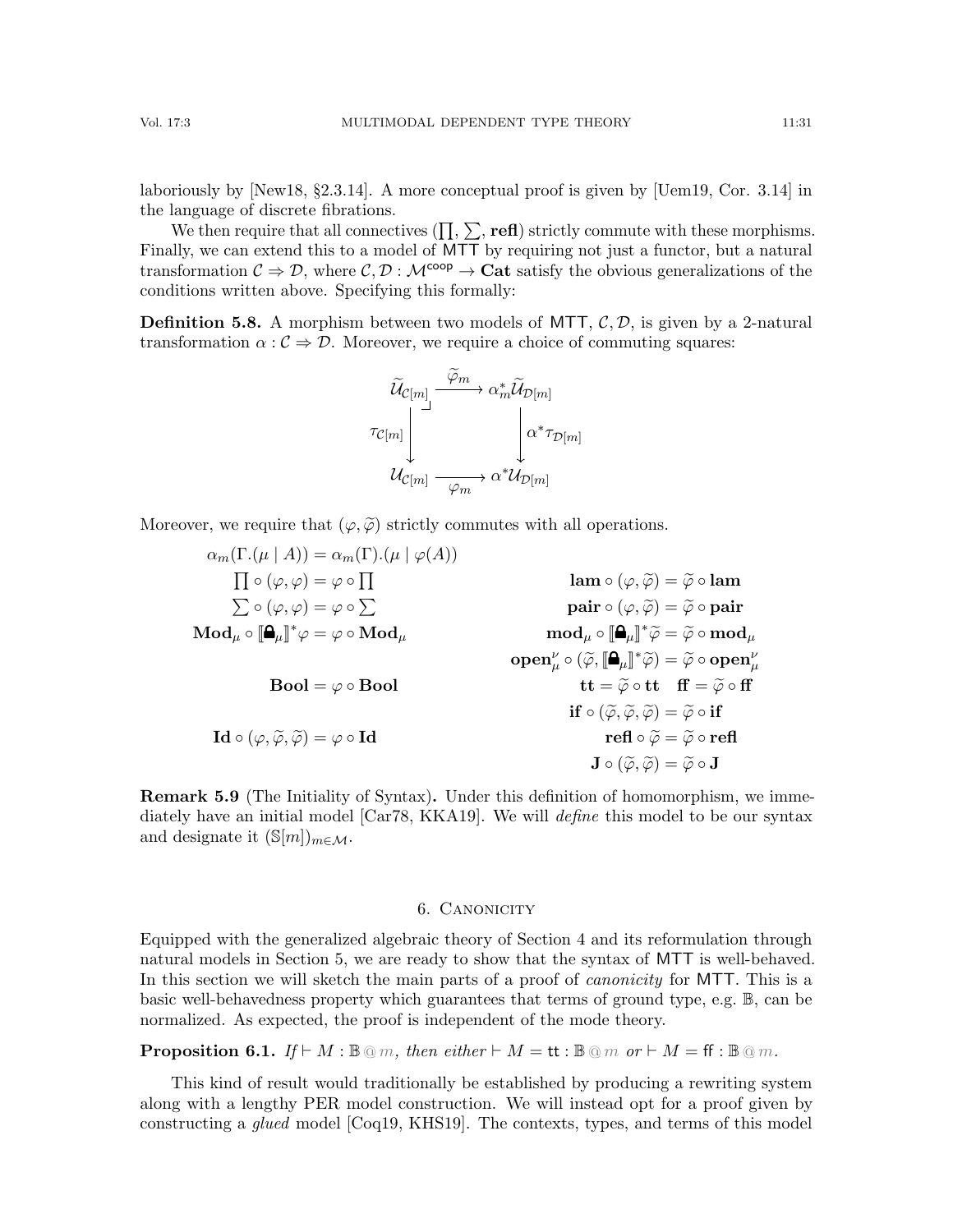will contain a syntactic component (resp. a context, type, or term), along with a *proof*relevant predicate that is appropriately fibred over it. The base types of this model are carefully chosen so that a normal form can be extracted from proofs of the predicate. By interpreting a term of ground type in the glued model we automatically obtain a proof of the predicate, from which we extract a normal form.

Such proofs involve two steps: defining the glued construction, and proving that it is a model. While the first step is often straightforward, the second usually involves checking innumerable equations. In order to shorten the proof sketched here we will make a simplifying assumption (effectively adding an equation to the algebraic syntax): we will assume that locks preserve the empty context, i.e. that

$$
\cdot . \mathbf{Q}_\mu = \cdot \text{ ctx} \circledcirc m
$$

for  $\mu$ : Hom $\mathcal{M}(m, n)$ . Using the universal property of the terminal context, this implies

<span id="page-31-0"></span>
$$
\mathbf{A}_{\mu} \vdash \mathbf{A}_{\mu}^{\alpha} = \cdot = \mathrm{id} : \mathbf{A}_{\nu} \circledcirc m \tag{6.1}
$$

Requiring this equation unfortunately limits our class of models to those where the left adjoint strictly preserves the terminal product. Despite this simplification the proof remains rather long, so we will only sketch the construction of the modal natural models. The missing details may be found in an accompanying technical report.

Remark 6.2. In what follows we will assume the existence of two Grothendieck universes  $\mathcal{V}' \subset \mathcal{V}$ : Set. We could make do with just one but at the price of some contortions, which are both unnecessary and tiresome. We will assume that the sets of contexts, substitutions, types, and terms of the syntactic model are  $\mathcal{V}'$ -small.

## 6.1. The Glued Model. We begin by defining the context structure.

**Definition 6.3** (Glued Contexts). A glued context  $\Gamma$  at mode m consists of a context  $\Gamma^{\triangleleft} \in \text{ctx}_m$ , a predicate  $\Gamma^{\blacktriangleright} \in \mathcal{V}$ , and a function

$$
\phi_{\Gamma}: \Gamma^{\blacktriangleright} \to \mathsf{sb}_m(\cdot, \Gamma^{\lhd})
$$

A glued context  $\Gamma = (\Gamma^{\triangleleft}, \Gamma^{\triangleright})$  can be thought of as a proof-relevant predicate over substitutions into the syntactic context  $\Gamma^{\lhd}$ . An element  $x \in \Gamma^{\blacktriangleright}$  can be thought of as a proof that the predicate holds of the substitution  $\phi_{\Gamma}(x) : \cdot \to \Gamma^{\lhd}$ . We will henceforth use the metavariable Γ to range over glued contexts, and denote contexts of the syntax by  $\Gamma^{\lhd}$ .

**Definition 6.4** (Glued Substitutions). A glued substitution from  $\Delta$  to  $\Gamma$  at mode m is a pair of a substitution  $\gamma^{\triangleleft} \in \mathsf{sb}_m(\Delta^{\triangleleft}, \Gamma^{\triangleleft})$  and a function  $\gamma^{\blacktriangleright} : \Delta^{\blacktriangleright} \to \Gamma^{\blacktriangleright}$  such that

$$
\forall x \in \Delta^{\blacktriangleright}. \ \phi_{\Gamma}(\gamma^{\blacktriangleright}(x)) = \gamma^{\triangleleft} \circ \phi_{\Delta}(x) : \cdot \to \Gamma^{\triangleleft}
$$

Glued contexts and glued substitutions form a category, viz. the comma category

$$
\mathcal{C}[m] \triangleq (1_{\mathcal{V}} \downarrow \mathsf{sb}_m(\cdot, -))
$$

which we take as the category of contexts at mode  $m$ . Next, we define a 2-functor from M sending each m to  $\mathcal{C}[m]$ . For each  $\mu$ : Hom $\mathcal{M}(m,n)$  a functor  $[\mathbf{\mathbf{\Theta}}_{\mu}]: \mathcal{C}[n] \to \mathcal{C}[m]$  as by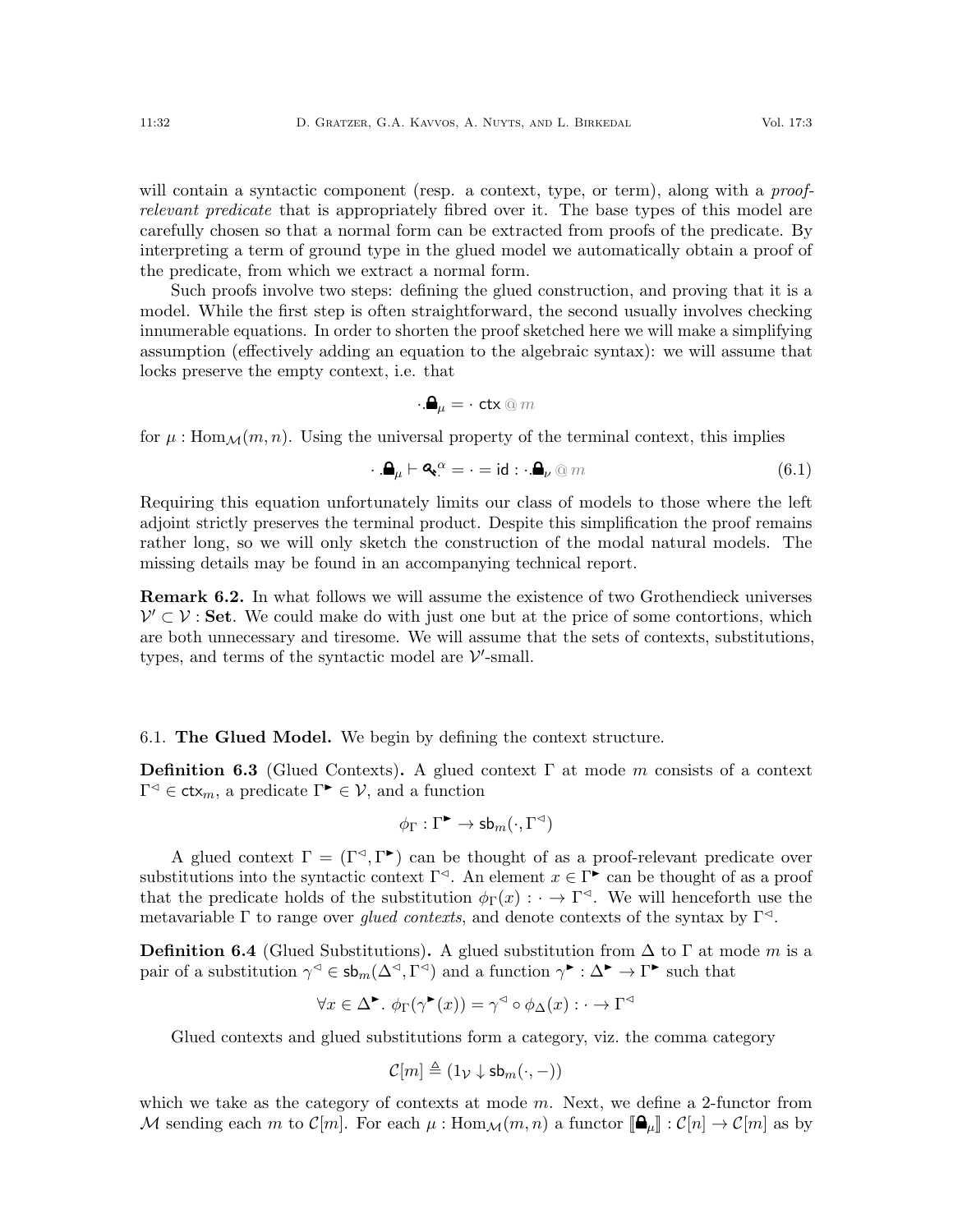taking the  $\mathcal{C}[n]$  morphism



to the  $\mathcal{C}[m]$  morphism:

$$
\begin{CD} \Delta^{\blacktriangleright} @>>> \gamma^{\blacktriangleright} @>>> \Gamma^{\blacktriangleright} \\ | @>>> \mathbf{a}_\mu \\ \psi_{\Delta,\pmb{\mathbf{a}}_\mu} @>>> \phi_{\Gamma,\pmb{\mathbf{a}}_\mu} \\ \downarrow @>>> \mathrm{sb}_m( \cdot , \Delta^{\vartriangleleft}. \pmb{\mathbf{a}}_\mu) @>>> \mathrm{sb}_m( \cdot , \Gamma^{\vartriangleleft}.\pmb{\mathbf{a}}_\mu) \\ \end{CD}
$$

where the function  $\phi_{\Delta,\mathbf{a}_{\mu}}$  is defined by

$$
\phi_{\Delta.\pmb{\Delta}_\mu}(x) \triangleq \phi_\Delta(x).\pmb{\Delta}_\mu \; : \; \cdot \to \Delta^\lhd.\pmb{\Delta}_\mu
$$

Notice that the equation  $\cdot \mathbf{A}_{\mu} = \cdot$  is necessary to ensure that this definition is well-typed. The diagram commutes because locks act functorially on substitutions. It is also functorial in  $\mu$ , because  $\Gamma.\mathbf{\mathbf{\Theta}}_{\mu}.\mathbf{\mathbf{\Theta}}_{\nu} = \Gamma.\mathbf{\mathbf{\Theta}}_{\mu\circ\nu}$ , and  $\Gamma.\mathbf{\mathbf{\Theta}}_{1} = \Gamma.$ 

We define a 2-cell  $[\mathbf{\Omega}_{\mu}]\Rightarrow [\mathbf{\Omega}_{\nu}]$  for each  $\alpha:\nu\Rightarrow\mu$ . The component at  $(\Gamma^{\blacktriangleright}, \Gamma^{\vartriangleleft}, \phi_{\Gamma})$  is



This diagram commutes because of [\(6.1\)](#page-31-0), so it is a morphism in comma category. Naturality follows from the numerous equations pertaining to keys and their composition.

This completes the definition of a strict 2-functor  $\mathcal{M}^{\text{coop}} \to \text{Cat}_1$  as per Section [5.1.](#page-19-2) Next, we must define the modal natural model structure for each category of contexts.

**Remark 6.5.** For the rest of this section we will freely use type-theoretic notation, viewing the predicate  $\Gamma^{\blacktriangleright} \to \mathsf{sb}_m(\cdot, \Gamma^{\triangleleft})$  as a family fibred over  $\mathsf{sb}_m(\cdot, \Gamma^{\triangleleft})$ , i.e. a map  $\mathsf{sb}_m(\cdot, \Gamma^{\triangleleft}) \to \mathcal{V}$ .

We will follow the convention that symbols annotated with  $(-)$  correspond to proofrelevant constructions—i.e. members of the predicate, or maps between predicates—whereas symbols annotated with  $(-)$ <sup>⊲</sup> correspond to pieces of syntax (e.g. terms, contexts, substitutions). In particular,  $\gamma^{\bullet}$  will not necessarily refer to a fibred map between proof-relevant predicates, but also to a generalized element of  $\Gamma$ <sup> $\blacktriangleright$ </sup>.

In other words, when  $\gamma^{\blacktriangleright} \in \Gamma^{\blacktriangleright}$  and  $\phi_{\Gamma}(\gamma^{\blacktriangleright}) = \gamma^{\triangleleft} : \cdot \to \Gamma^{\triangleleft}$ , we will abusively write  $\gamma^{\blacktriangleright} : \Gamma^{\blacktriangleright}(\gamma^{\triangleleft})$ . That is, we will view  $\gamma^{\blacktriangleright}$  as living in the fibre of  $\phi_{\Gamma}$  over  $\gamma^{\triangleleft}$ . This amounts to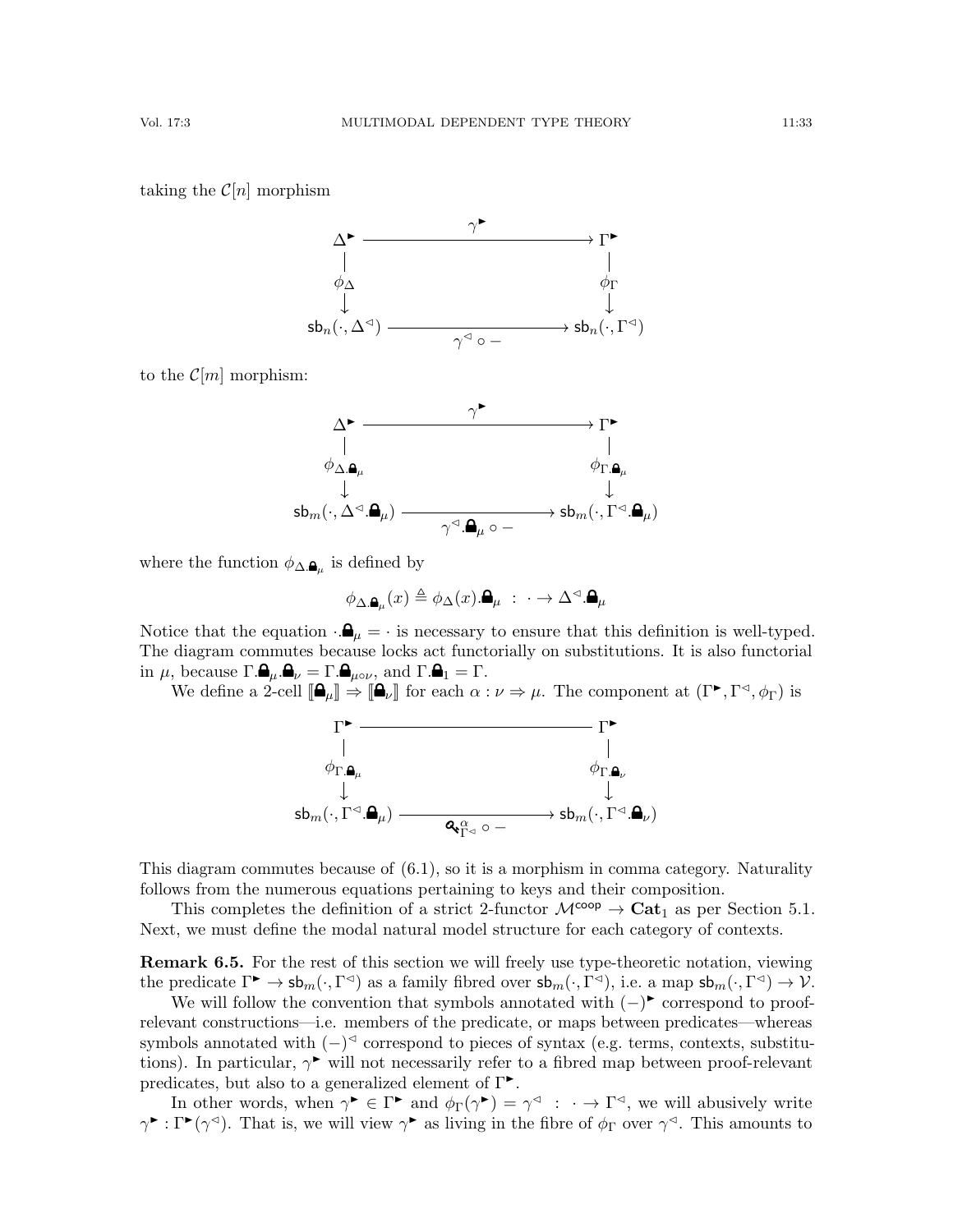considering  $\gamma^*$  as a proof that the predicate  $\Gamma^*$  holds at the substitution  $\gamma^<$ . Observe that if  $\gamma^{\blacktriangleright} : \Gamma \cdot \mathbf{P}_{\mu}^{\blacktriangleright}(\gamma^{\triangleleft})$  then  $\gamma^{\triangleleft}$  must be of the form  $\theta^{\triangleleft} \cdot \mathbf{P}_{\mu}$  for some  $\theta^{\triangleleft} : \cdot \to \Gamma^{\triangleleft}$  with  $\gamma^{\blacktriangleright} : \Gamma^{\blacktriangleright}(\theta^{\triangleleft}) \cdot$ 

Types over  $\mathcal{C}[m]$  are given by the presheaf

$$
\begin{aligned} \mathcal{T}_m(\Gamma) &\triangleq \{ \\ A^\lhd\in\mathsf{type}^1_m(\Gamma^\lhd); \\ A^\blacktriangleright: (\gamma^\lhd:\mathsf{sb}_m(\cdot,\Gamma^\lhd)) \to (\gamma^\blacktriangleright:\Gamma^\blacktriangleright(\gamma^\lhd)) \to \mathsf{tm}_m(\cdot,A^\lhd[\gamma^\lhd]) \to \mathcal{V} \\ \} \end{aligned}
$$

Extending this presheaf with some additional data gives a presheaf of terms over  $\mathcal{C}[m]$ :

$$
\widetilde{\mathcal{T}}_m(\Gamma) \triangleq \{ \newline A^{\lhd} \in \mathsf{type}_m^1(\Gamma^{\lhd}) ; \newline A^{\blacktriangleright} : (\gamma^{\lhd} : \mathsf{sb}_m(\cdot, \Gamma^{\lhd})) \to (\gamma^{\blacktriangleright} : \Gamma^{\blacktriangleright}(\gamma^{\lhd})) \to \mathsf{tm}_m(\cdot, A^{\lhd}[\gamma^{\lhd}]) \to \mathcal{V} \newline M^{\lhd} \in \mathsf{tm}_m(\Gamma^{\lhd}, A^{\lhd}) ; \newline M^{\blacktriangleright} : (\gamma^{\lhd} : \mathsf{sb}_m(\cdot, \Gamma^{\lhd})) \to (\gamma^{\blacktriangleright} : \Gamma^{\blacktriangleright}(\gamma^{\lhd})) \to A^{\blacktriangleright}(\gamma^{\lhd}, \gamma^{\blacktriangleright}, M^{\lhd}[\gamma^{\lhd}]) \newline \}
$$

Thus, a type over  $\Gamma = (\Gamma^{\lhd}, \varphi_{\Gamma})$  in the glued model consists of a type  $\Gamma^{\lhd} \vdash A^{\lhd}$  type<sub>1</sub> @ m of MTT, along with another predicate, a family of  $V$ -small sets, indexed over both closing substitutions  $\gamma^{\triangleleft}$  that satisfy the predicate  $\Gamma^{\blacktriangleright}$  and terms of type  $A^{\triangleleft}[\Gamma^{\triangleleft}].$ 

A term over  $\Gamma$  in the glued model adds to the above a term  $\Gamma^{\lhd} \vdash M^{\lhd} : A^{\lhd} \otimes m$  of that type, and a section  $M^{\triangleright}$  of the aforementioned predicate. This section produces a proof that the predicate holds at that term after we close it by applying any substitution  $\gamma^{\triangleleft}$  of which the  $\Gamma^{\triangleright}$  holds. The reindexing action of these presheaves is defined by the action of substitution on contexts, types, and terms of MTT.

It can be shown that the projection  $\tau_m(\Gamma) \triangleq (A^{\lhd}, A^{\blacktriangleright}, M^{\lhd}, M^{\blacktriangleright}) \mapsto (A^{\lhd}, A^{\blacktriangleright})$  that maps terms to types by forgetting the additional data defines a representable natural transformation in the sense of Section [5.1.2;](#page-20-2) the full proof can be found in the technical report. With respect to the connectives, we only show how to interpret the base type B, as per Section [5.2.3.](#page-27-1) For the formation and introduction rules we define:

\n
$$
\text{Bool}^{\lhd} = \mathbb{B}
$$
\n

\n\n $\text{Bool}^{\lhd} = \lambda \gamma^{\lhd}, \gamma^{\blacktriangleright}, M^{\lhd}.$ \n $(M^{\lhd}[\gamma^{\lhd}] = \text{tt}) + (M^{\lhd}[\gamma^{\lhd}] = \text{ff})$ \n

\n\n $\text{tt}^{\lhd} = \text{tt}$ \n

\n\n $\text{tt}^{\blacktriangleright} = \lambda_-, \, \iota_0(\star)$ \n

\n\n $\text{tt}^{\blacktriangleright} = \lambda_-, \, \iota_1(\star)$ \n

We must now define the left lifting structure if :  $[\mathbf{t},\mathbf{f}] \pitchfork \tau_m$ . In type-theoretic notation:

$$
\begin{aligned}\n\mathbf{if}(C, [c_0, c_1], M)^\lhd &= \mathbf{if}(C^\lhd; c_0^\lhd; c_1^\lhd; M^\lhd) \\
\mathbf{if}(C, [c_0, c_1], M)^\blacktriangleright &= \lambda \gamma^\lhd, \gamma^\blacktriangleright. \begin{cases}\nc_0^\blacktriangleright(\gamma^\lhd, \gamma^\blacktriangleright) & \text{if } M^\blacktriangleright(\gamma^\lhd, \gamma^\blacktriangleright) = \iota_0(\star) \\
c_1^\blacktriangleright(\gamma^\lhd, \gamma^\blacktriangleright) & \text{if } M^\blacktriangleright(\gamma^\lhd, \gamma^\blacktriangleright) = \iota_1(\star)\n\end{cases}\n\end{aligned}
$$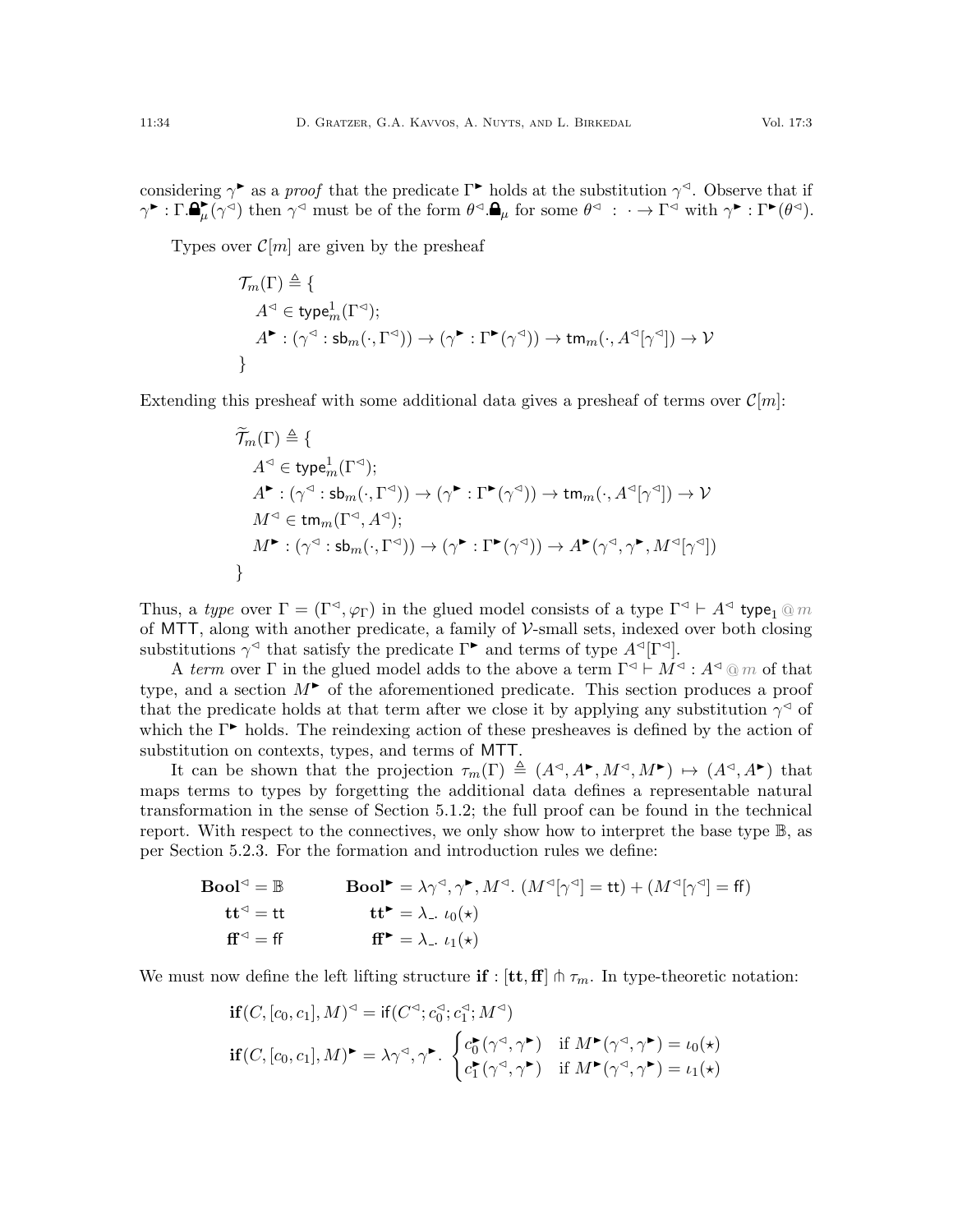6.2. Deriving Canonicity. With the gluing model constructed, the rest of the proof is surprisingly easy and boils down to one fact, which is immediate by inspection:

<span id="page-34-1"></span>**Theorem 6.6.** The 2-natural transformation  $\pi : C[-] \Rightarrow \mathbb{S}[-]$  from the glued model to the syntactic model which forgets the predicates extends to a morphism of models.

Thus, assuming  $\cdot \mathbf{A}_{\mu} = \cdot$  ctx  $\circledcirc m$  it follows that

<span id="page-34-2"></span>**Corollary 6.7.** For any closed term  $\vdash M : A \otimes m$ , there is a witness for  $\llbracket A \rrbracket^{\blacktriangleright}(M)$ .

*Proof.* By Theorem [6.6](#page-34-1) and initiality we must have  $\pi(\llbracket M \rrbracket) = M$ , and so  $\llbracket M \rrbracket^{\blacktriangleright}$  is a witness.  $\perp$ 

**Theorem 6.8** (Closed Term Canonicity). If  $\cdot \vdash M : A \t{m}$  is a closed term, then

- If  $A = \mathbb{B}$  then  $\cdot \vdash M = \mathsf{tt} : \mathbb{B} \otimes m$  or  $\cdot \vdash M = \mathsf{ff} : \mathbb{B} \otimes m$ .
- If  $A = \text{Id}_{A_0}(N_0, N_1)$  then  $\cdot \vdash N_0 = N_1 : A_0 \text{ } @\ m \text{ } and \cdot \vdash M = \text{refl}(N_0) : \text{Id}_{A_0}(N_0, N_1) \text{ } @\ m$ .
- If  $A = \langle \nu \mid A_0 \rangle$  then there is an  $\cdot \vdash N : A_0 \tQ n$  such that  $\cdot \vdash M = \text{mod}_{\nu}(N) : \langle \nu \mid A_0 \rangle \tQ m$ .

*Proof.* Immediate by Corollary [6.7](#page-34-2) and the definition of the semantic predicates at  $\mathbb{B}$ ,  $\mathsf{Id}_{A_0}(N_0, N_1)$ , and  $\langle \nu | A_0 \rangle$  respectively.  $\Box$ 

#### 7. Dependent Right Adjoints

<span id="page-34-0"></span>Over the past couple of years the structure of a *dependent right adjoint (DRA)* has arisen as a natural notion of dependent modality in Martin-Löf type theory. In this section we will study the relationship between MTT modalities and DRAs in detail. After reviewing the definition of a DRA, we will prove that a suitably functorial collection of DRAs induces a model of MTT. As mentioned before, this implies that MTT modalities are weaker than DRAs. Following that, we will investigate sufficient conditions for extending an ordinary right adjoint to a DRA.

[7](#page-34-3).1. Dependent right adjoints in natural models. A dependent right adjoint<sup>7</sup> is an adaptation of the notion of adjunction to the dependent setting: instead of acting on objects of the context category, the 'right adjoint' only acts on types and terms.

Given a pair of natural models  $(D, \tau_D)$  and  $(C, \tau_C)$ , a DRA from the second to the first comprises a functor  $L : \mathcal{D} \to \mathcal{C}$  between the underlying context categories, as well as a pullback diagram of the following shape in  $\text{PSh}(\mathcal{D})$ :



R is the action on types, and r is the action on terms. Note that, while the 'left adjoint'  $L$ acts on context categories, the 'right adjoint'  $(R, r)$  only acts on types and terms. The fact

<span id="page-34-3"></span> $7$ DRAs were introduced by  $[BCM+20]$  as endomodalities, but we generalise them to multiple modes.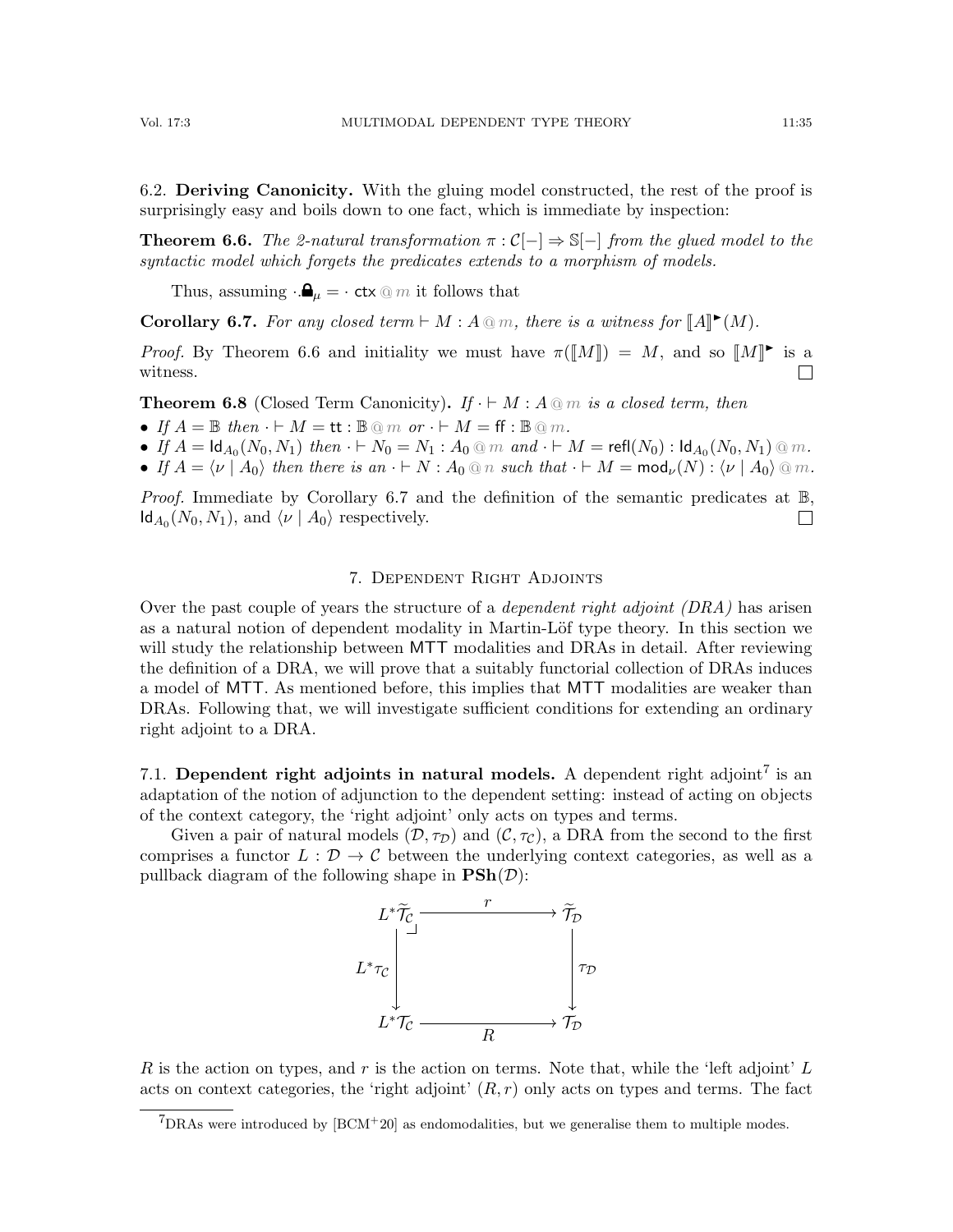the square is a pullback amounts to requiring a multimode generalization of the definition given by [\[BCM](#page-63-3)<sup>+</sup>20]. Intuitively, for each term  $\Gamma \vdash M : R(A)$ , the pullback square gives a unique term  $L(\Gamma) \vdash N : A$  such that  $\Gamma \vdash M = r(N) : R(A)$ . If we wish the modality to preserve the size of types, we must also require a  $R'$  such that



7.2. DRAs as Models of MTT. We will now show that DRAs can be used to construct models of MTT. As a consequence, MTT modalities are slightly weaker than DRAs.

<span id="page-35-0"></span>**Theorem 7.1.** Suppose that we have

- for each  $m \in \mathcal{M}$  a natural model  $(\mathcal{C}[m], \widetilde{\mathcal{T}}_m \xrightarrow{\tau_m} \mathcal{T}_m)_{m \in \mathcal{M}}$  of MLTT;
- for each modality  $\mu$  :  $\text{Hom}_{\mathcal{M}}(m, n)$  a size-preserving DRA  $([\mathbf{\Theta}_{\mu}], \text{Mod}_{\mu}, \text{mod}_{\mu})$  from  $(C[m], \widetilde{\mathcal{T}}_m \xrightarrow{\tau_m} \mathcal{T}_m)$  to  $(C[n], \widetilde{\mathcal{T}}_n \xrightarrow{\tau_n} \mathcal{T}_n)$ ;
- for each 2-cell  $\alpha : \mu \Rightarrow \nu$  in M a natural transformation  $[\mathbf{Q}^\alpha] : [\mathbf{Q}^\mu] \Rightarrow [\mathbf{Q}^\mu]$ .

Moreover, suppose that the above choices are 2-functorial. Then this data can be assembled into a model of MTT, where each each mode m is interpreted by  $(C[m], \widetilde{\mathcal{T}}_m \xrightarrow{\tau_m} \mathcal{T}_m)$ .

*Proof.* Define a 2-functor  $\mathcal{M}^{\text{coop}} \to \text{Cat}$  by  $m \mapsto \mathcal{C}[m], \mu \mapsto [\mathbf{A}_{\mu}]]$ , and  $\alpha \mapsto [\mathbf{A}^{\alpha}]$ . We must show how to define context extension, and how to interpret the connectives. As before, we only show the modal cases, the others being straightforward.

Modal Context Extension: For each type  $\mathbf{y}(\Gamma) \stackrel{[A]}{\longrightarrow} [\mathbf{\Omega}_{\mu}]^* \mathcal{T}_n$  we need a pullback



Write  $\text{Mod}_{\mu}(A) \triangleq \text{Mod}_{\mu} \circ [A]$ .  $\tau_m$  is a natural model, so form the pullback square for  $\Gamma' \triangleq \Gamma \cdot \textbf{Mod}_{\mu}(A)$ . Pasting this with the DRA pullback for  $\textbf{Mod}_{\mu}$  forms

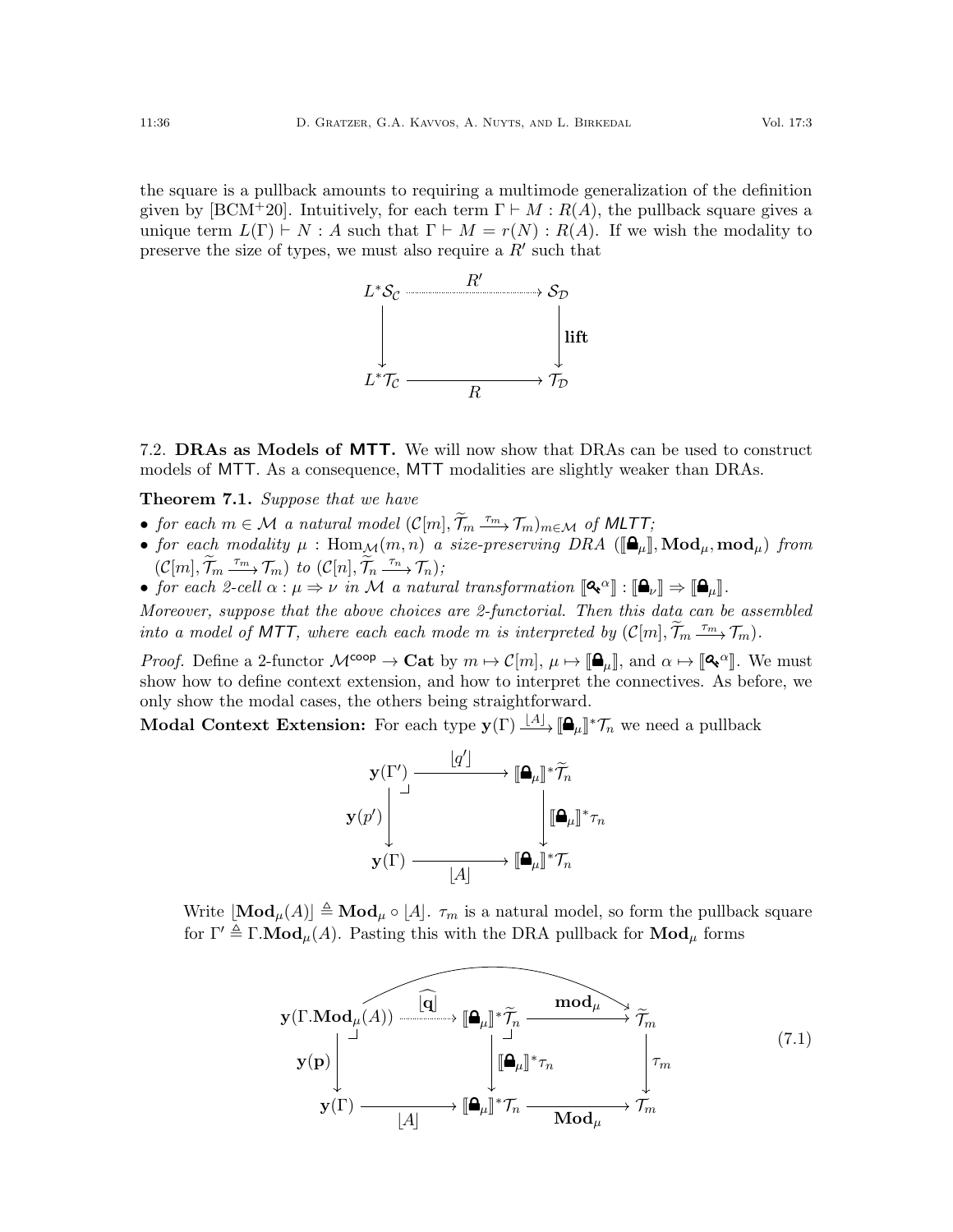As the outer square commutes, we can fill in the dotted arrow. By the pullback lemma, the square on the left is a pullback too. Letting  $\Gamma(\mu \mid A) \triangleq \Gamma \cdot \textbf{Mod}_{\mu}(A)$  proves that  $(\tau_m)_{m\in\mathcal{M}}$  is a modal natural model.

Modal Types: This is the heart of the proof. First, we need a commuting square

<span id="page-36-0"></span>
$$
\begin{aligned}\n\llbracket \mathbf{\mathbf{\Theta}}_{\mu} \rrbracket^* \widetilde{\mathcal{T}}_n &\xrightarrow{\mathbf{mod}_{\mu}} \widetilde{\mathcal{T}}_m \\
\downarrow^{\perp} &\downarrow^{\mathcal{T}}_m \\
\llbracket \mathbf{\mathbf{\Theta}}_{\mu} \rrbracket^* \mathcal{T}_n &\xrightarrow{\mathbf{Mod}_{\mu}} \widetilde{\mathcal{T}}_m\n\end{aligned} \tag{7.2}
$$

Such a square is given as part of a DRA by definition, and is in fact a pullback!

To model the elimination rule, recall the definition of the object M used in Section [5.2.2:](#page-23-2)



As  $[\mathbf{\Omega}_{\mu}]^*$  preserves pullbacks, the outer square is a pullback too. Hence  $[\mathbf{\Omega}_{\mu}]^*m$  must<br>be an isomorphism. The elimination rule requires a left lifting structure. be an isomorphism. The elimination rule requires a left-lifting structure:

$$
\vdash \mathbf{open}^\mu_\nu:([\mathbf{A}_\mu]^\ast m)\pitchfork ([\mathbf{A}_{\mu\circ\nu}]^\ast\mathcal{T}_o)^\ast(\tau_m[-])
$$

Using the inverse of  $[\mathbf{\Omega}_{\mu}]^*m$  we can construct this by

$$
\operatorname{open}_{\nu}^{\mu} \triangleq \lambda C. \ \lambda c. \ c \circ [\mathbf{\Delta}_{\mu}]^*(m^{-1})
$$

# $\prod$  Structure:

Equipping each  $\widetilde{\mathcal{T}}_m \xrightarrow{\tau_m} \mathcal{T}_m$  with a modal  $\prod$  structure is relatively straightforward to do in the internal language; intuitively, the reason is the isomorphism

$$
(\llbracket \mathbf{\Theta}_{\mu} \rrbracket^* \tau_n)^{-1}(A) \cong \tau_m^{-1}(\mathbf{Mod}_{\mu} A)
$$

which is derived from the fact  $\Gamma$ . $(\mu | A) \triangleq \Gamma$ .**Mod** $_{\mu}A$  (where the first dot is the defined context extension, and the second dot is given by the natural model). However, we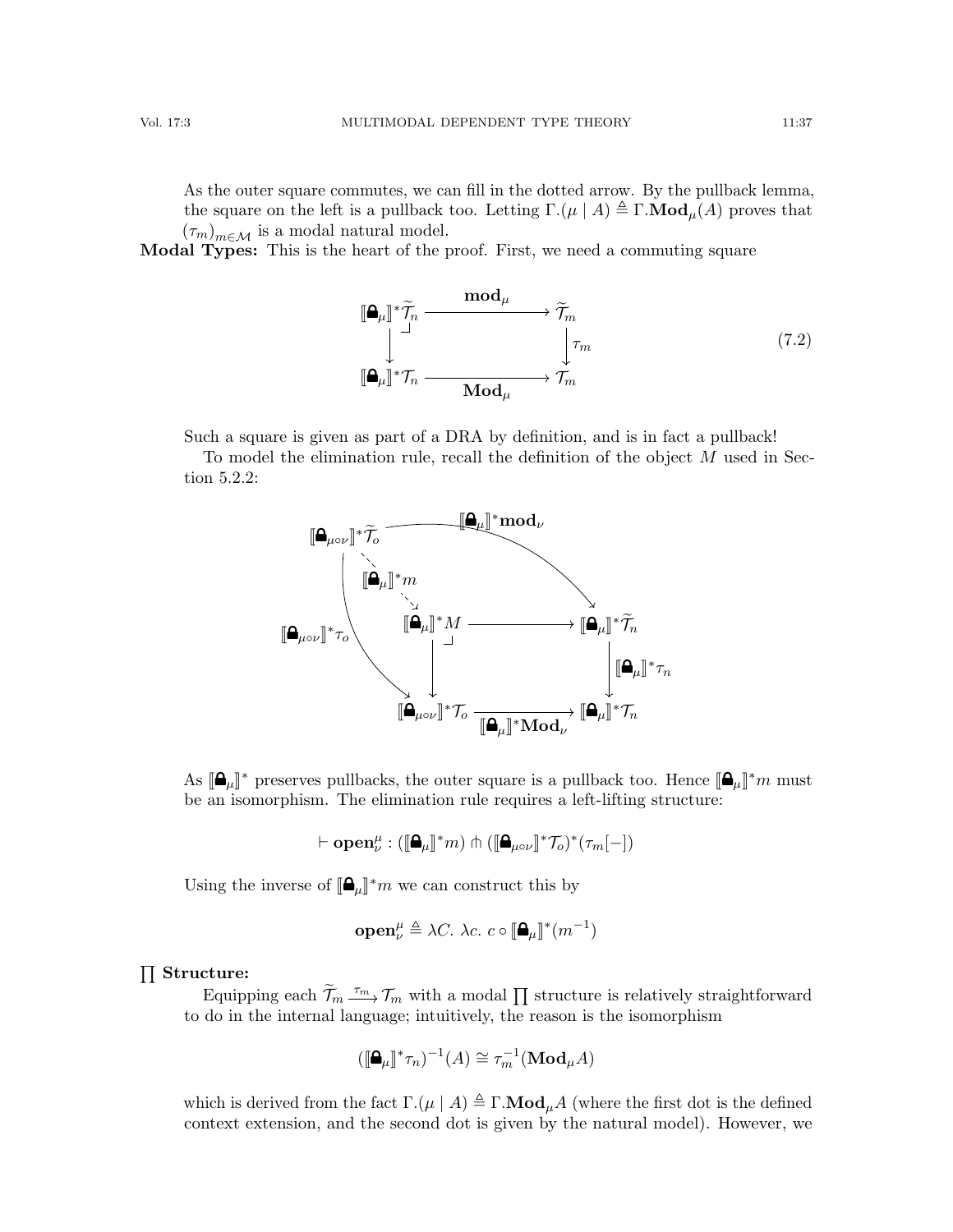can also prove it in a more abstract way: we paste together the two pullback squares

$$
\begin{CD} \mathbf{P}_{[\![\pmb{\Delta}_\mu]\!]^*\tau_n}(\widetilde{\mathcal{T}}_m) @>\phi_{\widetilde{\mathcal{T}}_m} \rightarrow \mathbf{P}_{\tau_m}(\widetilde{\mathcal{T}}_m) @>\mathbf{lam} \rightarrow \widetilde{\mathcal{T}}_m \rightarrow \mathbf{P}_{\tau_m}(\tau_m) \Bigg| \overset{\lnot \exists \tau_m} \rightarrow \mathbf{P}_{\tau_m}(\tau_m) \Bigg| \overset{\lnot \exists \tau_m} \rightarrow \mathbf{P}_{\tau_m}(\tau_m) \Bigg| \overset{\lnot \exists \tau_m} \rightarrow \mathbf{P}_{\tau_m}(\tau_m) \longrightarrow \mathbf{P}_{\tau_m}(\mathcal{T}_m) \longrightarrow \mathbf{P}_{\tau_m} \end{CD}
$$

The square on the right is the pullback that interprets  $\prod$  in the natural model  $\tau_m$ . The square on the left is a naturality square of the natural transformation

$$
\phi: \mathbf{P}_{[\mathbf{a}_{\mu}]\ast\tau_n}(-) \Rightarrow \mathbf{P}_{\tau_m}(-)
$$

which exists because the pullback square  $(7.2)$  defines a morphism of polynomials. Moreover, the naturality squares of  $\phi$  are cartesian: see [\[New18,](#page-65-16) §§1.2.16–1.2.18].  $\mathbb{R}$ 

This theorem is a particularly flexible tool, as many modalities naturally form DRAs, and it is easier to check the DRA conditions than MTT model conditions as summarized in Definition [5.6.](#page-28-3) As a first example of this flexibility we show that it leads to an almost immediate proof of consistency.

**Corollary 7.2.** No matter what the mode theory is, there is no term  $\cdot \vdash M : \mathsf{Id}_{\mathbb{B}}(\mathsf{tt}, \mathsf{ff}) \tildot m$ . In other words, MTT is consistent.

*Proof.* Suppose that we have a model of MLTT with one universe in some category  $\mathcal{C}$ . We may construct a functor  $\mathcal{M}^{\text{coop}} \to \text{Cat}$  by sending every mode to C, and everything else to the identity. This is stricty 2-functorial, and each identity functor is a DRA. Hence, by Theorem [7.1](#page-35-0) there is a model of MTT in which each mode is interpreted by  $\mathcal{C}$ . Therefore, if a term  $M$  :  $\mathsf{Id}_{\mathbb{B}}(\mathsf{tt},\mathsf{ff})$  were definable in MTT, we would have a term of that type in every model of MLTT. But MLTT itself is consistent: see [\[Coq19\]](#page-63-5) for a short proof.  $\Box$ 

7.3. DRAs from right adjoints. Having established that a series of models of MLTT related by DRAs can be used to interpret MTT, we now turn to the problem of constructing those DRAs themselves. We shall prove a lemma that allows us to lift any well-behaved right adjoint to a DRA. Versions of this result have appeared before, both in the paper on DRAs [\[BCM](#page-63-3)+20, Lemma 17], and in a technical report By the third author [\[Nuy18,](#page-65-17) Prop. 2.1.4].

In Section [5.3](#page-28-1) we discussed the notion of a *strict* morphism of natural models. Using the same notation we define the following weaker notion.

**Definition 7.3.** A weak morphism of natural models  $(C, \mathcal{T}_c) \rightarrow (\mathcal{D}, \mathcal{T}_d)$  consists of a functor  $F: \mathcal{C} \to \mathcal{D}$ , and a commuting square

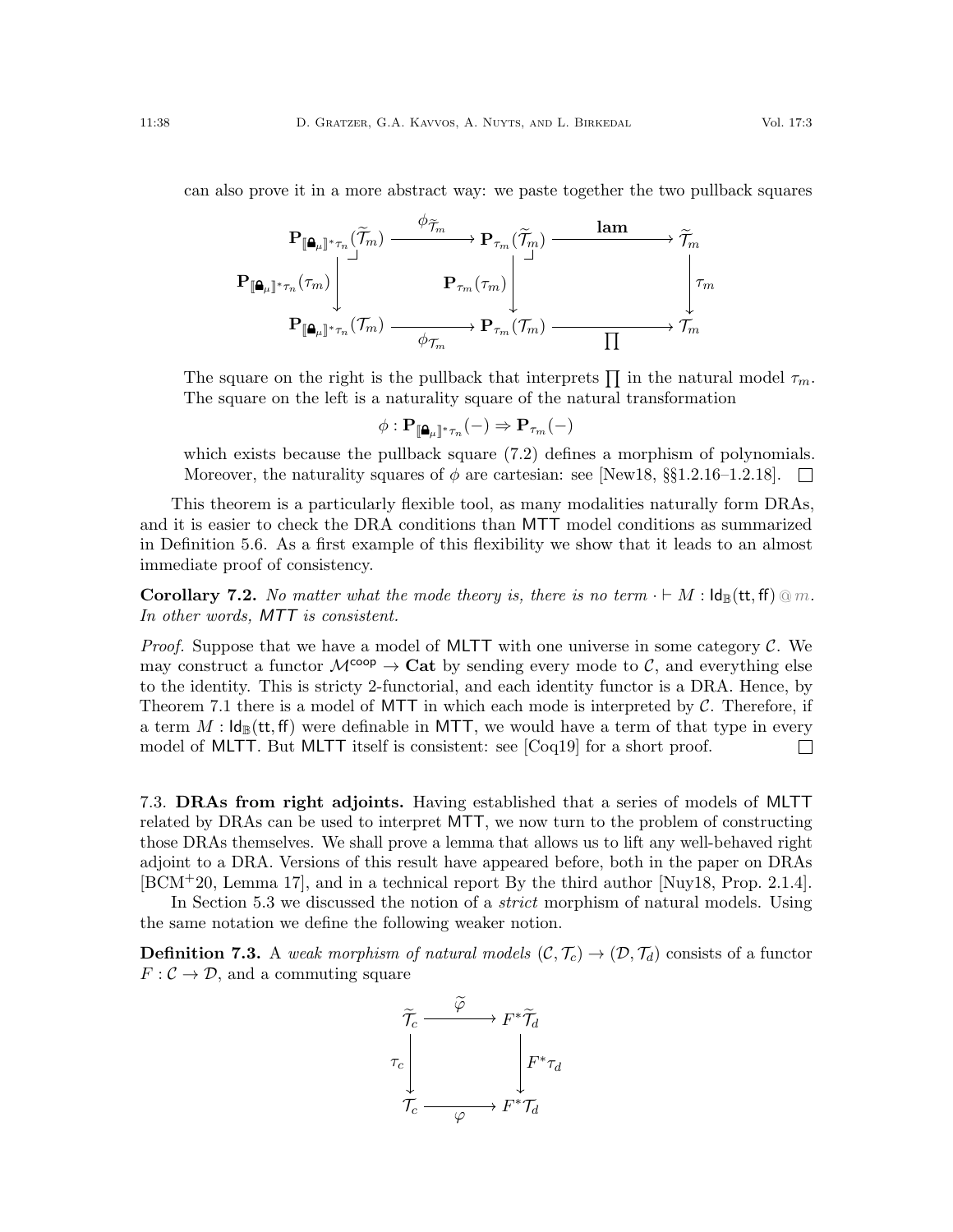such that  $F(1) = 1$  and the canonical morphism  $F(\Gamma.A) \to F\Gamma.\varphi(A)$  is an isomorphism. We say that this morphism *preserves size* whenever there is a commuting square



This kind of morphism can also be found in the thesis of [\[New18,](#page-65-16) §§2.3.9]. We are interested in it because it captures exactly the necessary good behaviour which is required to extend a right adjoint to act on types and terms.

<span id="page-38-1"></span>**Lemma 7.4.** Suppose that  $(C, \tau_C)$  and  $(D, \tau_D)$  are natural models, and that  $L \dashv R$  is an adjunction between C and D. If the right adjoint  $R: \mathcal{C} \to \mathcal{D}$  extends to a weak morphism of natural models then it gives rise to a dependent right adjoint. Moreover, the resulting DRA is size-preserving whenever R is.

*Proof.* We first fix some notation: we write  $\eta : \mathsf{Id} \Rightarrow RL$  for the unit of the adjunction  $L \dashv R$ . Moreover, we assume a commuting square

<span id="page-38-0"></span>
$$
\widetilde{\mathcal{T}}_{\mathcal{C}} \xrightarrow{\mathbf{r}} R^* \widetilde{\mathcal{T}}_{\mathcal{D}} \longrightarrow R^* \widetilde{\mathcal{T}}_{\mathcal{D}} \longrightarrow R^* \mathcal{T}_{\mathcal{D}} \qquad (7.3)
$$

that witnesses the weak natural model morphism structure of  $R$ , and write

$$
\nu_{\Gamma,A}:R\Gamma.R(A)\xrightarrow{\cong}R(\Gamma.A)
$$

for the canonical isomorphism corresponding to  $|A| : y(\Gamma) \Rightarrow \mathcal{T}_C$ .

We construct the DRA by first applying the weak morphism R to a dependent type over a context of the form  $L(\Delta)$ , and then pulling that back along the unit of the adjunction. Diagrammatically, we define the square



The left part is the image of  $(7.3)$  under the  $L^*$  functor, and the right part is a naturality square for the natural transformation  $\eta^*: L^*R^* = (RL)^* \Rightarrow$  Id induced by the unit.

To show that this is a DRA we must show that this is a pullback, and it suffices to do so on the representables. Assume we have  $[A] : y(\Delta) \Rightarrow L^* \mathcal{T}_{\mathcal{C}}$  and a  $[M] : y(\Delta) \Rightarrow \widetilde{\mathcal{T}}_{\mathcal{D}}$  such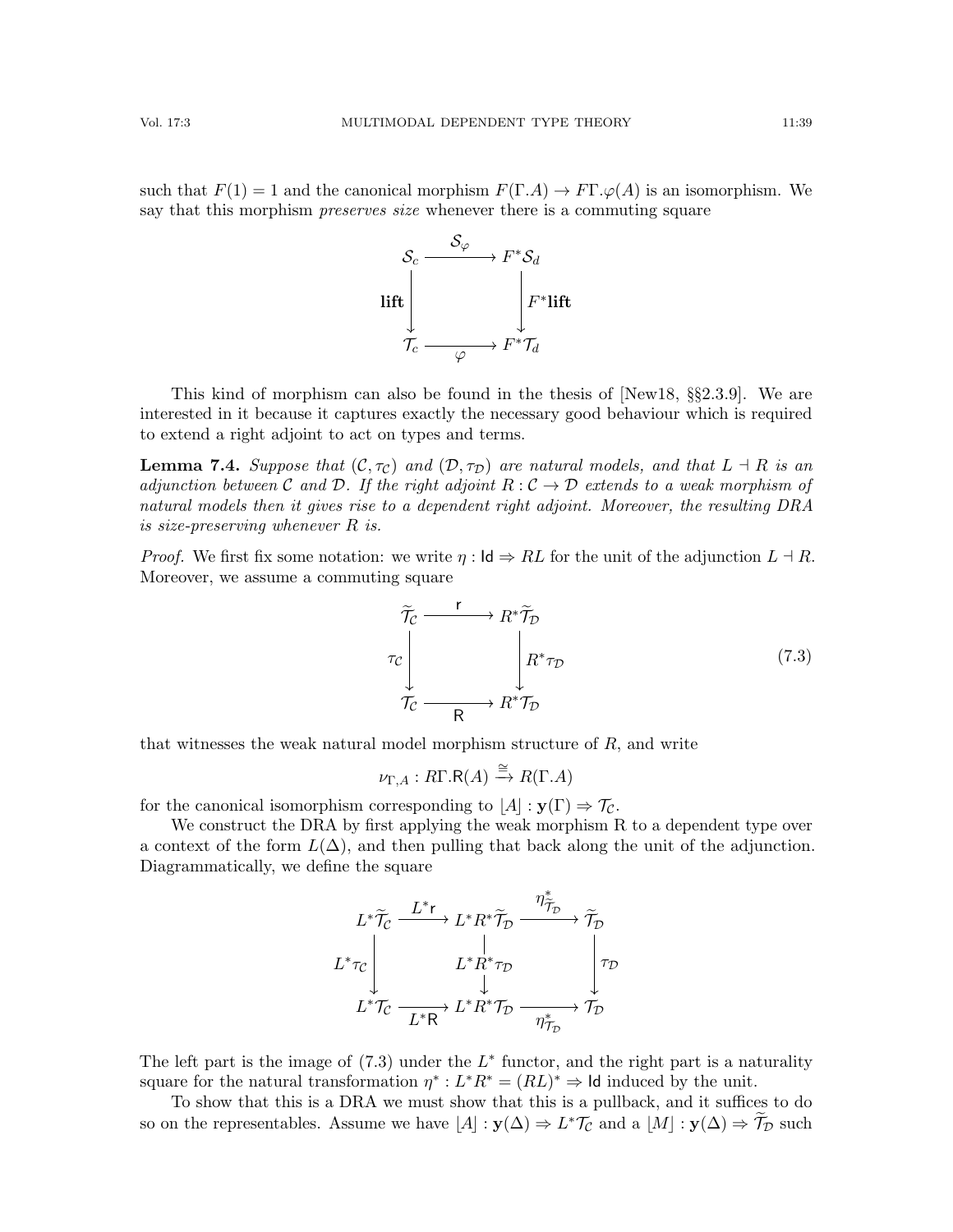that the diagram commutes. Switching to type-theoretic notation, this amounts to a type  $L(\Delta) \vdash A$  type—which gives rise to a type  $R(L(\Delta)) \vdash R(A)$  type by applying R—and a term  $\Delta \vdash M : R(A)[\eta_{\Delta}]$ . The universal property of the pullback dictates that we must show the existence of a unique term  $L(\Delta) \vdash N : A$  such that

<span id="page-39-0"></span>
$$
RL(\Delta) \vdash \mathsf{r}(N)[\eta_{\Delta}] = M : \mathsf{R}(A)[\eta_{\Delta}] \tag{7.4}
$$

First, observe that we can form the substitution  $\eta_{\Delta}M : \Delta \to R L \Delta \cdot R(A)$ . We can then postcompose the isomorphism  $\nu_{\Delta,A}$  to obtain a morphism of type  $\Delta \to R(L\Delta.A)$ . To this we can apply L and postcompose the counit  $\epsilon_{L\Delta,A}$  to obtain a substitution

$$
k \triangleq \epsilon_{L\Delta.A} \circ L(\nu_{\Delta,A} \circ \eta_{\Delta}.M) : L\Delta \to L\Delta.A
$$

Using naturality of the counit and the equations satisfied by the canonical isomorphism  $\nu_{\Delta,A}$ , it is easy to show that  $\mathbf{p} \circ k = id : L\Delta \to L\Delta$ , and hence that we can extract a term

$$
L(\Delta) \vdash N \triangleq \mathbf{q}[k] : A
$$

Using naturality of  $r(-)$ , naturality of the unit, and one of the triangle identities, we can calculate that this term satisfies equation [\(7.4\)](#page-39-0). Finally, we can prove this choice is unique by calculating that any such N necessarily satisfies  $k = id.N$ , and hence that  $q[k] = N$ .

It is routine to show that this is size-preserving, using the fact that R preserves size.  $\square$ 

The converse is not in general true: a dependent right adjoint need not extend to a functor on the category of contexts. Nevertheless, it does whenever the category of contexts is democratic [\[CD14\]](#page-63-16), i.e. if every context is isomorphic to extending the empty context by some type: see  $[BCM^+20, §4.1]$  for a proof.

#### 8. Presheaf Models

<span id="page-39-1"></span>It is well-known that the category  $\mathbf{PSh}(C)$  of presheaves over any small category C is a model of Martin-Löf type theory. A functor  $\mu : \mathcal{C} \to \mathcal{D}$  induces by precomposition a functor

$$
\mu^* : \mathbf{PSh}(\mathcal{D}) \to \mathbf{PSh}(\mathcal{C})
$$

between categories of presheaves. This functor has a right adjoint

$$
\mu_*: \mathbf{PSh}(\mathcal{C}) \to \mathbf{PSh}(\mathcal{D})
$$

given by right Kan extension [\[ML78,](#page-64-17)  $\{X.3\}$ ] [\[Awo10,](#page-62-5)  $\{9.6\}$ ] [\[Rie16,](#page-65-18)  $\{6\}$ ]. We show that an appropriately functorial version of this structure can be bootstrapped into a model of MTT, where the modalities are right adjoints to this precomposition functor. More concretely, starting with a small 2-category  $\mathcal{I}$ , and a functor

$$
J:\mathcal{I}\to\mathbf{Cat}
$$

we will construct a model of MTT where each mode corresponds to the category  $\mathbf{PSh}(J(i))$ , and the modalities are the functors  $J(f)_*,$  for each  $f \in \text{Hom}_{\mathcal{I}}(i_0, i_1)$ .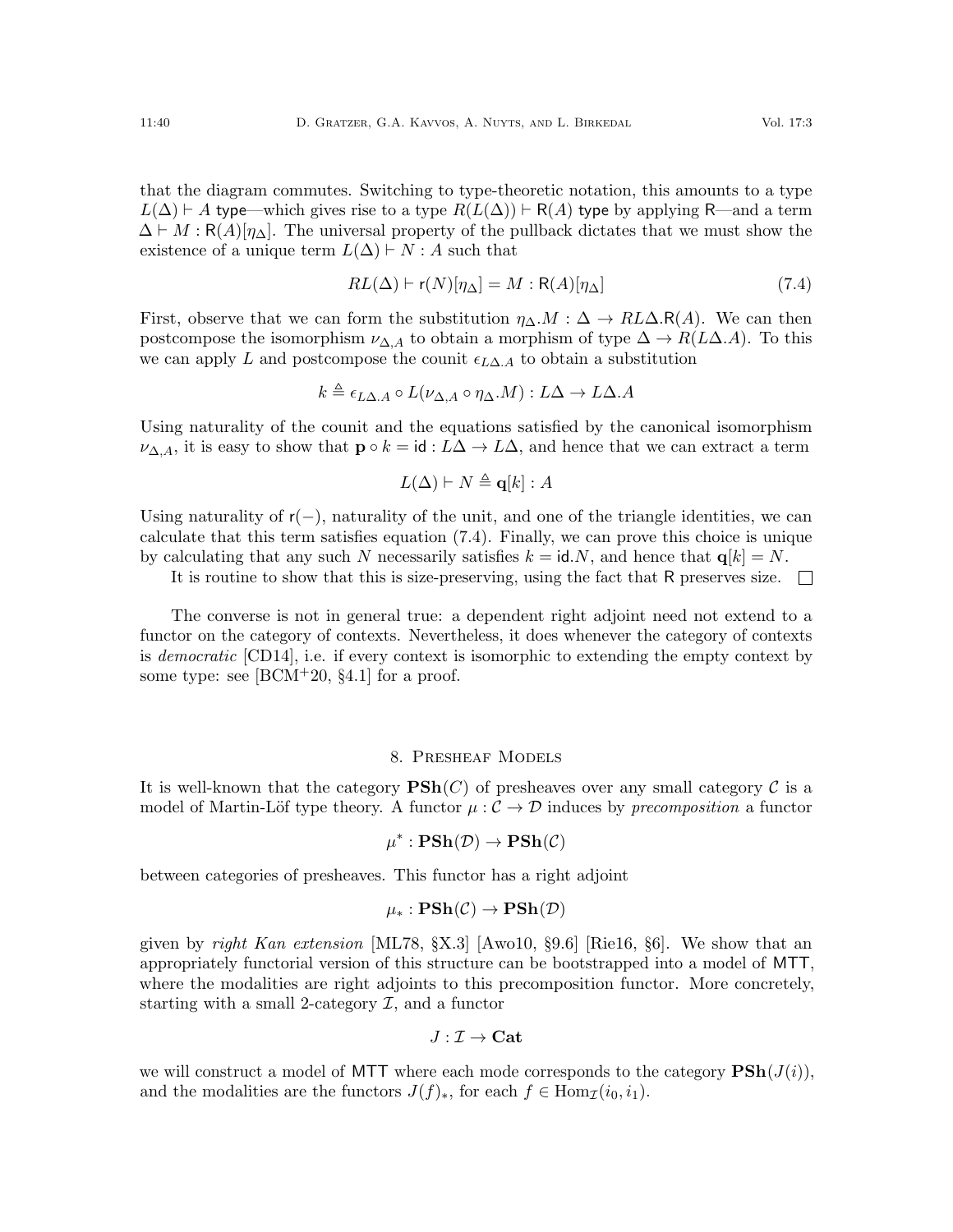**Context structure.** We define a strict 2-functor  $\llbracket - \rrbracket : \mathcal{I}^{\text{coop}} \to \textbf{Cat}$  by

$$
i \longrightarrow C[i] \triangleq \mathbf{PSh}(J(i))
$$
  
\n
$$
f: i \to j \longrightarrow [\mathbf{\Delta}_f] \triangleq J(f)^* : \mathbf{PSh}(J(j)) \to \mathbf{PSh}(J(i))
$$
  
\n
$$
\alpha: f \Rightarrow g \longrightarrow [\mathbf{Q}^{\alpha}] \triangleq J(\alpha)^* : J(g)^* \Rightarrow J(f)^*
$$

The variance is correct: recall that precomposition is a strict 2-functor

 $(-)^{*}: \mathbf{Cat}^{\mathsf{coop}} \to \mathbf{Cat}$ 

which maps a functor  $f: \mathcal{C} \to \mathcal{D}$  to  $f^* : \mathbf{PSh}(\mathcal{D}) \to \mathbf{PSh}(\mathcal{C})$ , and a natural transformation  $\alpha: f \Rightarrow g$  to  $\alpha^*: g^* \Rightarrow f^*$ , given by  $\alpha^*_{P,c} \triangleq P(\alpha_c): P(g(c)) \rightarrow P(f(c))$ . 2-functoriality is immediate, as for example  $J(f)^* \circ J(g)^* = (J(g) \circ J(f))^* = J(g \circ f)^*$ .

Modal natural models. To interpret the 'mode-local' structure we must construct a modal natural model in each  $\mathcal{C}[i]$ . It is well-known that every presheaf topos  $\mathbf{PSh}(\mathcal{C})$  gives rise to a rich model of MLTT: see e.g. [\[Hof97,](#page-64-9) §4.1] or [\[Coq13\]](#page-63-6).

Contexts are interpreted as objects of the presheaf category  $\text{PSh}(\mathcal{C})$ . Types are presheaves  $\text{PSh}(\int \Gamma)$  over the category of elements  $\int \Gamma$  of a context  $\Gamma : \text{PSh}(\mathcal{C})$ .<sup>[8](#page-40-0)</sup> We define the action of a substitution  $\sigma : \Delta \Rightarrow \Gamma$  on a type  $A : \mathbf{PSh}(\int \Gamma)$  by

$$
A[\sigma] \triangleq (\int \Delta)^{\sf op} \xrightarrow{(\int \sigma)^{\sf op}} (\int \Gamma)^{\sf op} \xrightarrow{A} \mathbf{Set}
$$

This is functorial because  $\int -$ :  $\mathbf{PSh}(\mathcal{C}) \to \mathbf{Cat}$  and  $-\text{op}$ :  $\mathbf{Cat} \to \mathbf{Cat}$  are.

A term of type A is a global section of A, i.e. a morphism  $\text{Hom}_{\textbf{PSh}(\int \Gamma)}(1, A)$ . We

define the action of a substitution  $\sigma : \Delta \Rightarrow \Gamma$  on a term  $M : Hom(1, A)$  by whiskering:

$$
M[\sigma] \triangleq M * (f \sigma)^{\mathrm{op}} : 1 \circ (f \sigma)^{\mathrm{op}} \Rightarrow A \circ (f \sigma)^{\mathrm{op}} = A[\sigma]
$$

As  $1 \circ \int \sigma^{\rm op} = 1$ , this has the right type. It is functorial because whiskering is.

Remark 8.1 (Size Issues). One cannot be too careful with size issues when considering presheaf models. In Section [5.2](#page-20-3) we demanded that the category of contexts be small, so that we can then formulate a large category of models.  $\mathbf{PSh}(\mathcal{C})$  is certainly not small. We can mend this by assuming a Grothendieck universe  $\mathcal V$  large enough to contain  $\mathcal C$  in the ambient set theory, and re-defining  $\text{PSh}(\mathcal{C})$  to consist of the presheaves  $P: \mathcal{C}^{\text{op}} \to \mathcal{V}$  with small fibers. As V is closed under all set-theoretic operations, this is still a model, and  $\text{PSh}(\mathcal{C})$  is small.

To interpret universes we need to know that the fibers of types in  $\text{PSh}(\int \mathcal{C})$  are even *smaller*. Thus, we further assume a second, inner Grothendieck universe  $\mathcal{V}' \subset \mathcal{V}$ . To a type theorist, this is just the standard technique of 'bumping' a universe level.

Connectives. Presheaf models support dependent sums and products, and extensional identity types (and therefore intensional identity types): see [\[Hof97,](#page-64-9) §4.2]. On the premise that the underlying set theory has a set-theoretic universe, they also support a universe, through a construction of [\[HS97\]](#page-64-18). See also [\[Coq13\]](#page-63-6).

<span id="page-40-0"></span><sup>&</sup>lt;sup>8</sup>There is an equivalence  $\mathbf{PSh}(\int \Gamma) \simeq \mathbf{PSh}(\mathcal{C})/\Gamma$  which shows that types are families  $P \Rightarrow \Gamma$  in the slice category. However, using the latter definition would lead to strictness issues.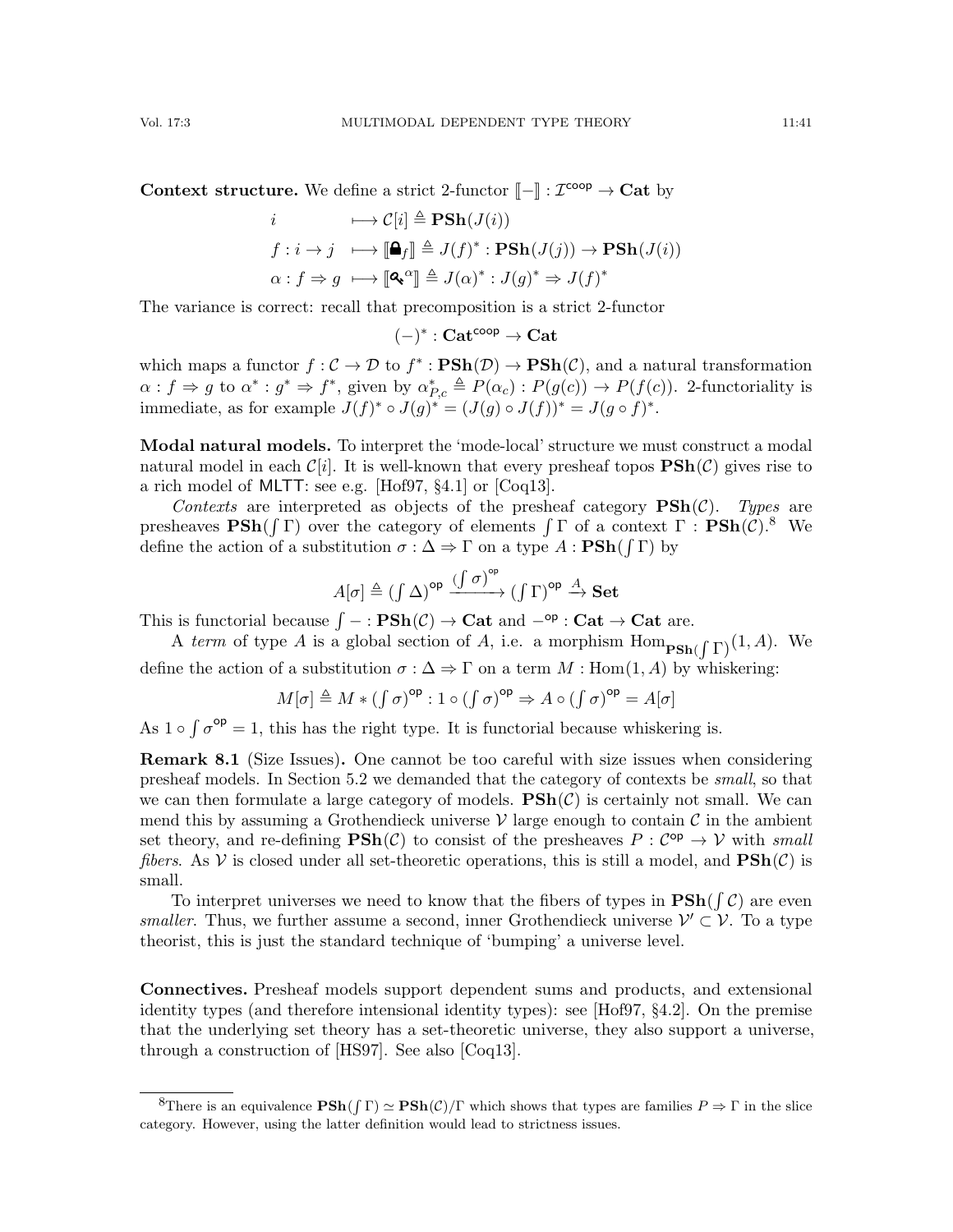**Modalities.** It remains to show that each  $[\mathbf{\hat{\Theta}}_f] \triangleq J(f)^* : \mathbf{PSh}(J(j)) \to \mathbf{PSh}(J(i))$  has a corresponding modelity eqting on terms and types. We will do so by using provious results. corresponding modality acting on terms and types. We will do so by using previous results. By Theorem [7.1,](#page-35-0) it suffices to construct a *dependent right adjoint* to  $J(f)^*$ . But recall that each lock functor  $J(f)^*$  already has an (ordinary) right adjoint, viz.  $J(f)_*.$  Thus, by Lemma [7.4](#page-38-1) it will suffice to show that the action of this right adjoint extends to types and terms. We then have DRAs, and hence a model of MTT.

The following result has previously been shown in a tech report by the third author [\[Nuy18,](#page-65-17) Prop. 2.2.9]. We reproduce it here for the sake of completeness.

<span id="page-41-0"></span>**Lemma 8.2.** The right adjoint to precomposition  $\mu_* : \mathbf{PSh}(\mathcal{C}) \to \mathbf{PSh}(\mathcal{D})$  induces a DRA for any  $\mu : \mathcal{C} \to \mathcal{D}$ . Moreover,  $\mu_*$  is size-preserving for any Grothendieck universe.

*Proof.* We use Lemma [7.4](#page-38-1) once more. The action of  $\mu_*$  on types and terms is given by

$$
\mu_* A \in \mathbf{PSh}(\int \mu_* \Gamma) = (D \in \mathcal{D}, a \in \mu_* \Gamma(D)) \mapsto \text{Hom}_{\mathbf{PSh}(\int \mu^*(\mathbf{y}(D)))} (1, A \big[ \widehat{[a]} \big])
$$
  

$$
\mu_* M \in \text{Hom}(1, \mu_* A) = (D \in \mathcal{D}, a \in \mu_* \Gamma(D)) \mapsto (\int \widehat{[a]})^* M
$$

Both of these actions are well-typed. For types, as  $a \in \mu_*\Gamma(D)$  we have  $|a| : \mathbf{y}(D) \Rightarrow \mu_*\Gamma$ , so by transposition  $[a]: \mu^*(\mathbf{y}(D)) \Rightarrow \Gamma$ . For terms, notice that  $\int [a]: \int \mu^*(\mathbf{y}(D)) \to \int \Gamma$ , recall that  $A[\sigma] \triangleq A \circ \int \sigma$ , and that precomposition preserves the terminal object on-the-nose.

**The presheaf action.** The action of  $\mu_* A$  is subtle: it is given by the functor

$$
(\smallint \mu^* \mathbf{y}(f))^*:\mathbf{PSh}(\smallint \mu^* \mathbf{y}(D))\rightarrow \mathbf{PSh}((\smallint \mu^* \mathbf{y}(D'))
$$

for each f: Hom<sub>D</sub> $(D', D)$ . In more detail, given f: Hom<sub>D</sub> $(D', D)$ ,  $a \in \mu_*\Gamma(D)$ ,  $A \in$  $\mathbf{PSh}(\int \Gamma)$ , and  $x \in \mu_*A(D, a) \triangleq \text{Hom}(1, A[\widehat{[a]}]$ , we define  $x \cdot f \in \mu_*A(D', a \cdot f)$  by

$$
x \cdot f \triangleq (\int \mu^* \mathbf{y}(f))^*(x) : \operatorname{Hom}_{\mathbf{PSh}(\int \mu^* (\mathbf{y}(D')))} ((\int \mu^* \mathbf{y}(f))^* \mathbf{1}, (\int \mu^* \mathbf{y}(f))^* (A[\widehat{[a]}]))
$$

This is of the right type; reindexing preserves the terminal,  $(\int \mu^* y(f))^* 1 = 1$ . Moreover,

$$
\widehat{[a]} \circ \mu^* \mathbf{y}(f) = \widehat{[a] \circ \mathbf{y}(f)} = \widehat{[a \cdot f]}
$$

by naturality of the adjunction and of Yoneda. Using this calculation, we see that

$$
(\int \mu^* \mathbf{y}(f))^* (A \big[\widehat{[a]}\big]) \triangleq A \circ \int \widehat{[a]} \circ \int \mu^* \mathbf{y}(f) = A \circ \int \widehat{[a \cdot f]} \triangleq A \big[\widehat{[a \cdot f]}\big]
$$

Hence  $x \cdot f \in \mu_*A(D', a \cdot f)$ . This assignment is functorial because  $\int -$ ,  $(-)^*$  and  $y(-)$  are.

Naturality. We must show that both of these definitions are natural with respect to substitution, i.e. that  $(\mu_*A)[\mu_*\gamma] = \mu_*(A[\gamma])$ , and similarly for terms.

For types, suppose we are given  $\gamma : \Delta \to \Gamma$  and  $A \in \text{PSh}(\int \Gamma)$ . Carefully unfolding both sides of the desired equation, for any  $D \in \mathcal{D}$  and  $a \in \mu_*\Delta(D)$  we must show that

$$
\operatorname{Hom}\nolimits_{\mathbf{PSh}(\int \mu^*\mathbf{y}(D))}(1,A\Big[\widehat{|\mu_*\gamma_D(a)|}\Big])=\operatorname{Hom}\nolimits_{\mathbf{PSh}(\int \mu^*\mathbf{y}(D))}(1,A[\gamma]\Big[\widehat{[a]}\Big])
$$

But, by naturality of both the adjunction and Yoneda:

$$
\gamma \circ \widehat{[a]} = \widehat{\mu_* \gamma \circ [a]} = \widehat{[\mu_* \gamma_D(a)]}
$$

Hence the two sets are the same. The calculation for terms is of a similar ilk.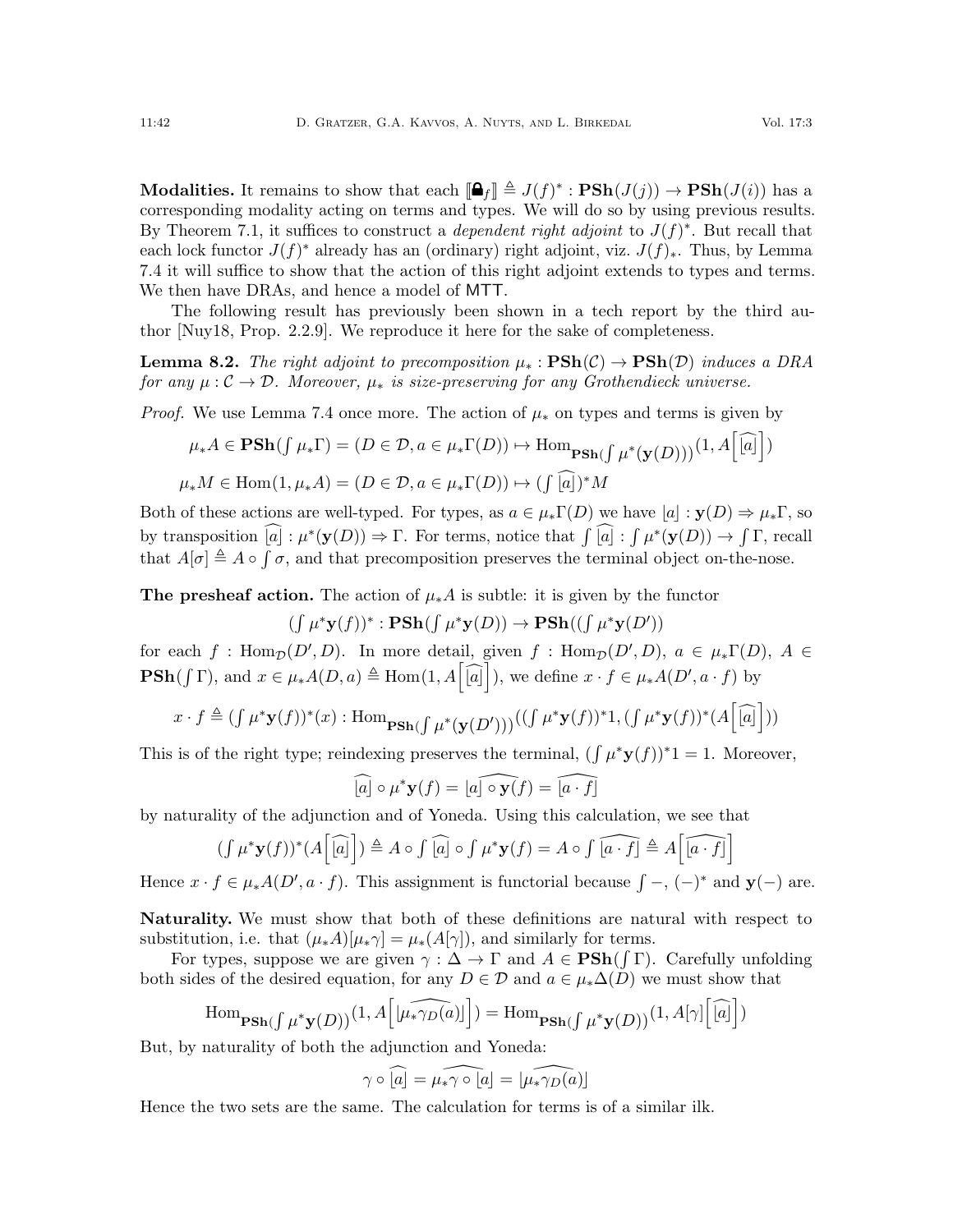Preservation of context extension. We would like to show that the canonical morphism

$$
\mu_*(\Gamma.A) \xrightarrow{\langle \mu_* \mathbf{p}, \mu_* \mathbf{q} \rangle} \mu_* \Gamma.\mu_* A
$$

is invertible. Consider an element  $e : y(D) \Rightarrow \mu_*(\Gamma.A)$ . We can transpose along the adjunction  $\mu^* \dashv \mu_*$  and decompose it to obtain a substitution and a term

> $e_0: \mu^* \mathbf{y}(D) \Rightarrow \Gamma$   $e_1: \text{Hom}_{\textbf{PSh}}(D)$  $\int \mu^* {\bf y}(D))^{(1, A[e_0])}$

We can thus write  $e = \langle \overline{e_0}, e_1 \rangle$ . Thus, we can use naturality of the adjunction and of substitution to compute the action of  $\langle \mu_*\mathbf{p}, \mu_*\mathbf{q} \rangle$  on this e:

$$
\langle \mu_* \mathbf{p}, \mu_* \mathbf{q} \rangle \circ e = \langle \mu_* \mathbf{p} \circ e, (\mu_* \mathbf{q})[e] \rangle = \langle \widehat{\mathbf{p} \circ \langle e_0, e_1 \rangle}, \mathbf{q}[\langle e_0, e_1 \rangle] \rangle = \langle \widehat{e}_0, e_1 \rangle
$$

We can then specify an inverse on generalized elements by  $\langle \gamma, M \rangle \mapsto \langle \hat{\gamma}, M \rangle$ .

Size preservation is immediate: if A is small then so are its reindexings and the collections of points at each slice.  $\Box$ 

8.1. The other adjunction. We have so far concentrated on the adjunction  $\mu^* \dashv \mu_*$  that arises through right Kan extension. Nevertheless, precomposition also has a left adjoint  $\mu_1$ arising from *left Kan extension*. Might we also be able to interpret the lock functors by this left adjoint  $\mu_!,$  and lift precomposition  $\mu^*$  to a modality instead?

It is in fact relatively easy to show that  $\mu^*$  extends to a dependent right adjoint. However, the left Kan extensions  $\mu_1$  cannot be assembled into a modal context structure. The reason is that context structures are strict 2-functors, but left Kan extensions do not compose strictly: we only have an isomorphism  $F_! \circ G_! \cong (G \circ F)_!$ . We have proven a strictification theorem that straightens these issues, but that is beyond the scope of this paper.

# 9. Guarded Recursion

<span id="page-42-0"></span>We now show how MTT can be applied to a well-known modal situation: guarded recursion. By instantiating MTT with a carefully chosen mode theory and axiomitizing certain operations specific to guarded recursion (i.e. L¨ob induction), we obtain a calculus for guarded recursion simpler than prior hand-crafted calculi. We demonstrate the practicality of this guarded variant of MTT by reproducing some examples from prior work on guarded recursion  $[{\rm BGC^+16}]$ .

The key idea of guarded recursion [\[Nak00\]](#page-65-19) is to use a modality  $\blacktriangleright$ , usually called *later*, to mark the types of data that may be used only if some 'computational progress' (e.g. a tick of a clock) has taken place, thereby enforcing productivity at the level of types. The later modality is usually equipped with three basic operations:

$$
next : A \to \blacktriangleright A \qquad (\circledast) : \blacktriangleright (A \to B) \to \blacktriangleright A \to \blacktriangleright B \qquad \text{lib} : (\blacktriangleright A \to A) \to A
$$

The first two make  $\blacktriangleright$  into an *applicative functor* [\[MP08\]](#page-65-11). The third, which is commonly known as Löb induction, is a *guarded fixed point operator* [\[ML13\]](#page-64-19): it enables us to make definitions by *provably productive* recursion.

 also applies to the universe, so one can define data types by guarded recursion. The classic example is the *guarded stream type*  $\text{Str}_A \cong A \times \blacktriangleright \text{Str}_A$ , with constructor

$$
\mathsf{cons}_A : A \times \blacktriangleright \mathsf{Str}_A \cong \mathsf{Str}_A
$$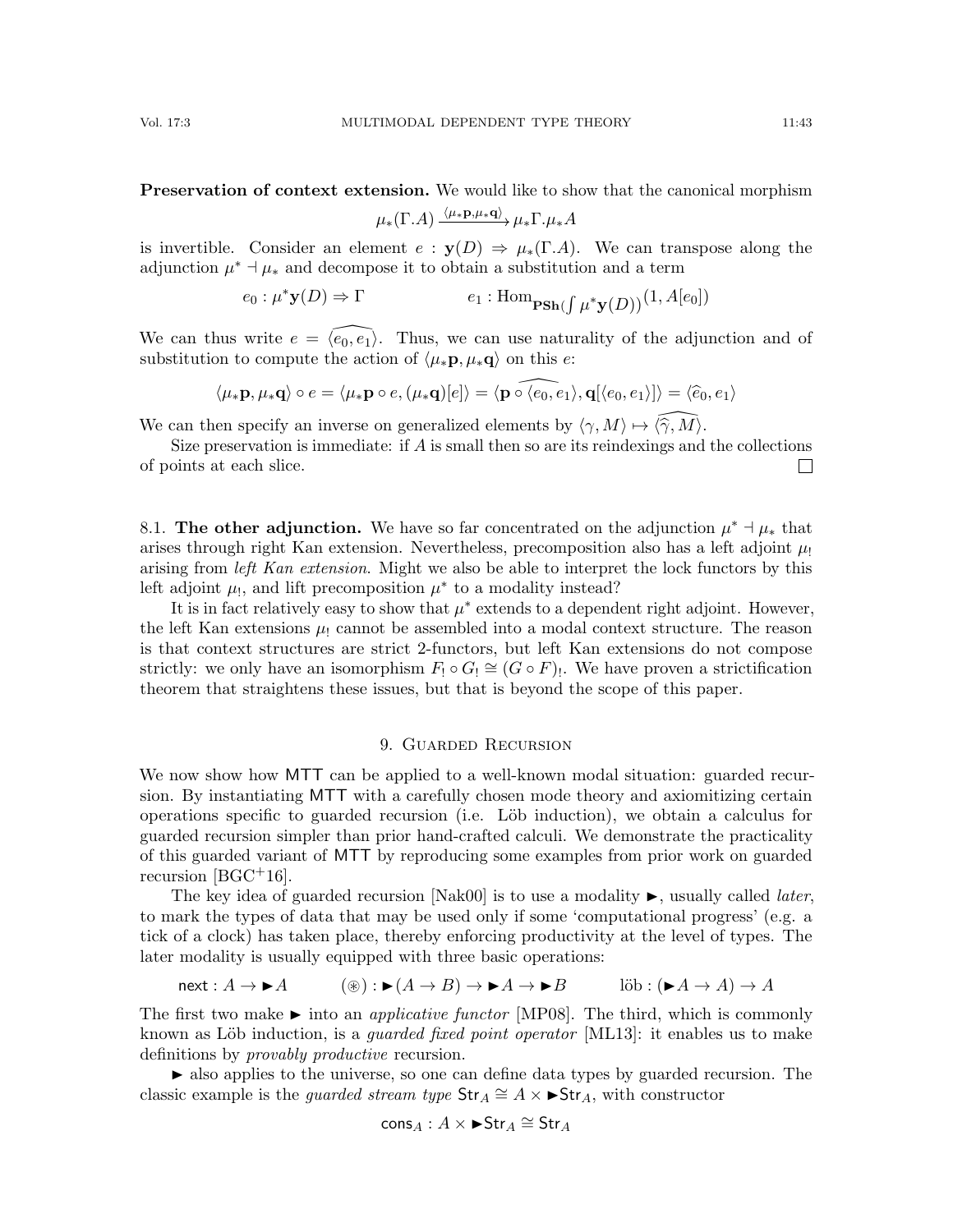

<span id="page-43-1"></span>Figure 11: The 'adjoint bowling pin'  $\mathcal{M}_g$ : a mode theory for guarded recursion.

The presence of the modality enforces the requirement that the head of the stream is available immediately, but the tail may only be accessed after some productive work has taken place. This allows us to e.g. construct an infinite stream of ones:

$$
\mathsf{inf\_stream\_of\_ones} \triangleq \mathsf{lib}(s.\ \mathsf{cons}(1,s))
$$

Unlike the ordinary type of streams,  $Str_A$  does not behave like a coinductive type: we may only define causal operations, which excludes useful functions (e.g. the tail function). In order to regain coinductive behaviour, [\[CBGB15\]](#page-63-17) introduced the *always* modality  $\Box$ , an idempotent comonad for which

<span id="page-43-0"></span>
$$
\Box \blacktriangleright A \simeq \Box A. \tag{*}
$$

Combining  $\Box$  and  $\blacktriangleright$  in the same system has proven tricky. Previous work has used *delayed* substitutions [\[BGC](#page-63-1)+16], or replaced  $\Box$  with clock quantification [\[AM13,](#page-62-6) [Møg14,](#page-65-20) [BM15,](#page-63-18) [BGM17\]](#page-63-2). Neither solution is entirely satisfactory: the former poses serious implementation and usability issues, and the latter does not enjoy the conceptual simplicity of a single modality. We will show that MTT enables us to effortlessly combine the two modalities whilst satisfying ([∗](#page-43-0)).

To encode guarded recursion inside MTT, we must

- (1) construct a mode theory that induces an applicative functor  $\blacktriangleright$  and an idempotent comonad  $\Box$  satisfying  $(*),$
- (2) construct the intended model of MTT with this mode theory, i.e. a model where these modalities are interpreted in the standard way [\[BMSS12\]](#page-63-0), and
- (3) include Löb induction as an axiom, and use it to reason about guarded streams.

9.1. A guarded mode theory. We define  $\mathcal{M}_q$  to be the mode theory generated by the graph and equations of Fig. [11.](#page-43-1) We require that  $\mathcal{M}_g$  be poset-enriched, i.e. that there be at most one 2-cell between a pair of modalities  $\mu, \nu$ , which we denote by  $\mu \leq \nu$  when it exists. Consequently, we need not state any coherence equations between 2-cells.

Unlike prior guarded type theories,  $\mathcal{M}_g$  has two modes. We will think of elements of s as being *constant types and terms*, while types in  $t$  may *vary over time*. Observe that we can thence construct a composite modality  $b \triangleq \delta \circ \gamma$ . Moreover, this modality is idempotent, for  $b \circ b = \delta \circ \gamma \circ \delta \circ \gamma = \delta \circ \gamma = b$ . We will prove in Section [9.3](#page-45-0) that

**Lemma 9.1.**  $\langle b | - \rangle$  is an idempotent comonad and  $\langle \ell | - \rangle$  is an applicative functor.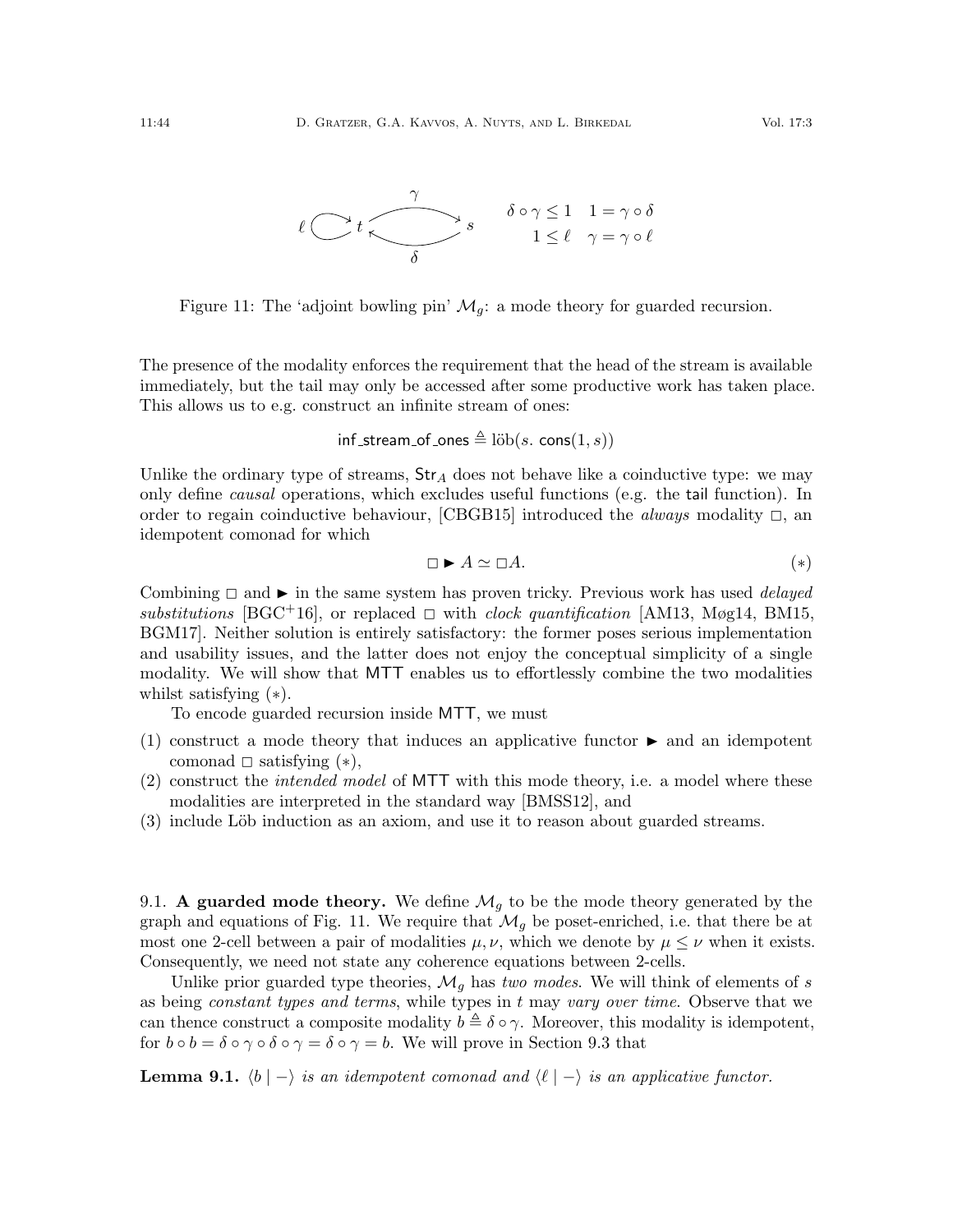9.2. Decomposing the standard model. The above mode theory arises from a careful and informative decomposition of the standard model of guarded recursion, namely the *topos of trees*  $\text{PSh}(\omega)$ , along with the later and always endomodalities.

The topos of trees consists of presheaves over the natural numbers, seen as a poset with the usual order. An element  $x_n \in X(n)$  of a presheaf  $X : \mathbf{PSh}(\omega)$  represents an element computed after n steps of computation. The restriction maps  $r_n : X(n+1) \to X(n)$ trim an element computed after  $n + 1$  steps to its form at the preceding moment in time. The canonical example is given by  $X(n) \triangleq {\text{streams of length } n}$ , where  $r_n$  deletes the last element of a stream of length  $n + 1$ . The later and always endomodalities are given by delaying the computation by one step, and by taking global sections (total elements):

$$
(\blacktriangleright X)(n) \triangleq \begin{cases} \{ * \} & \text{if } n = 0 \\ X(n-1) & \text{if } n > 0 \end{cases} \qquad (\Box X)(n) \triangleq \text{Hom}_{\textbf{PSh}(\omega)}(1, X)
$$

To arrive at the mode theory above, one must notice that the comonad  $\Box$  results in a constant presheaf, namely one which consists of the same set at each time. We can thus decompose it into the adjunction

<span id="page-44-0"></span>

 $\Gamma$  maps  $X : \mathbf{PSh}(\omega)$  to the set of its global sections  $\mathrm{Hom}_{\mathbf{PSh}(\omega)}(1,X)$ , and  $\Delta$  maps a set S to the constant presheaf  $(\Delta S)(n) \triangleq S$ . It is well-known that  $\Delta \dashv \Gamma$ , and 'always' is given by the induced comonad  $\Box \triangleq \Delta \circ \Gamma$ . This explains the provenance of the two modes in Figure [11:](#page-43-1) s stands for sets, and t for timed sets, i.e. presheaves over  $\omega$ .

We want to bootstrap [\(9.1\)](#page-44-0) into a model of MTT. We will do so by leveraging an impressive sequence of facts:

- Both categories in [\(9.1\)](#page-44-0) are presheaf categories, and hence models of MLTT: see Section [8.](#page-39-1)
- Every functor in  $(9.1)$  is a right adjoint.
- The corresponding left adjoints are introduced by precomposition, and hence can easily be arranged into a modal context structure for the mode theory  $\mathcal{M}_q$  as per Section [5.1.](#page-19-2)
- Hence, by uniqueness of adjoints the functors in [\(9.1\)](#page-44-0) are induced by right Kan extension. Consequently, they can be bootstrapped into dependent right adjoints, by Lemma [8.2.](#page-41-0)
- Therefore, by Theorem [7.1,](#page-35-0) this data yields a model of MTT with mode theory  $\mathcal{M}_q$ .

Let us elaborate on this chain of reasoning. First, we identify the category **Set** and the category PSh(1) of presheaves over the terminal category. Second, we construct the two left adjoints. As  $\omega$  has an initial object 0, we obtain a left adjoint to the discrete functor  $\Delta$ , given by

$$
\Pi_0(X) \triangleq X(0)
$$

It is easy to see that  $\Pi_0 \dashv \Delta$ : by naturality at the unique morphism  $0 \leq n$  we see that any  $\alpha: X \Rightarrow \Delta S$  is fully determined by the component  $\alpha_0: X(0) \to S$ . Furthermore, recall from the work of [\[BMSS12\]](#page-63-0) that the later modality  $\blacktriangleright$  has a left adjoint  $\blacktriangleleft : \mathbf{PSh}(\omega) \to \mathbf{PSh}(\omega)$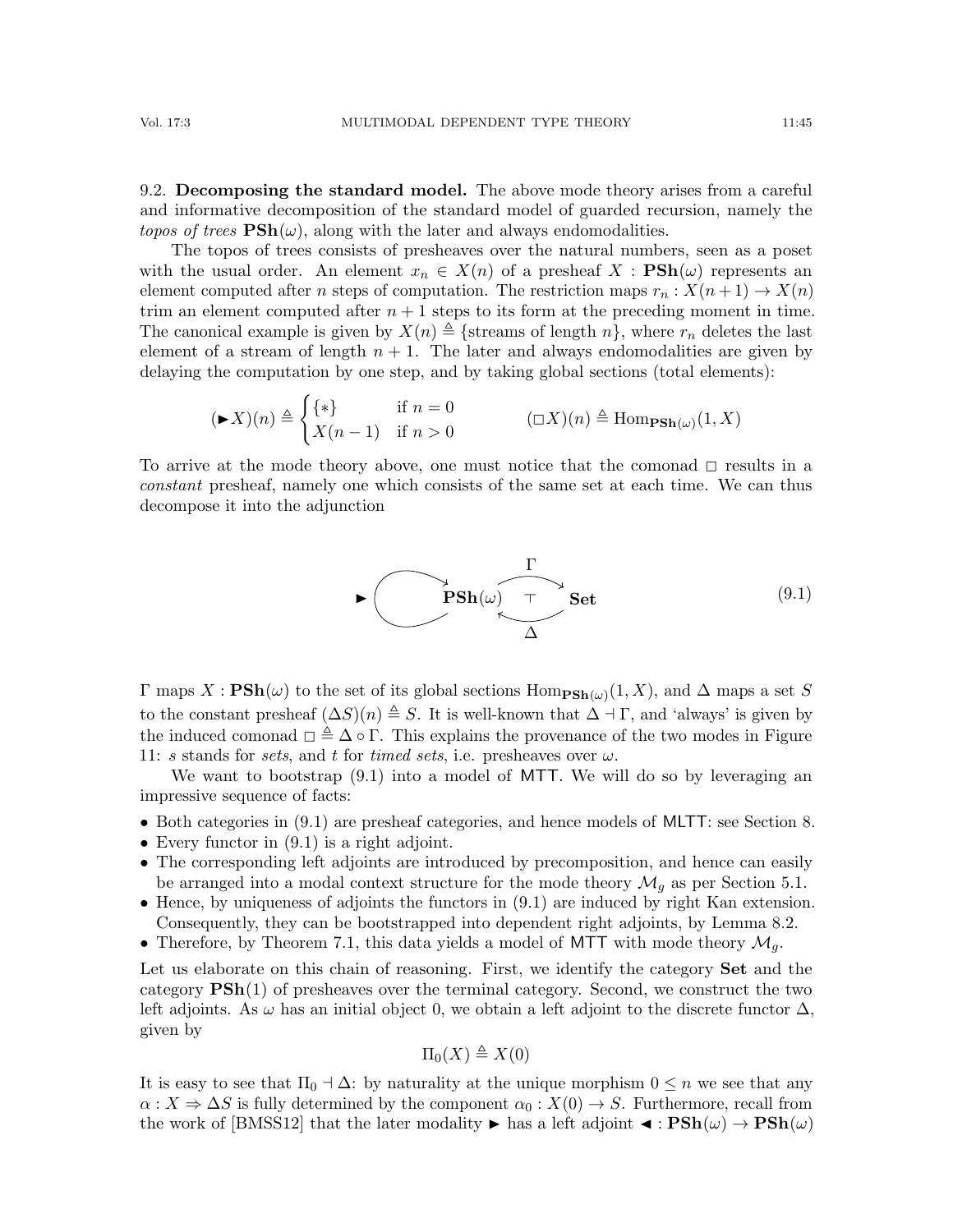(pronounced 'earlier'), given by

$$
(\blacktriangleleft X)(n) \triangleq X(n+1)
$$

It remains to show that the three left adjoints— $\Pi_0$ ,  $\Delta$ , and  $\blacktriangleleft$ —are given by precomposition. We define three monotone functions between the posets  $1 \triangleq {\ast}$  and  $\omega$ :

$$
K_0: 1 \to \omega \qquad \downarrow_{\omega} : \omega \to 1 \qquad l : \omega \to \omega
$$
  
\n
$$
* \mapsto 0 \qquad \qquad n \mapsto * \qquad \qquad n \to n+1
$$

Identifying **Set** with  $\text{PSh}(1)$ , we see that

$$
\Pi_0 = K_0^* : \mathbf{PSh}(\omega) \to \mathbf{Set} \quad \Delta = I_\omega^* : \mathbf{Set} \to \mathbf{PSh}(\omega) \quad \blacktriangleleft = I^* : \mathbf{PSh}(\omega) \to \mathbf{PSh}(\omega)
$$

Moreover, we trivially have the following pointwise equations and inequalities:

$$
id_{\omega} \le l \qquad K_0 \circ !_{\omega} \le id_{\omega} \qquad id_1 = !_{\omega} \circ K_0 \qquad \qquad !_{\omega} = !_{\omega} \circ l
$$

Seeing posets as categories, pointwise inequalities are simply natural transformations between monotone maps. By feeding them into the strict 2-functor  $(-)^* : \mathbf{Cat}^{\mathsf{coop}} \to \mathbf{Cat}$ , we are able to define a strict 2-functor  $[\Box] : \mathcal{M}_g^{\text{coop}} \to \text{Cat}$  which maps

$$
\gamma : t \to s \quad \longmapsto \quad [\mathbf{a}_{\gamma}] = \Delta \quad : \quad \mathbf{Set} \to \mathbf{PSh}(\omega)
$$
\n
$$
\delta : s \to t \quad \longmapsto \quad [\mathbf{a}_{\delta}] = \Pi_{0} \quad : \quad \mathbf{PSh}(\omega) \to \mathbf{Set}
$$
\n
$$
\ell : t \to t \quad \longmapsto \quad [\mathbf{a}_{\ell}] = \mathbf{a} \quad : \quad \mathbf{PSh}(\omega) \to \mathbf{PSh}(\omega)
$$

This fully specifies the modal context structure, which consists of left adjoints. Each of these left adjoints is given by precomposition. Thus, the unique corresponding right adjoint is given by right Kan extension (see Section [8\)](#page-39-1). Hence, by Lemma [8.2](#page-41-0) and Theorem [7.1,](#page-35-0)

**Theorem 9.2.** There is a model of MTT with mode theory  $\mathcal{M}_q$ , interpreting s as Set and t as  $\text{PSh}(\omega)$ . Furthermore, this model interprets  $\delta$  by the dependent right adjoint arising from  $\Pi_0 \dashv \Delta$ ,  $\gamma$  by  $\Delta \dashv \Gamma$ , and  $\ell$  by  $\blacktriangleleft \dashv \blacktriangleright$ .

Remark 9.3. This mode theory is a poset-enriched category. As a result, the key substitutions are unique: for any  $\mu, \nu$  there is at most one substitution  $\Gamma \cdot \mathbf{A}_{\mu} \vdash \mathbf{A}_{\Gamma}^{\nu \leq \mu}$  $_{\Gamma}^{\nu \leq \mu} : \Gamma. \blacksquare_{\nu} \otimes m.$  This property means that we can elide them without ambiguity. However, this may sometimes make type-checking on pen-and-paper difficult, so we employ a simplified notation: we will write  $A^{\nu \leq \mu}$  or  $M^{\nu \leq \mu}$  for the application of the unique key substitution  $\nu \leq \mu$  in context  $\Gamma.\mathbf{\mathbf{\Theta}}_{\mu}$ . For instance, given a type  $\Gamma.\blacksquare_1 = \Gamma \vdash A$  type $_1 \textcircled a t$  we can form the type  $\Gamma.\blacksquare_\ell \vdash A^{1\leq \ell}$  type $_1 \textcircled a t,$ and hence the type  $\Gamma \vdash \langle \ell \mid A^{1\leq \ell} \rangle$  type<sub>1</sub> @ t.

<span id="page-45-0"></span>9.3. Guarded recursion, internally. Given the model that we constructed above, we feel perfectly justified in defining the following shorthands within MTT:

 $\Box A \triangleq \langle b | A \rangle$   $\blacktriangleright A \triangleq \langle \ell | A \rangle$   $\Gamma A \triangleq \langle \gamma | A \rangle$   $\Delta A \triangleq \langle \delta | A \rangle$ 

where  $b \triangleq \delta \circ \gamma$ . The aim of this section is to show that MTT equipped with  $\mathcal{M}_g$  and these shorthands can be used to reason about guarded recursion. In particular, we will show that this is strict improvement on previous solutions, by establishing that

- (1) When restricted to mode s, the type theory is simply standard Martin-Löf Type Theory.
- $(2)$  The modalities on mode t give rise to the standard modalities and operations of Guarded Type Theory [\[BGC](#page-63-1)+16] inside the type theory.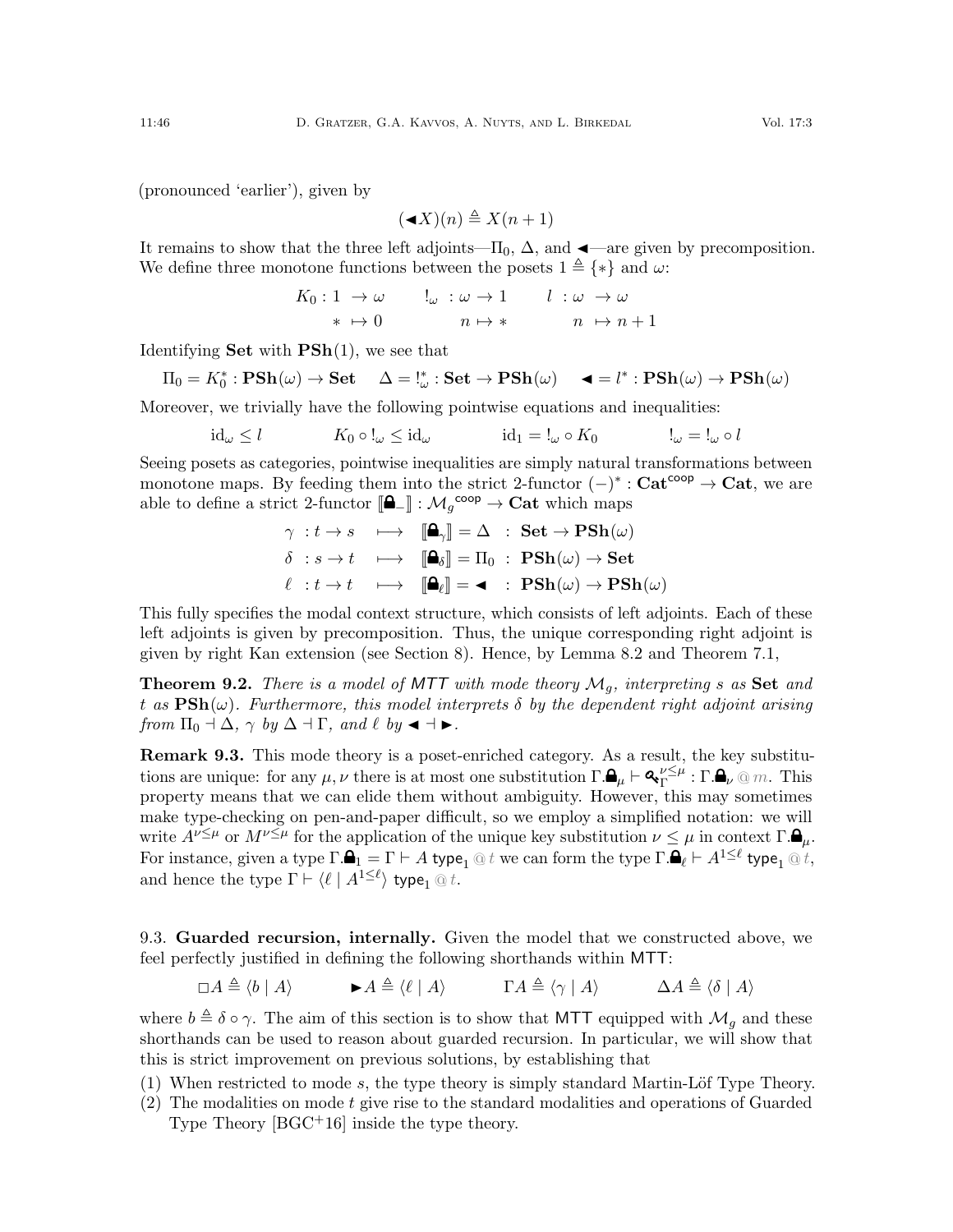First, we wish to show that if we restrict ourselves to endomodalities  $\mu \in \text{Hom}(s, s)$ from sets to sets, the type theory is just MLTT. Looking at Fig. [11](#page-43-1) as a finite state machine, we see that all loops on s are of the form  $\gamma \circ \ell^n \circ \delta$ , and the equations of  $\mathcal{M}_g$  allow us to prove that they are all equal to the identity  $1_s$ . It follows that  $\langle \mu | A \rangle \simeq A$ . Finally, as there is no non-trivial 2-cell  $1_s \Rightarrow 1_s$  the variable rule reduces to

$$
\mu \in \text{Hom}(s, s) \qquad \Gamma \text{ ctx} \textcircled{g} \text{ s} \qquad \Gamma \vdash A \text{ type}_{\ell} \textcircled{g} \text{ s} \qquad (x : (\mu \mid A)) \in \Gamma
$$

$$
\Gamma \vdash x : A \textcircled{g} \text{ s}
$$

which is essentially the usual variable rule of MLTT.

Second, we use the combinators of Section [3.2](#page-10-0) to prove that  $\Box$  is an idempotent comonad.

$$
\begin{array}{llll} {\rm dup}_A & : \ \Box A \xrightarrow{\simeq} \Box \Box A & {\rm extract}_A & : \ \Box A \rightarrow A^{b \leq 1} \\ {\rm dup}_A(x) \triangleq {\rm comp}_{b,b}^{-1}(x) & {\rm extract}_A(x) \triangleq {\rm triv}^{-1}({\rm coe}[b \leq 1](x)) \end{array}
$$

Recall the K operator  $-\circledast_b - : \Box(A \rightarrow B) \rightarrow \Box A \rightarrow \Box B$  for the modality b, which was defined in Section [3.1.](#page-9-1) Writing  $\mathsf{box}(M) \triangleq \mathsf{mod}_b(M)$ , the claim that  $\Box$  is an internal idempotent comonad amounts to defining terms of the following types.

$$
(x: \Box A) \to \mathrm{Id}_{\Box A}(x, \mathrm{box}(\mathrm{extract}) \circledast_b \mathrm{dup}(x)) \tag{9.2}
$$

$$
(x: \Box A) \to \mathrm{Id}_{\Box A}(x, \mathrm{extract}(\mathrm{dup}(x))) \tag{9.3}
$$

$$
(x: \Box A) \to \mathrm{Id}_{\Box \Box A}(\mathrm{dup}(\mathrm{dup}(x)), \mathrm{box}(\mathrm{dup}) \circledast_b \mathrm{dup}(x)) \tag{9.4}
$$

These can be constructed by unfolding and modal induction on  $x : \Box A$ .

The K operator  $-\circledast_{\ell} - : \blacktriangleright (A \rightarrow B) \rightarrow \blacktriangleright A \rightarrow \blacktriangleright B$  for the modality  $\ell$  almost proves that  $\blacktriangleright$  is an applicative functor. It remains to show that  $\blacktriangleright$  is pointed:

$$
\begin{array}{l}\n\mathsf{next}_A : A \to \blacktriangleright A \\
\mathsf{next}_A(x) \triangleq \mathbf{co}[\mathbf{1} \le \ell](\mathbf{triv}(x))\n\end{array}
$$

Next, we show the defining equivalence (\*). We calculate that  $b \circ \ell \triangleq \delta \circ \gamma \circ \ell = \delta \circ \gamma \triangleq b$ , and hence that the equivalence is a corollary of a combinator given in Section [3.1:](#page-9-1)

$$
\mathsf{now}_A(x) : \Box \blacktriangleright A \xrightarrow{\simeq} \Box A
$$

$$
\mathsf{now}_A(x) \triangleq \mathbf{comp}_{b,\ell}^{-1}(x)
$$

As a sanity check, we can compute that the following composite is the identity:

$$
\Box A \xrightarrow{\text{box(next)}} \circledast - \qquad \qquad \Box A \xrightarrow{\text{now}} \Box A
$$

The calculation is as follows:

$$
\begin{aligned}\n&\mathbf{comp}_{b,\ell}(\mathsf{mod}_b(\mathbf{coe}[1 \leq \ell](\mathbf{triv}(-))) \circledast x) &&\text{by induction, suppose } x = \mathsf{mod}_b(y) \\
&= \mathbf{comp}_{b,\ell}(\mathsf{mod}_b(\mathbf{coe}[1 \leq \ell](\mathbf{triv}(-))) \circledast \mathsf{mod}_b(y)) \\
&= \mathbf{comp}_{b,\ell}(\mathsf{mod}_b(\mathbf{coe}[1 \leq \ell](\mathbf{triv}(y)))) \\
&= \mathsf{comp}_{b,\ell}(\mathsf{mod}_b(\mathsf{mod}_\ell(y))) \\
&= \mathsf{mod}_b(y) &&\text{as } b \circ \ell = b \\
&= x\n\end{aligned}
$$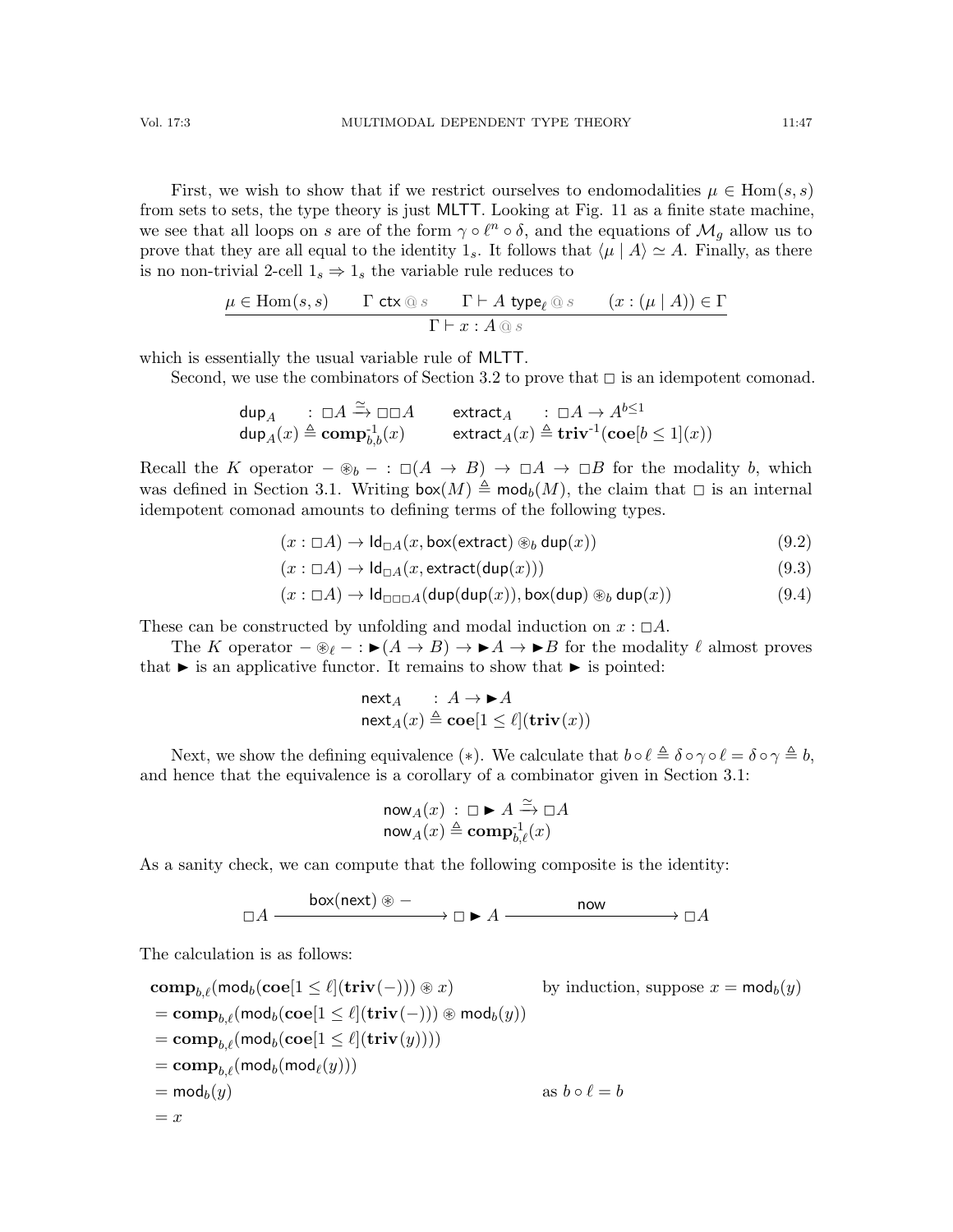The only thing that remains is to add  $L\ddot{o}b$  induction. This is a modality-specific operation that cannot be expressed in the mode theory, so we must add it as an axiom:

$$
\frac{\Gamma \operatorname{ctx} @ t \qquad \Gamma \vdash A \operatorname{type}_1 @ t}{\Gamma \vdash \operatorname{lib}: (\blacktriangleright A^{1 \leq \ell} \to A) \to A \, @ \, t}
$$
\n
$$
\frac{\Gamma \operatorname{ctx} @ t \qquad \Gamma \vdash A \operatorname{type}_1 @ t \qquad \Gamma \vdash M: \blacktriangleright A^{1 \leq \ell} \to A \, @ \, t}{\Gamma \vdash \operatorname{lib}(M) = M(\operatorname{next}(\operatorname{lib}(M))) : (\blacktriangleright A^{1 \leq \ell} \to A) \to A \, @ \, t}
$$

Notice that these rules are only added in mode  $t$ , as they only admit an interpretation in  $\text{PSh}(\omega)$  [\[BMSS12,](#page-63-0) §2]. Unfortunately, these ad-hoc additions mean that the canonicity theorem of Section [6](#page-30-0) no longer applies.

9.4. Reasoning about Streams. We now put MTT to work: we will use it to reason about infinite streams defined by guarded recursion. We will demonstrate that the rules and axioms given in Section [9.3](#page-45-0) suffice to carry out coinductive constructions. In particular, we will reproduce an example of  $[\text{BGC}^+16]$ : we will show that  $\mathsf{zipWith}(f)$  on a coinductive stream is commutative whenever  $f$  itself is.

In order to simplify our working, we will swap the intensional equality type  $\mathsf{Id}_A(M, N)$ with an *extensional identity type*  $\mathsf{Eq}_A(M, N)$ . This has the same introduction rule, but its elimination is replaced by the usual equality reflection rule

$$
\frac{\Gamma \vdash P : \mathsf{Eq}_A(M_0, M_1) \circledcirc m}{\Gamma \vdash M_0 = M_1 : A \circledcirc m}
$$

This is straightforwardly interpreted in the model, as both modes are mapped to presheaf toposes. The switch to extensional equality is not strictly necessary: we could carry out the following calculations with intensional identity, at the price of significantly more verbose terms. Moreover, the need for the function extensionality axiom would arise. However, adding Löb induction has already ensured that type-checking is undecidable, so nothing of value is lost by making the switch to extensional type theory for these examples.

We begin with a simple reasoning principle. Eliding  $(-)^{1 \leq \ell}$  annotations:

<span id="page-47-0"></span>**Lemma 9.4.** 
$$
(A: \mathsf{U})(x, y: \mathsf{El}(A)) \to \blacktriangleright \mathsf{Eq}_{\mathsf{El}(A)}(x, y) \to \mathsf{Eq}_{\blacktriangleright \mathsf{El}(A)}(\mathsf{next}(x), \mathsf{next}(y))
$$

*Proof.* Suppose  $x, y : E(A)$  and  $p : \blacktriangleright E(q_{E(A)}(x, y))$ ; to show next $(x) = \text{next}(y) : \blacktriangleright E(A)$ . By congruence and the elimination rule for the modality, it suffices to prove  $x = y : E(A)$  in the locked context  $A: \mathsf{U}, x : \mathsf{El}(A), y : \mathsf{El}(A), p : (\ell \mid \mathsf{Eq}_{\mathsf{El}(A)}(x, y)), \mathsf{Q}_\ell$ . But by the variable rule we have  $p: \mathsf{Eq}_{\mathsf{El}(A)}(x, y)$  in this context, and hence  $x = y: \mathsf{El}(A)$ .  $\Box$ 

This can be used to prove *internally* that guarded fixed points are unique.

<span id="page-47-1"></span>**Theorem 9.5.** löb $(M)$  is the unique guarded fixed point of  $M : \blacktriangleright E(A) \rightarrow E(A)$ , i.e.

 $(A: \mathsf{U})(x: \mathsf{El}(A)) \to \mathsf{Eq}_{\mathsf{El}(A)}(M(\mathsf{next}(x)), x) \to \mathsf{Eq}_{\mathsf{El}(A)}(\mathrm{lib}(M), x)$ 

*Proof.* Suppose  $A: \mathsf{U}$ ; to show  $(x: \mathsf{El}(A)) \to \mathsf{Eq}_{\mathsf{El}(A)}(M(\mathsf{next}(x)), x) \to \mathsf{Eq}_{\mathsf{El}(A)}(\mathsf{lib}(M), x)$ by Löb induction. Thus, assume that

$$
f: \blacktriangleright ((x : \mathsf{El}(A)) \to \mathsf{Eq}_{\mathsf{El}(A)}(M(\mathsf{next}(x)), x) \to \mathsf{Eq}_{\mathsf{El}(A)}(\mathsf{lib}(M), x))
$$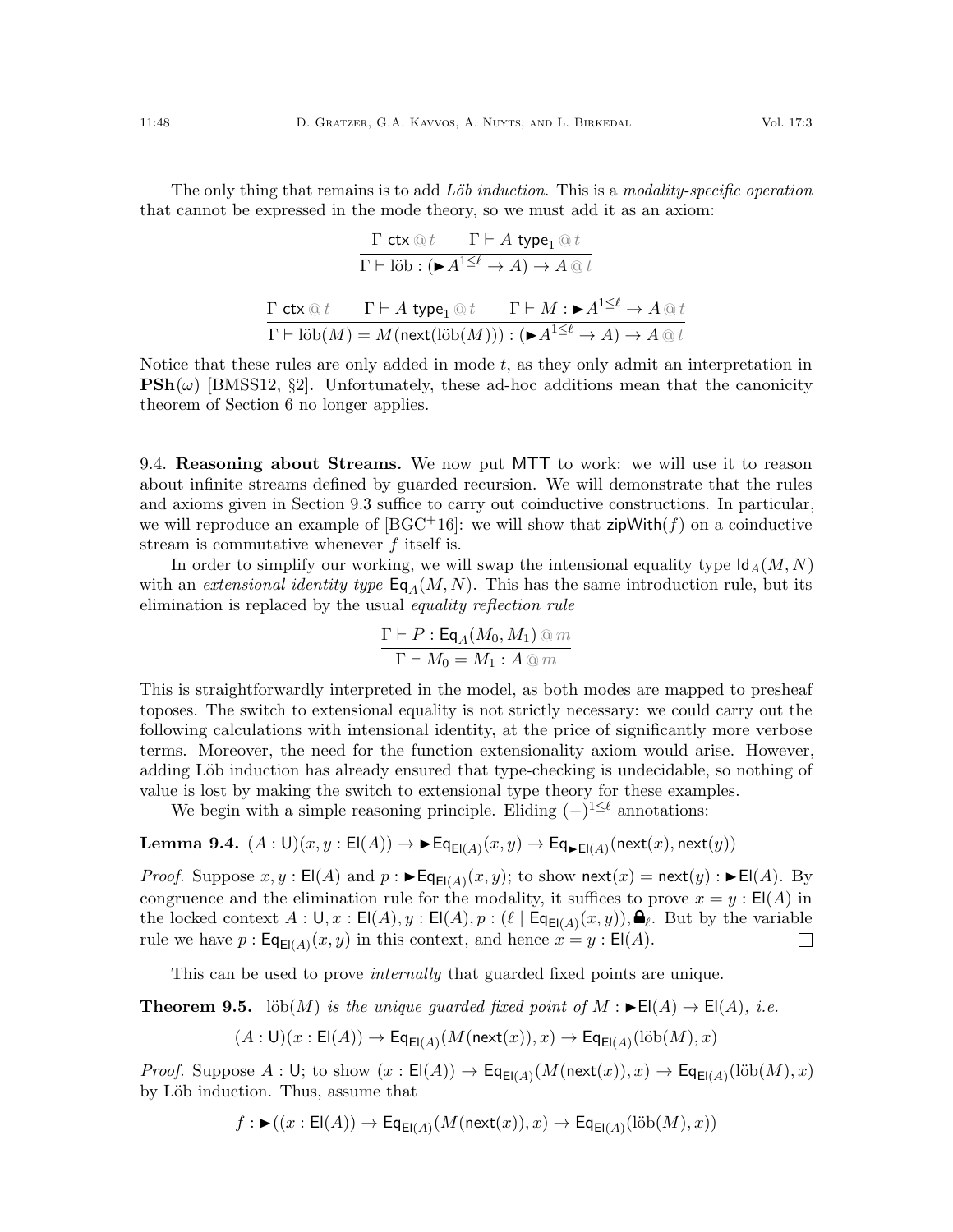$\Box$ 

If  $x:A$  and  $p:\mathsf{Eq}_{\mathsf{El}(A)}(M(\mathsf{next}(x)),x),$  we calculate that  $\mathrm{lib}(M) = M(\mathsf{next}(\mathrm{lib}(M)))$  unfolding rule for löb  $= M(\mathsf{next}(x))$  by Lemma [9.4](#page-47-0) on  $f \circledast \mathsf{next}(x) \circledast \mathsf{next}(p) : \blacktriangleright \mathsf{Eq}_{\mathsf{El}(A)}(\mathrm{lib}(M), x)$  $=x$  by p

Thus, this type is inhabited by the term  $\lambda A$ . löb $(\lambda f, \lambda x, \lambda p$ . refl $(x)$ ).

We can also use the Löb operator on the universe to form *quarded recursive types*. For example, streams can be defined by<sup>[9](#page-48-0)</sup>

$$
\begin{aligned}\n\text{Str} & \quad : \quad \mathsf{U} \to \mathsf{U} \, \text{or} \, s \\
\text{Str}(A) & \triangleq \Gamma(\text{lib}(\lambda X. \, \Delta A \times \text{let } \text{mod}_{\ell}(Y) \leftarrow X \text{ in } \blacktriangleright Y))\n\end{aligned}
$$

Str maps a constant set, i.e. a type  $A \tQ s$ , to the type of streams over A, which is again a constant set. This is done by first defining a timed set

$$
A: (1 \mid U), \bigoplus_{\gamma} \vdash \mathsf{Str}'(A) \triangleq \mathrm{lib}(\lambda X. \; \Delta A \times \mathsf{let} \; \mathsf{mod}_{\ell}(Y) \leftarrow X \; \mathsf{in} \; \blacktriangleright Y) : \mathsf{U} \, \textcircled{\scriptsize{\textcircled{\tiny \#}}}\; t
$$

 $Str'(A)$  is defined by Löb induction: assuming  $X : (1 \mid \blacktriangleright \bigcup^{1 \leq \ell} )$  we must define an element of the timed universe. This is given as the product of

• the set  $A \t{a} s$ , considered as a constant-everywhere timed set  $\Delta A \t{a} t$ ;

• a guarded recursive call, which represents the rest of the stream.

Recalling that  $U^{1 \leq \ell} = U$ , the second component is given by modal elimination. Nevertheless, it is not immediate that the first component type-checks: we must show that

$$
A: (1 \mid U), \mathbf{a}_{\gamma}, \mathbf{a}_{\delta} \vdash A: U \circledcirc s
$$

But  $\gamma \circ \delta = 1$ , so the context is equal to  $A : (1 | U), \triangleq_1$  and we can use A. Unfolding the guarded fixed point, we have that

$$
\mathsf{Str}'(A) = \Delta A \times \blacktriangleright \mathsf{Str}'(A) : U \, \text{and} \,
$$

We apply  $\Gamma$  to 'totalize' this into the constant set  $\text{Str}(A) \otimes s$  of guarded streams.

Even though not immediately obvious, there is a serious advantage in expressing this definition in a way that spans two modes. In previous work  $[\text{BGC+16}]$  the stream type  $Str(A)$  was coinductive only if A was provably a 'constant set,' i.e. if  $A \simeq \Box A$ . Theorems about streams had to carry around a proof of this equivalence. In our case, defining  $Str(A)$ at the mode s of constant sets automatically ensures that. Hence,  $\text{Str}(A)$  is equivalent to the familiar definition, but we no longer need to propagate proofs of constancy.

 $Str(A)$  supports the following operations:

 $c: (A:U) \to \mathsf{El}(A) \to \mathsf{El}(\mathsf{Str}(A)) \to \mathsf{El}(\mathsf{Str}(A)) \otimes s$  $\mathsf{cons}_A(h, t) \triangleq \mathsf{let} \; \mathsf{mod}_{\gamma}(t') \leftarrow t \; \mathsf{in} \; \mathsf{mod}_{\gamma}((\mathsf{mod}_{\delta}(h), \mathsf{next}(t')))$  $\mathsf{head} \qquad \quad : \, (A:\mathsf{U}) \to \mathsf{El}(\mathsf{Str}(A)) \to \mathsf{El}(A) \, @ \, s$  $\mathsf{head}_A(s) \quad \triangleq \mathsf{let}\; \mathsf{mod}_{\gamma}(s') \leftarrow s \; \mathsf{in}\; \mathbf{triv}^{\text{-}1}(\mathbf{comp}_{\gamma, \delta}(\mathsf{mod}_{\gamma}(\mathsf{pr}_0(s'))))$ tail :  $(A:U) \rightarrow El(Str(A)) \rightarrow El(Str(A)) \text{ @ } s$  $\operatorname{\mathsf{tail}}_A(s) \quad \triangleq \operatorname{\mathsf{let}} \, \operatorname{\mathsf{mod}}_\gamma(s') \leftarrow s \, \operatorname{\mathsf{in}} \, \operatorname{\mathsf{comp}}_{\gamma, \ell}(\operatorname{\mathsf{mod}}_\gamma(\operatorname{\mathsf{pr}}_1(s')))$ 

<span id="page-48-0"></span><sup>9</sup>We denote modalities and their counterparts on the universe by the same notation. For example, we may write  $\Delta A$  to mean the type  $\Gamma \vdash \langle \delta | A \rangle$  type<sub>1</sub> @ m whenever  $\Gamma, \clubsuit_\delta \vdash A$  type<sub>1</sub> @ m, but also to mean the term  $\Gamma \vdash \mathsf{Code}(\langle \delta \mid \mathsf{El}(A) \rangle) : \mathsf{U} \otimes m$  whenever  $\Gamma, \mathsf{A}_{\delta} \vdash A : \mathsf{U} \otimes m$ .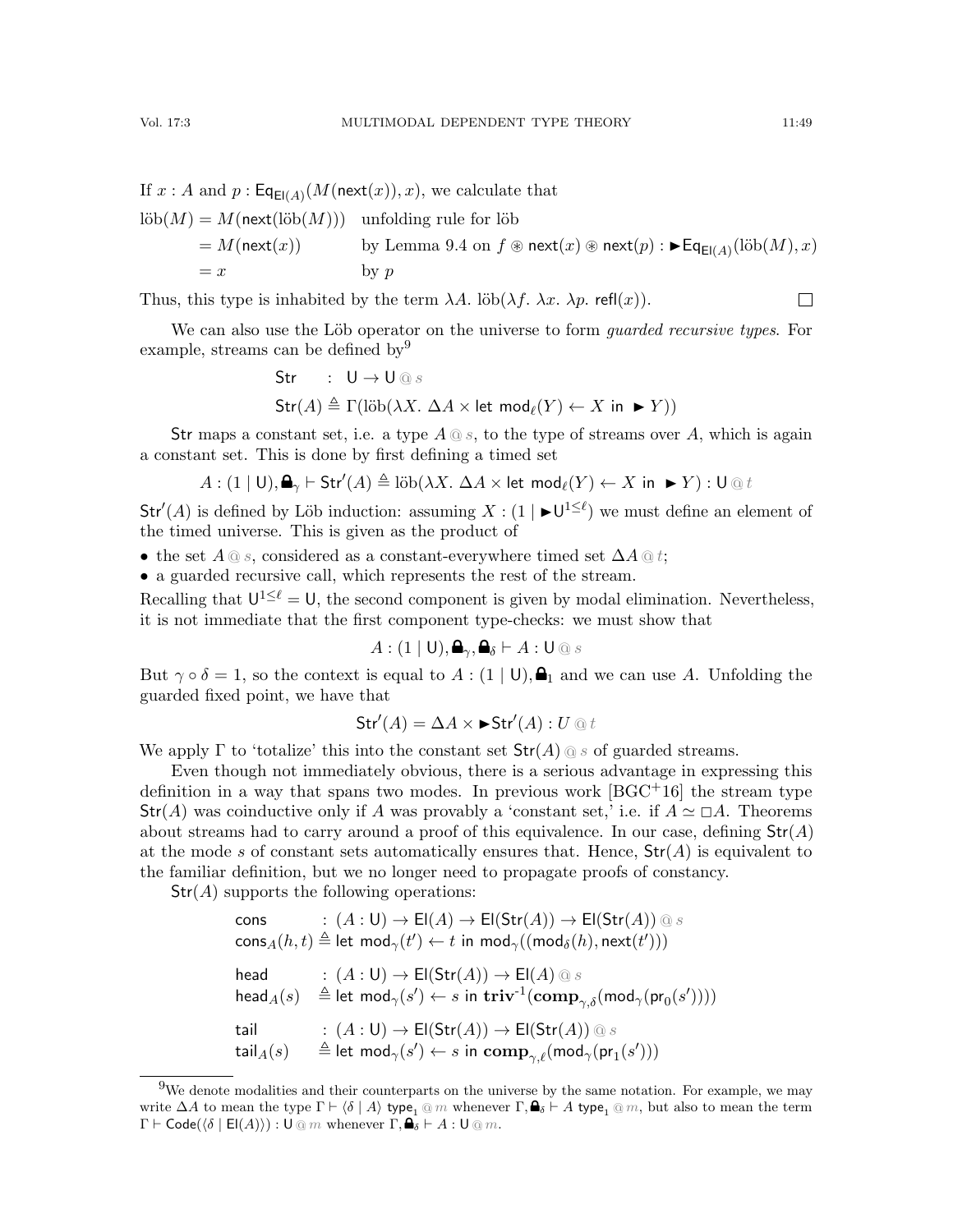The expected definition would be

$$
\mathsf{tail}_{A}(s) \stackrel{?}{=} \mathsf{let}\ \mathsf{mod}_{\gamma}(s') \leftarrow s\ \mathsf{in}\ \mathsf{mod}_{\gamma}(\mathsf{pr}_1(s'))
$$

This term has type  $\text{El}(\text{Str}(A)) \to \Gamma(\blacktriangleright \text{El}(\text{Str}'(A)))$ . However, in our case the  $\Gamma$  modality is sufficiently strong to "absorb" this extra  $\blacktriangleright$ : the equality  $\gamma \circ \ell = \gamma$  induces an equivalence  $\Gamma \circ \blacktriangleright \simeq \Gamma$ , which we use to obtain the version given above. This small difference is crucial: it will internally make  $\text{Str}(A)$  into a final coalgebra!

**Lemma 9.6.** These operations satisfy the expected  $\beta$  and  $\eta$  laws, i.e.

- $(1)$   $(h: \mathsf{El}(A))(t: \mathsf{El}(\mathsf{Str}(A))) \to \mathsf{Eq}_{\mathsf{El}(A)}(\mathsf{head}_A(\mathsf{cons}_A(h,t)), h) \circledcirc s$
- (2)  $(h: \mathsf{El}(A))(t: \mathsf{El}(\mathsf{Str}(A))) \to \mathsf{Eq}_{\mathsf{El}(\mathsf{Str}(A))}(\mathsf{tail}_A(\mathsf{cons}_A(h,t)), t) \, \text{or} \, s$

(3)  $(h: \mathsf{El}(A))(t: \mathsf{El}(\mathsf{Str}(A))) \to \mathsf{Eq}_{\mathsf{El}(\mathsf{Str}(A))}(s, \mathsf{cons}_A(\mathsf{head}_A(s), \mathsf{tail}_A(s))) \circledcirc s$ 

*Proof.* We prove (2), the other two being similar. If  $h : E(A)$  and  $t : E(\text{Str}(A))$ , note that  $E(\text{Str}(A))$  is a type of the form  $\Gamma(-)$ , and calculate that

$$
\begin{aligned}\n\text{tail}_{A}(\text{cons}_{A}(h,t)) \\
&= \text{tail}_{A}(\text{cons}_{A}(h,\text{mod}_{\gamma}(t'))) & \text{write } t = \text{mod}_{\gamma}(t') \text{ by modal induction} \\
&= \text{tail}_{A}(\text{mod}_{\gamma}((\text{mod}_{\delta}(h),\text{next}(t'))))) \\
&= \text{comp}_{\gamma,\ell}(\text{mod}_{\gamma}(\text{pr}_{1}((\text{mod}_{\delta}(h),\text{next}(t'))))) \\
&= \text{comp}_{\gamma,\ell}(\text{mod}_{\gamma}(\text{next}(t'))) & \text{as } \gamma \circ \ell = \gamma \\
&= t & \Box\n\end{aligned}
$$

<span id="page-49-0"></span>**Theorem 9.7.** Str(A) is the final coalgebra for  $\lambda X$ . El(A)  $\times X$ : U  $\rightarrow$  U  $\textcircled{ s.}$ 

*Proof.* Given A : U we define a coalgebra uncons :  $Str(A) \rightarrow (El(A) \times Str(A)) \circledcirc s$  by

$$
\mathsf{uncons}(s) \triangleq (\mathsf{head}_A(s), \mathsf{tail}_A(s))
$$

To show finality, suppose  $c : B \to \mathsf{El}(A) \times B \, \textcircled{s}$  is another coalgebra. We define a function  $f : B \to \text{Str}(A) \text{ @ } s$  by

$$
f' \quad : \Delta B \to \mathsf{El}(\mathsf{Str}'(A)) \, \text{and} \, t
$$
\n
$$
f' \quad \triangleq \text{lib}(\lambda f'', x. \text{ let } \text{mod}_{\delta}(x') \leftarrow x \text{ in } (h, t))
$$
\n
$$
\text{where } h = \text{mod}_{\delta}(\mathsf{pr}_0(c(x')))
$$
\n
$$
\text{and } t = f'' \otimes_{\ell} \text{next}(\text{mod}_{\delta}(\mathsf{pr}_1(c(x'))))
$$
\n
$$
f \quad : B \to \mathsf{El}(\mathsf{Str}(A)) \, \text{and} \, s
$$

$$
f(x) \triangleq \mathsf{mod}_{\gamma}(f'(\mathsf{mod}_{\delta}(x)))
$$

This is a morphism of coalgebras: for any  $x : B$  we have

$$
\begin{aligned} \mathsf{uncons}(f(x)) &= (\mathsf{head}_A(f(x)), \mathsf{tail}_A(f(x))) \\ &= (\mathsf{pr}_0(c(x)), \mathsf{tail}_A(f(x))) \\ &= (\mathsf{pr}_0(c(x)), \mathsf{comp}_{\gamma, \ell}(\mathsf{mod}_\gamma(\mathsf{pr}_1(f'(x)))))) \\ &= (\mathsf{pr}_0(c(x)), \mathsf{comp}_{\gamma, \ell}(\mathsf{mod}_\gamma(\mathsf{next}(f') \circledast_\ell \mathsf{next}(\mathsf{mod}_\delta(\mathsf{pr}_1(c(x))))))) \\ &= (\mathsf{pr}_0(c(x)), f(\mathsf{pr}_1(c(x)))) \end{aligned}
$$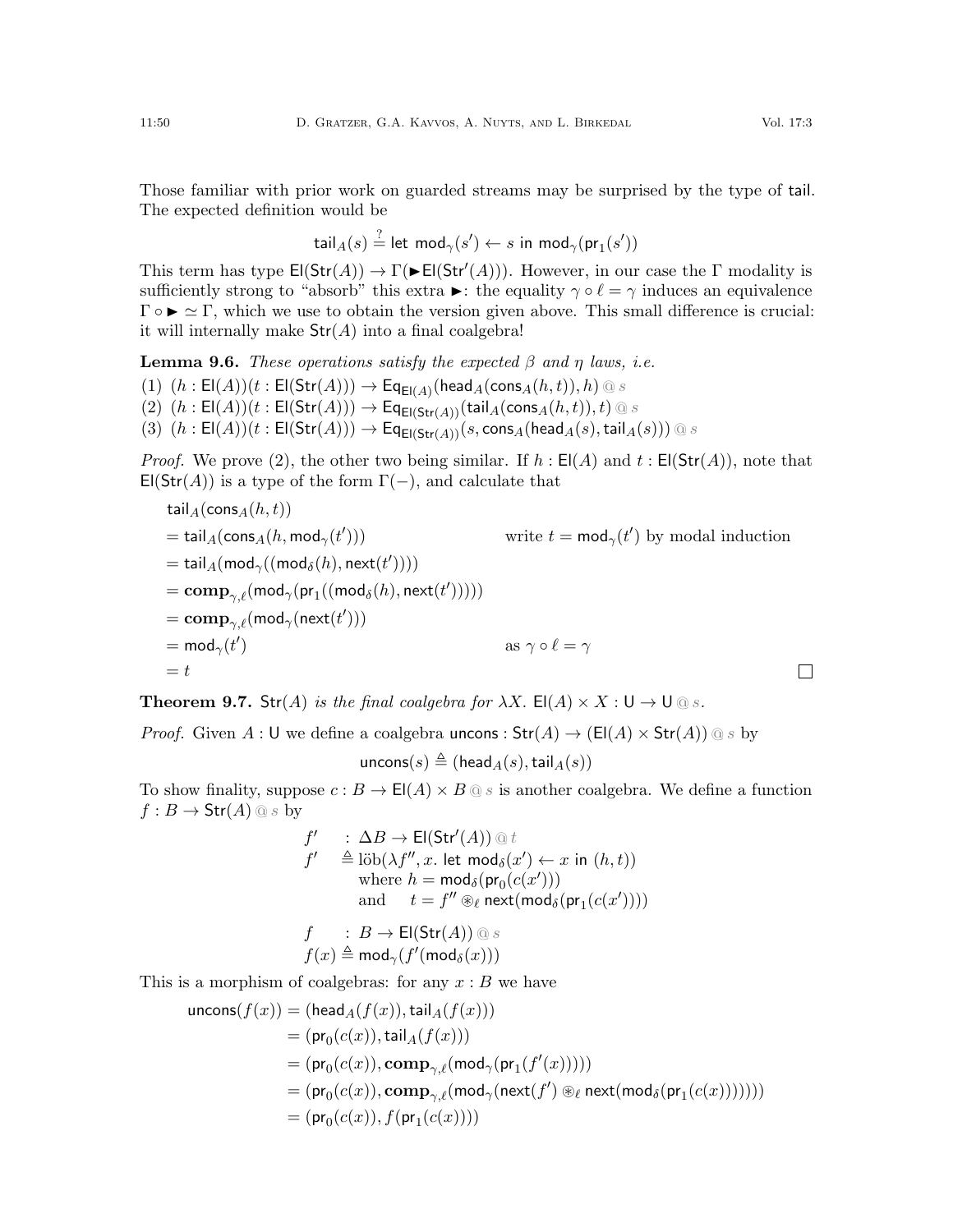Finally, we must show that  $f$  is the unique coalgebra morphism. Suppose we are given  $g : B \to \mathsf{El}(\mathsf{Str}(A)) \, \textcircled{\tiny \mathsf{g}} s$  which also satisfies  $\mathsf{uncons}(g(x)) = (\mathsf{pr}_0(c(x)), g(\mathsf{pr}_1(c(x))))$ . We 'shift' this definition to timed sets, by defining

$$
\hat{g} : \Delta B \to \mathsf{El}(\mathsf{Str}'(A)) \, \text{Q} \, t
$$

$$
\hat{g}(x) \triangleq \mathbf{co}[\delta \circ \gamma \le 1](\mathsf{mod}_{\delta}(g) \circledast \delta x)
$$

It suffices to show that  $\hat{g} = f' \otimes t$ , and we do so by Löb induction and function extensionality. Assume  $p : \blacktriangleright \mathsf{Eq}(\hat{g}, f'),$  and  $x : \Delta B$ . To prove  $\hat{g}(x) = f'(x) : \Delta B \times \blacktriangleright \mathsf{Str}'(A)$  it suffices to show componentwise equality. By modal induction write  $x = \text{mod}_{\delta}(y)$  for  $y : B$ .

First, we have that  $pr_0(f'(\text{mod}_{\delta}(y))) = \text{mod}_{\delta}(pr_0(c(y)))$  by the definition of  $f'$ . On the other hand, we have that

$$
\mathsf{pr}_0(\hat{g}(\mathsf{mod}_{\delta}(y))) = \mathsf{pr}_0(\mathbf{coe}[\delta \circ \gamma \leq 1](\mathsf{mod}_{\delta}(g(y)))) = \mathsf{pr}_0(g_x) : \Delta B \text{ @ } t
$$

where we have used modal induction to write  $g(y) = \text{mod}_{\gamma}(g_x)$ . That g is a coalgebra morphism implies that  $head(g(y)) = pr_0(c(y))$ . If we now use modal induction to write  $\mathsf{pr}_0(g_x) = \mathsf{mod}_{\delta}(b)$  for  $b : B$  and unfold the definition of head, we obtain  $b = \mathsf{pr}_0(c(y))$ , so  ${\sf pr}_0(g_x)={\sf mod}_{\delta}(b)={\sf mod}_{\delta}({\sf pr}_0(c(y))),$  which shows that the two first components are equal. For the second component, we compute that

$$
pr_1(f'(mod_{\delta}(y)))
$$
\n
$$
= next(f') \circledast_{\ell} next(mod_{\delta}(pr_1(c(y))))
$$
\n
$$
= next(f'(mod_{\delta}(pr_1(c(y))))
$$
\n
$$
= next(\hat{g}(mod_{\delta}(pr_1(c(y))))
$$
\n
$$
= next(\hat{g}(mod_{\delta}(pr_1(c(y))))
$$
\n
$$
= next(coe[\delta \circ \gamma \le 1](mod_{\delta}(g(pr_1(c(x))))))
$$
\n
$$
= next(coe[\delta \circ \gamma \le 1](mod_{\delta}(tail(g(y))))
$$
\n
$$
= pr_1(coe[\delta \circ \gamma \le 1](mod_{\delta}(g(y))))
$$
\n
$$
= pr_1(\hat{g}(x))
$$
\n
$$
= pr_1(\hat{g}(x))
$$
\n
$$
= pr_1(\hat{g}(x))
$$

The lemma referred to above is the fact that for any  $s: Str(A)$  it is the case that

$$
\mathsf{next}(\mathbf{coe}[\delta \circ \gamma \leq 1](\mathsf{mod}_{\delta}(\mathsf{tail}(s)))) = \mathsf{pr}_1(\mathbf{coe}[\delta \circ \gamma \leq 1](\mathsf{mod}_{\delta}(s)))
$$

which can be shown by a series of modal inductions.

We conclude this section by showing how to use these mechanisms in order to prove properties of coinductive programs. Specifically, we will replicate a proof from  $[BGC^+16]$ which shows that the zipWith operator on streams preserves commutativity. Let

$$
\begin{array}{ll}\mathsf{zipWith}' & : \Delta(\mathsf{El}(A) \to \mathsf{El}(B) \to \mathsf{El}(\mathsf{Str}'(A)) \to \mathsf{El}(\mathsf{Str}'(B)) \to \mathsf{El}(\mathsf{Str}'(C))\\ \mathsf{zipWith}'(f) \triangleq \mathsf{lib}(\lambda r.\ \lambda x, y.\ (f \circledast_{\delta} \mathsf{pr}_0(x) \circledast_{\delta} \mathsf{pr}_0(y), r \circledast_{\ell} \mathsf{pr}_1(x) \circledast_{\ell} \mathsf{pr}_1(y)))\\ \mathsf{zipWith} & : \ (\mathsf{El}(A) \to \mathsf{El}(B) \to \mathsf{El}(C)) \to \mathsf{El}(\mathsf{Str}(A)) \to \mathsf{El}(\mathsf{Str}(B)) \to \mathsf{El}(\mathsf{Str}(C))\\ \mathsf{zipWith}(f) \triangleq \lambda x, y.\ \mathsf{mod}_{\gamma}(\mathsf{zipWith}'(\mathsf{mod}_{\delta}(f))) \circledast_{\gamma} x \circledast_{\gamma} y \end{array}
$$

**Remark 9.8.** Take note of a useful pattern for programming with guarded recursion, which is visible both here and in the proof of Theorem [9.7.](#page-49-0) We first define an auxiliary function in mode  $t$ , which uses Löb induction. The main function itself is then just a thin wrapper which 'corrects' that with the appropriate modalities and modal combinators.

$$
\qquad \qquad \Box
$$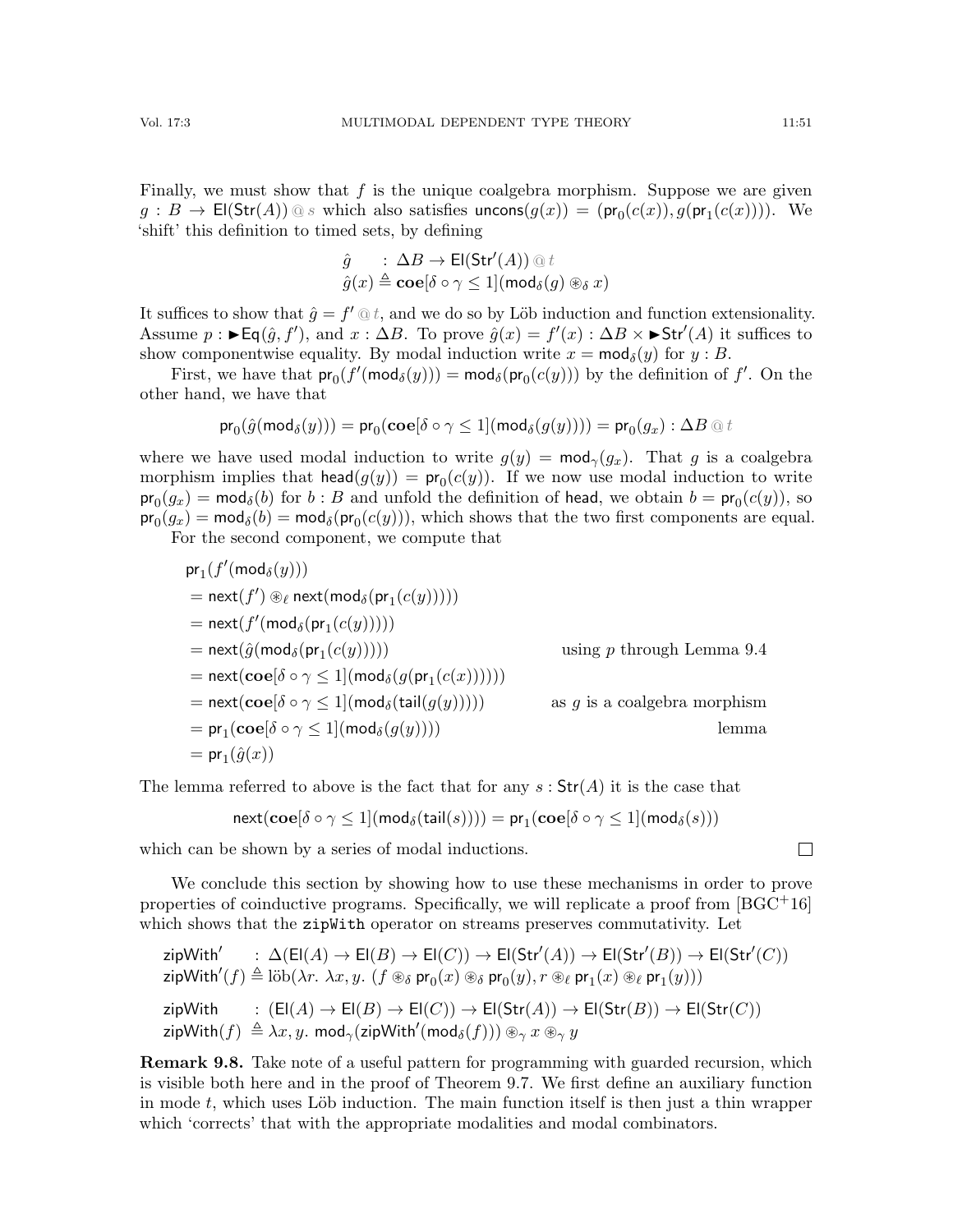**Theorem 9.9.** If f is commutative then zipWith(f) is commutative. That is, given  $A, B : U$ and  $f : E(A) \to E(A) \to E(B)$  there is a term of the following type:

$$
((x,y: \text{El}(A)) \to \text{Eq}_{\text{El}(B)}(f(x,y), f(y,x))) \to (s,t: \text{El}(\text{Str}(A))) \to \text{Eq}_{\text{El}(\text{Str}(B))}(\text{zipWith}(f,s,t), \text{zipWith}(f,t,s))
$$

*Proof.* Suppose  $e:(x, y : E(A)) \to Eq_{E(B)}(f(x, y), f(y, x))$  and  $s, t : E(\text{Str}(A))$ . We wish to show that  $\mathsf{zipWith}(f, s, t) = \mathsf{zipWith}(f, t, s)$ . By the definition of  $\mathsf{zipWith}$ , it is sufficient to prove that for any  $u, v : \mathsf{El}(\mathsf{Str}'(A))$  we have

$$
\mathsf{zipWith}'(\mathsf{mod}_{\delta}(f), u, v) = \mathsf{zipWith}'(\mathsf{mod}_{\delta}(f), v, u)
$$

In turn, it suffices to show that

$$
l\ddot{\mathrm{ob}}(F_0) = l\ddot{\mathrm{ob}}(F_1)
$$

where

$$
F_0 \triangleq \lambda r. \ \lambda x, y. \ (\text{mod}_{\delta}(f) \otimes_{\delta} \text{pr}_0(x) \otimes_{\delta} \text{pr}_0(y), r \otimes_{\ell} \text{pr}_1(x) \otimes_{\ell} \text{pr}_1(y))
$$

$$
F_1 \triangleq \lambda r. \ \lambda x, y. \ (\text{mod}_{\delta}(f) \otimes_{\delta} \text{pr}_0(y) \otimes_{\delta} \text{pr}_0(x), r \otimes_{\ell} \text{pr}_1(y) \otimes_{\ell} \text{pr}_1(x))
$$

because then

zipWith'(mod<sub>δ</sub>(f), v, u) 
$$
\triangleq
$$
 löb(F<sub>0</sub>)(u, v) = löb(F<sub>1</sub>)(u, v) = zipWith'(mod<sub>δ</sub>(f), u, v)  
By Theorem 9.5 we know guarded fixed points are unique, so it suffices to show that

 $\text{lib}(F_1) = F_0(\text{next}(\text{lib}(F_1)))$  (9.5)

We use Löb induction to construct a term of type  $\textsf{Eq}(\text{lib}(F_1), F_0(\textsf{next}(\text{lib}(F_1))))$ .

$$
F_0(\text{next}(\text{lib}(F_1)))
$$
\n
$$
= \lambda x, y. \ (\text{mod}_{\delta}(f) \circledast \text{pr}_0(x) \circledast \text{pr}_0(y), \text{next}(\text{lib}(F_1)) \circledast \text{pr}_1(x) \circledast \text{pr}_1(y))
$$
\nby induction let  $\text{mod}_{\delta}(a) \triangleq \text{pr}_0(x)$  and  $\text{mod}_{\delta}(b) \triangleq \text{pr}_0(y)$ \n
$$
= \lambda x, y. \ (\text{mod}_{\delta}(f(a, b)), \text{next}(\text{lib}(F_1)) \circledast \text{pr}_1(x) \circledast \text{pr}_1(y))
$$
\n
$$
= \lambda x, y. \ (\text{mod}_{\delta}(f(b, a)), \text{next}(\text{lib}(F_1)) \circledast \text{pr}_1(x) \circledast \text{pr}_1(y))
$$
\n
$$
= \lambda x, y. \ (\text{mod}_{\delta}(f(b, a)), \text{next}(F_1(\text{next}(\text{lib}(F_1)))) \circledast \text{pr}_1(x) \circledast \text{pr}_1(y))
$$
\nby induction let  $\text{mod}_{\ell}(s) \triangleq \text{pr}_1(x)$  and  $\text{mod}_{\ell}(t) \triangleq \text{pr}_1(y)$ \n
$$
= \lambda x, y. \ (\text{mod}_{\delta}(f(b, a)), \text{next}(F_1(\text{next}(\text{lib}(F_1))(s, t)))
$$
\n
$$
= \lambda x, y. \ (\text{mod}_{\delta}(f(b, a)), \text{next}(F_0(\text{next}(\text{lib}(F_1)))(s, s)))
$$
\n
$$
= \lambda x, y. \ (\text{mod}_{\delta}(f(b, a)), \text{next}(F_0(\text{next}(\text{lib}(F_1)))) \circledast \text{pr}_1(y) \circledast \text{pr}_1(x))
$$
\nusing the IH through Lemma 9.4\n
$$
= \lambda x, y. \ (\text{mod}_{\delta}(f(b, a)), \text{next}(\text{lib}(F_1)) \circledast \text{pr}_1(y) \circledast \text{pr}_1(x))
$$
\n
$$
= \lambda x, y. \ (\text{mod}_{\delta}(f(b, a)), \text{next}(\text{lib}(F_1)) \circledast \text{pr}_1(y
$$

Remark 9.10 (Previous approaches). Using dependent type theories to reason about guarded recursion and coinductive types has been a problem for some time [\[Møg14\]](#page-65-20). The technical device of clocks, due to [\[AM13\]](#page-62-6), was introduced to deal with productivity in a simply-typed setting. Clocks were then introduced to dependent types [\[Møg14\]](#page-65-20), and later refined into the extensional guarded type theory  $gDTT$  of [\[BGC](#page-63-1)<sup>+</sup>16].

 $\Box$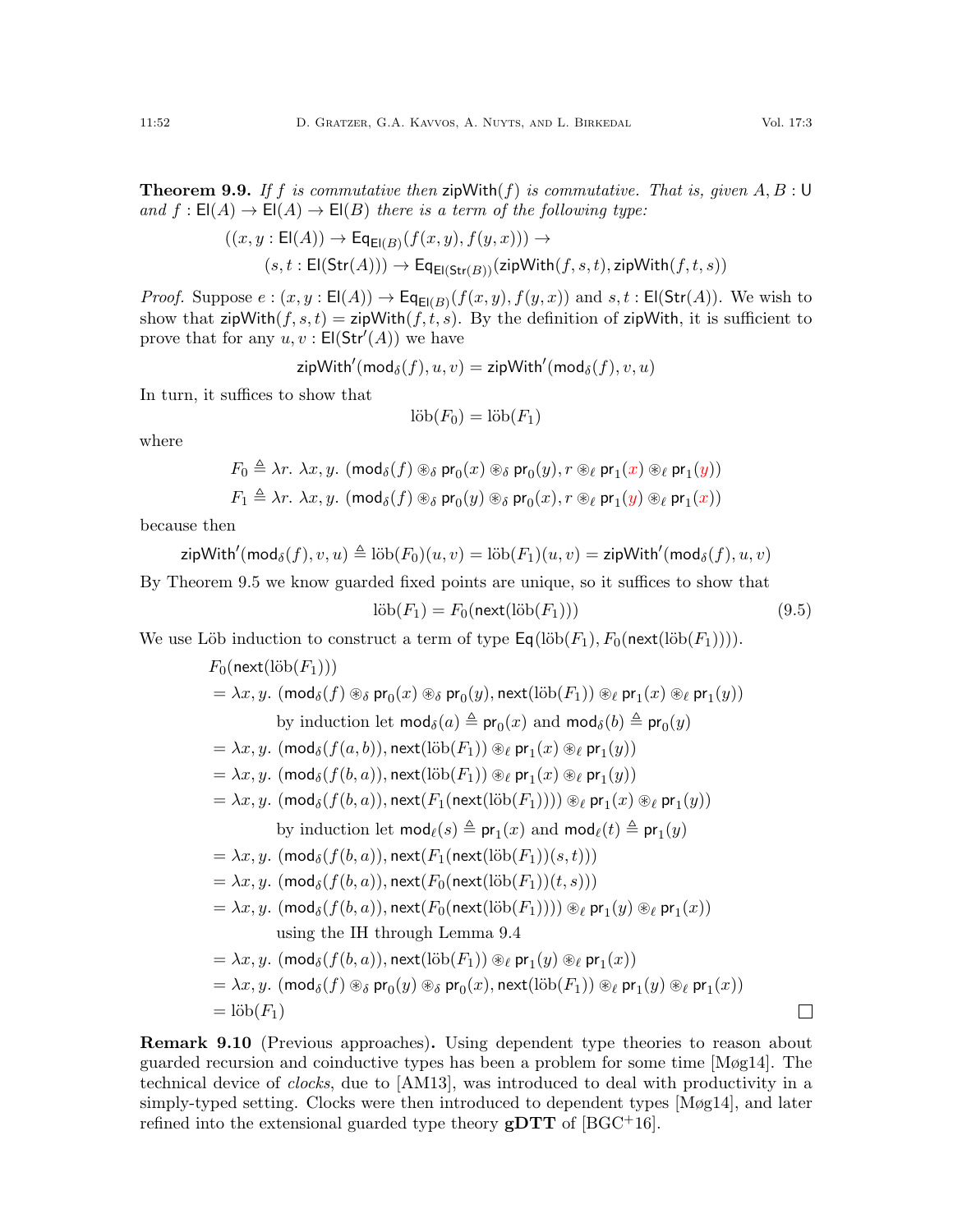In gDTT the problem of 'totalising' a type—which corresponds to reasoning by coinduction—was not handled through the 'always' modality, but through clocks. In essence,  $gDTT$  does not come with a single  $\blacktriangleright$  modality, but rather with a collection of them, each one indexed by a clock name. There is a quantifier which allows clock names to be bound inside a particular type, and a crucial isomorphism:

<span id="page-52-0"></span>
$$
\forall \kappa. \ A \cong \forall \kappa. \ \blacktriangleright^{\kappa} A \tag{*}
$$

gDTT presents several technical complications. The syntactic problems pertaining to delayed substitutions were resolved by the introduction of Clocked Type Theory (CloTT) [\[BGM17\]](#page-63-2), which uses additional judgmental structure. It is conjectured that type-checking is decidable for CloTT. The complexity of using clocks also appears in the semantics of clocked type theory. CloTT is modelled in a collection of presheaf categories, with multiple functors navigating between them [\[MM18\]](#page-64-20).

It was hoped that some of the complexity could be circumvented by replacing clocks with a modality. This led Clouston et al. to introduce the comonadic 'always' modality  $\Box$ , which replaced the isomorphism (\*) with  $\Box \blacktriangleright A \cong \Box A$  [\[CBGB15\]](#page-63-17). The main advantage of using  $\Box$  is that it can be interpreted in  $\mathbf{PSh}(\omega)$ , which is a much simpler model. On the other hand, the interactions between  $\Box$  and  $\blacktriangleright$  have proven difficult to capture in the syntax. In fact, the mere addition of  $\Box$  to a dependent type theory poses a significant technical challenge: see [\[BGM17,](#page-63-2) [BCM](#page-63-3)+20, [Shu18,](#page-65-1) [GSB19a\]](#page-64-5). Despite this concentrated effort, there are still serious technical obstacles to adding  $\blacktriangleright$  to a type theory for  $\Box$ . MTT is the first syntax to accomodate both  $\Box$ ,  $\blacktriangleright$ , and validate  $\Box \blacktriangleright A \cong \Box A$ .

#### 10. Internal Adjoints

In many cases of interest, the need for a pair of *adjoint modalities* arises: we would like a pair of modalities  $\mu : n \to m$  and  $\nu : m \to n$  so that, in some sense,

$$
\langle \nu \mid - \rangle \dashv \langle \mu \mid - \rangle
$$

But what does it mean to have an adjunction between two modalities within MTT? Does it correspond to an external adjunction? And do all known results from category theory apply? The only thing that is certain is that this scenario is fundamental to modal type theory, as a number of intended models can be elegantly presented through adjunctions [\[SS12,](#page-66-1) [ND18,](#page-65-3) [Shu18\]](#page-65-1).

In this section we show that when MTT is equipped with the *walking adjunction* as a mode theory, it becomes a useful syntax for reasoning about adjoint modalities. Of course, the adjoint modalities themselves are not exactly adjoint functors: they are something slightly weaker than DRAs, whose 'left adjoints' constitute an adjunction. Nevertheless, we prove that the induced modalities largely behave as expected: the unit and counit are internally definable; some limited forms of internal transposition can be recovered; and left adjoints preserve colimits, as expressed through crisp induction principles.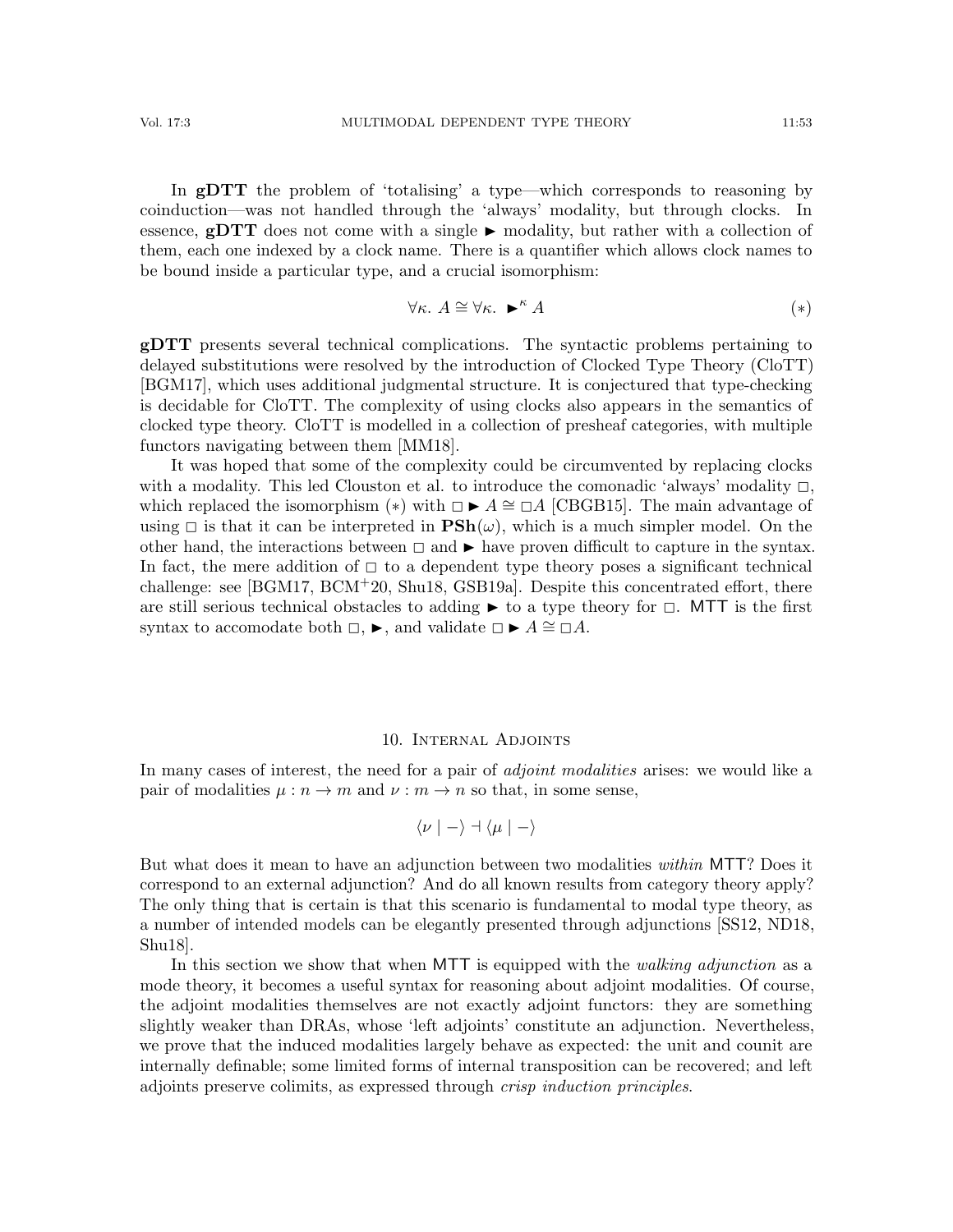10.1. The walking adjunction. As ever, we begin by freely defining a mode theory  $\mathcal{M}_{\text{adj}}$ . Its generators are two 1-cells  $\nu : m \to n$  and  $\mu : n \to m$ , and two 2-cells

$$
\eta: 1_m \Rightarrow \mu \circ \nu \qquad \epsilon: \nu \circ \mu \Rightarrow 1_n
$$

subject to the triangle equations



 $\mathcal{M}_{\text{adi}}$  is sometimes called the walking adjunction [\[LS16,](#page-64-6) §5.1]. It is the classifying 2-category for an adjunction: 2-functors  $\mathcal{M}_{\text{adj}} \rightarrow \mathcal{C}$  correspond precisely to (2-categorical) adjunctions in C. The mode theory  $\mathcal{M}_{\text{adj}}$  has a very curious property: it is *self-dual*, i.e. there is an equivalence  $\mathcal{M}_{\text{adj}}^{\text{coop}} \simeq \mathcal{M}_{\text{adj}}$ . This equivalence sends the modes to each other, the adjoints to themselves and the 2-cells  $\eta$  and  $\epsilon$  again to each other.

10.2. Models of adjoint modalities. Recall that a modal context structure of a model of MTT with mode theory  $\mathcal{M}_{\text{adj}}$  is a strict 2-functor  $\llbracket - \rrbracket : \mathcal{M}_{\text{adj}}^{\text{coop}} \to \text{Cat}$ . The self-duality of  $M$  is implied that such a context structure consists of two optomation and an ediunation of  $\mathcal{M}_{\text{adj}}$  implies that such a context structure consists of two categories and an adjunction between them. We immediately obtain the following result.

**Corollary 10.1.** If C and D carry models of MLTT, and there is a pair of dependent right adjoints between them whose 'left adjoints' are themselves adjoint, then we can construct a model of MTT with mode theory  $\mathcal{M}_{\text{adj}}$ .

*Proof.* Write  $[\mathbf{\mathbf{\Theta}}_{\nu}]: \mathcal{C} \to \mathcal{D}$  and  $[\mathbf{\mathbf{\Theta}}_{\mu}]: \mathcal{D} \to \mathcal{C}$  for the functors given as part of the DRAs.<br>The notation is then suggestive:  $[\mathbf{\mathbf{\Theta}}_{\nu}] \cdot \mathbf{\mathbf{\P}}_{\mathbf{\Theta}}$ , and Theorem 7.1 applies. The notation is then suggestive:  $\left[\bigoplus_{\nu}\right] \dashv \left[\bigoplus_{\mu}\right]$ , and Theorem [7.1](#page-35-0) applies.

Conversely,

**Theorem 10.2.** Any model of  $\mathcal{M}_{\text{adj}}$  must interpret  $[\mathbf{\Theta}_{\mu}]\$  and  $[\mathbf{\Theta}_{\mu}]\$  as adjoint functors. Moreover, if  $\text{Mod}_{\mu}$  and  $\text{Mod}_{\nu}$  are induced by lifting the adjunctions  $[\bigoplus_{\mu} \parallel \cdot \parallel R_{\mu}$  and  $\llbracket \bigoplus_{\nu} \rrbracket \dashv R_{\nu}$  to a dependent right adjoints (by Lemma [7.4\)](#page-38-1), then  $R_{\nu} \dashv R_{\mu}$ .

*Proof.* Adjoint functors are precisely adjoint morphisms in the 2-category Cat. As  $\mathcal{M}_{\text{adi}}$  is the walking adjunction, and 2-functors preserve adjunctions, we have that  $\|\mathbf{a}_\nu\| \cdot \|\mathbf{a}_u\|$ .

If  $[\mathbf{\Omega}_{\nu}]\ \rightarrow R_{\nu}$ , then by the uniqueness of adjoint pairs we must have that  $R_{\nu} \cong [\mathbf{\Omega}_{\mu}]\$ . If moreover  $[\bigoplus_{\mu} \cdot \cdot \cdot]$  a  $R_{\mu}$ , then the previous isomorphism yields  $R_{\nu} \dashv R_{\mu}$ .

The last situation in this lemma is sometimes known as an 'adjunction of adjunctions' [\[LS16,](#page-64-6) §5.1]. In particular, the action of the right adjoint modality  $\mu$  on contexts, viz.  $[\mathbf{a}_{\mu}]$ , is in some sense internalized on types and terms by the action of the left adjoint modality  $\nu$ on types and terms, viz.  $\langle \nu | - \rangle$ .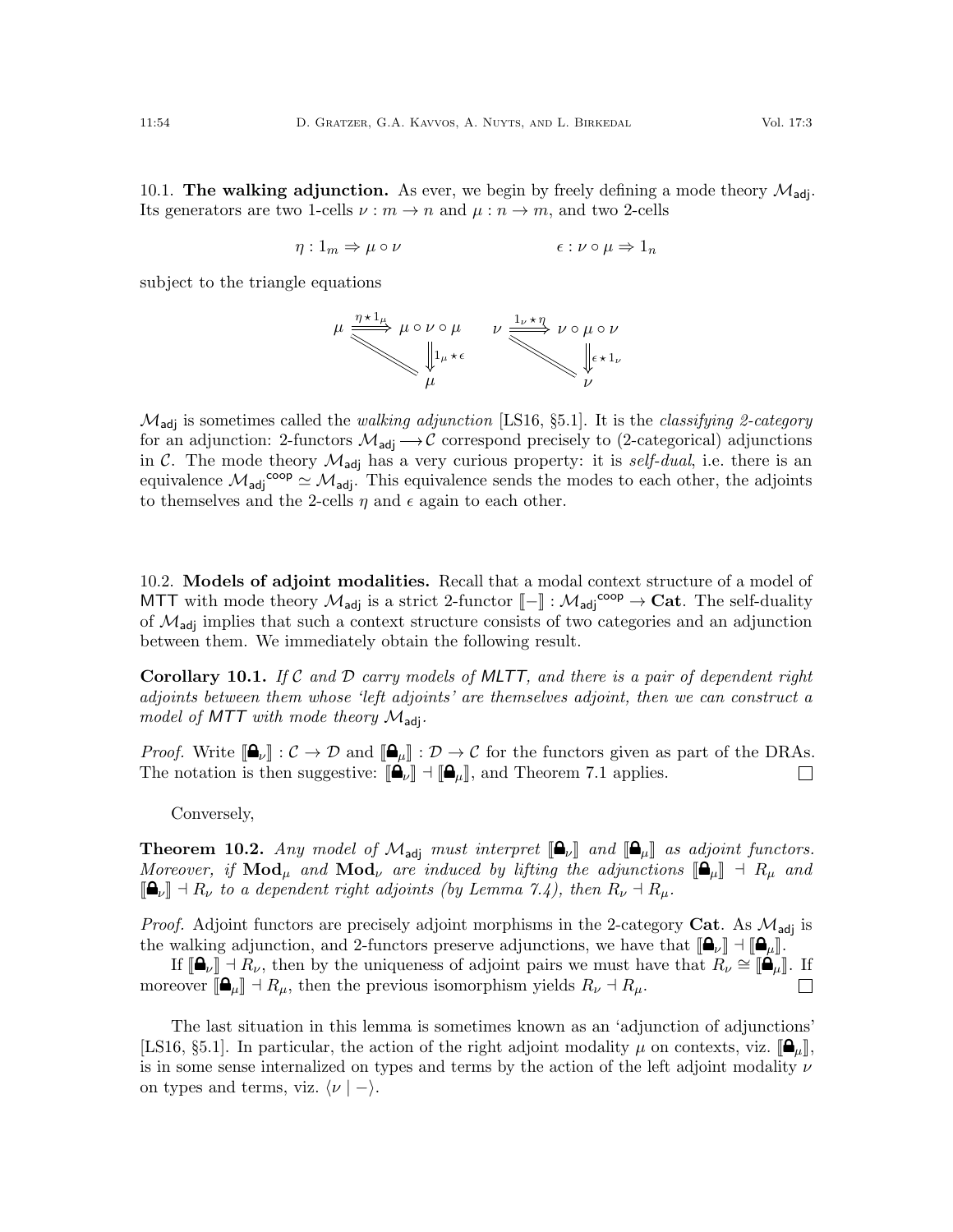10.3. Recovering the adjunction internally. The foregoing construction of a model interpreted the lock functors required by  $\mathcal{M}_{\text{adj}}$  by an adjunction. Consequently, substitutions  $\Delta \to \Gamma.\mathbf{\Theta}_{\mu}$  are in natural bijection with substitutions  $\Delta.\mathbf{\Theta}_{\nu} \to \Gamma$ . We would like to strengthen this setting by bootstrapping this adjunction into an internal adjunction.

It is not immediately clear what an internal adjunction should be. However, we can construct an appropriate definition by internalizing the unit and counit as functions. But that is not immediate either: if  $\Gamma \vdash A$  type<sub>1</sub> @ m, the construction  $\langle \mu | \langle \nu | A \rangle \rangle$  that we would naïvely try as the codomain of the unit is ill-typed. This can be mended through key substitutions. Recall that  $\eta: 1_m \Rightarrow \mu \circ \nu$ . The corresponding key substitution at  $\Gamma \t{m}$  is  $\mathbf{a}^{\ \eta}_{\mathbf{r}}$  $T_{\Gamma}^{\eta}: \Gamma, \blacksquare_{\mu\circ\nu} \to \Gamma \t\t\t\t@m.$  We can use this to formally define the notation of Section [2.3](#page-7-9) by

$$
A^\eta \triangleq A[\mathbf{Q}_\mathbf{r}^\eta]
$$

As substitutions can be eliminated (e.g. through a subset of the canonicity algorithm), this defines an admissible operation from type  $\Gamma \vdash A$  type<sub>1</sub> @ m to type  $\Gamma, \bigoplus_{\mu \circ \nu} \vdash A^{\eta}$  type<sub>1</sub> @ m. We can thus define the unit component at  $\Gamma \vdash A$  type<sub>1</sub> @ m by

$$
\begin{array}{ll}\text{unit} & \colon A \to \langle \mu \mid \langle \nu \mid A^{\eta} \rangle \rangle \text{ @ } m \\ \text{unit}(x) \triangleq \mathrm{mod}_{\mu}(\mathrm{mod}_{\nu}(x^{\eta})) \end{array}
$$

Dually, for any type  $\Gamma$ ,  $\mathbf{a}_{\nu \circ \mu} \vdash A$  type<sub>1</sub> @ n we can define the counit component by

counit :  $\langle \nu | \langle \mu | A \rangle \rangle \rightarrow A^{\epsilon} \, @ \, n$ counit $(x) \triangleq$  let mod $_{\nu}(y_0) \leftarrow x$  in let $_{\nu}$  mod $_{\mu}(y_1) \leftarrow y_0$  in  $y_1^{\epsilon}$ 

We thus obtain the unit and counit internally, but the types of the components have to be adjusted in the presence of dependence. Moreover, we can prove internal versions of the triangle equations; they are given by modal induction:

$$
\begin{aligned}\n&\quad \_ \bot \colon (x:\langle \nu \mid A \rangle) \to \mathrm{Id}_{\langle \nu | A \rangle}(x, \mathrm{count}(\mathrm{mod}_\nu(\mathrm{unit}) \circledast_\nu x)) \\
&\quad \triangleq \lambda x. \text{ let } \mathrm{mod}_\nu(y) \leftarrow x \text{ in } \mathrm{refl}(\mathrm{mod}_\nu(y)) \\
&\quad \_ \bot \colon (x:\langle \mu \mid A \rangle) \to \mathrm{Id}_{\langle \mu | A \rangle}(x, \mathrm{mod}_\mu(\mathrm{count}) \circledast_\mu \mathrm{unit}(x)) \\
&\quad \triangleq \lambda x. \text{ let } \mathrm{mod}_\mu(y) \leftarrow x \text{ in } \mathrm{refl}(\mathrm{mod}_\mu(y))\n\end{aligned}
$$

The most difficult part is proving that these terms are well-typed. For example, in the first instance we must show that  $mod_{\nu}(y) = count(mod_{\nu}(unit) \otimes_{\nu} mod_{\nu}(y))$  definitionally:

$$
\begin{aligned} \text{count}(\text{mod}_{\nu}(\text{unit}) \circledast_{\nu} \text{mod}_{\nu}(y)) &= \text{count}(\text{mod}_{\nu}(\text{unit}(y))) \\ &= \text{count}(\text{mod}_{\nu}(\text{mod}_{\mu}(\text{mod}_{\nu}(y^{\eta})))) \\ &= \text{mod}_{\nu}(y^{\eta})^{\epsilon} \\ &= \text{mod}_{\nu}((y^{\eta})^{\epsilon \star 1_{\nu}}) \\ &= \text{mod}_{\nu}(y^{(\epsilon \star 1_{\nu}) \circ (1_{\nu} \star \eta)}) \\ &= \text{mod}_{\nu}(y) \end{aligned}
$$

Because we are using slightly informal syntax here, it is difficult to see that the steps that introduce whiskering are correct. They become much more perspucious if we expand  $\text{mod}_{\nu}(y^{\eta})^{\epsilon}$  into algebraic syntax, and use the last equation of Fig. [9](#page-17-0) twice to absorb locks:

$$
\mathrm{mod}_\nu(y[\mathbf{Q}_{{\Gamma},\pmb{\Delta}_\nu}^\eta])[\mathbf{Q}_{{\Gamma}}^\epsilon]=\mathrm{mod}_\nu(y[\mathbf{Q}_{{\Gamma},\pmb{\Delta}_\nu}^\eta\circ\mathbf{Q}_{{\Gamma},\pmb{\Delta}_\nu}^\epsilon])=\mathrm{mod}_\nu(y[\mathbf{Q}_{{\Gamma}}^{{\mathbbm{1}}_\nu\star\eta}\circ\mathbf{Q}_{{\Gamma}}^{\epsilon\star{\mathbbm{1}}_\nu}])=\mathrm{mod}_\nu(y[\mathbf{Q}_{{\Gamma}}^{{\mathbbm{1}}_\mu}])
$$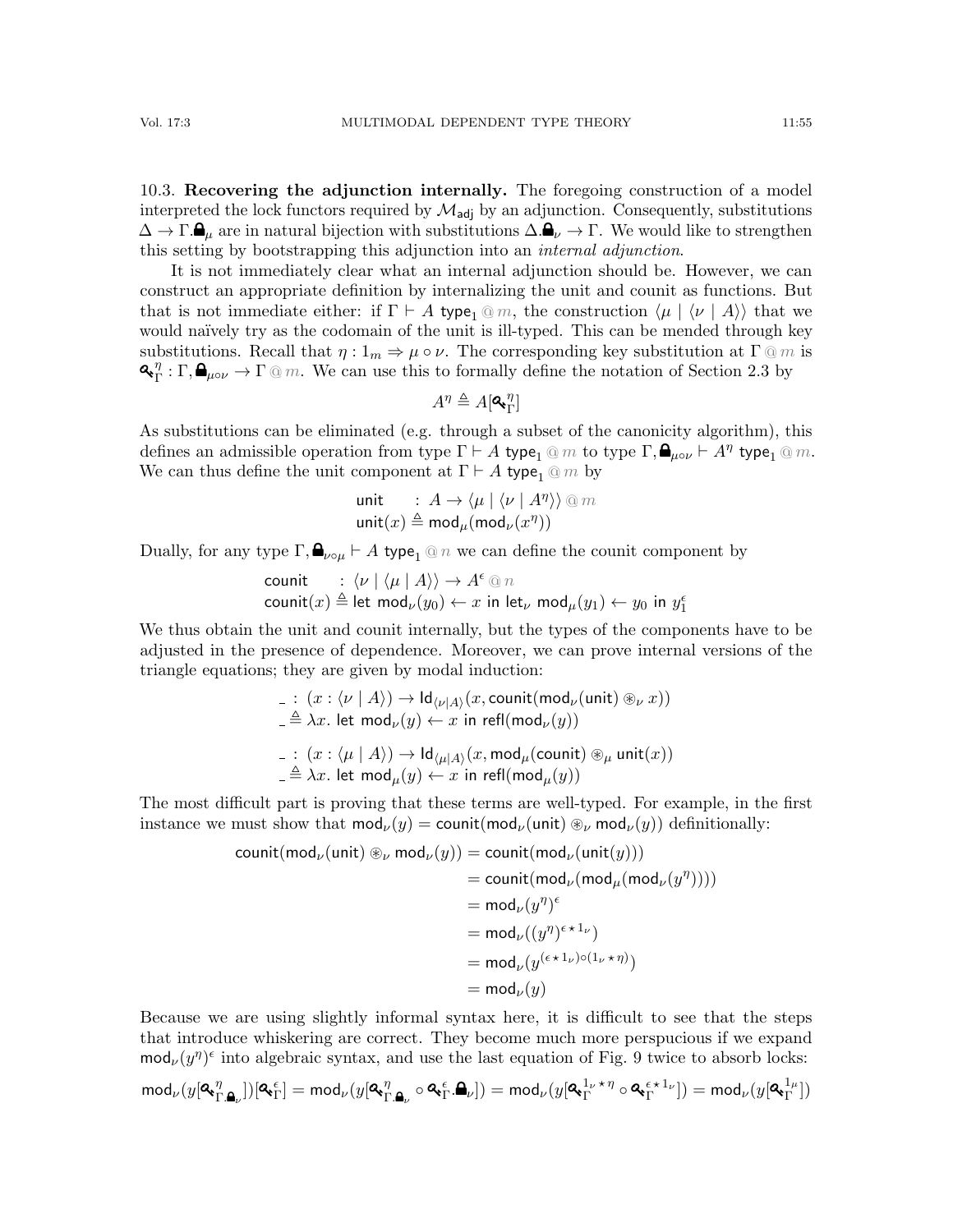10.4. Internal transposition. The previous section offers a perfectly good internal representation of an external adjunction. However, it is usually much more economical to present an adjunction by a natural isomorphism

$$
Hom(L(A), B) \cong Hom(A, R(B))
$$

Unfortunately, this is not achievable in MTT for a multitude of reasons. First, notice that  $\langle \nu | A \rangle \to B \, \text{on and } A \to \langle \mu | B \rangle \, \text{on are types in different modes, so the putative type}$  $({\langle} \nu | A \rangle \rightarrow B) \simeq (A \rightarrow {\langle} \mu | B)$  that would represent the isomorphism is ill-typed.

Second, even if the two modes coincide—so that  $\nu, \mu$  are endomodalities—the aforementioned type is a bit too strong for our purpose: it is inhabited by *internal equivalences*, which are stronger than bijections of hom-sets. Such equivalences correspond to isomorphisms  $B^{L(A)} \cong R(B)^A$  of exponential objects. In turn, these are equivalent to hom-set bijections only if the involved functors are internal, which is to say that we have functions

$$
(A \to B) \to (\langle \nu | A \rangle \to \langle \nu | B \rangle) \qquad (A \to B) \to (\langle \mu | A \rangle \to \langle \mu | B \rangle)
$$

that compute the action of the modality  $\langle \mu | - \rangle$  on morphisms within MTT.<sup>[10](#page-55-0)</sup>

Third, even if we could internalize our modalities, we would be flying too close to the sun. As we have  $(1 \rightarrow A) \simeq A$  for any A and  $\langle \xi | 1 \rangle \simeq 1$  for any  $\xi$ , we may calculate that

$$
A \simeq 1 \to A \simeq \langle \nu | 1 \rangle \to A \simeq 1 \to \langle \mu | A \rangle \simeq \langle \mu | A \rangle
$$

Hence,  $\langle \mu | - \rangle$  must be the identity functor up to equivalence. This short argument, which is due to [\[LOPS18,](#page-64-0) Theorem 5.1], is a no-go theorem that obstructs the internalization of an adjunction whose left adjoint preserves terminal objects.

[\[LOPS18\]](#page-64-0) overcame this barrier by introducing the *global sections modality*  $\flat$ . Terms of  $\flat A$  represent global elements of A: terms of  $\flat(A \to B)$  are in bijection with morphisms in Hom $(A, B)$ . Thus, the previously problematic equivalence holds under  $\flat$ .

We can rephrase this argument in our syntax. The key thing to notice is that the functor  $\phi: \textbf{PSh}(\mathcal{C}) \to \textbf{PSh}(\mathcal{C})$  which maps a presheaf to the constant presheaf  $\Box \mapsto \text{Hom}_{\textbf{PSh}(\mathcal{C})}(1, P)$ of global sections is initial amongst functors that preserve the terminal object. Thus, we postulate an initial modality: suppose that  $n = m$ , and that  $Hom(m, m)$  is equipped with an initial object, i.e. a 1-cell  $\flat : m \to m$  and a unique 2-cell  $! : \flat \Rightarrow \xi$  for all  $\xi$ . As a consequence, we are able to use variables  $x : (b \mid A)$  in any context. Assuming function extensionality, we have that

**Theorem 10.3.** There is an equivalence  $\langle \phi | \langle \nu | A^{\dagger} \rangle \rightarrow B \rangle \simeq \langle \phi | A \rightarrow \langle \mu | B^{\dagger} \rangle \rangle$ .

Proof. The equivalence is given by the functions

$$
F : \langle \flat | \langle \nu | A^! \rangle \to B \rangle \to \langle \flat | A \to \langle \mu | B^! \rangle \rangle
$$
  

$$
F(f) \triangleq \text{let } \text{mod}_{\flat}(g) \leftarrow f \text{ in } \text{mod}_{\flat}(\lambda x. \text{ mod}_{\mu}(g^!) \otimes_{\mu} \text{unit}(x))
$$
  

$$
G : \langle \flat | A \to \langle \mu | B^! \rangle \rangle \to \langle \nu | A \rangle \to \langle \flat | \langle \nu | A^! \rangle \to B \rangle
$$
  

$$
G(g) \triangleq \text{let } \text{mod}_{\flat}(f) \leftarrow g \text{ in } \text{mod}_{\flat}(\lambda x. \text{ counit}(\text{mod}_{\nu}(f^!) \otimes_{\nu} x))
$$

These are well-typed because, by initiality of b,  $A^{\eta} = (A^!)^{\eta} = A^!$ ,  $(B^!)^{\epsilon} = B^!$ . By function extensionality and  $\eta$  for modalities, they are mutually inverse.  $\Box$ 

<span id="page-55-0"></span> $10$ Such functors are usually called *enriched* (recall that cartesian closure is a self-enrichment).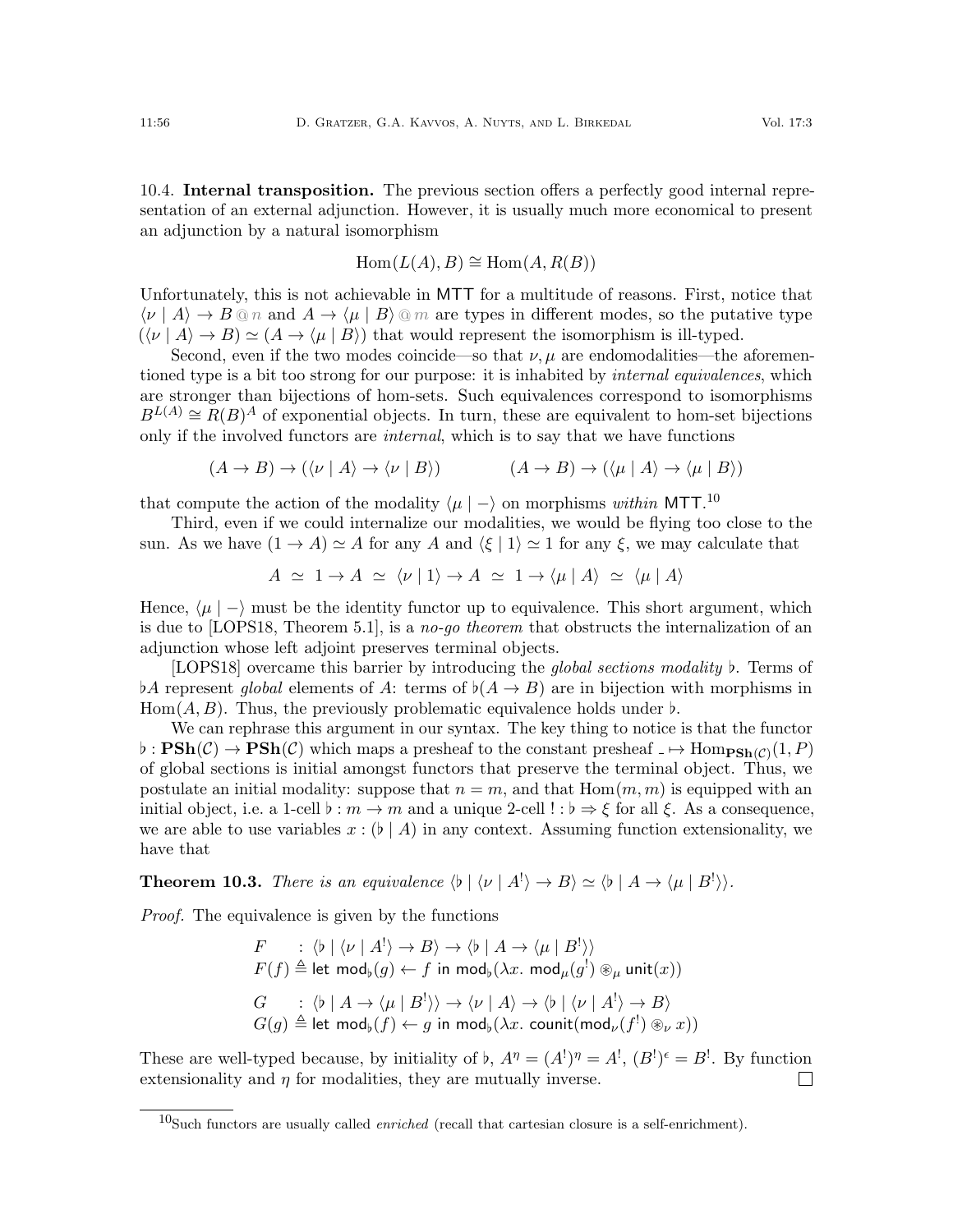The closest we can get to defining internal transposition (without using an initial modality) amounts to the following two functions.

$$
\begin{aligned}\n&\textbf{transp}_{\nu\to\mu}^{\to} : \langle \mu \mid \langle \nu \mid A^{\eta} \rangle \to B \rangle \to A \to \langle \mu \mid B \rangle \\
&\textbf{transp}_{\nu\to\mu}^{\to} \triangleq \lambda f. \ \lambda x. \ f \circledast_{\mu} \text{unit}(x) \\
&\textbf{transp}_{\nu\to\mu}^{\leftarrow} : \langle \nu \mid A \to \langle \mu \mid B \rangle \rangle \to \langle \nu \mid A \rangle \to B^{\epsilon} \\
&\textbf{transp}_{\nu\to\mu}^{\leftarrow} \triangleq \lambda f. \ \lambda x. \ \textbf{count}(f \circledast_{\nu} x)\n\end{aligned}
$$

The first is an equivalence (again up to function extensionality), but neither have the expected type. The first transposition  $\text{transp}_{\nu\to\mu}^{\rightarrow}$  is not without precedent: it is the internal formulation of transposition for adjunctions between monoidal closed categories when the left adjoint preserves monoidal products.

10.5. Crisp induction. Having internalized the definition of an adjunction, it is natural to ask whether standard facts about adjoint functors carry over. In this section we prove an internal version of the fact that left adjoints preserve colimits. Within type theory this result takes the form of *crisp induction principles* for various types that arise from colimits.

As a first approximation to the notion of crisp induction, recall the rule for modal induction, i.e. the elimination rule for modal types from Section [2:](#page-3-1)

$$
\frac{\mu: n \to m \qquad \nu: m \to o \qquad \Gamma, x: (\nu \mid \langle \mu \mid A \rangle) \vdash B \text{ type}_1 @ o}{\Gamma, \text{Q}_{\nu} \vdash M_0: \langle \mu \mid A \rangle @ m \qquad \Gamma, x: (\nu \circ \mu \mid A) \vdash M_1: B[\text{mod}_{\mu}(x)/x] @ o}{\Gamma \vdash \text{let}_{\nu} \text{ mod}_{\mu}(x) \leftarrow M_0 \text{ in } M_1: B[M_0/x] @ o}
$$

Notice that there is an "extra" modality parameterizing this rule,  $\nu$ , which modifies  $M_0$  as well as the data supplied to  $M_1$ . This extra generality is not frivolous: we can only define the equivalence  $\mathbf{comp}_{\mu,\nu}$  of Section [3](#page-9-0) because we can eliminate one modality 'under' another.

One might hope for a similar level of flexibility in all positive eliminators. However, the elimination rule for booleans—stated here in its algebraic form of Section [4—](#page-11-0)does not allow it:

$$
\cfrac{\Gamma \text{ ctx} \oslash m}{\Gamma \vdash M_t : A[\text{id.tt}] \oslash m} \cfrac{\Gamma . (1 \mid \mathbb{B}) \vdash A \text{ type}_1 \oslash m}{\Gamma \vdash M_f : A[\text{id}. \text{ff}] \oslash m} \cfrac{\Gamma . \spadesuit_1 \vdash N : \mathbb{B} \oslash m}{\Gamma \vdash \text{if}(A; M_t; M_f; N) : A[\text{id}. N] \oslash m}
$$

Were we to replace 1 with an arbitrary modality, then this rule would state something considerably stronger: not only would we have the expected elimination principle for B, but all of our modalities would *preserve*  $\mathbb B$ . Semantically, this is nonsense: modalities intuitively correspond to right adjoints, and therefore do not necessarily preserve colimits. For example, the later  $\blacktriangleright$  modality of Section [9](#page-42-0) does not preserve booleans.

Yet, in some circumstances—e.g. when a modality is a left adjoint—the stronger rule is valid. This is the idea behind Shulman's crisp induction principles [\[Shu18,](#page-65-1) §5]: cohesive type theory enables the proof of elimination principles for the coproducts and the identity type under the left adjoint in the adjunction  $\flat \dashv \sharp$ . We will demonstrate that similar principles are derivable within MTT with mode theory  $\mathcal{M}_{\text{adj}}$ .

Fix a motive  $\Gamma, \bigoplus_{\nu \circ \mu}, b : (\nu \mid \mathbb{B}) \vdash C$  type<sub>1</sub> @ n. Crisp induction is given by a term

$$
\Gamma\vdash \mathsf{crisp\_if}_C:(b:(\nu\mid \mathbb{B}))\rightarrow \langle \nu\circ\mu\mid C(\mathsf{tt})\rangle\rightarrow \langle \nu\circ\mu\mid C(\mathsf{ff})\rangle\rightarrow C^\epsilon(b)\mathbin{\textup{\texttt{0}}} n
$$

This is a well-formed type, as  $\Gamma, b : (\nu \mid \mathbb{B}) = \Gamma, \spadesuit_1, b : (\nu \mid \mathbb{B}) \vdash C^{\epsilon}$  type<sub>1</sub>  $@$  m.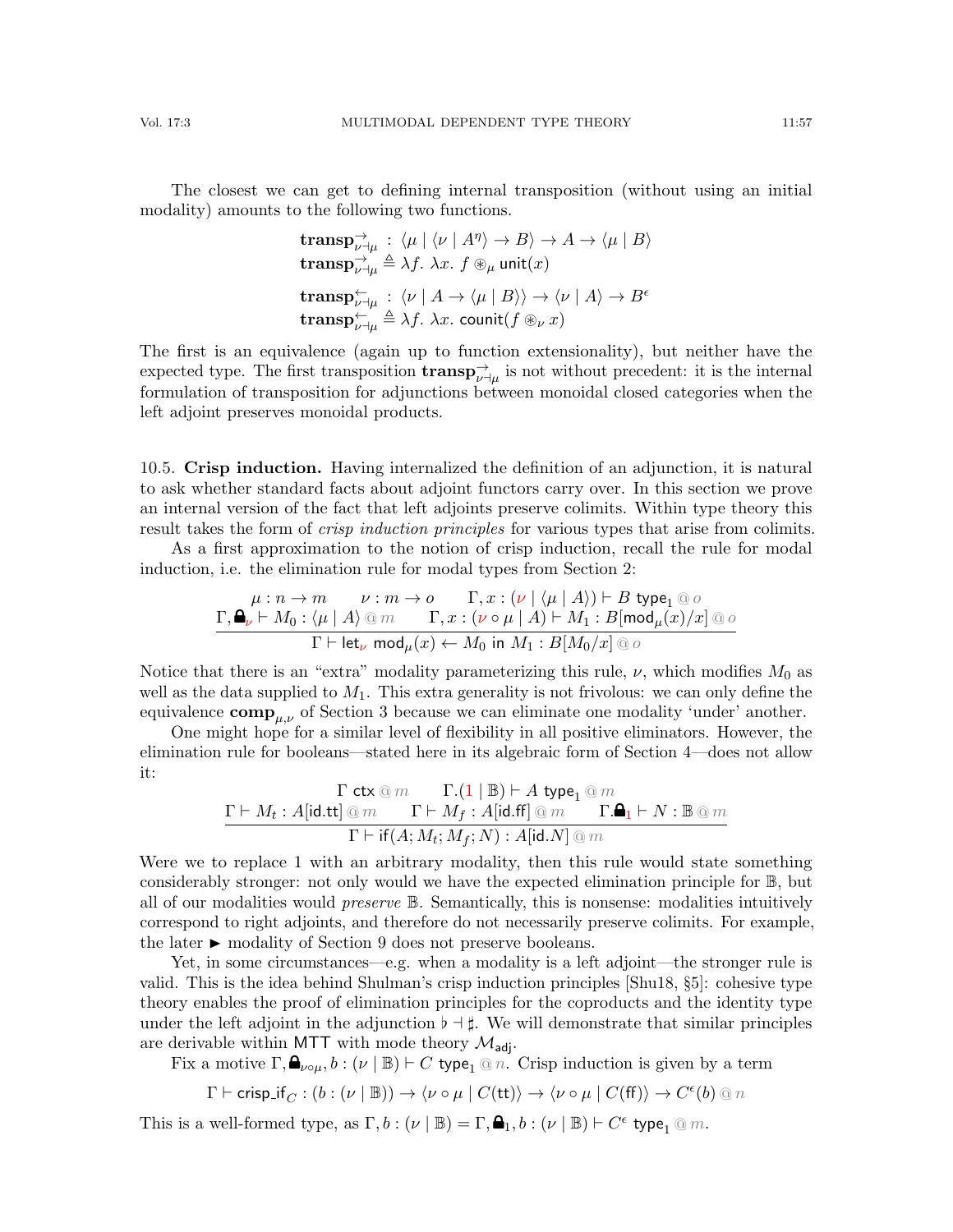To obtain the crisp induction principle we first use the ordinary one at mode  $n$ , and apply a number of modal combinators to bring it to mode m.

$$
\begin{array}{lll} \Gamma, \spadesuit_{\nu} \vdash h & : & (b : \mathbb{B}) \rightarrow \langle \mu \mid C(\mathsf{tt}) \rangle \rightarrow \langle \mu \mid C(\mathsf{ff}) \rangle \rightarrow \langle \mu \mid C(b^{\eta}) \rangle \text{ @ } m \\ h(b, t, f) & \triangleq \mathrm{if}(b. \langle \mu \mid C(b^{\eta}) \rangle; t; f; b) \\ \Gamma \vdash \mathrm{crisp\_if}_C & : & (b : (\nu \mid \mathbb{B})) \rightarrow \langle \nu \circ \mu \mid C(\mathsf{tt}) \rangle \rightarrow \langle \nu \circ \mu \mid C(\mathsf{ff}) \rangle \rightarrow C^{\epsilon}(b) \text{ @ } m \\ \mathrm{crisp\_if}_C(b, t, f) \triangleq \mathrm{count}(\mathsf{mod}_{\nu}(h(b)) \circledast_{\nu} \mathbf{comp}_{\nu, \mu}^{-1}(t) \circledast_{\nu} \mathbf{comp}_{\nu, \mu}^{-1}(f)) \end{array}
$$

The reasons why this term is well-typed is subtle. We have that  $\Gamma, \mathbf{\Theta}_{\nu}, b : (1 \mid \mathbb{B}), \mathbf{\Theta}_{\mu \circ \nu} \vdash$  $b^{\eta}: \mathbb{B} \otimes m$ , so  $\Gamma, \clubsuit_{\nu}, b: (1 \mid \mathbb{B}), \clubsuit_{\mu} \vdash C(b^{\eta})$  type<sub>1</sub>  $\circledcirc n$  by the application rule. Thus, h is well-typed. It remains to show that  $C(b^{\eta})^{\epsilon} = C^{\epsilon}(b)$ , which intuitively follows from the triangle identities. We may show it by precisely specifying what these operations mean in the algebraic syntax. First, we construct the substitutions

$$
\sigma_0 \triangleq \uparrow \mathbf{A}_{\mu}.\mathbf{v}_0[\mathbf{Q}_\Gamma^{\eta} \mathbf{A}_{\nu}.(1|\mathbb{B})] : \Gamma.\mathbf{A}_{\nu}.(1|\mathbb{B}).\mathbf{A}_{\mu} \to \Gamma.\mathbf{A}_{\nu \circ \mu}.(\nu | \mathbb{B}) \otimes n
$$

$$
\sigma_1 \triangleq \uparrow \mathbf{A}_{\nu}.\mathbf{v}_0.\mathbf{A}_{\mu} : \Gamma.(\nu | \mathbb{B}).\mathbf{A}_{\nu \circ \mu} \to \Gamma.\mathbf{A}_{\nu}.(1|\mathbb{B}).\mathbf{A}_{\mu} \otimes n
$$

$$
\sigma_2 \triangleq (\mathbf{Q}_\Gamma^{\epsilon} \circ \uparrow).\mathbf{v}_0 : \Gamma.(\nu | \mathbb{B}) \to \Gamma.\mathbf{A}_{\nu \circ \mu}.(\nu | \mathbb{B}) \otimes n
$$

We can then interpret  $C(b^{\eta})$  as the type  $\Gamma.\mathbf{a}_{\nu}.(1 | \mathbb{B}).\mathbf{a}_{\mu} \vdash C[\sigma_0]$  type<sub>1</sub> @ n. Similarly,  $C(b^{\eta})^{\epsilon}$  is the type  $\Gamma.(\nu \mid \mathbb{B}) \vdash C[\sigma_0][\sigma_1][\mathbf{Q}_{\Gamma.(\nu|\mathbb{B})}]$  type<sub>1</sub> @ n. Finally,  $C^{\epsilon}(b)$  is the type  $\Gamma.(\nu \mid \mathbb{B}) \vdash C[\sigma_2]$  type<sub>1</sub> @ n, so it suffices to show that  $\sigma_0 \circ \sigma_1 \circ \mathbf{Q}_{\Gamma.(\nu \mid \mathbb{B})}^{\epsilon} = \sigma_2$ . This is a monstrous equation which is primarily structural. Moreover,  $\eta$  occurs in  $\sigma_0$ , and  $\epsilon$  in the key that follows it, so one of the triangle equations must somehow be implicated. Indeed, we can use one of the two equations along with the rules of Section [4](#page-11-0) to prove the desired result.

We can now prove that

#### Theorem 10.4.  $\langle \nu | \mathbb{B} \rangle \simeq \mathbb{B}$

Proof. We define the two functions

b :  $\langle \nu | \mathbb{B} \rangle \rightarrow \mathbb{B} \text{ on } m$  $b(x) \triangleq$  let mod $_{\nu}(y) \leftarrow x$  in crisp\_if<sub>R</sub> $(y, \text{mod}_{\nu \circ \mu}(\text{tt}), \text{mod}_{\nu \circ \mu}(\text{ff}))$  $\mathsf{b}^{-1}$  :  $\mathbb{B} \to \langle \nu | \mathbb{B} \rangle \otimes m$  $\mathsf{b}^{\text{-}1} \stackrel{\Delta}{=} \lambda x.$  if  $(\bot \langle \nu | \mathbb{B} \rangle; \mathsf{mod}_{\nu}(\mathsf{tt}); \mathsf{mod}_{\nu}(\mathsf{ff}); x)$ 

We now use full crisp induction to construct for every  $x : \langle \nu | \mathbb{B} \rangle$  a proof of  $\mathsf{Id}_{\langle \nu | \mathbb{B} \rangle}(x, \mathsf{b}^{-1}(\mathsf{b}(x))).$ First, use modal induction to write  $x = \text{mod}_{\nu}(y)$  for some  $y : (\nu | \mathbb{B})$ . We then have to prove that  $\mathsf{Id}_{\langle \nu | \mathbb{B} \rangle}(\mathsf{mod}_{\nu}(y), \mathsf{b}^{-1}(\mathsf{b}(\mathsf{mod}_{\nu}(y))))$ , so we perform crisp induction on y. If  $y \triangleq \mathsf{tt}$ , we have that  $b^{-1}(b(\text{mod}_{\nu}(tt))) = \text{mod}_{\nu}(tt)$ , so  $\text{mod}_{\nu \circ \mu}(\text{refl}(\text{mod}_{\nu}(tt)))$  has the right type. The case for  $y \triangleq$  ff is similar. The other direction is simpler, and follows by induction on B.

Similar results hold for other types with 'positive,' 'pattern-matching,' or 'closed-scope' elimination rules. For example, we can also formulate a crisp induction principle for identity types, which can be used to prove that

Theorem 10.5.  $\langle \nu \mid \mathsf{Id}_A(M_0,M_1) \rangle \simeq \mathsf{Id}_{\langle \nu | A \rangle}(\mathsf{mod}_\nu(M_0), \mathsf{mod}_\nu(M_1))$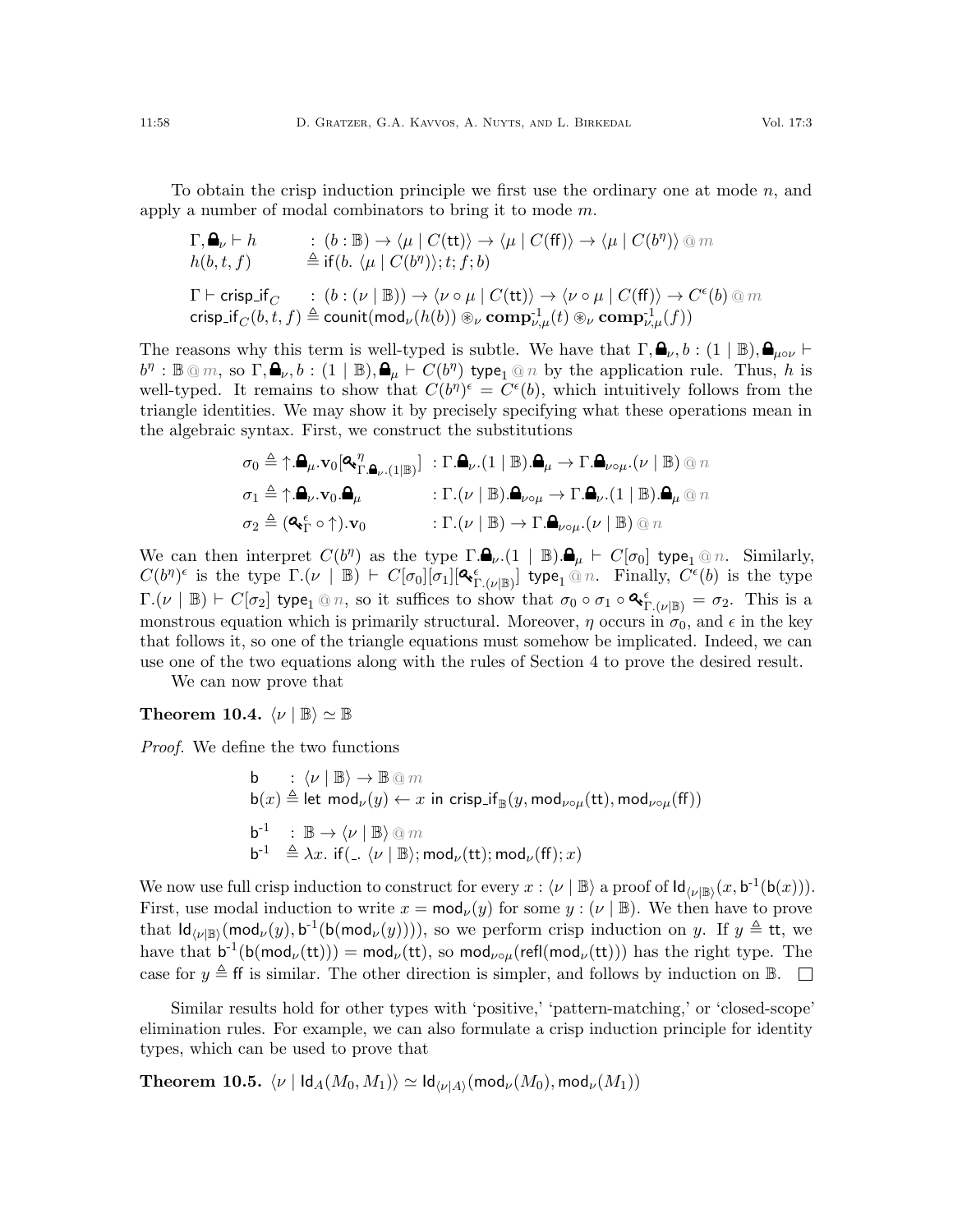## 11. Related Work

Modal type theory has been an active area of research for two decades and, as with any active field, a precise taxonomy of modal type theories would be a paper in and of itself. Accordingly, we have not attempted such a task here, and have instead focussed on separating modal type theories into distinct strands based on their judgmental structure. Some of our characterizations are slightly artificial, in that these lines of work are not nearly so separate as we seem to suggest. We feel, however, that this is the simplest way to position MTT in relation to current work.

[11](#page-58-0).1. **Dual-context modal calculi.** One of the first papers on  $(non-linear)^{11}$  modal type theory was by [\[PD01\]](#page-65-10), who constructed a proof theory for S4, i.e. a comonadic modality. The central idea of this approach was to reflect the distinction between modal and non-modal assumptions (referred to as 'truth vs. validity' in  $op. cit.$ ) in the judgmental structure of the system itself. The judgments for this calculus then contained not just a context of true propositions, but rather two contexts: one for intuitionistic propositions, and one for modal ones. Following this methodology, Davies and Pfenning internalized previously known patterns of sequent calculus in a natural deduction style [\[Kav20\]](#page-64-12).

This kind of judgment straightforwardly allows the incorporation of a product-preserving comonad. The type  $\Box A$  merely internalizes a restriction to modal contexts only:

$$
\Delta; \Gamma \vdash A \text{ true} \qquad A \in \Delta \cup \Gamma
$$
\n
$$
\Delta; \Gamma \vdash \Box A \text{ true} \qquad \Delta; \Gamma \vdash A \text{ true} \qquad \Delta; \Gamma \vdash B \text{ true}
$$

The second author showed that this pattern adapts well to the necessity fragment of a number of normal modal logics [\[Kav20\]](#page-64-12). The dual-context style has been succesfully adapted to dependent types: see e.g. the work of [\[dR15\]](#page-63-4), and the spatial and cohesive type theories of [\[Shu18\]](#page-65-1). Similarly, contextual modal type theory [\[NPP08,](#page-65-21) [BP11,](#page-63-19) [BBS15,](#page-63-20) [PAF](#page-65-22)+19] has used a dual-context-like structure in order to give a systematic account of higher-order abstract syntax.

[\[Zwa19\]](#page-66-5) continues this program by formulating a precise categorical semantics based on Awodey's natural models for a dependent type theory with either an adjunction (AdjTT) or comonad (CoTT) [\[Zwa19\]](#page-66-5). The categorical semantics of MTT and AdjTT are closely related, though with minor differences in the precise definition of the modality. For instance, in MTT only the  $\triangle$  operator is required to act upon the context, while in AdjTT the modalities themselves must extend to contexts.[12](#page-58-1) These differences arise because Zwanziger characterizes only a certain, semantically well-behaved subclass of models, while in Section [5](#page-18-0) we describe more general models, which also support the syntactic model and the gluing model of Section [6.](#page-30-0) Syntactically, AdjTT is a multimode type theory that includes a mode for both ends of the adjunction.

Despite these stories of success, the dual-context style is difficult to generalize: as the complexity of the modal situation increases, so must the complexity of the context structure. For instance, the structure of a dependent dual-context type theory enforces that a 'modal' type (one belonging to  $\Delta$ ) may not depend on an 'intuistionistic' type (one belonging to Γ). This is a reasonable restriction in the case of  $\Box$ , but it is already somewhat limiting. For

<span id="page-58-1"></span><span id="page-58-0"></span><sup>11</sup>The idea of dual contexts arose in linear logic: see [\[And92,](#page-62-7) [Gir93,](#page-63-21) [Plo93\]](#page-65-23).

<sup>&</sup>lt;sup>12</sup>This is similar to the relation between a CwF+A and a CwDRA from [\[BCM](#page-63-3)+20], and we expect a similar relation to exist between the semantics of MTT with a single modality and AdjTT.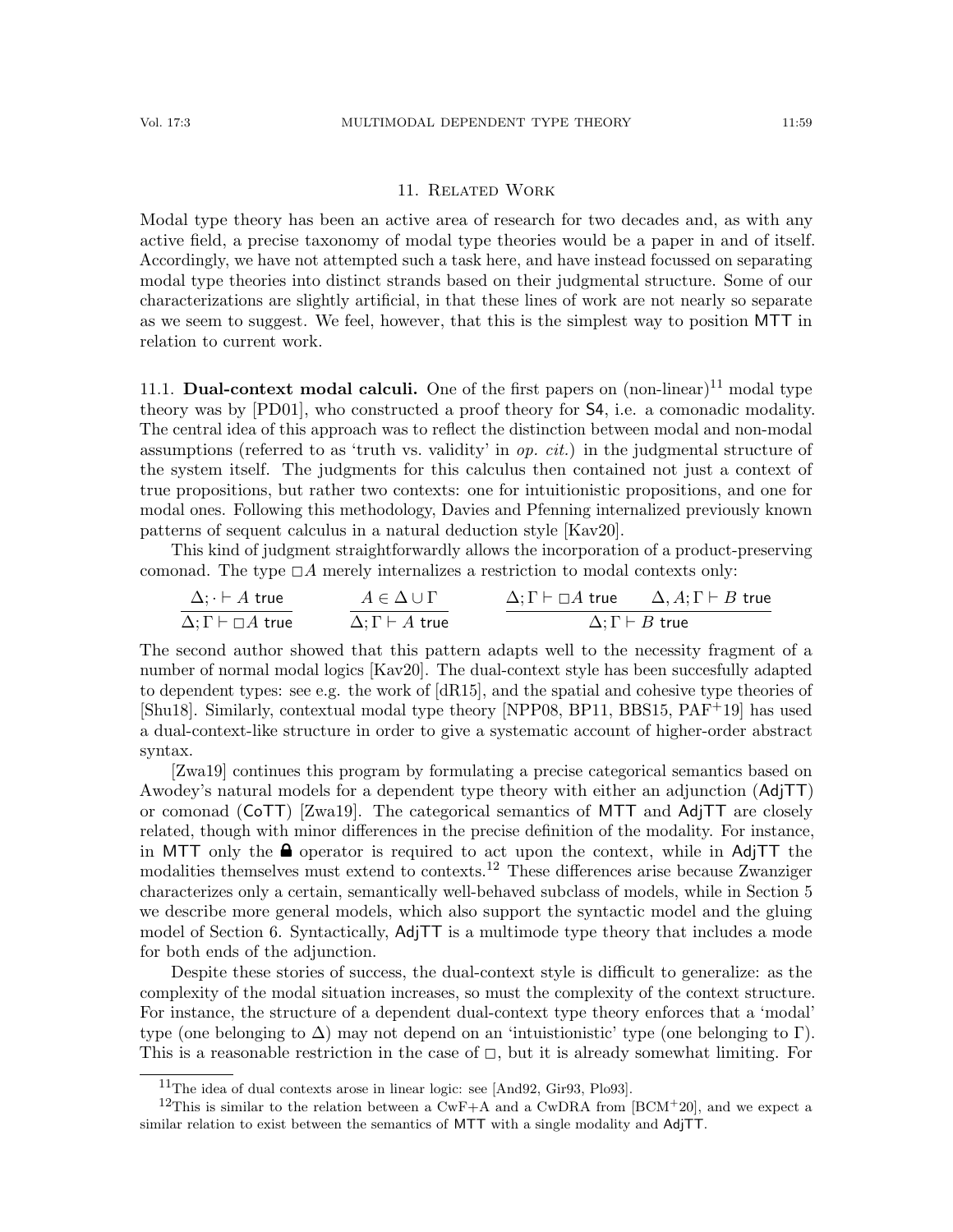instance, it should be allowed for a valid type to depend on a merely true  $\Box A$ . Making such an adjustment would not only present a typographical problem (with a type occurring to the left of one of its dependencies), it would render the introduction rule for  $\Box A$  nonsensical.

This restriction proves even more difficult to manage once there is not merely one modality, but two distinct modalities ones, say  $\mu$  and  $\nu$ . Questions such as "should the  $\mu$ -modified types be allowed to depend on  $\nu$ -modified types?" defy general answers. These questions can be addressed for each specific modal situation. For example, both [\[Shu18\]](#page-65-1) and [\[Zwa19\]](#page-66-5) hand-craft a system for two modalities. However, these constructions strongly depend on the structure of the underlying model, encouraging the proliferation of tiresome metatheoretic work as we discussed in Section [1.](#page-0-0)

What is lacking with the dual-context style is the ability to work systematically with a large class of modal situations without reconsidering the properties of the system in each case. Some of the rules of MTT can be directly traced to rules in dual-context calculi (in particular, the elimination rule for modal types), but the structure of our contexts is radically different, in a way which is far more accommodating.

11.2. Modal type theories based on left division. A separate strand of modal type theories builds its syntax around a structure that is termed left division by [\[ND18\]](#page-65-3). Rather than having a fixed number of distinct modal and intuitionistic contexts, there is a single context consisting of variables with *modal annotations*. The earliest appearance of this pattern is in the work of [\[Pfe01\]](#page-65-4), where the annotations described a variable as having various degrees of proof (ir)relevance.

In a non-dependent type system, the distinction between annotations and different contexts is artificial: we could simply sort variables by their annotation, and separate them into different context zones. However, once generalized to a dependent type theory have a distinct advantage: they do not impose a fixed dependence schedule between different contexts. Instead, a type may depend on anything preceding it in the context, but the nature of that dependence is moderated by the modal annotations.

The term 'left division' is chosen to describe this structure because of the behavior of the introduction rules for modal types. For instance, in [\[Pfe01\]](#page-65-4), there is a rule for introducing a term in an irrelevant context:

$$
\frac{\Gamma^{\oplus} \vdash M : A}{\Gamma \vdash M :_{\mathsf{irr}} A}
$$

Here  $-\oplus$  is a metatheoretic operation, which traverses the context and removes irrelevance annotations. The effect of this is that all the variables in  $\Gamma^{\oplus}$  can be used freely when type-checking  $M$ . This is acceptable, because  $M$  itself is irrelevant. Viewed properly this is a division operation which 'divides' all the annotations in  $\Gamma$  by irr. The metatheory of a full dependent type theory based on this idea was considered by [\[AS12\]](#page-62-0), who prove that modelling irrelevance in this way is sound and decidable.

More recent work by the third author [\[NVD17,](#page-65-2) [ND18\]](#page-65-3) has carried this idea to its natural conclusion by incorporating an entire hierarchy of modalities. In a related but distinct line of work, the Granule Project  $(GKO<sup>+</sup>16, OLEI19)$  has exploited a similar structure to give a systematic account of substructurality. There is ongoing work to extend this to a full dependent type theory.

The modal annotations of MTT are very similar to the modal annotations of variables in calculi with left division. Contrasting MTT with [\[Pfe01\]](#page-65-4) in particular, we find that there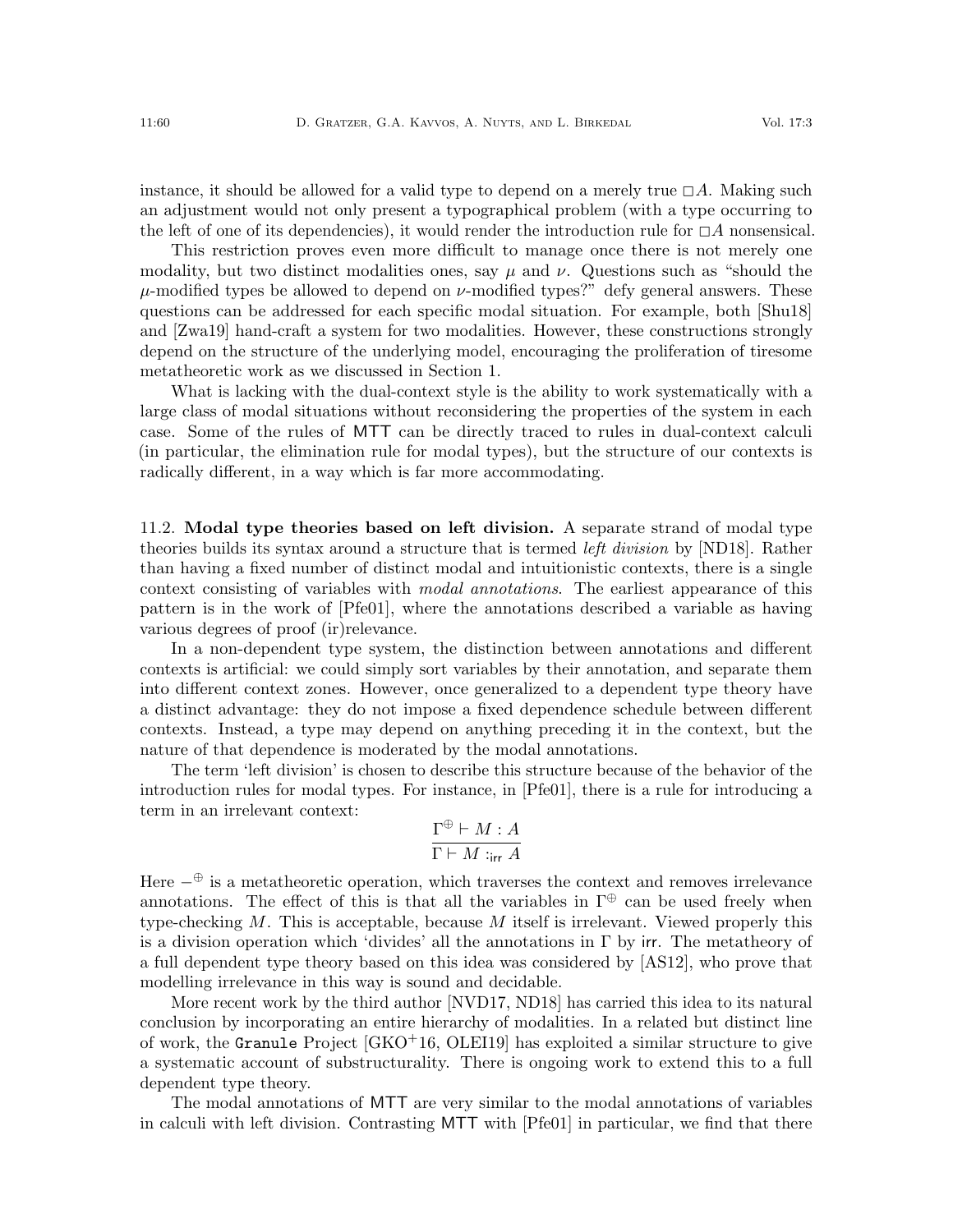are three classes of variables in *op. cit.*: normal variables (written  $x : A$ ), irrelevant variables  $(x \div A)$ , and valid variables  $(x :: A)$ . Such a situation would be modeled in MTT by a single mode that has three endomodalities: irrelevance, extensionality (the identity modality), and validity. A composition table for these modalities can be built from the relations in [\[Pfe01\]](#page-65-4)'s calculus.

The rules for interacting with the modalities in  $op.$  cit. traverse the context and modify the binding used for each variable. This bulk operation is very different to MTT-style locks, but amounts to similar constraints on variable use. By tagging the context with a lock, every time we use a variable we must ensure that the annotated modality sufficiently strong to overcome the lock. When we bulk-update the context, the same restrictions occur but they are performed 'eagerly.'

The use of 'lazy' locks has several advantages over 'eager' bulk updates. For instance, we do not have to explain what it means to divide one modality by another, and non-trivial 2-cells are possible. Furthermore, when interpreting the calculus in a model, it is unnecessary to describe variable by variable how modality update affects the interpretation of the entire context (which can be challenging: see e.g. [\[Nuy18\]](#page-65-17)).

11.3. Fitch-style modal type theories. A recent series of papers has used a judgmental structure that is similar to MTT in order to manage a variety of modalities [\[BGM17,](#page-63-2) [BCM](#page-63-3)+20, GSB19a. This kind of structure, informally often referred to as the Fitch-style [\[Clo18\]](#page-63-8), divides the context into regions of variables separated by locks, but does not use annotations on individual variables. Locks are dynamically included or removed by the typing rules.

The central advantage of the Fitch-style is the impressively simple introduction rule for modalities: whenever we wish to introduce a modality we simply append a lock to the context—which tags the modal shift—and continue typechecking. In particular, we never need to remove variables from the context during the introduction of a modal term. Of course, like in MTT this style is only sound for a modality which comes equipped with some sort of left-adjoint-like operation.

Another desirable property of the Fitch-style calculi is their support for strong elimination rules for modalities. Instead of the pattern matching-style rules of other systems, Fitch-style calculi have had an open scope elimination rule for their modalities, which often permits a definitional *η*-rule for  $\Box A$ . It is generally of the following shape:

$$
\frac{\mathfrak{F}(\Gamma) \vdash M : \Box A}{\Gamma \vdash \mathsf{open}(M) : A}
$$

 $\mathfrak{F}$  is a meta-theoretic operation on contexts which removes some number of locks and variables from Γ. For instance, in [\[BCM](#page-63-3)+20] the operation  $\mathfrak{F}(\Gamma)$  was defined by

$$
\mathfrak{F}(\Gamma, \blacksquare^{\bullet}, \Gamma') = \Gamma \text{ where } \blacksquare^{\bullet} \notin \Gamma'.
$$

This rule is convenient, and strictly more powerful than that of MTT (see Section [7\)](#page-34-0). However, it is metatheoretically less than ideal. The source of the trouble in this case is that we must show that substitutions can be pushed under the open construct. For instance, suppose we have some substitution  $\gamma : \Delta \to \Gamma, \blacksquare, \Gamma'$ . It is necessary to ensure that this substitution uniquely gives rise to a substitution  $\mathfrak{F}(\gamma) : \mathfrak{F}(\Delta) \to \Gamma$ , which will then be applied to the body M of the term. This property can only be shown by lengthy induction on syntax. Such a property is proven laboriously in [\[GSB19a\]](#page-64-5) for the MLTT<sub> $\alpha$ </sub> type theory, and several complex and seemingly artificial typing rules are necessary to show it. The situation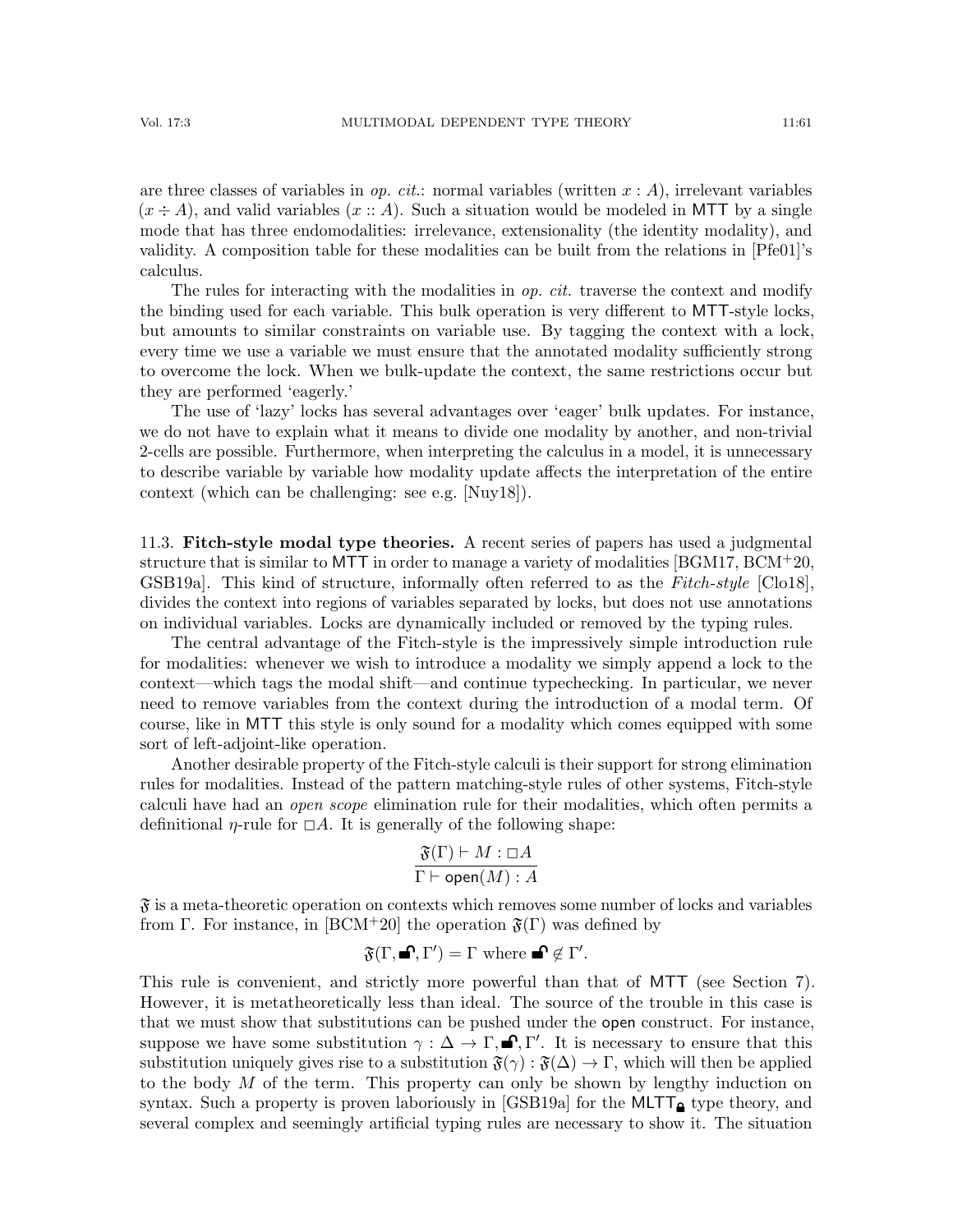is in some ways similar to dual-context calculi, where meticulous expert attention is needed to show the admissibility of substitution in each modal setting.

The final and most serious issue with the Fitch-style is the difficulty of accounting for multiple distinct modalities. Each modality should give rise to a different lock, but the structural rules governing their interactions are complex. It is well-understood how to model the  $\blacktriangleright$  modality in a Fitch-style type theory, and [\[GSB19a\]](#page-64-5) developed an extensive account of the  $\Box$  modality. However, it is an open problem whether the two may be combined. There is work to this effect in a simple type theory [\[BGM19\]](#page-63-22), but even in this case there are restrictions on  $\Box$  and  $\blacktriangleright$  which prevent the recovery of the MLTT<sub> $\triangle$ </sub> type theory of [\[GSB19a\]](#page-64-5) as a subsystem.

These issues seem to converge to one cause: rules that 'remove' elements from the context during type-checking appear difficult to manage when combining modalities. As they operate on a syntactic level, they also seem to prohibit the formulation of internal languages. Drawing on this intuition, MTT has adopted the simple introduction rules of Fitch-style calculi, but not the elimination rules. The result is a less powerful type theory, with a weaker definitional equality, and no definitional  $\eta$ -principle. In return, MTT scales to any mode theory, including any number of interacting modalities.

<span id="page-61-0"></span>11.4. **Other work.** The question of a multimodal framework for type theory has also been tackled by other recent work [\[LS16,](#page-64-6) [LSR17\]](#page-64-7). This line of research is commonly referred to as the LSR framework, after the initials of the authors. LSR is designed to handle a wide variety of modal situations in combination with a variety of different *substructural* settings. There has been ongoing work on extending this system to a full dependent type theory, but as of late 2020 this work remains unpublished.

The impetus for the LSR framework is mainly derived from a long-standing wish to address the interaction between dependent types and substructural logics. This is an axis of generalization which is entirely outside the scope of MTT. However, we may compare LSR to MTT along the modal axis.

The idea of parametrizing a type theory by a mode theory, as we have done with MTT, originates in a paper preceding the LSR framework [\[LS16\]](#page-64-6). In fact, the modal situations that can be handled by MTT are a strict subset of those which can be handled by pre-LSR/LSR, which also includes a modality representing the *left adjoint* as an operation on types (and not just contexts). By contrast, MTT has a simpler syntax which is amenable to current proof and implementation techniques. This is reflected in our proof of canonicity, and our experimental implementation efforts [\[Nuy19\]](#page-65-25). We therefore believe that MTT is a natural halfway point between current modal type theories (which are custom-fitted for each modal situation) and the full generality of LSR: it is a simpler theory which accounts for many situations of interest.

#### 12. Conclusions

We introduced and studied MTT, a dependent type theory parametrized by a mode theory that describes interacting modalities. We have demonstrated that MTT may be used to reason about several important modal settings, and proven basic metatheorems about its syntax, including canonicity.

Several distinct directions of future work present themselves.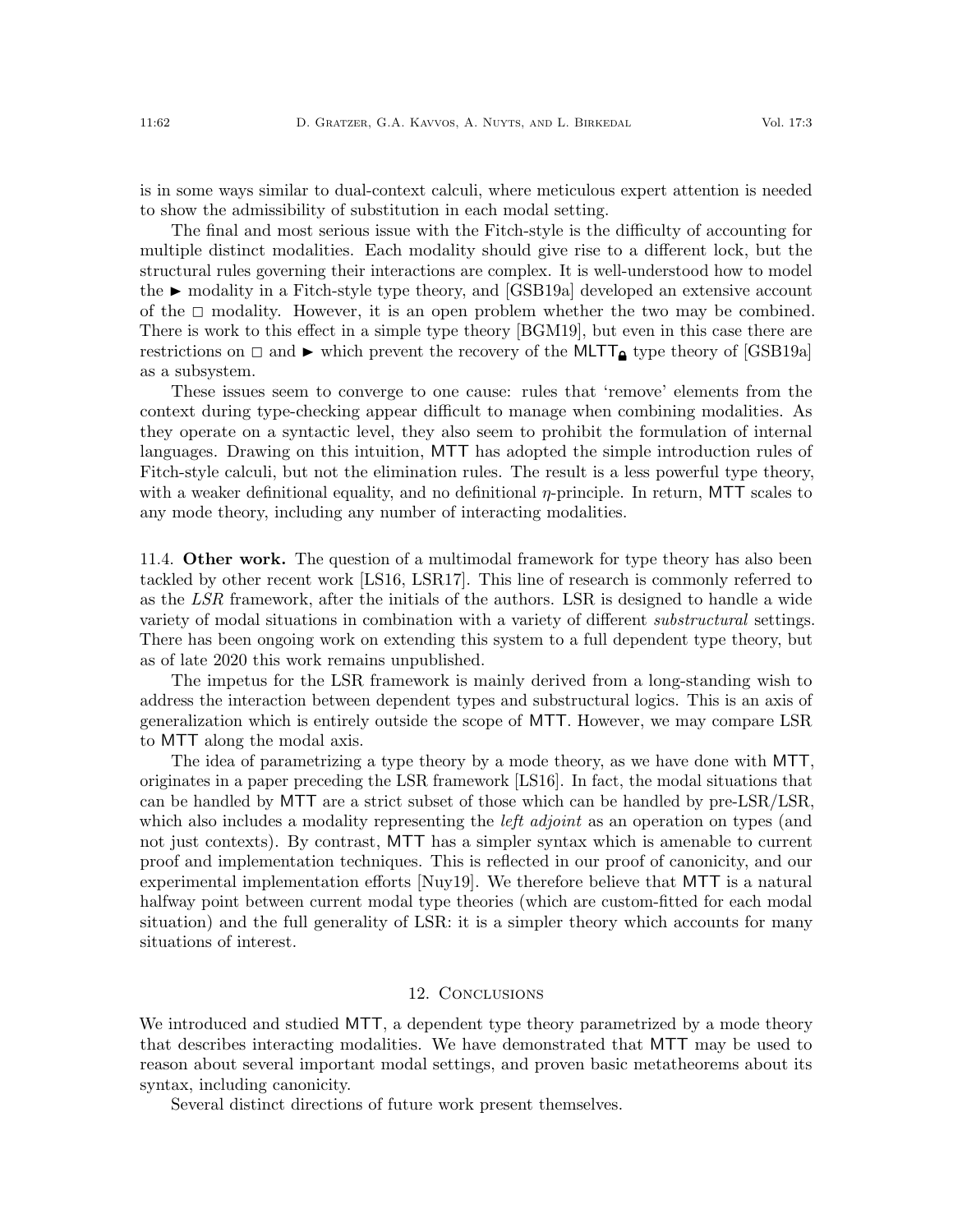Towards an Implementation of MTT. A major point of future work is the development of an implementation of MTT. Substantial preliminary implementation efforts are already underway with Menkar [\[Nuy19\]](#page-65-25). In addition to the engineering effort, a systematic account for an algorithmic syntax of MTT as well as proof of normalization is needed. We believe that the general ideas of [\[GSB19a\]](#page-64-5) are applicable to this situation and there is ongoing work to apply them to MTT through more modern *gluing* techniques [\[Coq19\]](#page-63-5). Eventually, this work should prove that  $\Gamma \vdash M = N : A \otimes m$  and  $\Gamma \vdash A = B$  type<sub>e</sub>  $\otimes m$  are decidable relative to a decision procedure for equality in the underlying mode theory.

Left Adjoints. As discussed in Section [11.4,](#page-61-0) MTT trades a measure of generality for a degree of simplicity, as compared to LSR. One might hope, however, that it would be possible to include a connective for *left adjoints*, as well as the current connective which models right adjoints without losing all of this simplicity. It is not obvious that this can be done without significantly changing MTT: the introduction rule for modalities is exceptionally specific to a right adjoint. This additionally flexibility would allow us to model several modalities which are currently out of reach. For instance, when modeling a string of adjoints, we always fail to model the final left adjoint. Concretely speaking, the inclusion of left adjoints would allow MTT to model computational effects [\[Mog91,](#page-65-26) [Lev12\]](#page-64-22), as we will be able to internally recover the corresponding monad as the composite of the two parts of an adjoint pair.

Acknowledgements. We are grateful for productive conversations with Carlo Angiuli, Dominique Devriese, Adrien Guatto, Magnus Baunsgaard Kristensen, Daniel Licata, Rasmus Ejlers Møgelberg, Matthieu Sozeau, Jonathan Sterling, and Andrea Vezzosi.

Alex Kavvos was supported in part by a research grant (12386, Guarded Homotopy Type Theory) from the VILLUM Foundation. Andreas Nuyts was supported by a PhD Fellowship from the Research Foundation - Flanders (FWO) at imec-DistriNet, KU Leuven. This work was supported in part by a Villum Investigator grant (no. 25804), Center for Basic Research in Program Verification (CPV), from the VILLUM Foundation.

#### **REFERENCES**

- <span id="page-62-2"></span>[Abe06] Andreas Abel. A Polymorphic Lambda-Calculus with Sized Higher-Order Types. PhD thesis, Ludwig-Maximilians-Universität München, 2006.
- <span id="page-62-3"></span>[Abe08] Andreas Abel. Polarised subtyping for sized types. Mathematical Structures in Computer Science, 18(5):797–822, 2008.
- <span id="page-62-1"></span>[AK16] Thorsten Altenkirch and Ambrus Kaposi. Normalisation by Evaluation for Dependent Types. In Delia Kesner and Brigitte Pientka, editors, 1st International Conference on Formal Structures for Computation and Deduction (FSCD 2016), volume 52 of Leibniz International Proceedings in Informatics (LIPIcs), pages 6:1–6:16, Dagstuhl, Germany, 2016. Schloss Dagstuhl–Leibniz-Zentrum fuer Informatik.
- <span id="page-62-6"></span>[AM13] Robert Atkey and Conor McBride. Productive Coprogramming with Guarded Recursion. In Proceedings of the 18th ACM SIGPLAN International Conference on Functional Programming, ICFP '13, pages 197–208. Association for Computing Machinery, 2013.
- <span id="page-62-7"></span>[And92] Jean-Marc Andreoli. Logic Programming with Focusing Proofs in Linear Logic. Journal of Logic and Computation, 2(3):297–347, 06 1992.
- <span id="page-62-0"></span>[AS12] Andreas Abel and Gabriel Scherer. On Irrelevance and Algorithmic Equality in Predicative Type Theory. Logical Methods in Computer Science, 8(1), 2012.
- <span id="page-62-5"></span>[Awo10] Steve Awodey. Category Theory. Oxford Logic Guides. Oxford University Press, 2010.
- <span id="page-62-4"></span>[Awo18] Steve Awodey. Natural models of homotopy type theory. *Mathematical Structures in Computer* Science, 28(2):241–286, 2018.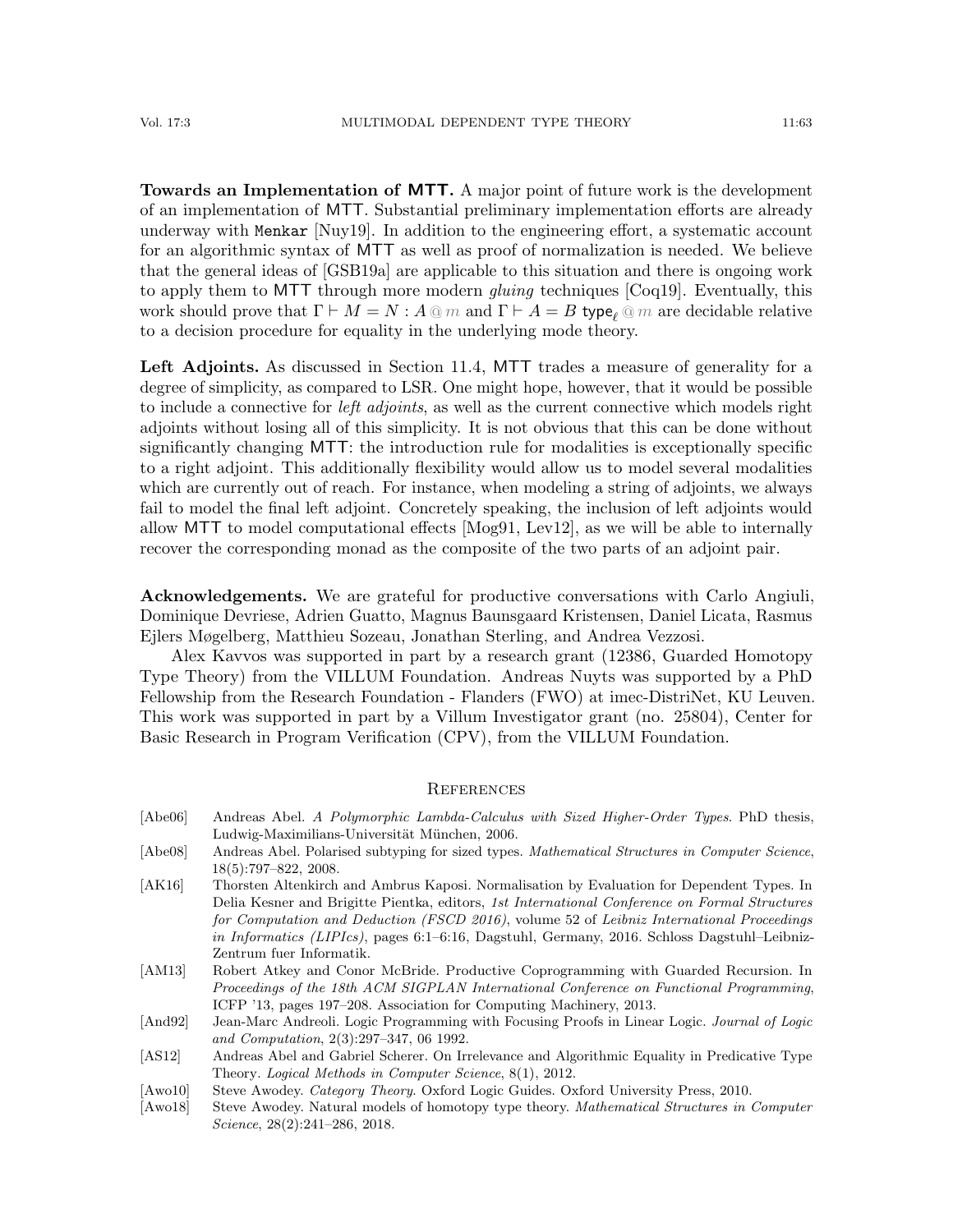- <span id="page-63-20"></span>[BBS15] Peter Brottveit Bock and Carsten Schürmann. A contextual logical framework. volume 9450, pages 402–417, November 2015.
- <span id="page-63-3"></span>[BCM<sup>+</sup>20] Lars Birkedal, Ranald Clouston, Bassel Mannaa, Rasmus Ejlers Møgelberg, Andrew M. Pitts, and Bas Spitters. Modal dependent type theory and dependent right adjoints. Mathematical Structures in Computer Science, 30(2):118–138, 2020.
- <span id="page-63-12"></span>[Bd00] G. M. Bierman and V. C. V. de Paiva. On an intuitionistic modal logic. *Studia Logica*, 65(3), 2000.
- <span id="page-63-1"></span>[BGC<sup>+</sup>16] Aleš Bizjak, Hans Bugge Grathwohl, Ranald Clouston, Rasmus E. Møgelberg, and Lars Birkedal. Guarded Dependent Type Theory with Coinductive Types. In Bart Jacobs and Christof Löding, editors, Foundations of Software Science and Computation Structures, pages 20–35. Springer Berlin Heidelberg, 2016.
- <span id="page-63-2"></span>[BGM17] Patrick Bahr, Hans Bugge Grathwohl, and Rasmus Ejlers Møgelberg. The clocks are ticking: No more delays! In 2017 32nd Annual ACM/IEEE Symposium on Logic in Computer Science (LICS). IEEE, 2017.
- <span id="page-63-22"></span>[BGM19] Patrick Bahr, Christian Uldal Graulund, and Rasmus Ejlers Møgelberg. Simply ratt: A fitchstyle modal calculus for reactive programming without space leaks. Proc. ACM Program. Lang., 3:109:1–109:27, 2019.
- <span id="page-63-18"></span>[BM15] Aleš Bizjak and Rasmus Ejlers Møgelberg. A model of guarded recursion with clock synchronisation. Electronic Notes in Theoretical Computer Science, 319:83 – 101, 2015. The 31st Conference on the Mathematical Foundations of Programming Semantics (MFPS XXXI).
- <span id="page-63-0"></span>[BMSS12] Lars Birkedal, Rasmus Møgelberg, Jan Schwinghammer, and Kristian Støvring. First steps in synthetic guarded domain theory: step-indexing in the topos of trees. Logical Methods in Computer Science, 8(4), 2012.
- <span id="page-63-19"></span>[BP11] Mathieu Boespflug and Brigitte Pientka. Multi-level contextual type theory. Electronic Proceedings in Theoretical Computer Science, 71, October 2011.
- <span id="page-63-9"></span>[Car78] John Cartmell. Generalised Algebraic Theories and Contextual Categories. PhD thesis, University of Oxford, 1978.
- <span id="page-63-17"></span>[CBGB15] Ranald Clouston, Aleš Bizjak, Hans Bugge Grathwohl, and Lars Birkedal. Programming and reasoning with guarded recursion for coinductive types. In Andrew Pitts, editor, Foundations of Software Science and Computation Structures, pages 407–421. Springer Berlin Heidelberg, 2015.
- <span id="page-63-16"></span>[CD14] Pierre Clairambault and Peter Dybjer. The biequivalence of locally cartesian closed categories and martin-löf type theories. Mathematical Structures in Computer Science,  $24(6)$ ,  $2014$ .
- <span id="page-63-8"></span>[Clo18] Ranald Clouston. Fitch-Style Modal Lambda Calculi. In Christel Baier and Ugo Dal Lago, editors, Foundations of Software Science and Computation Structures, pages 258–275. Springer International Publishing, 2018.
- <span id="page-63-7"></span>[Coq86] Thierry Coquand. An analysis of girard's paradox. In Proceedings of the First Annual IEEE Symposium on Logic in Computer Science (LICS 1986), pages 227–236. IEEE Computer Society Press, 1986.
- <span id="page-63-11"></span>[Coq96] Thierry Coquand. An algorithm for type-checking dependent types. Science of Computer Programming, 26(1):167–177, 1996.
- <span id="page-63-6"></span>[Coq13] Thierry Coquand. Presheaf model of type theory, 2013.
- <span id="page-63-5"></span>[Coq19] Thierry Coquand. Canonicity and normalization for dependent type theory. Theoretical Computer Science, 777:184–191, 2019.
- <span id="page-63-10"></span>[Cur90] P.-L. Curien. Substitution up to isomorphism. Diagrammes, 23:43–66, 1990.
- <span id="page-63-4"></span>[dR15] Valeria de Paiva and Eike Ritter. Fibrational modal type theory. In Proceedings of the Tenth Workshop on Logical and Semantic Frameworks, with Applications (LSFA 2015), 2015.
- <span id="page-63-13"></span>[Dyb96] Peter Dybjer. Internal type theory. In Stefano Berardi and Mario Coppo, editors, Types for Proofs and Programs, pages 120–134, Berlin, Heidelberg, 1996. Springer Berlin Heidelberg.
- <span id="page-63-14"></span>[Fio12] Marcelo Fiore. Discrete generalised polynomial functors, 2012. Slides from talk given at ICALP 2012.
- <span id="page-63-21"></span>[Gir93] Jean-Yves Girard. On the unity of logic. Annals of Pure and Applied Logic, 59(3):201 – 217, 1993.
- <span id="page-63-15"></span>[GKNB20] Daniel Gratzer, G. A. Kavvos, Andreas Nuyts, and Lars Birkedal. Multimodal Dependent Type Theory. In Proceedings of the 35th Annual ACM/IEEE Symposium on Logic in Computer Science, pages 492–506, Saarbrücken Germany, July 2020. ACM.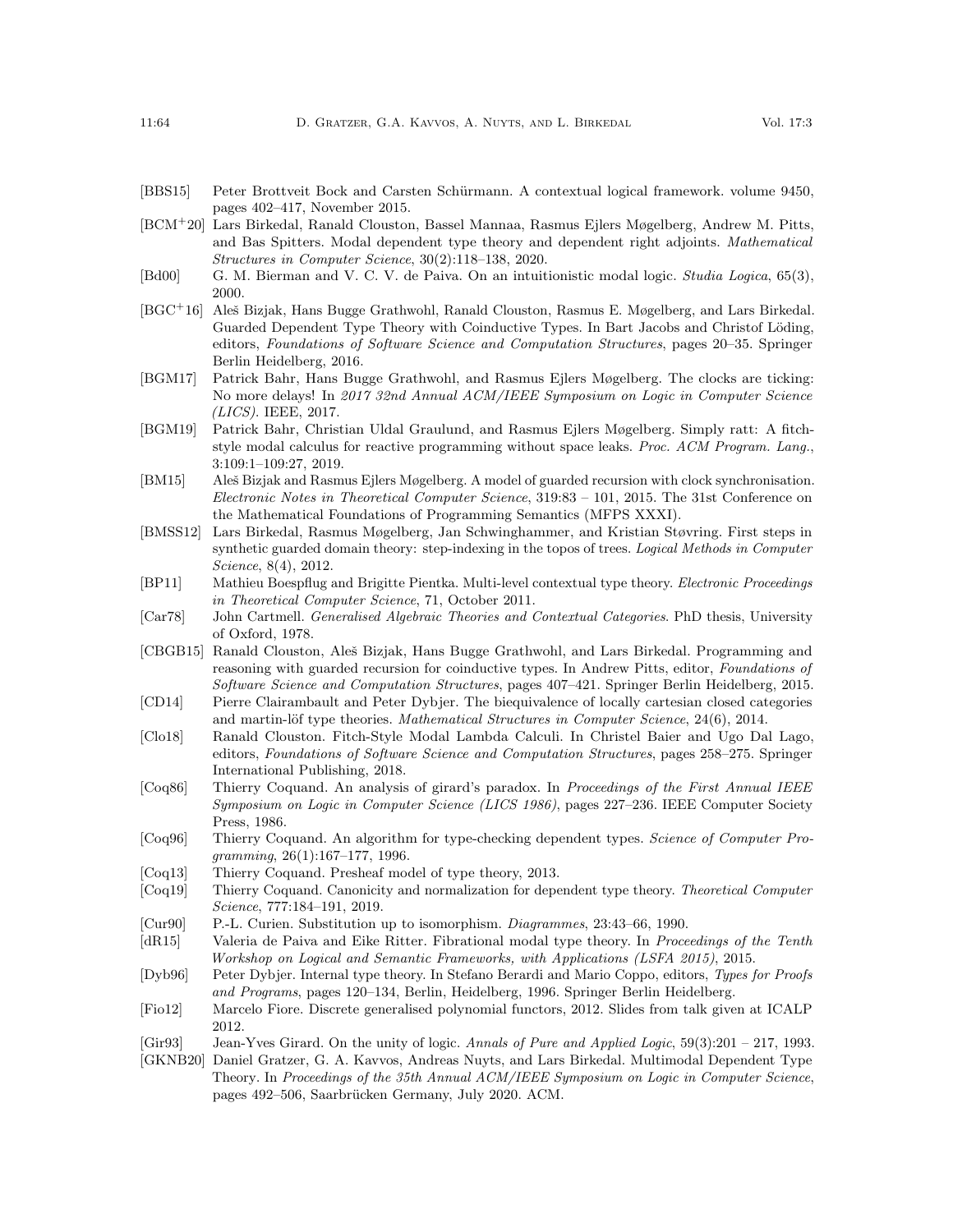- <span id="page-64-21"></span>[GKO<sup>+</sup>16] Marco Gaboardi, Shin-ya Katsumata, Dominic Orchard, Flavien Breuvart, and Tarmo Uustalu. Combining effects and coeffects via grading. In *Proceedings of the 21st ACM SIGPLAN Interna*tional Conference on Functional Programming, ICFP 2016, 2016.
- <span id="page-64-3"></span>[GLN<sup>+</sup>17] Jacob A Gross, Daniel R Licata, Max S New, Jennifer Paykin, Mitchell Riley, Michael Shulman, and Felix Wellen. Differential Cohesive Type Theory (Extended Abstract). In Extended abstracts for the Workshop "Homotopy Type Theory and Univalent Foundations", 2017.
- <span id="page-64-15"></span>[Gra11] Johan Georg Granström. Treatise on Intuitionistic Type Theory. Springer Netherlands, 2011.
- <span id="page-64-5"></span>[GSB19a] Daniel Gratzer, Jonathan Sterling, and Lars Birkedal. Implementing a Modal Dependent Type Theory. Proc. ACM Program. Lang., 3, 2019.
- <span id="page-64-11"></span>[GSB19b] Daniel Gratzer, Jonathan Sterling, and Lars Birkedal. Normalization-by-evaluation for modal dependent type theory, 2019. Technical Report for the ICFP paper by the same name.
- <span id="page-64-1"></span>[Gua18] Adrien Guatto. A generalized modality for recursion. In Proceedings of the 33rd Annual ACM/IEEE Symposium on Logic in Computer Science, LICS '18. ACM, 2018.
- <span id="page-64-9"></span>[Hof97] Martin Hofmann. Syntax and Semantics of Dependent Types. In Andrew M. Pitts and P. Dybjer, editors, Semantics and Logics of Computation, pages 79–130. Cambridge University Press, 1997.
- <span id="page-64-18"></span>[HS97] Martin Hofmann and Thomas Streicher. Lifting Grothendieck universes. Unpublished note, 1997.
- <span id="page-64-4"></span>[Kav19] G. A. Kavvos. Modalities, cohesion, and information flow. Proceedings of the ACM on Programming Languages, 3:20:1–20:29, 2019.
- <span id="page-64-12"></span>[Kav20] G. A. Kavvos. Dual-Context Calculi for Modal Logic. *Logical Methods in Computer Science*, 16(3), 2020.
- <span id="page-64-8"></span>[KHS19] Ambrus Kaposi, Simon Huber, and Christian Sattler. Gluing for type theory. In Herman Geuvers, editor, Proceedings of the 4th International Conference on Formal Structures for Computation and Deduction (FSCD 2019), volume 131, 2019.
- <span id="page-64-13"></span>[KKA19] Ambrus Kaposi, András Kovács, and Thorsten Altenkirch. Constructing quotient inductiveinductive types. Proc. ACM Program. Lang., 3(POPL):2:1–2:24, January 2019.
- <span id="page-64-2"></span>[Law07] F. William Lawvere. Axiomatic cohesion. Theory and Applications of Categories, 19(3):41–49, 2007.
- <span id="page-64-22"></span>[Lev12] P.B. Levy. Call-By-Push-Value: A Functional/Imperative Synthesis. Semantics Structures in Computation. Springer Netherlands, 2012.
- <span id="page-64-0"></span>[LOPS18] Daniel R. Licata, Ian Orton, Andrew M. Pitts, and Bas Spitters. Internal Universes in Models of Homotopy Type Theory. In H. Kirchner, editor, 3rd International Conference on Formal Structures for Computation and Deduction (FSCD 2018), Leibniz International Proceedings in Informatics (LIPIcs), pages 22:1–22:17. Schloss Dagstuhl-Leibniz-Zentrum fuer Informatik, 2018.
- <span id="page-64-6"></span>[LS16] Daniel R. Licata and Michael Shulman. Adjoint Logic with a 2-Category of Modes. In Sergei Artemov and Anil Nerode, editors, Logical Foundations of Computer Science, pages 219–235. Springer International Publishing, 2016.
- <span id="page-64-7"></span>[LSR17] Daniel R. Licata, Michael Shulman, and Mitchell Riley. A Fibrational Framework for Substructural and Modal Logics. In Dale Miller, editor, 2nd International Conference on Formal Structures for Computation and Deduction (FSCD 2017), volume 84 of Leibniz International Proceedings in Informatics (LIPIcs), pages 25:1–25:22. Schloss Dagstuhl–Leibniz-Zentrum fuer Informatik, 2017.
- <span id="page-64-10"></span>[Luo12] Zhaohui Luo. Notes on Universes in Type Theory, 2012. Notes for a talk at Institute for Advanced Study in Princeton in Oct 2012.
- <span id="page-64-17"></span>[ML78] Saunders Mac Lane. Categories for the Working Mathematician, volume 5 of Graduate Texts in Mathematics. Springer New York, New York, NY, 1978.
- <span id="page-64-14"></span>[ML92] Per Martin-Löf. Substitution calculus, 1992. Notes from a lecture given in Göteborg.
- <span id="page-64-19"></span>[ML13] Stefan Milius and Tadeusz Litak. Guard Your Daggers and Traces: On The Equational Properties of Guarded (Co-)recursion. Electronic Proceedings in Theoretical Computer Science, 126(Informatik 8):72–86, August 2013.
- <span id="page-64-16"></span>[MLM92] Saunders Mac Lane and Ieke Moerdijk. Sheaves in geometry and logic : a first introduction to topos theory. Universitext. Springer, 1992.
- <span id="page-64-20"></span>[MM18] Bassel Mannaa and Rasmus Ejlers Møgelberg. The Clocks They Are Adjunctions Denotational Semantics for Clocked Type Theory. In Hélène Kirchner, editor, 3rd International Conference on Formal Structures for Computation and Deduction (FSCD 2018), volume 108 of Leibniz International Proceedings in Informatics (LIPIcs), pages 23:1–23:17, Dagstuhl, Germany, 2018. Schloss Dagstuhl–Leibniz-Zentrum fuer Informatik.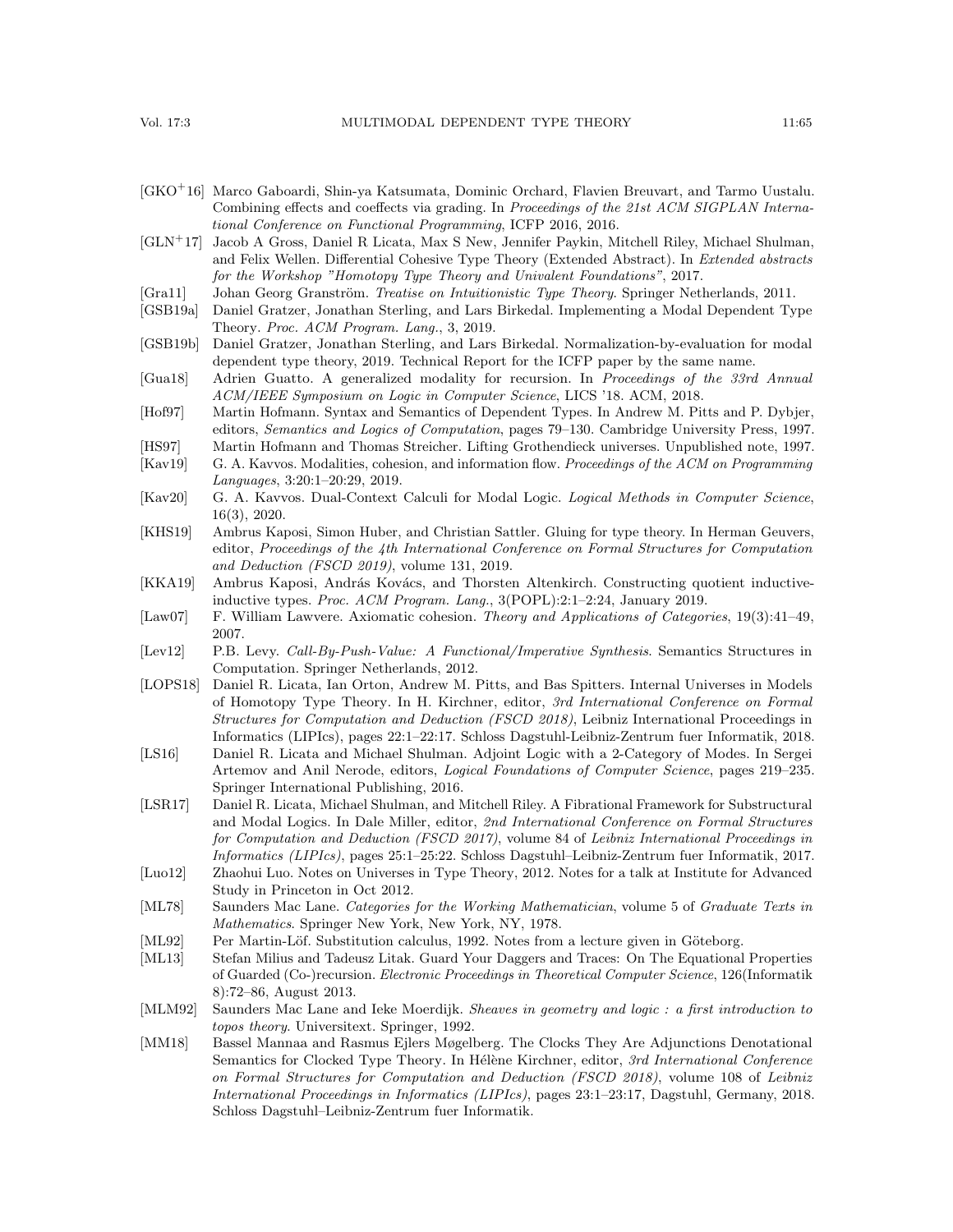- <span id="page-65-26"></span>[Mog91] Eugenio Moggi. Notions of computation and monads. Information and Computation, 93(1):55 – 92, 1991. Selections from 1989 IEEE Symposium on Logic in Computer Science.
- <span id="page-65-20"></span>[Møg14] Rasmus Ejlers Møgelberg. A type theory for productive coprogramming via guarded recursion. In Proceedings of the Joint Meeting of the Twenty-Third EACSL Annual Conference on Computer Science Logic (CSL) and the Twenty-Ninth Annual ACM/IEEE Symposium on Logic in Computer Science (LICS), CSL-LICS '14, 2014.
- <span id="page-65-11"></span>[MP08] Conor McBride and Ross Paterson. Applicative programming with effects. Journal of Functional Programming, 18(1), 2008.

- <span id="page-65-3"></span>[ND18] Andreas Nuyts and Dominique Devriese. Degrees of relatedness: A unified framework for parametricity, irrelevance, ad hoc polymorphism, intersections, unions and algebra in dependent type theory. In Proceedings of the 33rd Annual ACM/IEEE Symposium on Logic in Computer Science, LICS '18. ACM, 2018.
- <span id="page-65-16"></span>[New18] Clive Newstead. Algebraic models of dependent type theory. Phd thesis, Carnegie Mellon University, 2018.
- <span id="page-65-21"></span>[NPP08] Aleksandar Nanevski, Frank Pfenning, and Brigitte Pientka. Contextual Modal Type Theory. ACM Transactions on Computational Logic, 9(3), 2008.
- <span id="page-65-17"></span>[Nuy18] Andreas Nuyts. Presheaf models of relational modalities in dependent type theory, 2018.<br>[Nuy19] Andreas Nuyts. Menkar. https://github.com/anuyts/menkar, 2019.
- <span id="page-65-25"></span>Andreas Nuyts. Menkar. <https://github.com/anuyts/menkar>, 2019.
- <span id="page-65-2"></span>[NVD17] Andreas Nuyts, Andrea Vezzosi, and Dominique Devriese. Parametric quantifiers for dependent type theory. Proc. ACM Program. Lang., 1(ICFP), 2017.
- <span id="page-65-24"></span>[OLEI19] Dominic Orchard, Vilem-Benjamin Liepelt, and Harley Eades III. Quantitative program reasoning with graded modal types. Proc. ACM Program. Lang., 2019.
- <span id="page-65-15"></span>[OP18] Ian Orton and Andrew M. Pitts. Axioms for Modelling Cubical Type Theory in a Topos. Logical Methods in Computer Science, 14(4), 2018.
- <span id="page-65-22"></span>[PAF<sup>+</sup>19] Brigitte Pientka, Andreas Abel, Francisco Ferreira, David Thibodeau, and R´ebecca Zucchini. A type theory for defining logics and proofs. In Proceedings of the 34th Annual ACM/IEEE Symposium on Logic in Computer Science (LICS), 2019.
- <span id="page-65-9"></span>[Pal98] Erik Palmgren. On universes in type theory. In G. Sambin and J. Smith, editors, Twenty Five Years of Constructive Type Theory, Oxford Logic Guides, pages 191–204. Oxford University Press, 1998.
- <span id="page-65-10"></span>[PD01] Frank Pfenning and Rowan Davies. A Judgmental Reconstruction of Modal Logic. Mathematical Structures in Computer Science, 11(4):511–540, 2001.
- <span id="page-65-4"></span>[Pfe01] F. Pfenning. Intensionality, extensionality, and proof irrelevance in modal type theory. In Proceedings 16th Annual IEEE Symposium on Logic in Computer Science, pages 221–230. IEEE, 2001.
- <span id="page-65-23"></span>[Plo93] G. D. Plotkin. Type theory and recursion. In Proceedings Eighth Annual IEEE Symposium on Logic in Computer Science, pages 374–, 1993.
- <span id="page-65-13"></span>[Pra65] Dag Prawitz. Natural Deduction: a proof-theoretical study. Almquist and Wiksell, 1965.
- <span id="page-65-12"></span>[PT00] Benjamin C. Pierce and David N. Turner. Local type inference. ACM Transactions Programming Language and Systems, 22(1):1–44, 2000.
- <span id="page-65-6"></span>[Ree09] Jason Reed. A Judgmental Deconstruction of Modal Logic. 2009.
- <span id="page-65-14"></span>[Rie14] Emily Riehl. Categorical homotopy theory, volume 24 of New Mathematical Monographs. Cambridge University Press, 2014.
- <span id="page-65-18"></span>[Rie16] Emily Riehl. Category Theory in Context. Dover Publications, 2016.
- <span id="page-65-0"></span>[RSS20] Egbert Rijke, Michael Shulman, and Bas Spitters. Modalities in homotopy type theory. Logical Methods in Computer Science, 16(1), 2020.
- <span id="page-65-5"></span>[Sch13] Urs Schreiber. Differential cohomology in a cohesive infinity-topos. 2013.
- <span id="page-65-8"></span>[Shu15] Michael Shulman. Univalence for inverse diagrams and homotopy canonicity. Mathematical Structures in Computer Science, 25(5):1203–1277, 2015.
- <span id="page-65-1"></span>[Shu18] Michael Shulman. Brouwer's fixed-point theorem in real-cohesive homotopy type theory. Mathematical Structures in Computer Science, 28(6):856–941, 2018.
- <span id="page-65-7"></span>[SS86] Stephen Schanuel and Ross Street. The free adjunction. Cahiers de Topologie et Géométrie  $Différentielle Catégoriques, 27(1):81–83, 1986.$

<span id="page-65-19"></span><sup>[</sup>Nak00] H. Nakano. A modality for recursion. In Proceedings Fifteenth Annual IEEE Symposium on Logic in Computer Science (Cat. No.99CB36332), pages 255–266. IEEE Computer Society, 2000.